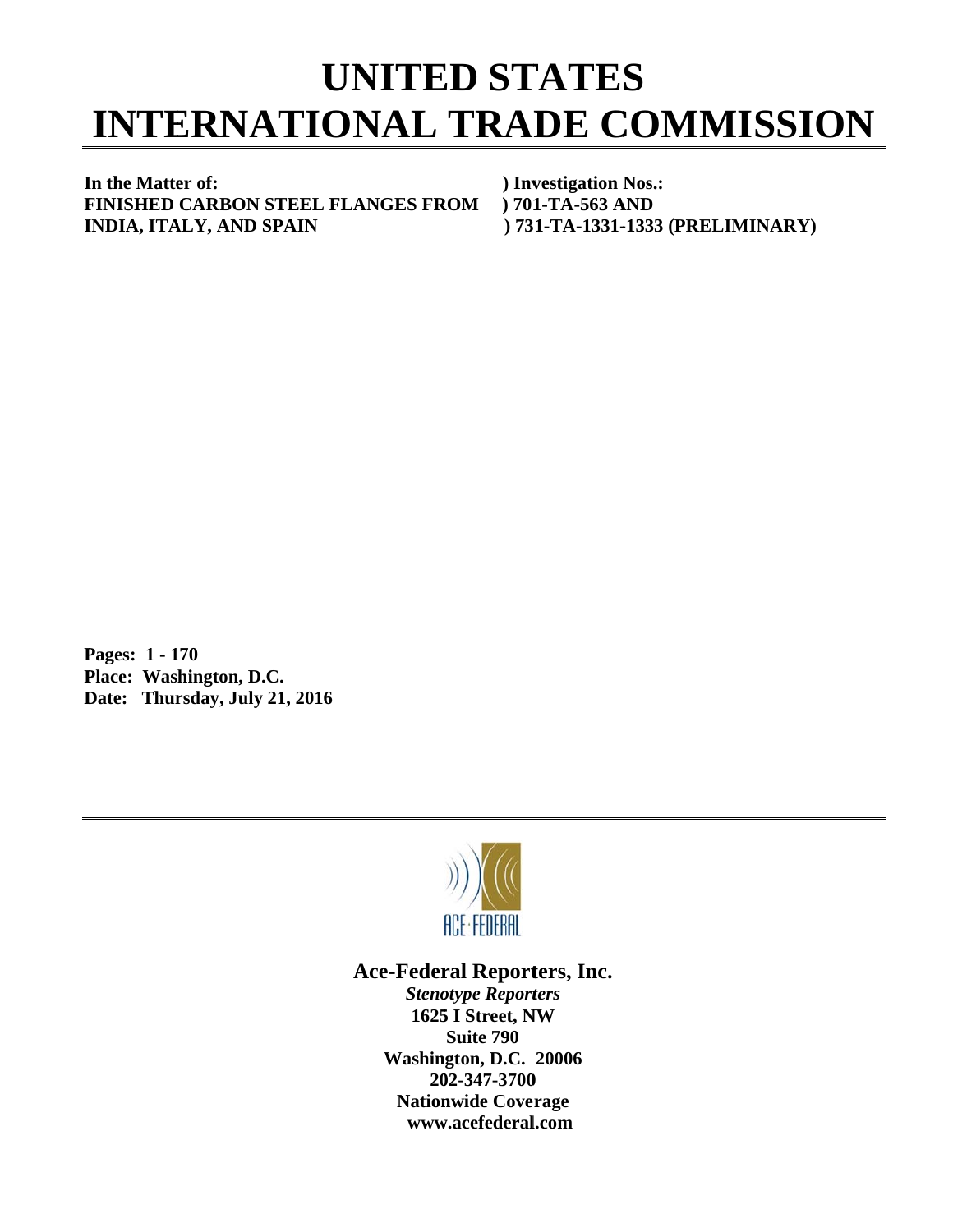| $\mathbf{1}$   | THE UNITED STATES                                            |
|----------------|--------------------------------------------------------------|
| $\sqrt{2}$     | INTERNATIONAL TRADE COMMISSION                               |
| $\mathfrak{Z}$ |                                                              |
| 4              | ) Investigation Nos.:<br>IN THE MATTER OF:                   |
| 5              | FINISHED CARBON STEEL FLANGES FROM ) 701-TA-563 AND          |
| 6              | INDIA, ITALY, AND SPAIN<br>) 731-TA-1331-1333                |
| 7              | ) (PRELIMINARY)                                              |
| 8              |                                                              |
| 9              |                                                              |
| 10             |                                                              |
| 11             |                                                              |
| 12             | Main Hearing Room (Room 101)                                 |
| 13             | U.S. International Trade                                     |
| 14             | Commission                                                   |
| 15             | 500 E Street, SW                                             |
| 16             | Washington, DC                                               |
| 17             | Thursday, July 21, 2016                                      |
| 18             |                                                              |
| 19             | The meeting commenced pursuant to notice at 9:30             |
| 20             | a.m., before the Investigative Staff of the United States    |
| 21             | International Trade Commission, Douglas Corkran, Supervisory |
| 22             | Investigator, presiding.                                     |
| 23             |                                                              |
| 24             |                                                              |
| 25             |                                                              |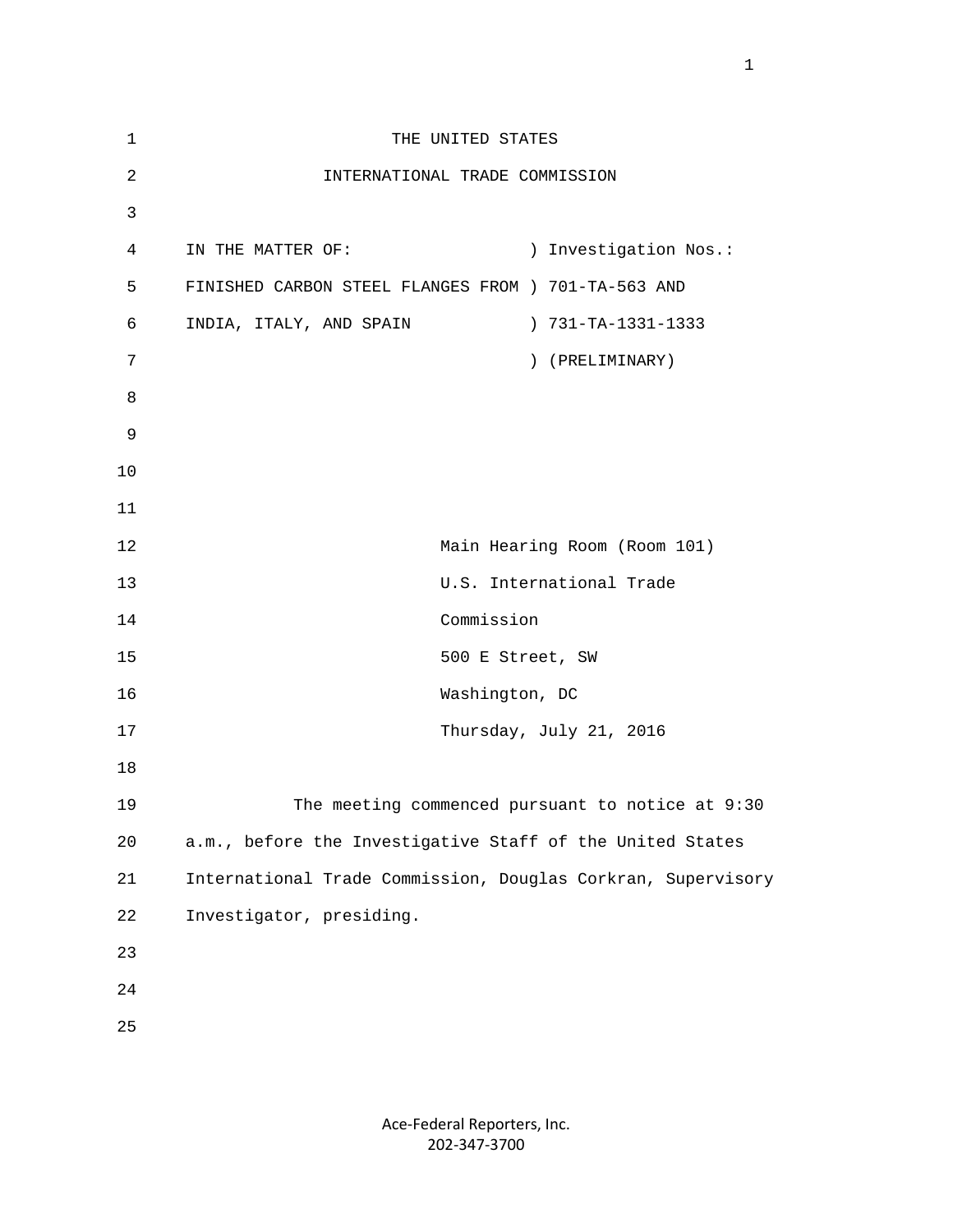- 1 APPEARANCES:
- 2 On behalf of the International Trade Commission: 3 Commissioners: 4 Staff: 5 William R. Bishop, Supervisory Hearings and Information 6 Officer 7 Sharon Bellamy, Program Support Specialist 8 Sonia Parveen, Student Intern 9 10 Amy Sherman, Investigator 11 Tana Farrington, International Economist 12 David Boyland, Accountant/Auditor 13 Courtney McNamara, Attorney/Advisor 14 Douglas Corkran, Supervisory Investigator (Presiding) 15 16 17 18 19 20 21 22 23 24 25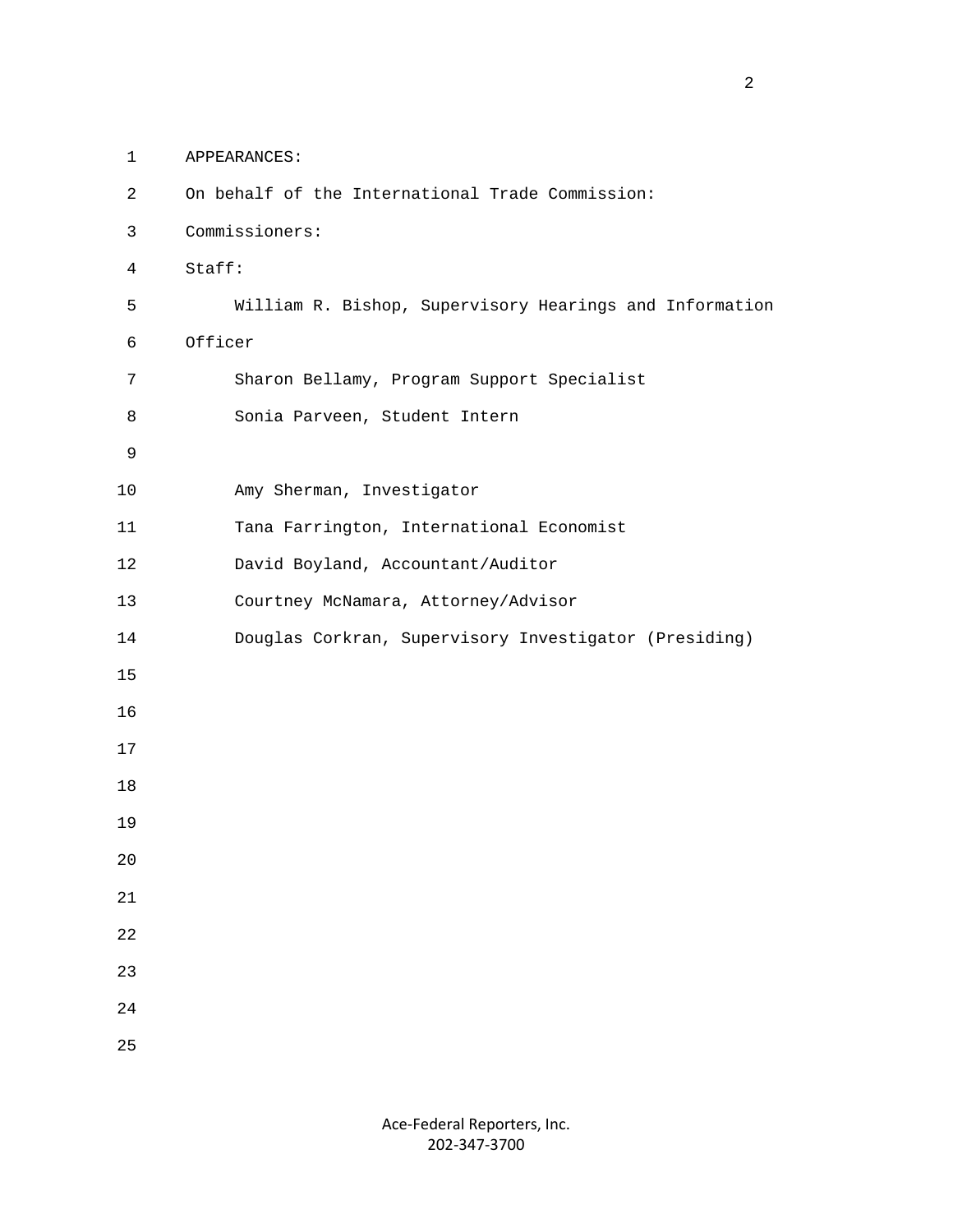| $\mathbf{1}$   | APPEARANCES:                                               |
|----------------|------------------------------------------------------------|
| $\overline{a}$ | Embassy Appearance:                                        |
| 3              | Embassy of India                                           |
| 4              | Washington, DC                                             |
| 5              | Sanjiv Tandon, First Secretary (Commerce)                  |
| 6              |                                                            |
| 7              | Opening Remarks:                                           |
| 8              | Petitioners (Matthew J. McConkey, Mayer Brown LLP)         |
| 9              | Respondents (Max F. Schutzman, Grunfeld Desiderio Lebowitz |
| 10             | Silverman & Klestadt LLP; and Lizbeth R. Levison, Kutak    |
| 11             | Rock)                                                      |
| 12             |                                                            |
| 13             | In Support of the Imposition of Antidumping and            |
| 14             | Countervailing Duty Orders:                                |
| 15             | Mayer Brown LLP                                            |
| 16             | Washington, DC                                             |
| 17             | on behalf of                                               |
| 18             | Weldbend Corporation                                       |
| 19             | Boltex Mgf. Co., L.P.                                      |
| 20             | James M. Coulas, Jr., President, Weldbend Corporation      |
| 21             | Frank Bernobich, President, Boltex Mgf. Co., L.P.          |
| 22             | Jimmy Coulas, Sales Department Manager, Weldbend           |
| 23             | Corporation                                                |
| 24             | Kevin Coulas, Vice President of Production, Weldbend       |
| 25             | Corporation                                                |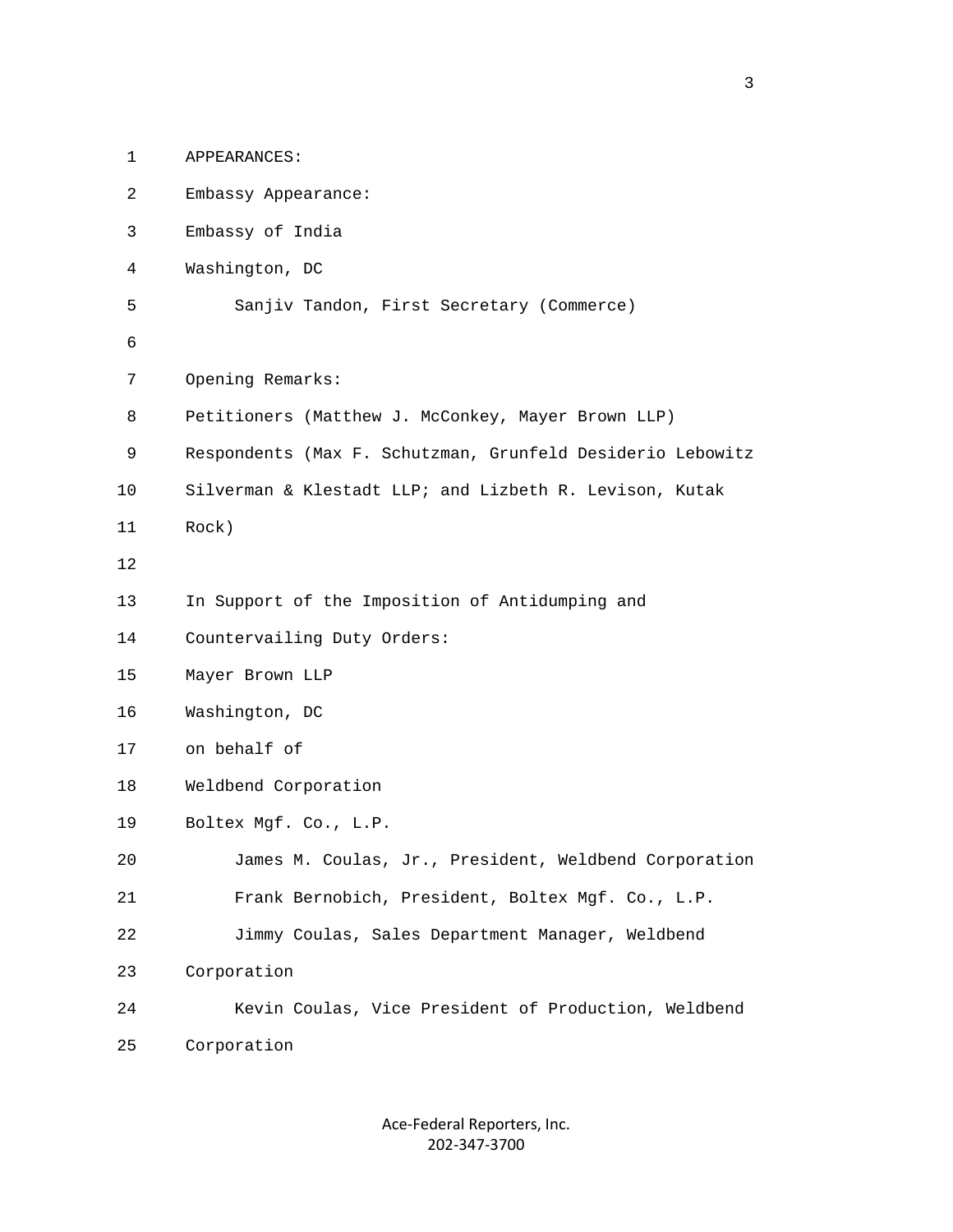1 APPEARANCES (Continued):

| 2           | Mike Hammer, Assistant General Manager, Weldbend        |
|-------------|---------------------------------------------------------|
| 3           | Corporation                                             |
| 4           | Aldo Bernobich, Operations Manager, Boltex Mfg. Co.,    |
| 5           | L.P.                                                    |
| 6           | Fabian P. Rivelis, Senior International Trade Advisor,  |
| 7           | Mayer Brown LLP                                         |
| 8           | Dan Klett, Principal, Capital Trade, Inc.               |
| 9           | Matthew J McConkey and Simeon M. Kriesberg - Of Counsel |
| 10          |                                                         |
| 11          | In Opposition to the Imposition of Antidumping and      |
| 12          | Countervailing Duty Orders:                             |
| 13          | Grunfeld Desiderio Lebowitz Silverman & Klestadt LLP    |
| 14          | Washington, DC                                          |
| 15          | on behalf of                                            |
| 16          | Silbo Industries, Inc. ("Silbo")                        |
| 17          | Howard Jakob, Executive Vice President, Silbo           |
| 18          | Alan Shalom, Executive Vice President, Silbo            |
| 19          | Max F. Schutzman - Of Counsel                           |
| 20          |                                                         |
| 21          |                                                         |
| 22          |                                                         |
| 23          |                                                         |
| $2\sqrt{4}$ |                                                         |
| 25          |                                                         |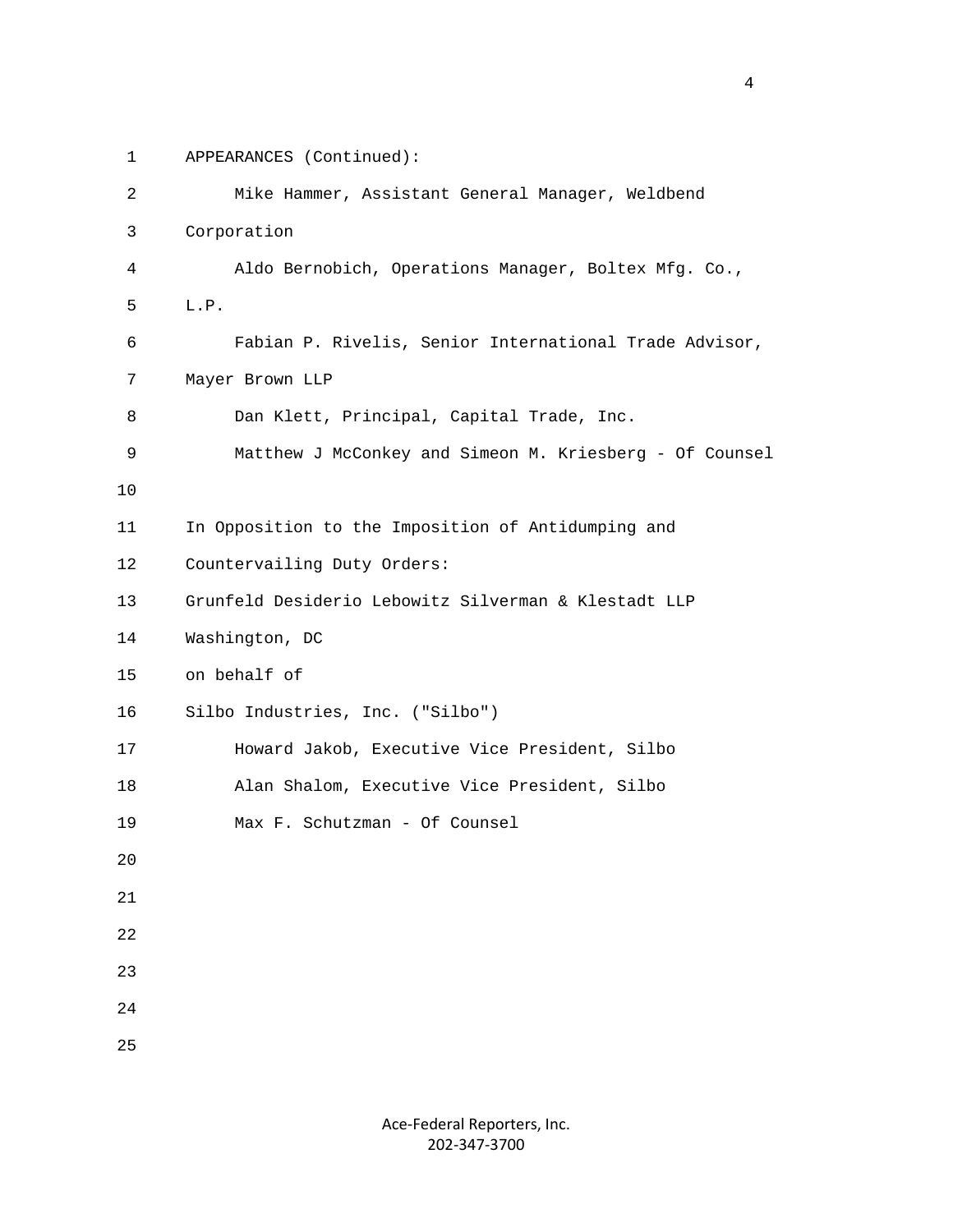| $\mathbf{1}$ | Kutak Rock                                                 |
|--------------|------------------------------------------------------------|
| 2            | Washington, DC                                             |
| 3            | on behalf of                                               |
| 4            | Norma (India) Ltd.                                         |
| 5            | RN Gupta & Co.                                             |
| 6            | Bebitz Flanges Works Pvt. Ltd.                             |
| 7            | Bebita U.S.A.                                              |
| 8            | Gaurav Gupta, Director, RN Gupta & Co.                     |
| 9            | Sameer Khandelwar, Director, Norma (India) Ltd.            |
| 10           | Lizbeth R. Levinson and Ronald M. Wisla - Of Counsel       |
| 11           |                                                            |
| 12           | Rebuttal/Closing Remarks:                                  |
| 13           | Petitioners (Matthew J. McConkey, Mayer Brown LLP)         |
| 14           | Respondents (Max F. Schutzman, Grunfeld Desiderio Lebowitz |
| 15           | Silverman & Klestadt LLP and Lizbeth R. Levinson, Kutak    |
| 16           | Rock)                                                      |
| 17           |                                                            |
| 18           |                                                            |
| 19           |                                                            |
| 20           |                                                            |
| 21           |                                                            |
| 22           |                                                            |
| 23           |                                                            |
| 24           |                                                            |
| 25           |                                                            |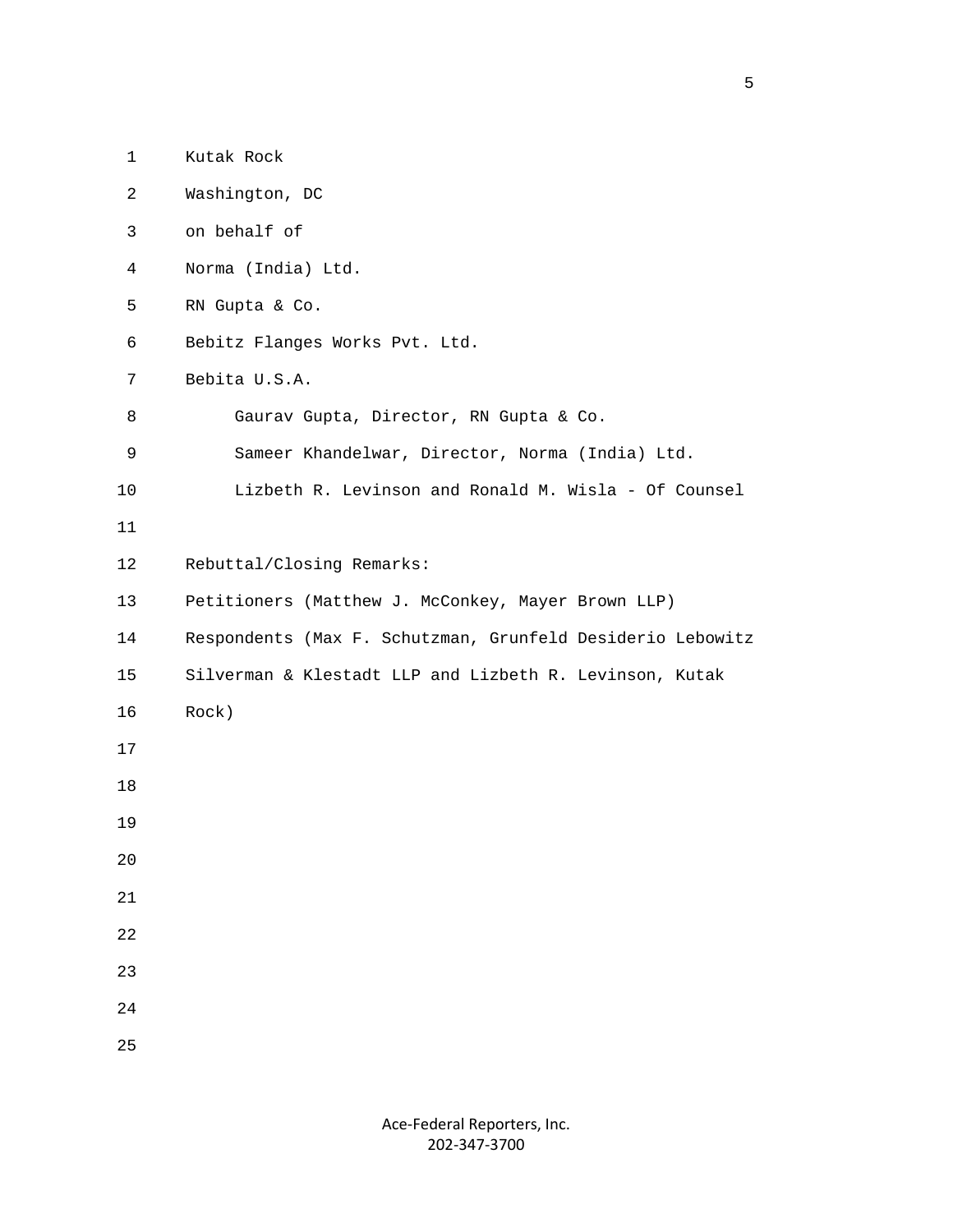1 I N D E X 2 **Page 12** Page 2 **Page 2** Page 2 Page 2 Page 2 Page 2 Page 2 Page 2 Page 2 Page 2 Page 2 Page 2 Page 2 Page 2 Page 2 Page 2 Page 2 Page 2 Page 2 Page 2 Page 2 Page 2 Page 2 Page 2 Page 2 Page 2 Page 2 Page 2 Page 2 Page 3 Embassy of India, Washington, D.C. 4 Sanjiv Tandon, First Secretary (Commerce) 9  $5<sub>5</sub>$  6 Opening Remarks: 7 Petitioners (Matthew J. McConkey, Mayer Brown LLP) 15 8 9 Respondents (Lizbeth R. Levison, Kutak Rock) 19 10 11 James M. Coulas, Jr., President, Weldbend Corporation 22 12 13 Frank Bernobich, President, Boltex Mgf. Co., L.P. 30 14 15 Dan Klett, Principal, Capital Trade, Inc. 38 16 17 Matthew J. McConkey - Of Counsel 42 18 19 Max F. Schutzman - Of Counsel 103 20 21 Sameer Khandelwar, Director, Norma (India) Ltd. 107 22 23 Gaurav Gupta, Director, RN Gupta & Co. 111 24 25 Alan Shalom, Executive Vice President, Silbo 114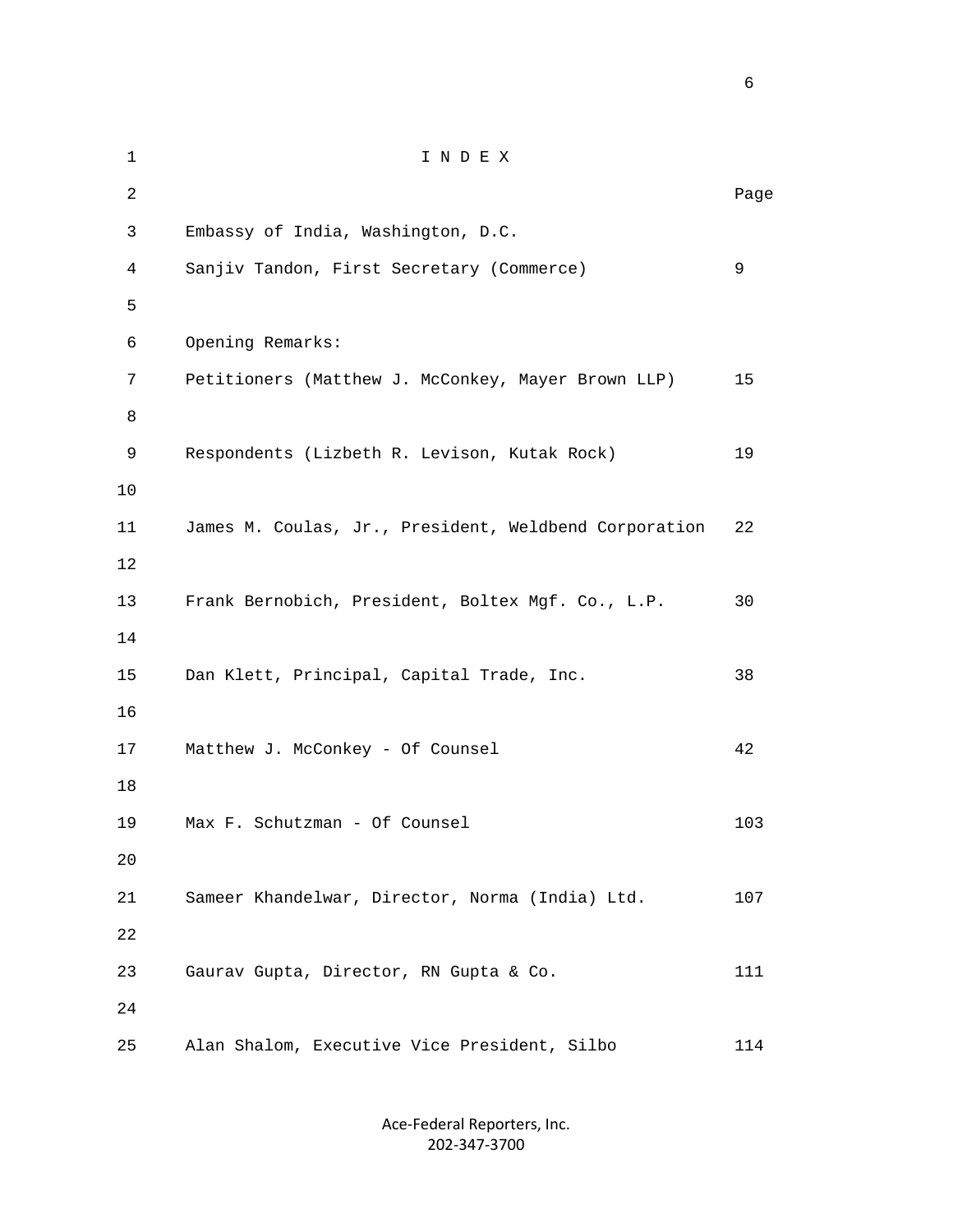1 I N D E X **Page 12** Page 2 **Page 2** Page 2 Page 2 Page 2 Page 2 Page 2 Page 2 Page 2 Page 2 Page 2 Page 2 Page 2 Page 2 Page 2 Page 2 Page 2 Page 2 Page 2 Page 2 Page 2 Page 2 Page 2 Page 2 Page 2 Page 2 Page 2 Page 2 Page 2 Page 3 Rebuttal/Closing Remarks: 4 Petitioners (Matthew J. McConkey, Mayer Brown LLP) 159 6 Respondents (Max F. Schutzman, Grunfeld Desiderio Lebowitz 7 Silverman & Klestadt LLP) 163 9 Lizbeth R. Levinson, Kutak Rock 167

- 
- 

 $5<sub>5</sub>$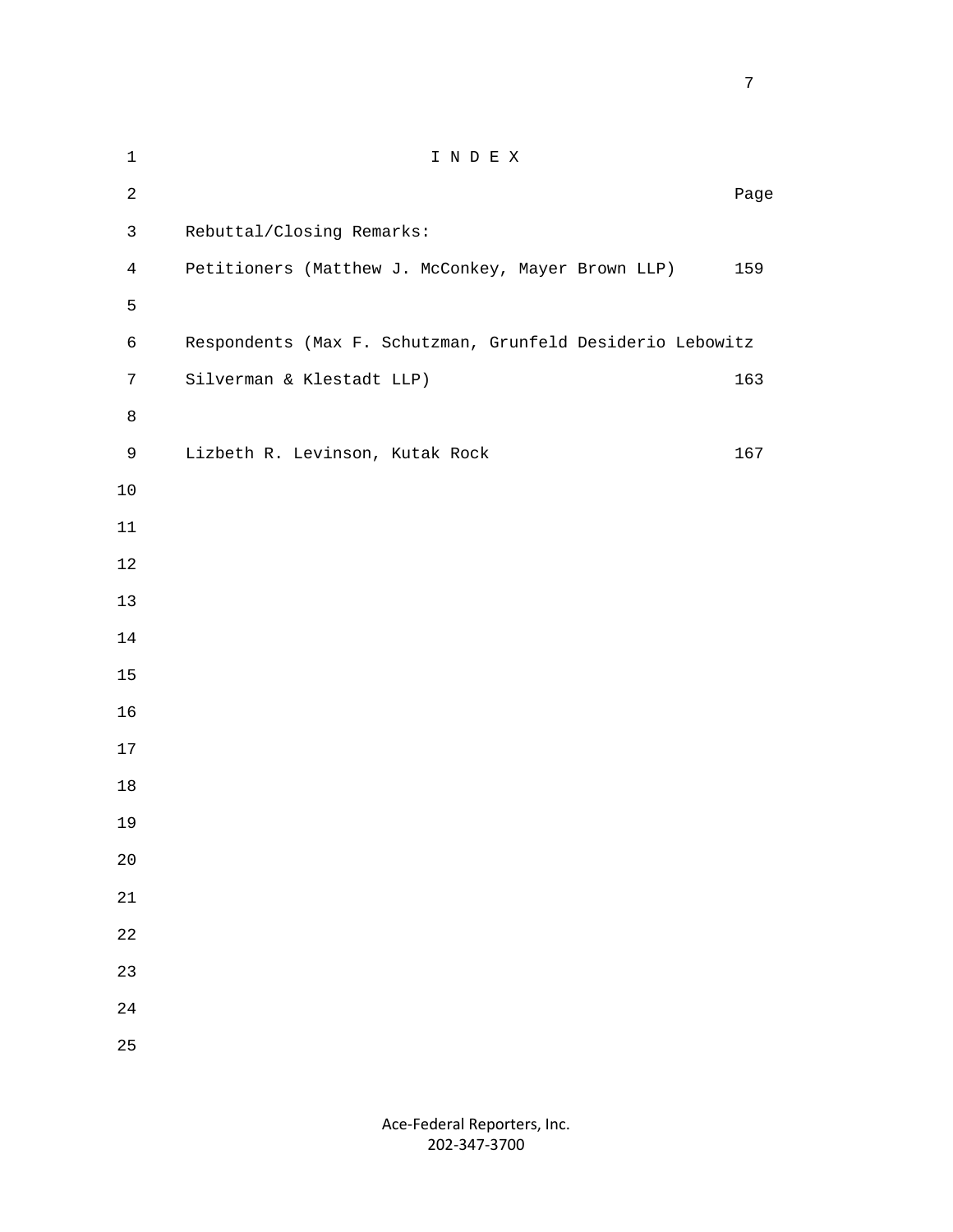| $\mathbf 1$ | PROCEEDINGS                                                   |
|-------------|---------------------------------------------------------------|
| 2           | (9:31 a.m.)                                                   |
| 3           | MR. BISHOP: Will the room please come to order.               |
| 4           | MR. CORKRAN: Good morning, and welcome to the                 |
| 5           | United States International Trade Commission's conference in  |
| 6           | connection with the preliminary phase of antidumping and      |
| 7           | countervailing duty Investigations Nos. 701-TA-563 and        |
| 8           | 731-TA-1331-1333, concerning Finished Carbon Steel Flanges    |
| 9           | from India, Italy, and Spain.                                 |
| 10          | My name is Douglas Corkran. I am a Supervisory                |
| 11          | Investigator in the Office of Investigations, and I will      |
| 12          | preside at this conference.                                   |
| 13          | Among those present from the Commission staff                 |
| 14          | are, from my right, Amy Sherman, our investigator; Courtney   |
| 15          | McNamara, our attorney; Tana Farrington, our economist; and   |
| 16          | David Boyland, our accountant.                                |
| 17          | I would remind speakers not to refer in your                  |
| 18          | remarks to business proprietary information, and to speak     |
| 19          | directly into your microphones. We also ask that you state    |
| 20          | your name and affiliation for the record before beginning     |
| 21          | your presentation, or before beginning answering questions,   |
| 22          | for the benefit of the Court Reporter.                        |
| 23          | All witnesses must be sworn in before presenting              |
| 24          | I understand that parties are aware of the time<br>testimony. |
| 25          | allocations.<br>Any questions regarding the time allocations  |
|             |                                                               |

Ace‐Federal Reporters, Inc. 202‐347‐3700

experience of the state of the state of the state of the state of the state of the state of the state of the s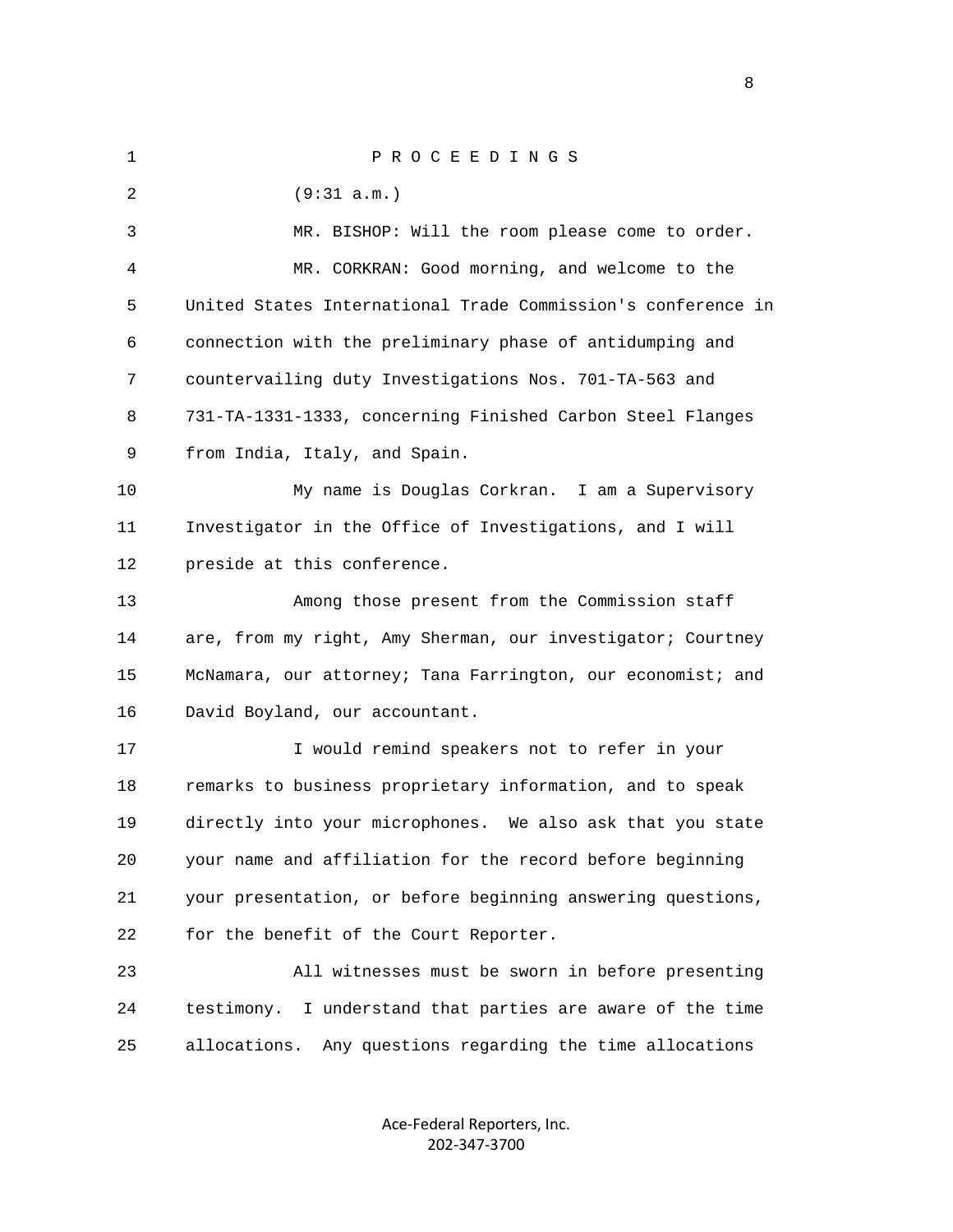1 should be addressed with the secretary.

2 Are there any questions? 3 (No response.) 4 MR. CORKRAN: Mr. Secretary, are there any 5 preliminary matters? 6 MR. BISHOP: Mr. Chairman, I would note that all 7 witnesses for today's conference have been sworn in. There 8 are no other preliminary matters. 9 MR. CORKRAN: Very well. Mr. Secretary, will you 10 please announce our Embassy witness. 11 MR. BISHOP: Mr. Sanjiv Tandon, First Secretary of 12 Commerce for the Embassy of India in Washington, D.C. 13 MR. CORKRAN: Thank you, Secretary Tandon, and 14 welcome to the U.S. International Trade Commission. You may 15 begin when you are ready. 16 STATEMENT OF SANJIV TANDON 17 MR. TANDON: First of all, my apologies for the 18 delay of two minutes. I'm just rushing from USTR where I had 19 bilateral -- my apologies for being delayed for such an 20 important meeting. Thank you. 21 Dear members of the Commission, good morning. I 22 am Sanjiv Tandon, First Secretary from the Embassy of India, 23 appearing on behalf of the government of the Republic of 24 India at this conference. The Government of India wishes to 25 take this opportunity to highlight its concerns regarding

> Ace‐Federal Reporters, Inc. 202‐347‐3700

en de la provincia de la provincia de la provincia de la provincia de la provincia de la provincia de la provi<br>1900 : la provincia de la provincia de la provincia de la provincia de la provincia de la provincia de la prov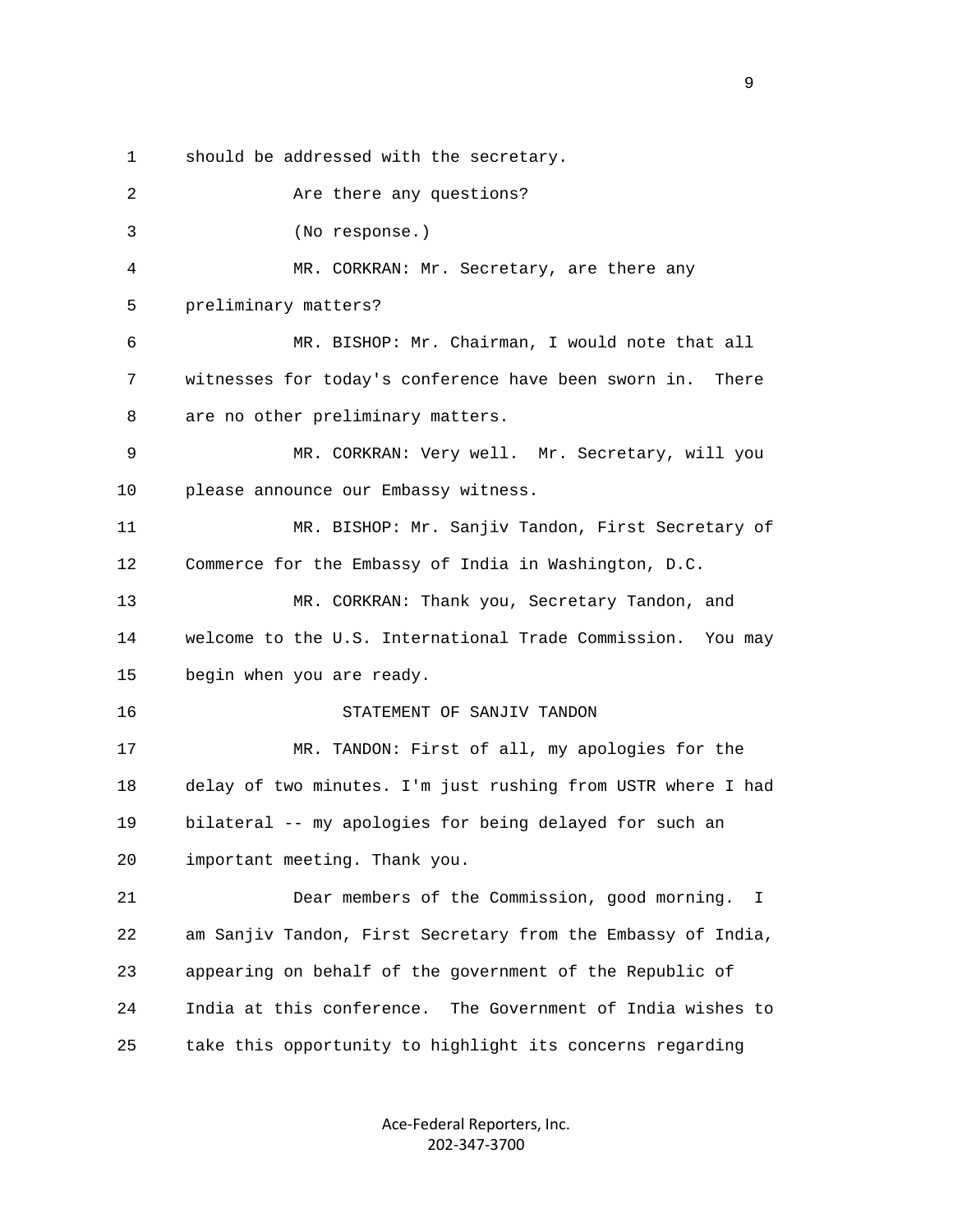1 the Notice dated 30th June 2016 of Institution of 2 Antidumping and Countervailing Duty Investigations against 3 imports of finished carbon steel flanges from India. 4 Particularly and with prejudice to our right to 5 make additional summations, we would like to highlight some 6 of the major inconsistencies between the present 7 investigation and the United States' obligations in the WTA 8 Agreement on subsidies and countervailing measures. 9 The Government of India avers that the notice of 10 institution of antidumping and countervailing investigation 11 is a de facto initiation of an investigation under the 12 Agreement on Subsidies and Countervailing Measures. 13 This is in view of the fact that the notice 14 requires exporters from India to respond to foreign 15 producers' exporters questionnaire on or before 14 July 16 2016, and the Antidumping and Countervailing Handbook, 14th 17 Edition, June 2015, published by the USITC states that in 18 the event foreign producers fail to respond the Commission 19 will rely on the existing evidence or facts available, but 20 may also take an adverse inference for noncompliance. 21 Such an inference, according to Article 12.70, 22 the Agreement on Subsidies and Countervailing Measures, can 23 only be made after an investigation is initiated. 24 Furthermore, Article 11.5 of the Agreement on Subsidies and 25 Countervailing Measures provides that an investigating

> Ace‐Federal Reporters, Inc. 202‐347‐3700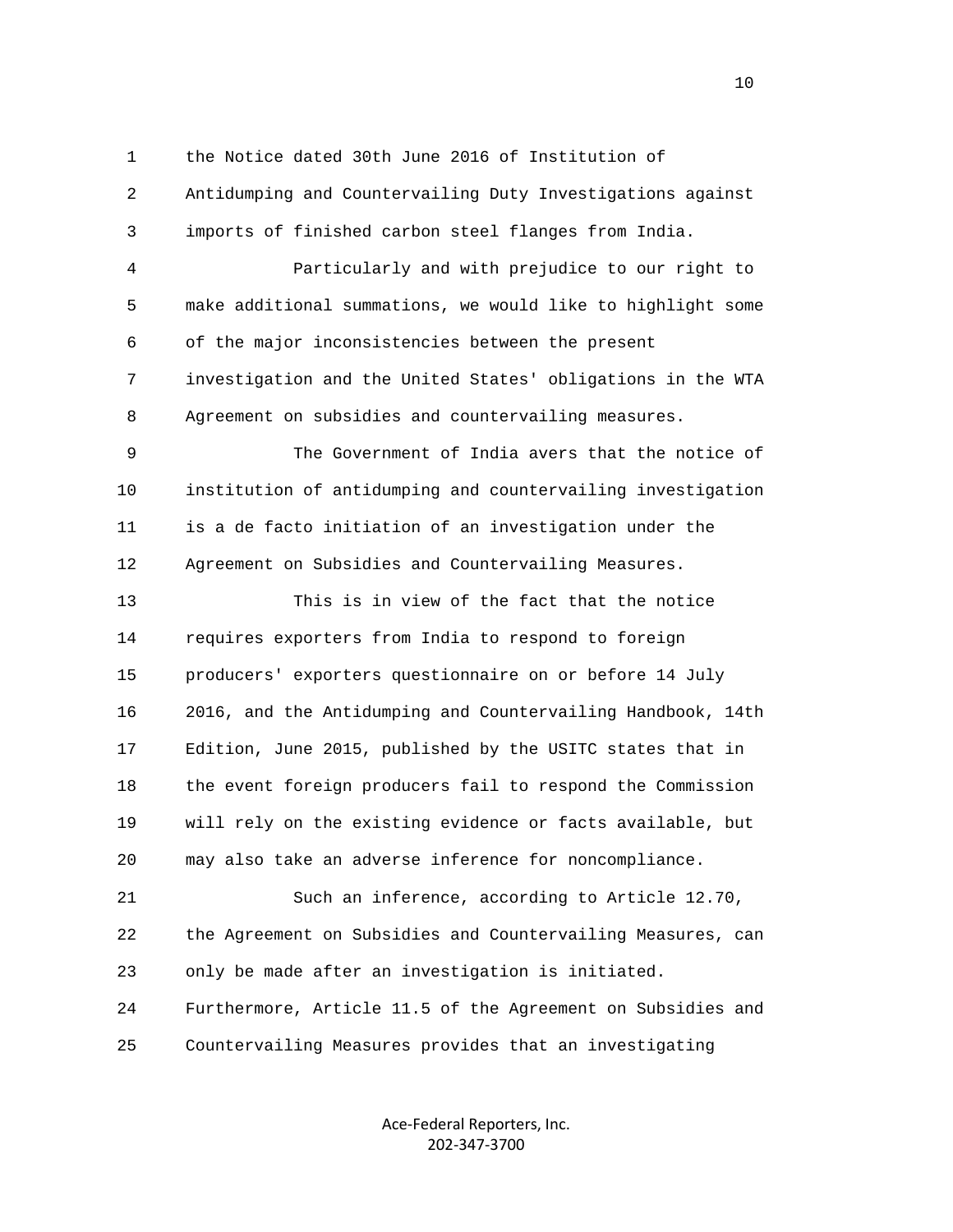1 authority shall avoid publicizing of the application for 2 initiation of investigation unless a decision has been made 3 to initiate the investigation.

 4 The notice, therefore, which was published in the 5 Federal Register on 7 July 2016 is a de facto initiation of 6 the investigation. Alternatively, if the USITC contends 7 that the notice is a mere institution as against initiation, 8 they have acted in violation of Article 11.5 of the ASCM.

 9 Additionally, they cannot legally obligate 10 foreign producers to respond to foreign producers exporters 11 questionnaire and penalize them by drawing adverse inference 12 against them if the foreign producers fail to respond to the 13 questionnaire.

 14 A combined reading of Articles 11.1, 11.2, and 15 11.3 imply that an investigating authority cannot initiate a 16 countervailing investigation under ASCM unless the 17 investigating authority has determined the accuracy and 18 adequacy of evidence regarding the existence, amount, and 19 nature of subsidy in question.

 20 The Government of India asserts that these 21 obligations have not been met, as the domestic industry has 22 not established that the alleged subsidies (a) exist or (b) 23 have been used by the foreign producer exporter and the 24 USITC issued a notice on the same date on which the 25 application was filed by the domestic industry, failing to

> Ace‐Federal Reporters, Inc. 202‐347‐3700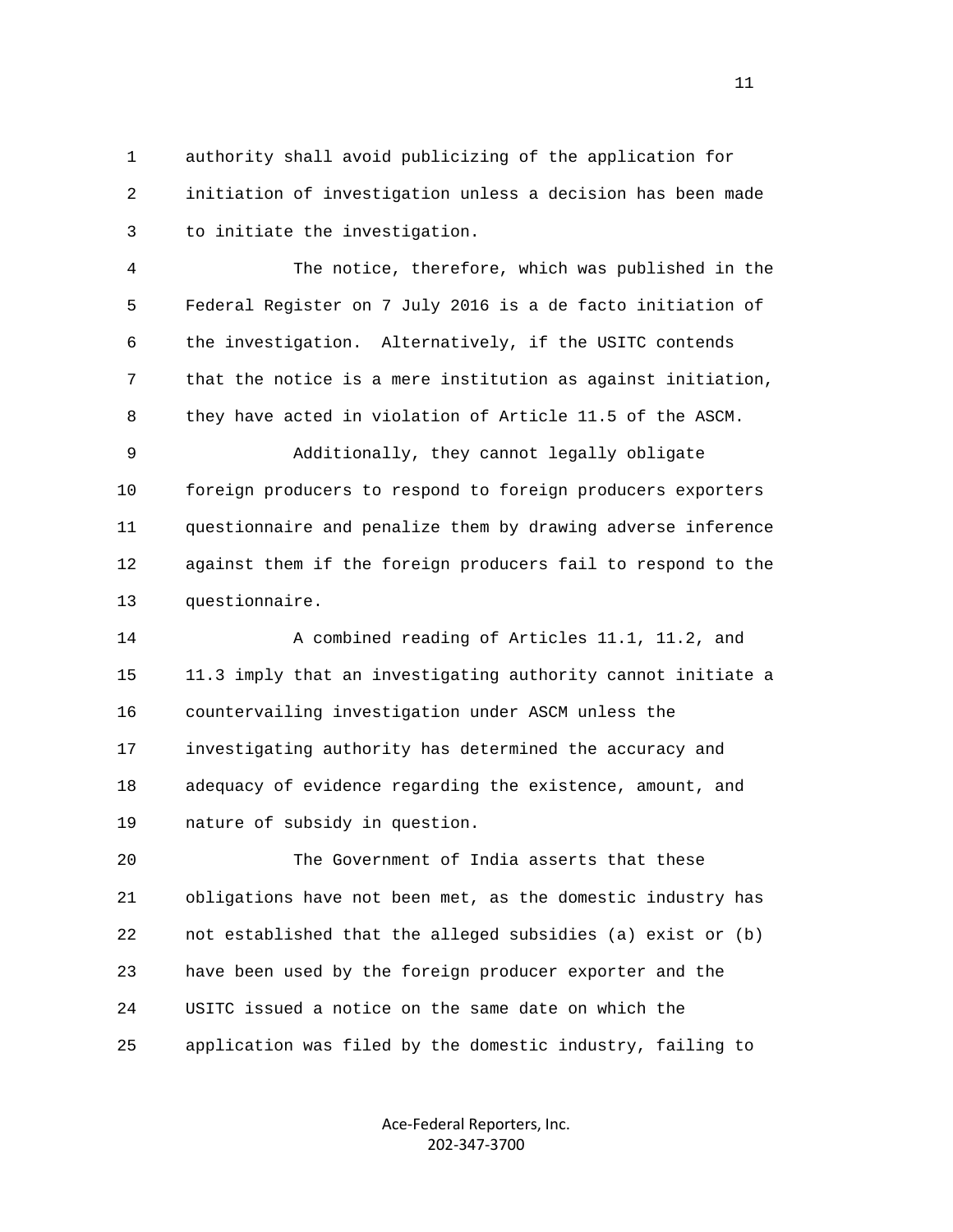1 check the veracity of these allegations.

| $\overline{2}$ | Furthermore, given that the notice is a de facto             |
|----------------|--------------------------------------------------------------|
| 3              | initiation of an investigation, the USITC has also acted in  |
| 4              | violation of Article 13.1 of the ASCM by failing to consult  |
| 5              | the Government of India prior to initiation of               |
| 6              | investigation.                                               |
| 7              | The Government of India asserts that the                     |
| 8              | following alleged subsidies mentioned in the Petitioners     |
| 9              | application are not countervailable, or are no longer in     |
| 10             | force, a duty exemption and remission schemes.<br>On a       |
| 11             | combined reading of Annex 2 and 3 of the ASCM, it is clear   |
| 12             | that duty exemption and remission schemes are not            |
| 13             | countervailable to the extent that the exemption extends to  |
| 14             | inputs that are consumed in the production of the exported   |
| 15             | product, making normal allowances far-based, provided there  |
| 16             | is a verification scheme or procedure in place to verify     |
| 17             | that the input has been actually used in manufacturing the   |
| 18             | exported product.                                            |
| 19             | The Government of India amended its foreign trade            |
| 20             | policy in 2015-2020 and made it mandatory for the proportion |

 21 of inputs actually used or consumed in production of export 22 product to be clearly indicated in shipping bills.

 23 Consequently, the duty exemption and remission 24 schemes, including advanced authorization program are 25 consistent with India's obligation under the WTO, thus

> Ace‐Federal Reporters, Inc. 202‐347‐3700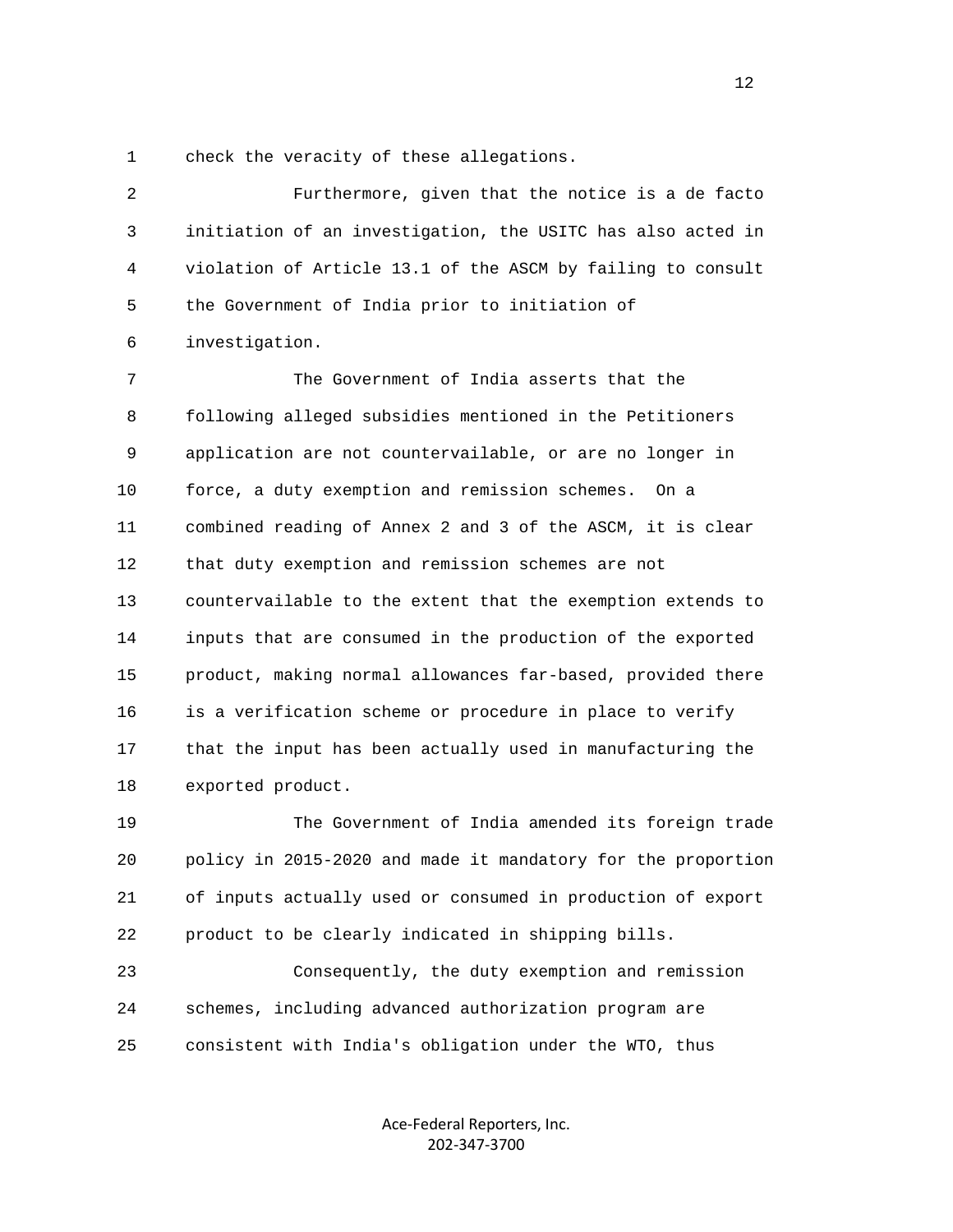1 making them noncontervailable.

| 2  | The Steel Development Fund Loans: The Steel                  |
|----|--------------------------------------------------------------|
| 3  | Development Fund was created in 1978 to aid in the           |
| 4  | modernization, rehabilitation, and development of the steel  |
| 5  | industry. In order to obtain loans from the Fund, Indian     |
| 6  | steel producers must first pay money into the Fund amounting |
| 7  | to a borrower's cost.                                        |
| 8  | In the U.S. Carbon Steel India case, the WTO                 |
| 9  | appellate body held that the Steel Development Fund loan     |
| 10 | does not confer any benefit on steel producers, as it        |
| 11 | involves a borrower's cost. Hence, this scheme is not a      |
| 12 | subsidy, let along an actionable subsidy.                    |
| 13 | To clarify it further, the SDF loan scheme is                |
| 14 | funded by Indian steel producers themselves. The Government  |
| 15 | of India does not extend or contribute any monetary amount   |
| 16 | to the Steel Development Fund pool, and hence Steel          |
| 17 | Development Fund Loan Program does not confer any benefit on |
| 18 | the Indian steel producers. Accordingly, the Government of   |
| 19 | India submits that the Steel Development Fund Loan Program   |
| 20 | must be excluded from the purview of the present             |
| 21 | investigation.                                               |
| 22 | See, Incremental Export Incentivization Scheme.              |
| 23 | The Incremental Export Incentivization Scheme Program was    |
| 24 | introduced by notification number 27 on December 28, 2012,   |
| 25 | and provided for a duty credit script of 2 percent on        |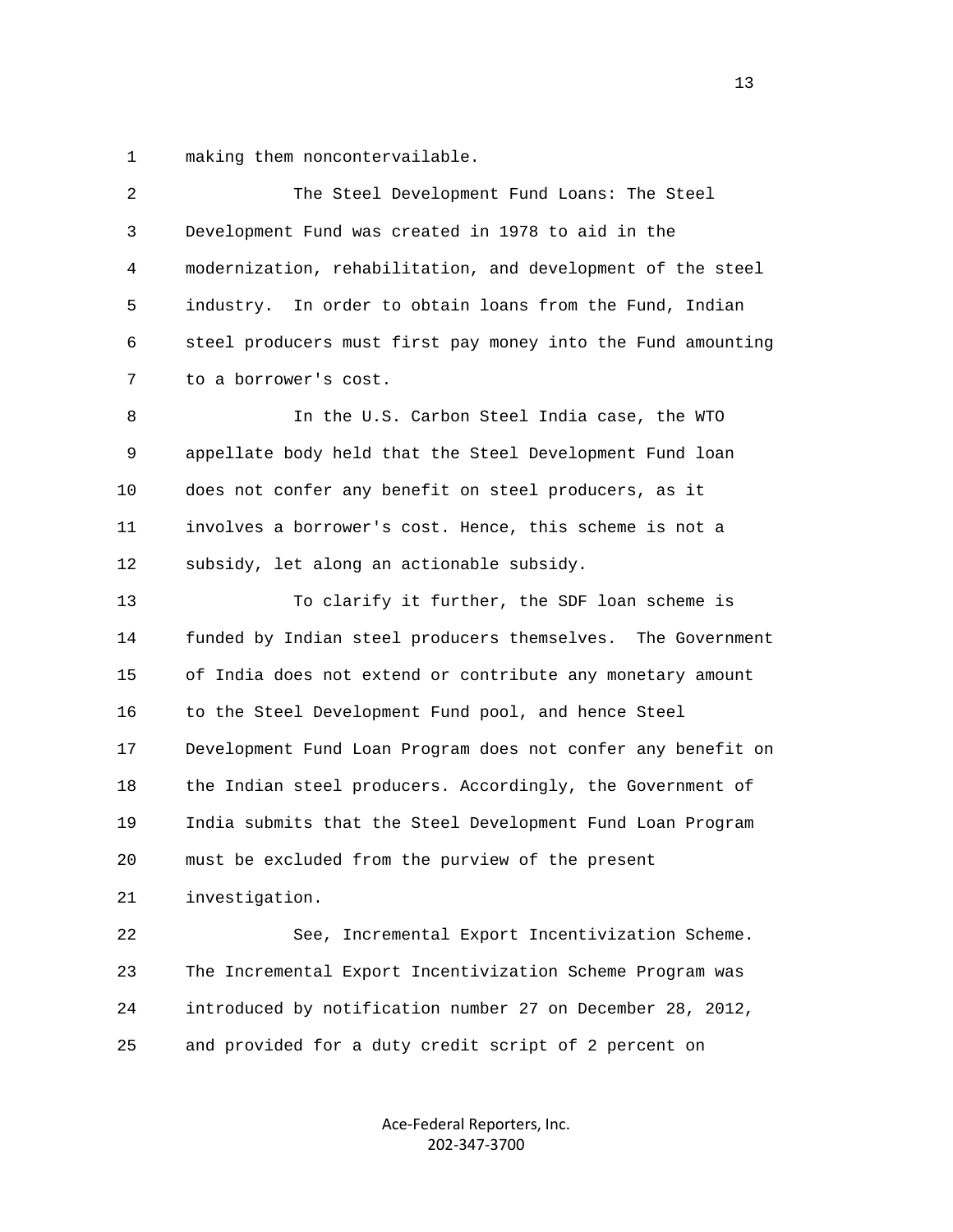1 incremental exports upon a comparison of the last quarter of 2 2011-12 vis-a-vis the last quarter of 2012--13. This 3 notification applied to a period ending March 31, 2013.

 4 The Incremental Export Incentivization Scheme 5 Program was subsequently extended for the year 2013-2014 by 6 notification number 43 on September 25, 2013. Since then, 7 this program expired and the program has not been extended 8 further. Therefore, this scheme is no longer in force and 9 cannot confer a countervailable subsidy. Accordingly, the 10 Government of India submits that the Incremental Export 11 Incentivization Scheme Program must be excluded from the 12 purview of the present investigation.

 13 The Government of India would also like to point 14 out that there is a 60.1 percent drop in the imports of 15 carbon steel flanges from India if the 2016 year to date 16 imports are compared with 2015 year-to-date imports.

 17 In view of the above, the Government of India 18 requests that the notice be withdrawn with immediate effect. 19 Lastly, the Government of India reserves its 20 right to make additional summations in connection with this 21 investigation. We are grateful to the U.S. International 22 Trade Commission for this conference, and are hopeful that 23 the USITC will consider our views favorably. Thank you. 24 MR. CORKRAN: Thank you, very much, Secretary 25 Tandon. Are there any questions from the staff for the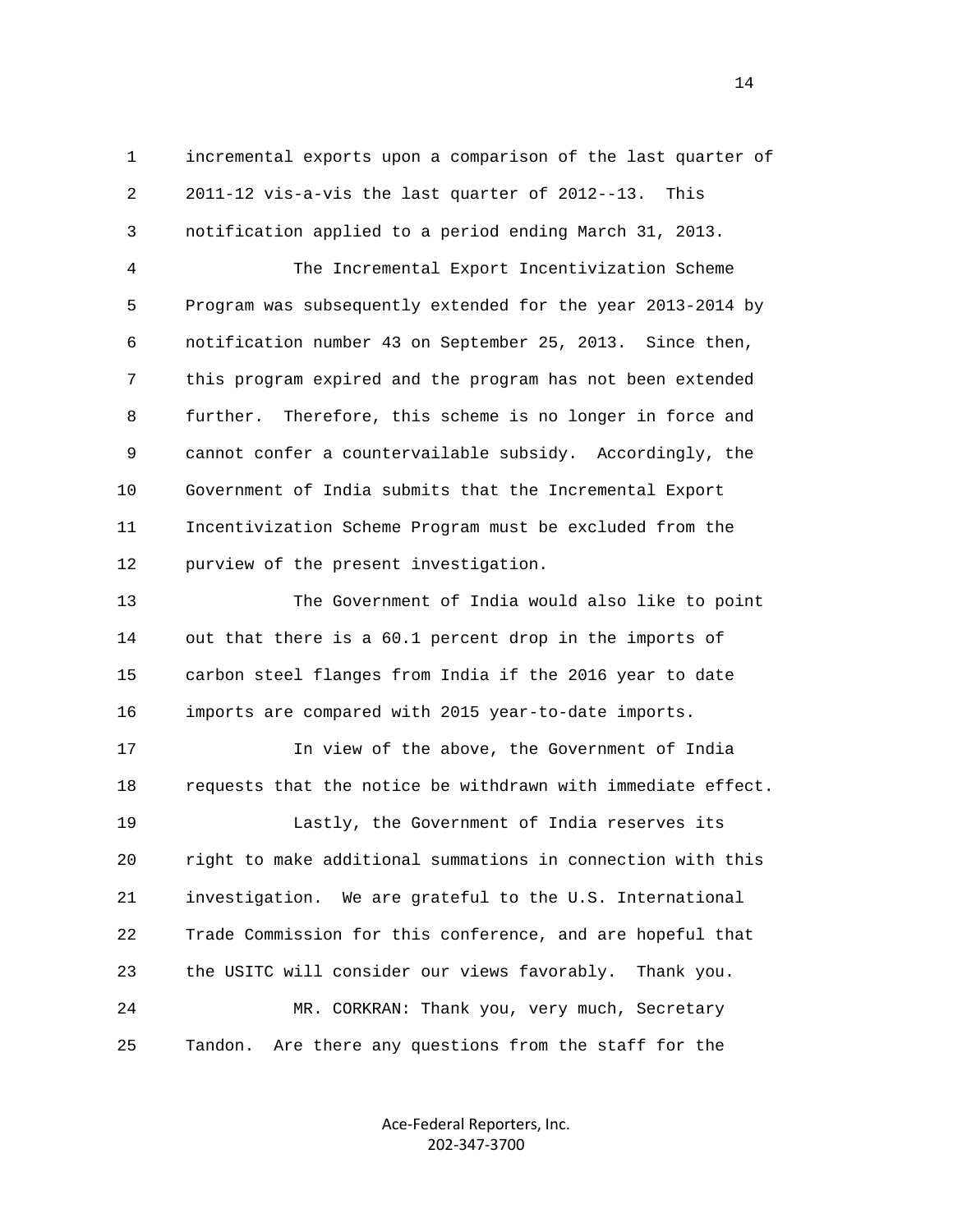1 Secretary?

| 2  | (No response.)                                                 |
|----|----------------------------------------------------------------|
| 3  | MR. CORKRAN: Having no staff questions, I want to              |
| 4  | thank you very much for your time and your presence today.     |
| 5  | We certainly appreciate it. And with that, we will dismiss     |
| 6  | you from the panel with our thanks.                            |
| 7  | Mr. Secretary, let us proceed with opening                     |
| 8  | remarks.                                                       |
| 9  | MR. BISHOP: Opening remarks on behalf of                       |
| 10 | Petitioners will be given by Matthew J. McConkey, Mayer        |
| 11 | Brown.                                                         |
| 12 | MR. CORKRAN: Thank you very much. Welcome back                 |
| 13 | to the Commission, and you may begin when you are ready.       |
| 14 | OPENING REMARKS OF MATTHEW J. MCCONKEY                         |
| 15 | MR. McCONKEY: So good morning. I am Matthew                    |
| 16 | McConkey of Mayer Brown, here for Petitioners Weldbend         |
| 17 | Corporation and Boltex Manufacturing Co., L.P.                 |
| 18 | So this case is about certain carbon steel                     |
| 19 | flanges from India, Spain, and Italy, rapidly taking market    |
| 20 | share from the domestic industry by drastic underselling.      |
| 21 | Imports from all three countries are dumped, and imports       |
| 22 | from India are also subsidized.                                |
| 23 | So the scope of the imported articles subject to               |
| 24 | this investigation covers carbon steel flanges.<br>An          |
| 25 | identical product is manufactured in the United States.<br>And |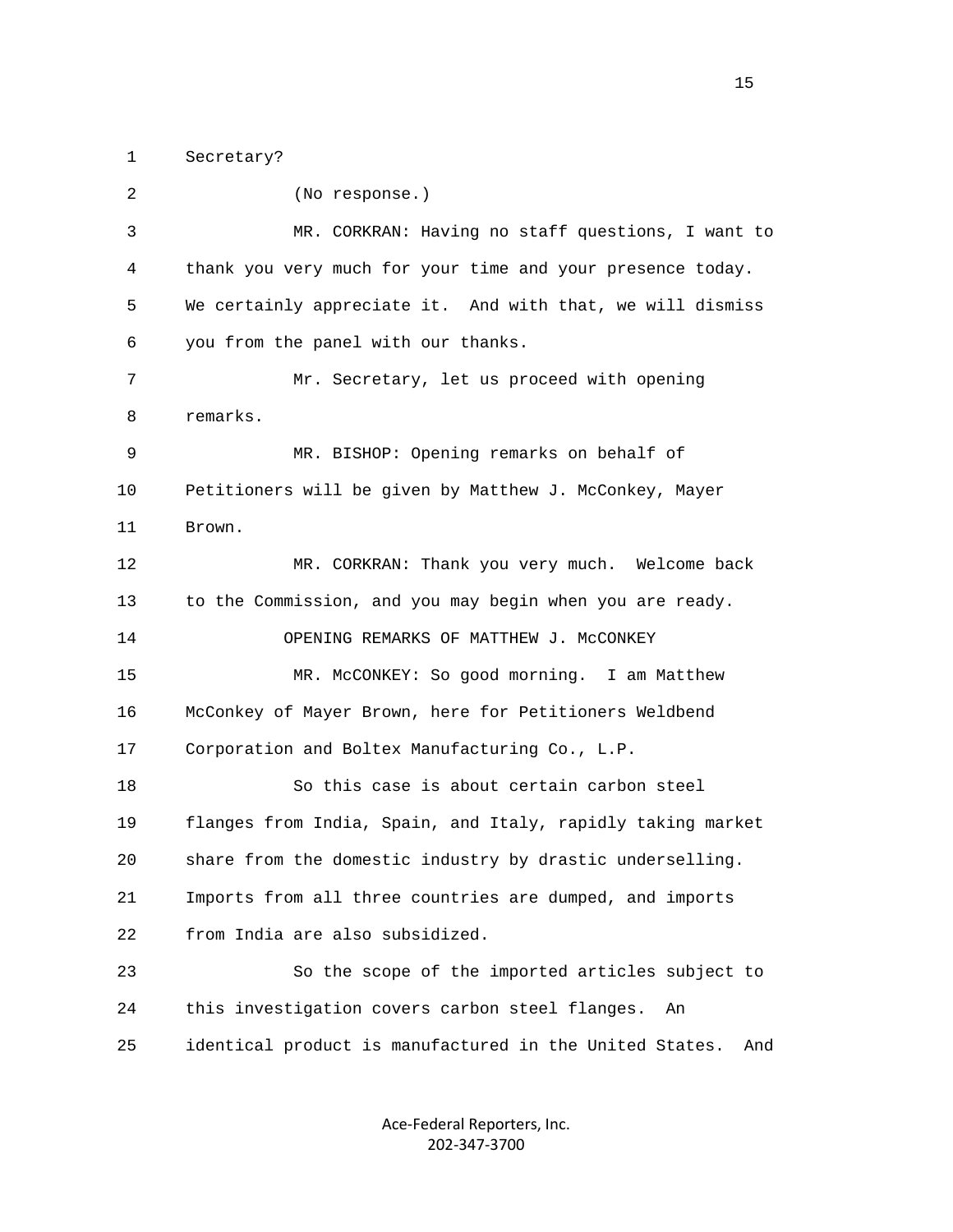1 because clear dividing lines separate this product from 2 other types of flanges, the domestic product should be 3 defined commensurate with the scope definition.

 4 So the conditions of competition that exist right 5 now make this domestic industry particularly susceptible to 6 injury from unfairly priced imports.

 7 First, carbon steel flanges are a price sensitive 8 commodity like-product. These products are standardized in 9 terms of ASCM requirements, size, flange type, pressure 10 ratings, et cetera. They are interchangeable, regardless of 11 the source.

 12 In fact, the same flange may be sourced from 13 various producers in the United States and the subject 14 countries. As a result, purchasing decisions are largely 15 based on price.

 16 Second, this is a highly capital intensive 17 industry. Fixed costs are relatively high to variable 18 costs, and as such the U.S. producers have a strong economic 19 incentive to meet lower-priced imports to avoid lost sales 20 and under-utilized capacity.

 21 Third, demand for flanges has been declining. 22 Apparent consumption fell by 7 percent from 2014 to 2015, 23 and by 38 percent from the first quarter of 2015 to the 24 first quarter of 2016. As a result, the U.S. producers, my 25 clients, have been forced to make painful decisions to cut

> Ace‐Federal Reporters, Inc. 202‐347‐3700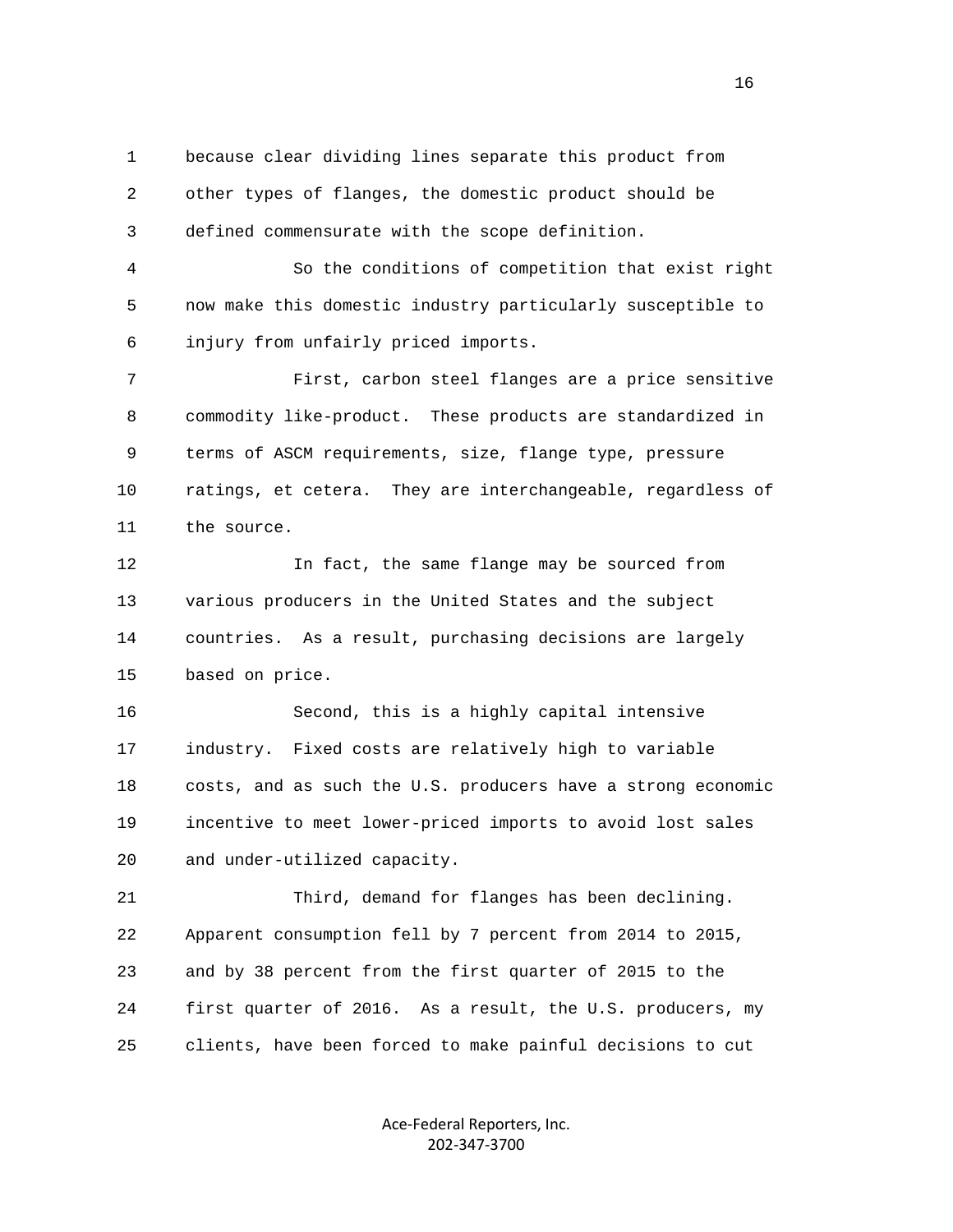1 prices to try to meet this unfair import competition.

 2 Turning to applying these statutory factors of 3 injury in the context of those conditions of competition, 4 there's at least a reasonable indication that the domestic 5 industry is materially injured by reason of the subject 6 imports.

 7 First, the increase in the volume of subject 8 imports is significant, both in absolute terms but 9 especially relative to U.S. production and the total 10 overall market.

 11 Second, the subject imports have had very 12 negative price effects. Data in front of the Commission 13 demonstrates that subject imports have consistently 14 undersold the domestic like-product by significant margins. 15 Indeed, the average unit value of the subject merchandise 16 declined over the POI. So we have increasing volumes, 17 decreasing prices. These subject imports have both 18 depressed and suppressed U.S. prices. U.S. prices in fact 19 declined from 2013 through interim 2016, and the imports 20 undersold the domestic like-product throughout the POI. 21 Finally, the subject imports' negative volume and 22 price effects have seriously impacted the domestic 23 industry's market share, their output, their employment,

24 their profitability, and their capital investment.

25 The domestic industry lost over 10 percentage

Ace‐Federal Reporters, Inc. 202‐347‐3700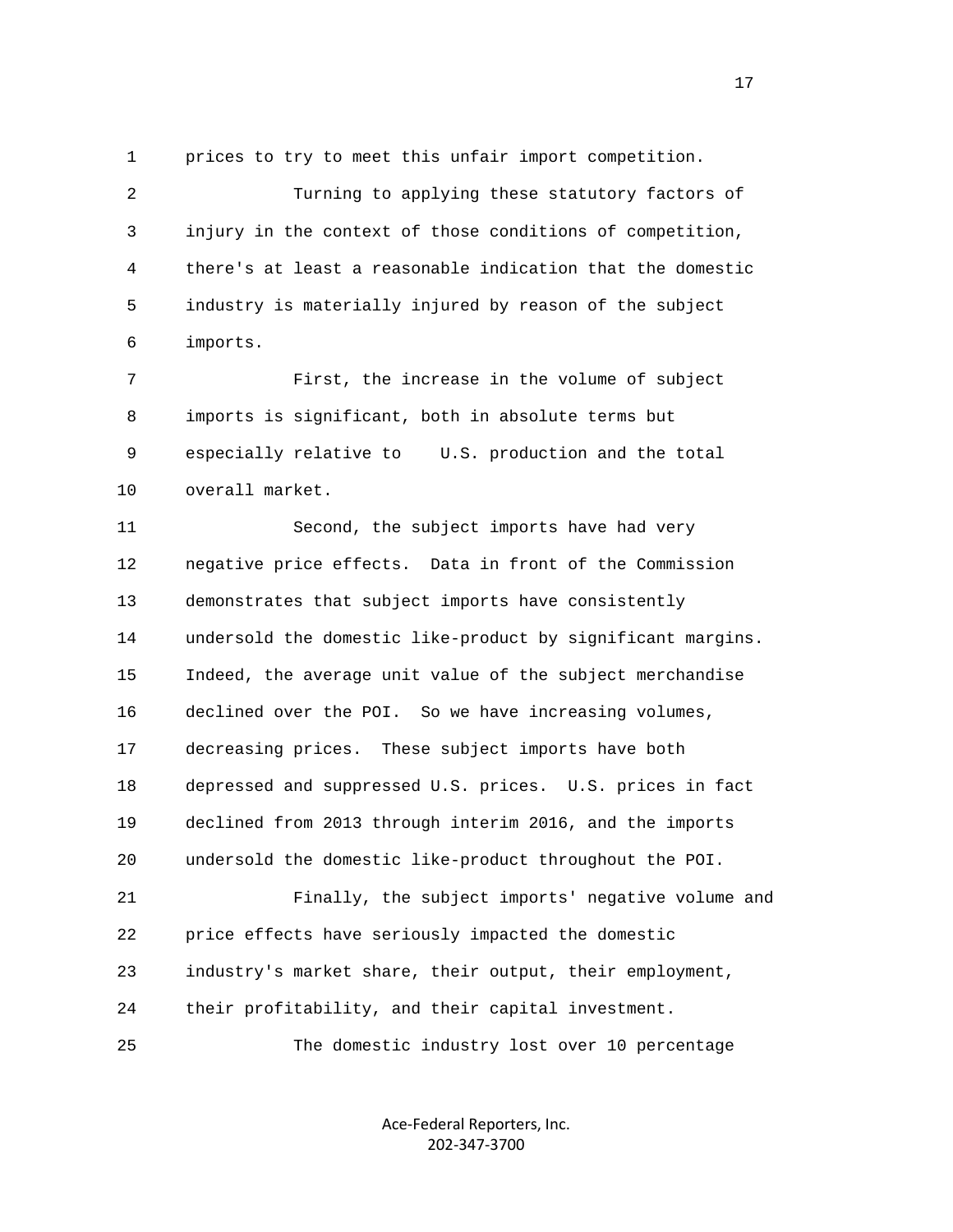1 points of market share from 2014 to 2015, and its share 2 remained low in 2016.

 3 The two petitioning producers suffered 4 significant and material declines in production, employment, 5 and profit. The rapid increase of lower priced imports at 6 the expense of U.S. production is accelerating, and the 7 domestic industry's disinvestment in U.S. production assets 8 and is resulting in separation of U.S. workers.

 9 This industry is already injured, so we really 10 don't believe that the Commission is going to have to turn 11 to threat. But looking at the persistent underselling, the 12 excess capacity in the subject countries as reflected in the 13 questionnaire responses, and the government's subsidies in 14 India, all in the context of declining U.S. demand make it 15 clear that future injury is imminent if duties are not 16 imposed.

 17 In short, the Commission should reach an 18 affirmative preliminary determination in each of these 19 investigations. Thanks.

20 MR. CORKRAN: Thank you very much.

 21 MR. BISHOP: Opening remarks on behalf of 22 Respondents will be given by Max F. Schutzman, Grunfeld, 23 Desiderio, Lebowitz, Silverman & Klestadt, and Lizbeth R. 24 Levinson, Kutak Rock.

25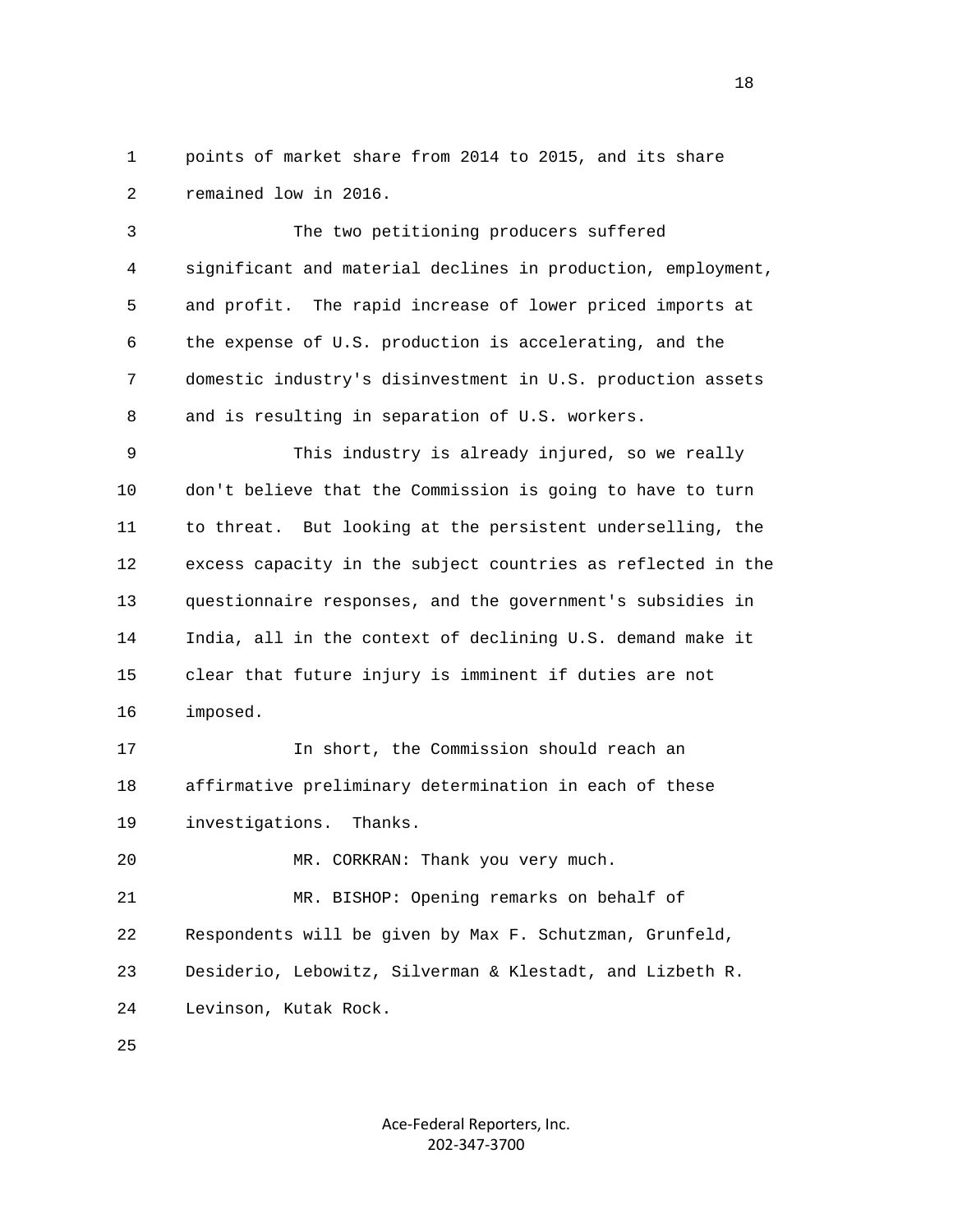1 OPENING REMARKS OF LIZBETH LEVINSON 2 LEVINSON: I am Lizbeth Levinson--(off 3 microphone). 4 Good morning. I'm Lizbeth Levinson. I'm a

 5 partner with the Law Firm of Kutak Rock. I am here this 6 morning with company officials from two of the largest 7 exporters from India, Norma (India) Limited, and RN Gupta 8 Limited. Their testimony will show that there is no 9 reasonable indication that imports from India are causing or 10 threatening material injury to the U.S. plant producers. 11 The Petition filed in this case fails to

 12 acknowledge a very material fact. Namely, that there are at 13 best only attenuated competition between imports from India 14 and domestic producers.

 15 The reason for the absence of competition is that 16 the U.S. industry is divided into two very distinct 17 segments, the first of which is insulated almost entirely 18 from Indian competition, and the second of which is served 19 almost entirely by Indian imports.

 20 The first segment consists of the so-called 21 "approved" market which consists of U.S. refineries, oil 22 exploration, and chemical companies that purchase flanges 23 only from manufacturers that have passed a rigorous approval 24 process.

25 Weldbend, Boltex, and the Italian and Spanish

Ace‐Federal Reporters, Inc. 202‐347‐3700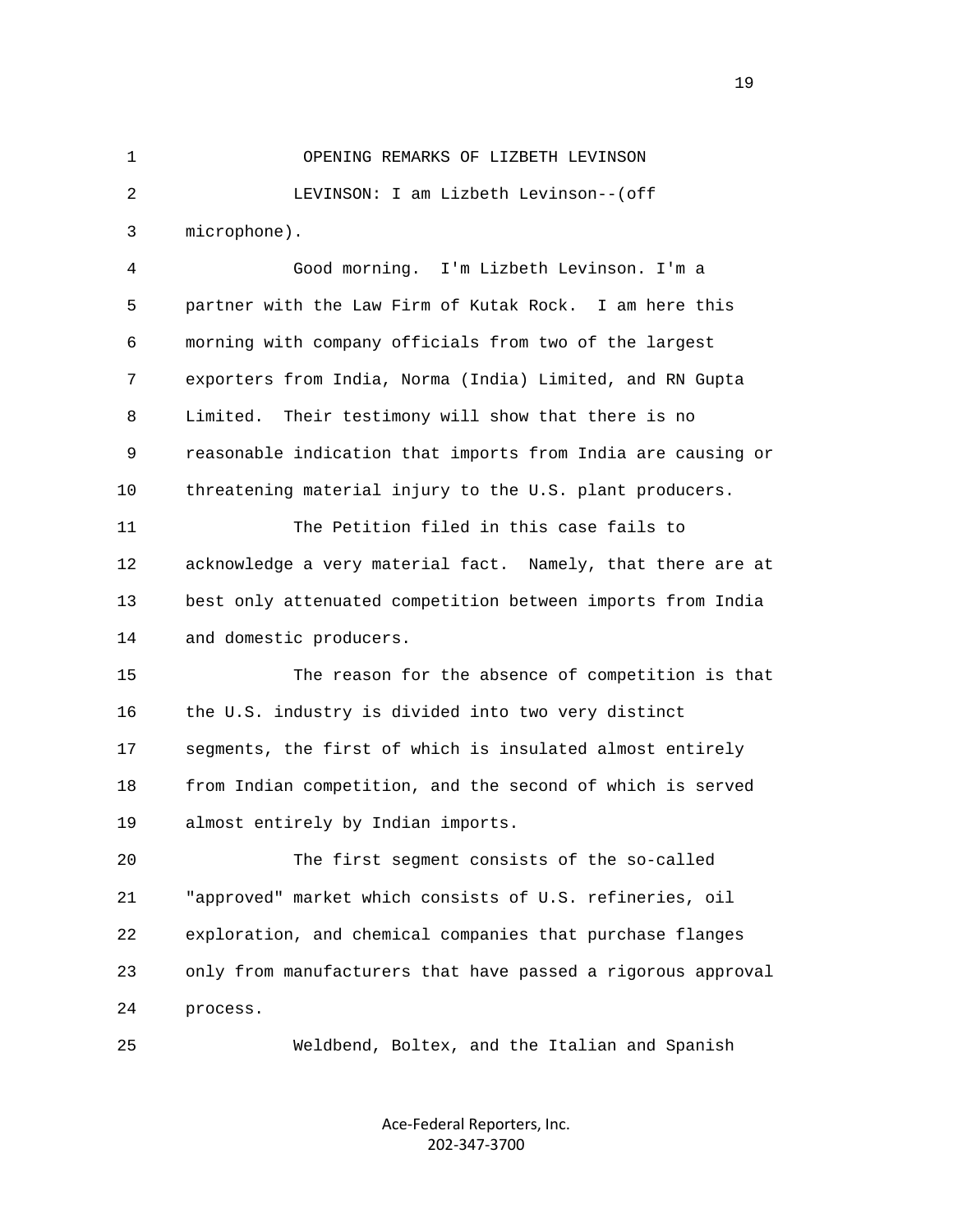1 flange producers have all been approved by the major 2 purchasers in this segment. There is only one Indian 3 company out of perhaps 20 different Indian producers that 4 has been qualified to compete in this market.

 5 This segment of the market commands the highest 6 prices, and is the most difficult to enter. Petitioners' 7 sales in the lucrative "approved" market are therefore 8 protected almost entirely from competition from Indian 9 imports.

 10 The second segment of the U.S. flanges industry 11 is referred to as the "generic market" and consists 12 primarily of the construction industry and other noncritical 13 applications. For the past 50 years, the generic segment 14 has been supplied by Indian producers that have not been 15 approved by the major oil and chemical companies.

 16 Both Norma and RN Gupta and all other Indian 17 companies but one sell flanges exclusively into this generic 18 segment. This well-defined market segmentation constitutes 19 a condition of competition that the Commission must take 20 into account in its injury analysis.

 21 In addition, this well-defined market 22 segmentation provides a basis for the Commission to refrain 23 from cumulating Indian imports with those from Spain and 24 Italy. The producers from Spain and Italy are almost 25 exclusively in the approved segment and do not compete in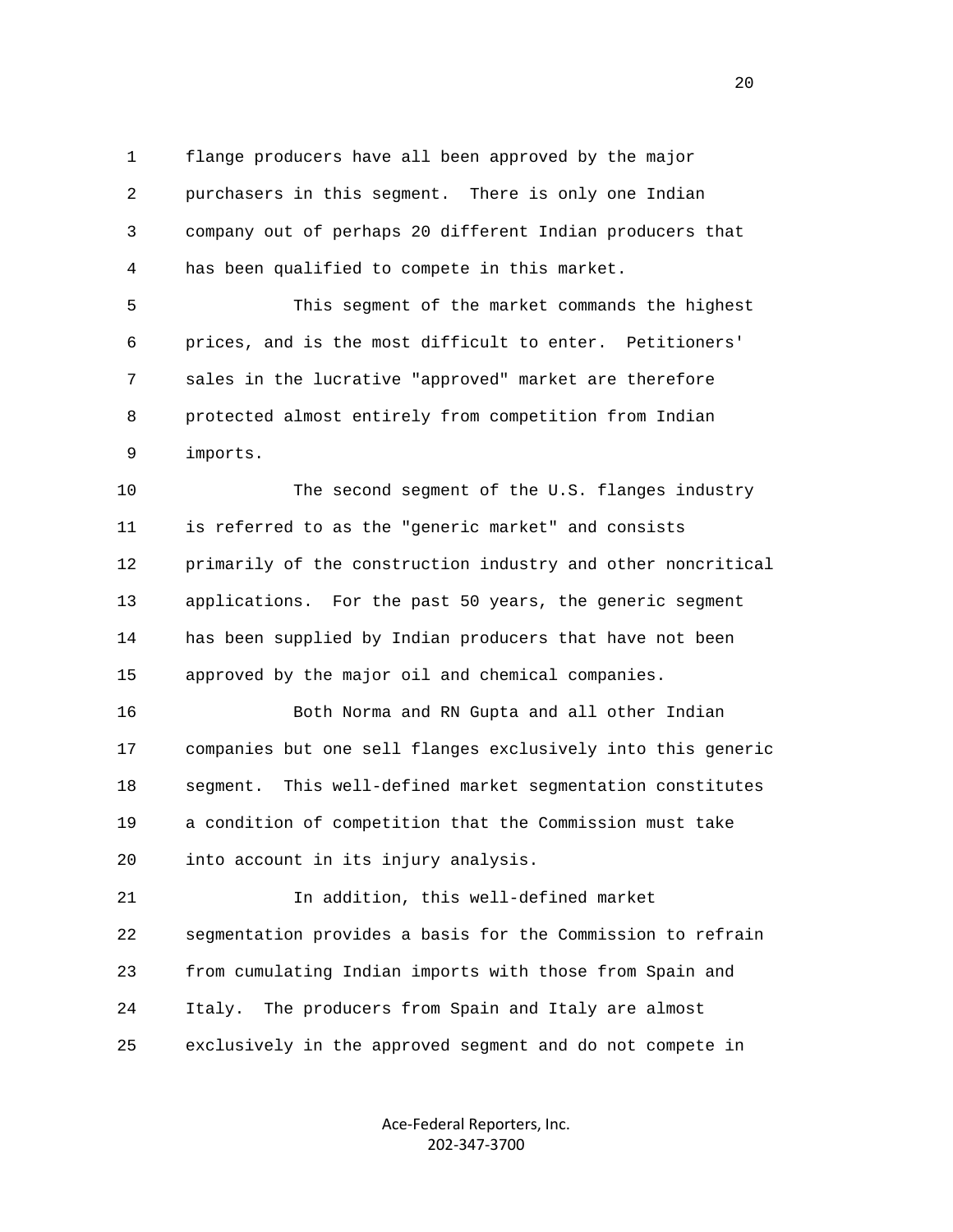1 the generic segment. Both producers and customers agree 2 that flanges are not fungible or interchangeable.

 3 A consumer of approved flanges would not purchase 4 a generic flange for their critical application. Any injury 5 the Petitioners may claim here today is attributable to 6 reasons other than imports from India.

7 As we all know, the price of oil has plunged 8 within the past year, severely curtailing the demand for 9 flanges in the approved market. To compensate for the 10 unanticipated loss of their primary market, Petitioners now 11 seek to transition their sales efforts towards the less 12 lucrative generic segment in which they have shown little 13 interest until recently. Consequently, their profit margins 14 have declined.

 15 Furthermore, the import statistics presented in 16 the Petition do not support a finding of material injury by 17 reason of imports from India. Significantly, the volume of 18 imports from India declined by over 50 percent in the first 19 quarter of 2016 as compared to the previous year.

 20 Indeed, over the entire Period of Investigation, 21 imports from India have declined. Given the lack of 22 competition between Petitioners and Indian imports, and the 23 decline in Indian imports, we urge the Commission to issue a 24 negative preliminary determination and terminate the case at 25 this juncture. Thank you, very much.

> Ace‐Federal Reporters, Inc. 202‐347‐3700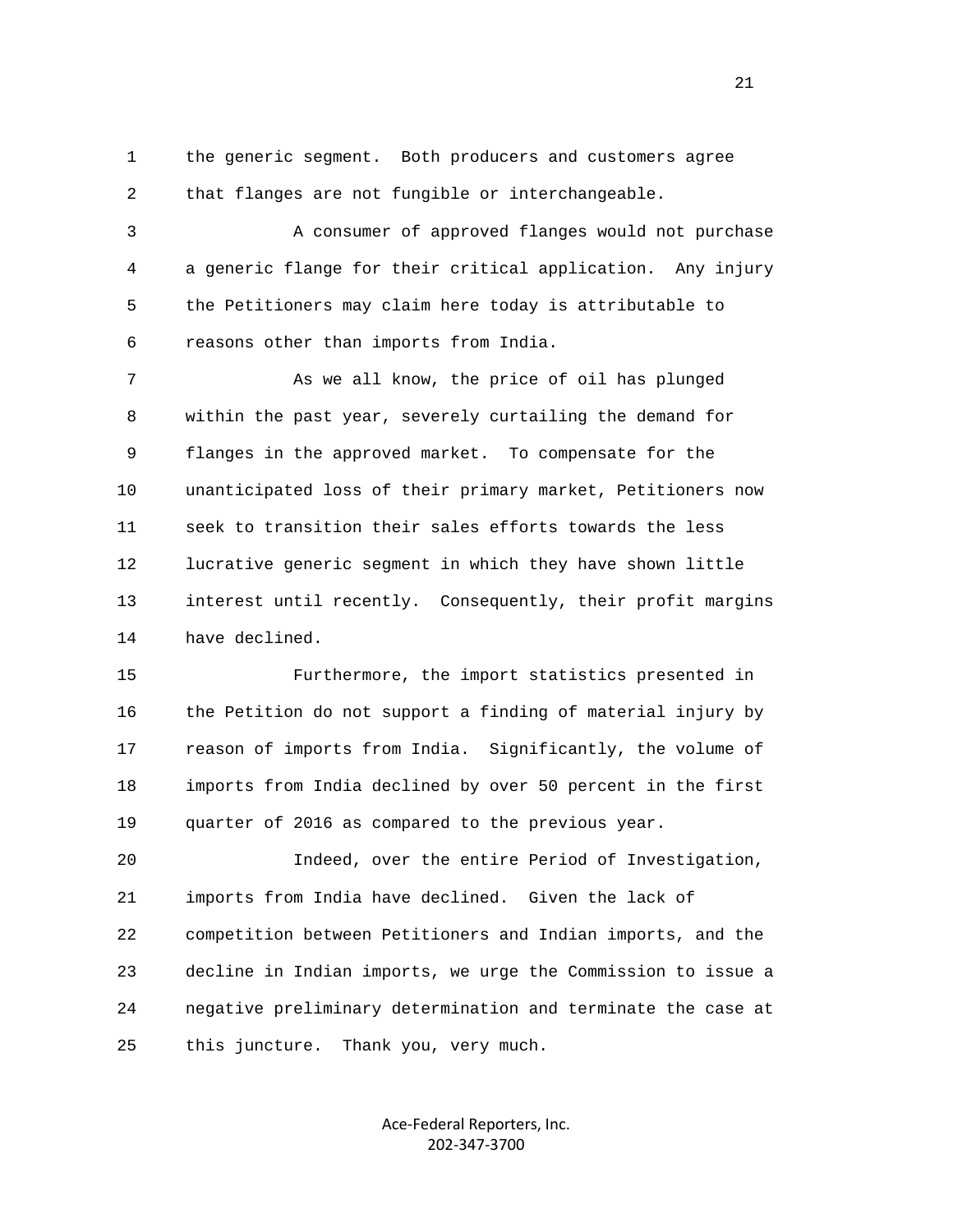1 MR. BISHOP; Thirty seconds. 2 MR. SCHUTZMAN: Mr. Corkran, Max Schutzman. I 3 will defer my statement to Respondents' presentation. 4 MR. CORKRAN: Thank you very much, Mr. Schutzman. 5 MR. BISHOP: Would the panel in support of the 6 imposition of anti-dumping and countervailing to the orders 7 please come forward and be seated. 8 MR. CORKRAN: Welcome to the panel. Mr. 9 McConkey, you and you panel may begin when you are ready. 10 STATEMENT OF JAMES M. COULAS, JR. 11 MR. COULAS: Good morning. I am Jimmy Coulas 12 and I manage the Sales Department at Weldbend Corporation, 13 one of two Petitioners in this investigation. 14 I am here today as the representative of the 15 third generation of the Coulas family to own and operate 16 Weldbend. With me here today are my father, James J. 17 Coulas, Sr., President and CEO, my brother Kevin Coulas, 18 Vice President of Production, and my cousin, Mike Hammer, 19 the Assistant General Manager. In addition, my mother, two 20 aunts, and my sister also work at Weldbend. 21 We are here today representing our company and 22 its workers. I'd like to discuss three main topics. First, 23 I'd like to introduce you to my company, Weldbend. Second, 24 I'd like to explain the fungibility and interchangeability 25 of domestic flanges and flanges from India, Italy, and

> Ace‐Federal Reporters, Inc. 202‐347‐3700

22 a set of the state of the state of the state of the state of the state of the state of the state of the state of the state of the state of the state of the state of the state of the state of the state of the state of th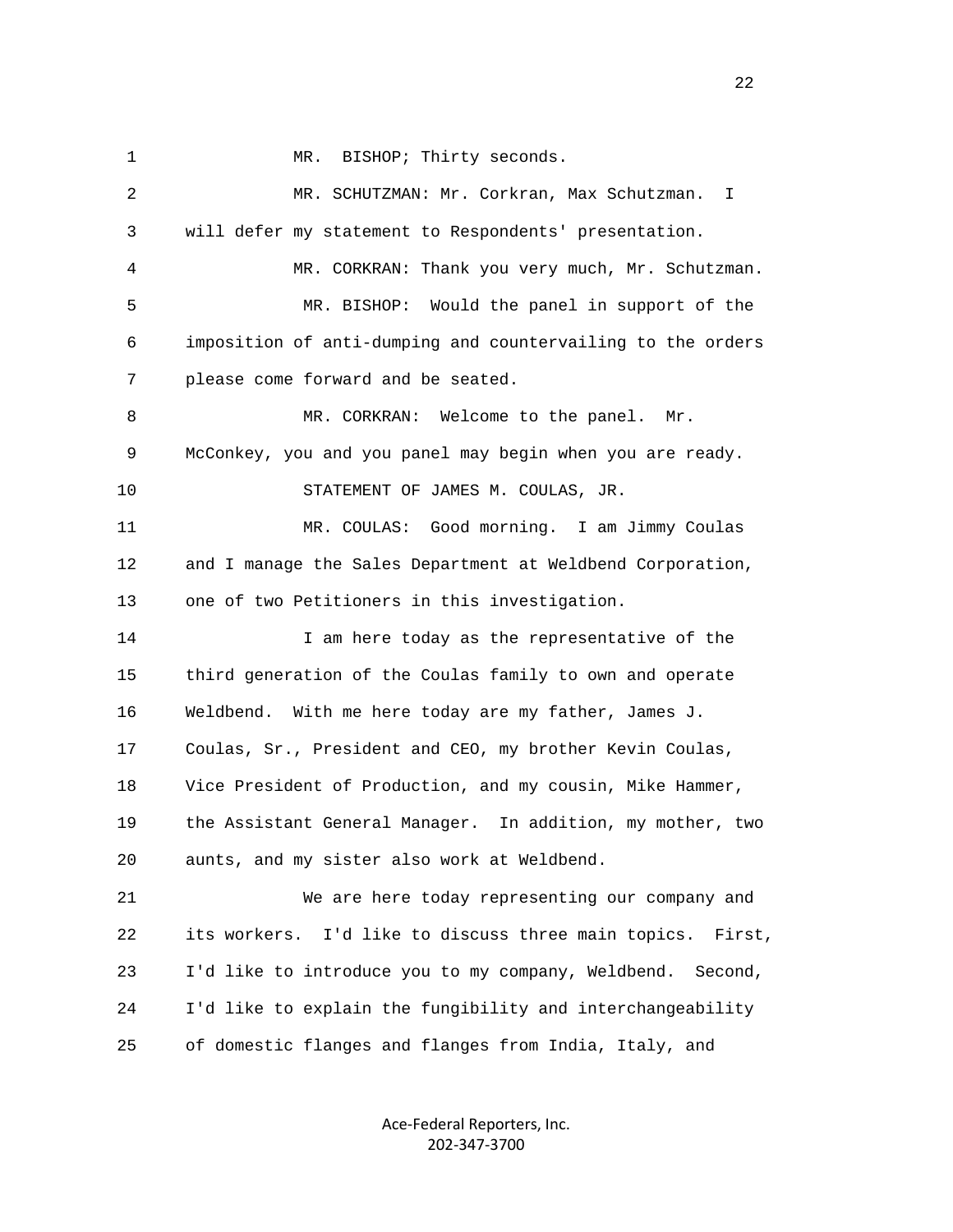1 Spain. Third, I'd like to describe the very difficult 2 market that we face due to unfairly traded low-priced 3 imports.

 4 By way of background, back in the last 1940s my 5 grandparents James and Erma Coulas started Weldbend. Now 6 eight family members and three generations later the company 7 has grown to become one of the largest, if not the largest 8 manufacturer of finished carbon steel flanges in the United 9 States. My father began working for the family business 10 back in 1967 and has been in the finished carbon steel 11 flange business for over 49 years.

 12 During his almost five decades in the finished 13 carbon steel flanges business, he has visited facilities of 14 several other domestic producers of finished carbon steel 15 flanges and has visited foreign producers of the product in 16 India, Italy, and Spain.

 17 I began working for Weldbend in 1995 and have 18 also visited the facilities of several other domestic 19 producers of finished carbon steel flanges and I have 20 visited producers of the product in India, Spain, and Italy. 21 Over the last seven decades, while being committed to 22 producing the highest quality flanges available, we have 23 built a culture that respects our customers and workers 24 alike.

25 Speaking of our employees, Weldbend currently

Ace‐Federal Reporters, Inc. 202‐347‐3700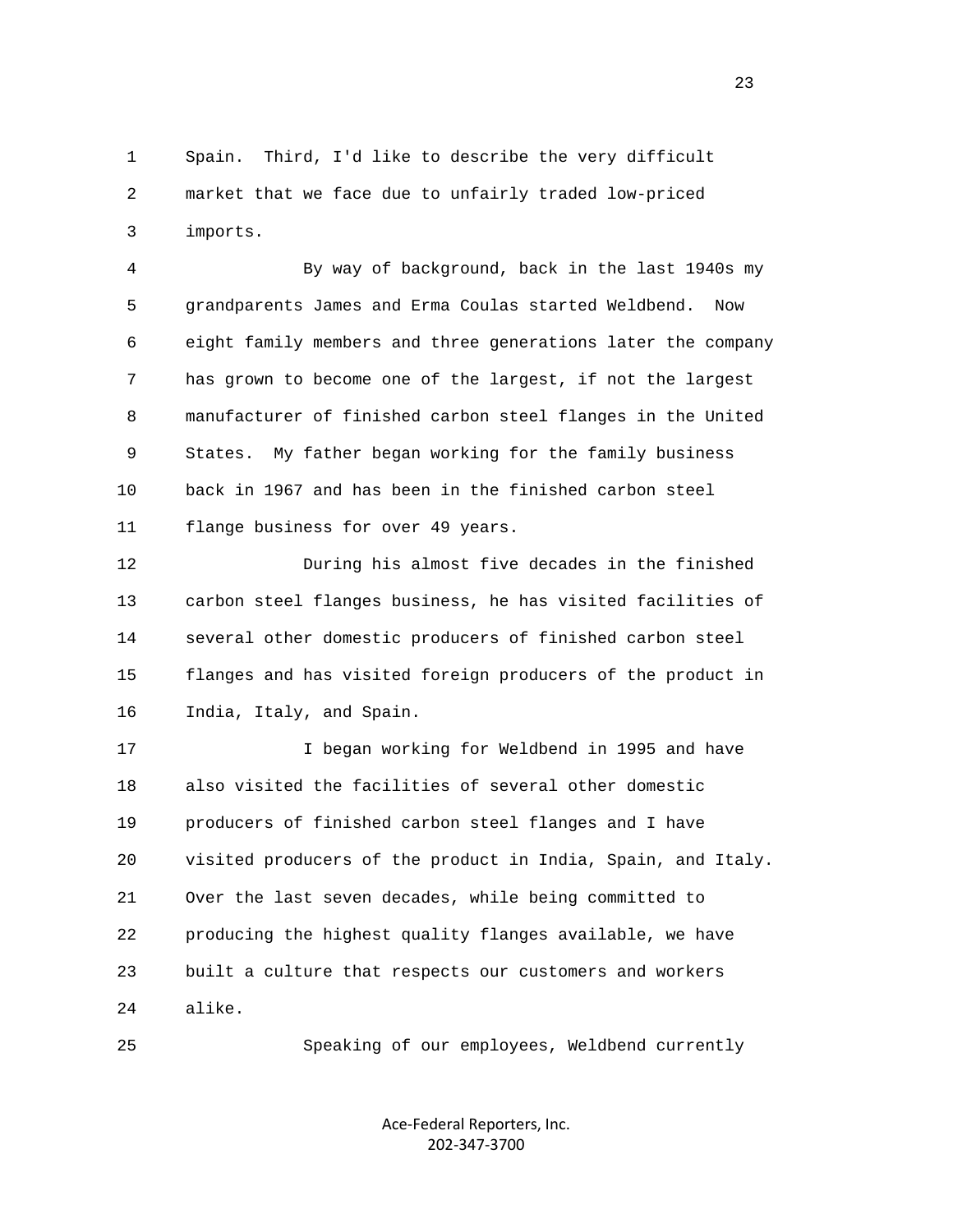1 has about 150 employees who have a collective 1,000 plus 2 years' experience. Indeed, I can confidently say that my 3 family and I know the name of virtually everyone of our 4 employees as many began working for the company before I was 5 even born. There are numerous family connections among our 6 employees -- fathers, sons, mothers, daughters, siblings, 7 and cousins. Employees are trusted to work under the honor 8 system. There are no time clocks at Weldbend. 9 In addition, Weldbend has provided free 10 healthcare to its employees for years. Weldbend is also 11 committed to the safety of our employees with our safety 12 team, safety meetings, and specific safety training. 13 With respect to our production operations, our 14 facility is spread throughout four buildings with 15 approximately 315,000 square feet under roof on a 36-acre 16 campus in Argo, Illinois. Our acreage gives us room to 17 grow, if allowed. Weldbend has the largest inventory of 18 domestic flanges. All of our flanges are marked to provide 19 the customer with information regarding the manufacture, the 20 size, the class, the bore, if it is required, the material 21 specification, the heat code, and a production code on the 22 flange.

 23 We are also dedicated to the quality of our 24 products through our biannual audits by our ISO registrar, 25 which is more required. We conduct two internal audits each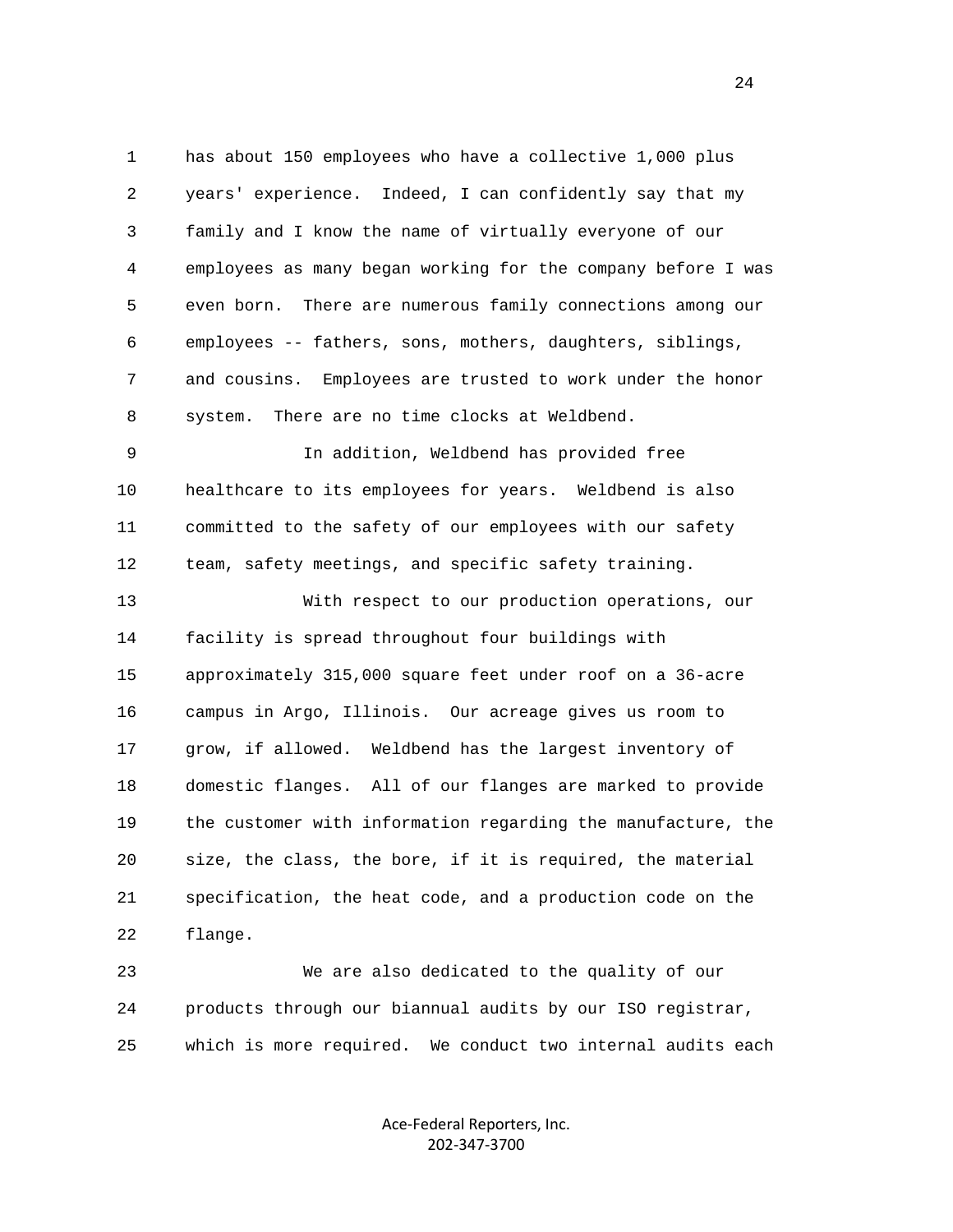1 year and we have four trained in house auditors. There are 2 currently seven people in the Weldbend Sales Department, 3 which I manage. Starting last year we began sending out 4 surveys with every order asking our customers if they were 5 satisfied and if not, why not.

 6 So far, we've gotten a 99 percent customer 7 satisfaction rating through these surveys, which is well 8 above the national average for manufacturers. For that 1 9 percent that doesn't respond favorably, one of our family 10 members will receive an email and we'll reach out to that 11 customer with a phone call to show them that we care, that 12 we want to make things right, and that we appreciate their 13 loyalty to us.

 14 Everything that we do is to ensure that our 15 customers have the best product and service available. We 16 want the whole experience from start to finish to be 17 seamless so our customers keep coming back.

 18 My cousin, Mike, is personally involved in the 19 industry through trade magazines, brochures, mailings, 20 literature, website updates, and our Smartphone app. He's 21 also been involved with streamlining the order entry process 22 and looking to new ways to improve our customer service. 23 Let me make a couple points about production and

 24 competition in the flange business. In the United States, 25 finished carbon steel flanges are produced in one of two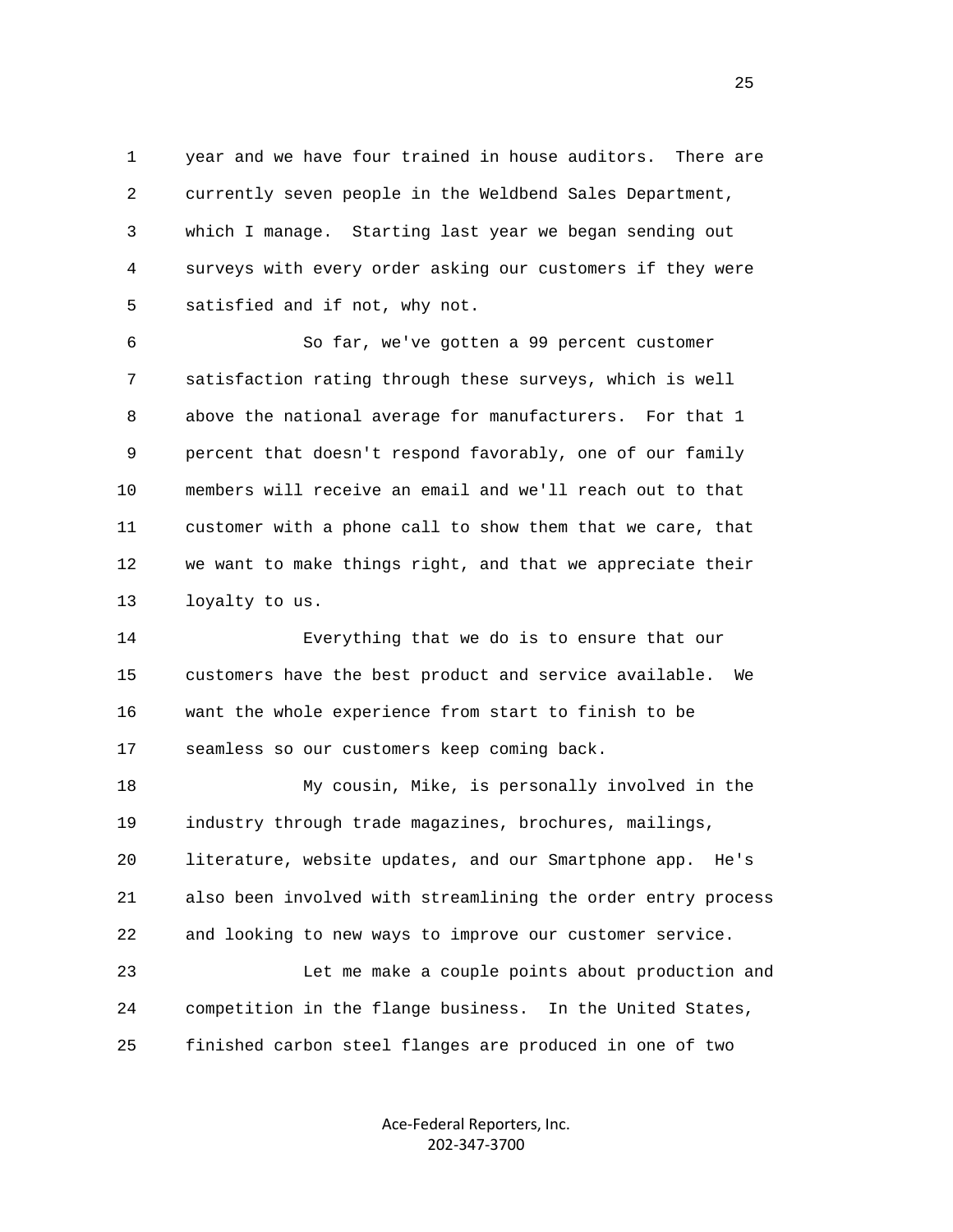1 general ways. First, a company can produce its own flange 2 forging, then machine those forgings into a finished flange. 3 Second, a company can purchase forgings from others and then 4 machine those purchased forgings into flanges. In the case 5 of Weldbend, we purchase forgings that we then machine into 6 finished flanges.

 7 After my presentation this morning, Frank 8 Bernobich from Boltex is going to explain the manufacturing 9 process. Due to the nature of the flanges business, we sell 10 our product through distributors in the United States and 11 products imported from India, Italy, and Spain is also sold 12 through those same distributors. Those same distributors, 13 in turn, sell both U.S. made and imported product to end 14 users.

 15 Indeed, there is no difference between the types 16 and specification of carbon steel flanges produced in the 17 United States and those imported from India, Italy, and 18 Spain. The producers in India, Italy, and Spain make all 19 the common types of flanges in the same sizes and classes 20 with the same type of facings. They are also required to 21 meet the same ASTM and ASME standards that we are if they 22 wish to sell in the United States.

 23 Although I wish it were otherwise, sell of this 24 product are based primarily on price because as long as the 25 flanges meet the same ASTM and ASME standards carbon steel

> Ace‐Federal Reporters, Inc. 202‐347‐3700

<u>26</u>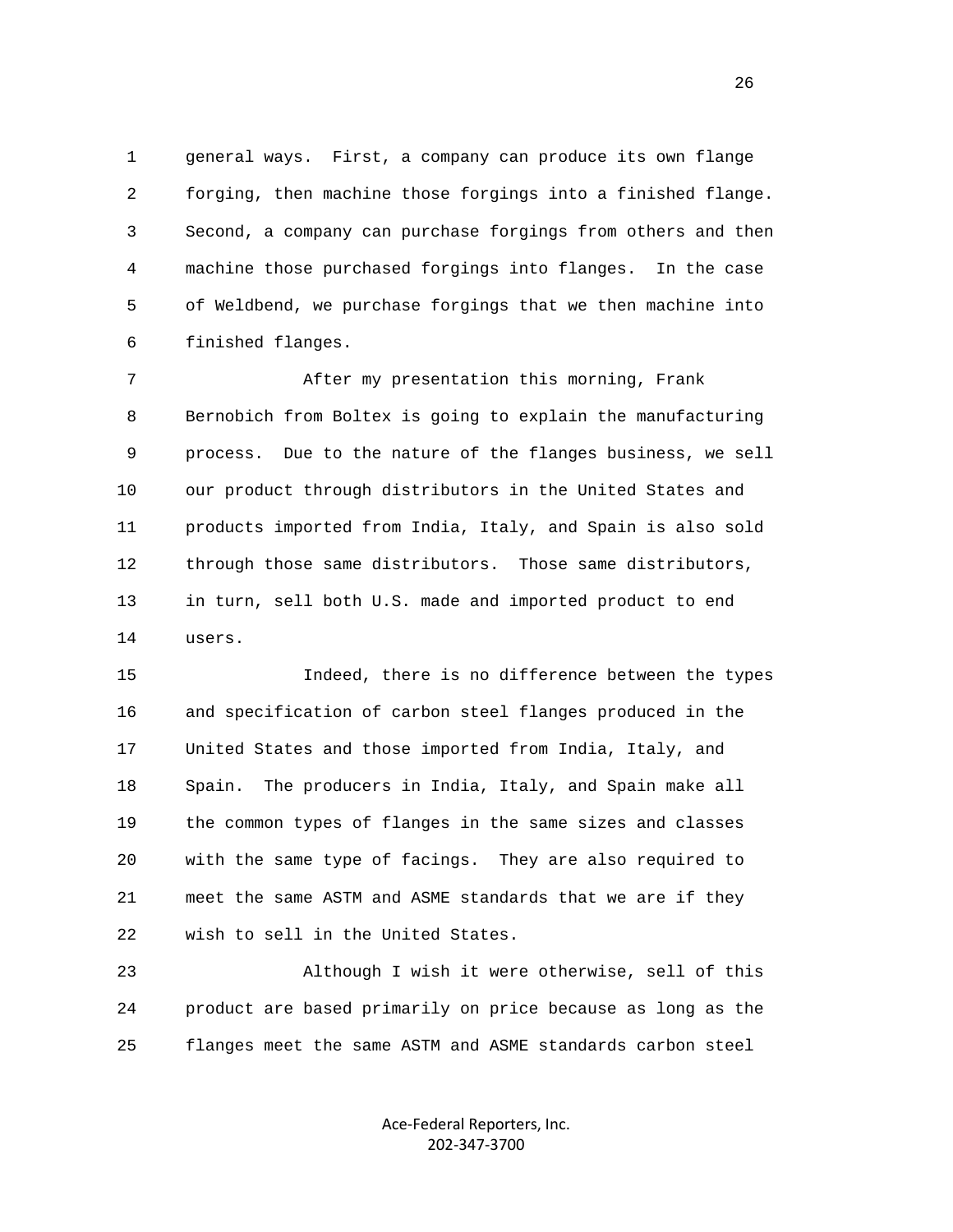1 flanges are essentially a commodity product. In short, 2 carbon steel flanges from any other subject countries are 3 interchangeable with that from Weldbend and other U.S. 4 flange producers.

 5 Its fungibility is driven by the fact that the 6 product characteristics are highly standardized.

 7 Accordingly, sales are extremely price sensitive because so 8 long as they meet the same ASTM and ASME standard there are 9 no functional differences between the flanges from the 10 United States and the subject countries.

 11 All of our customers source from more than one 12 supplier and they can and do switch. Since flanges from the 13 different producers are very similar and interchangeable, it 14 is easy for purchasers to switch suppliers with very little 15 lead time and no supply disruption. As a result, price is 16 the primary consideration in purchasing decisions.

 17 I would now like to spend a few minutes on the 18 state of the flange industry in the United States. As 19 detailed in our questionnaire response to the Commission, 20 imports from India, Italy, and Spain have had a negative 21 impact on our U.S. shipments, production, capacity 22 utilization, employment, prices, and profits for flanges. 23 My belief is that the U.S. producers of flanges, including 24 our co-Petitioner, Boltex, are experiencing similar trends. 25 U.S. market demand for flanges has been down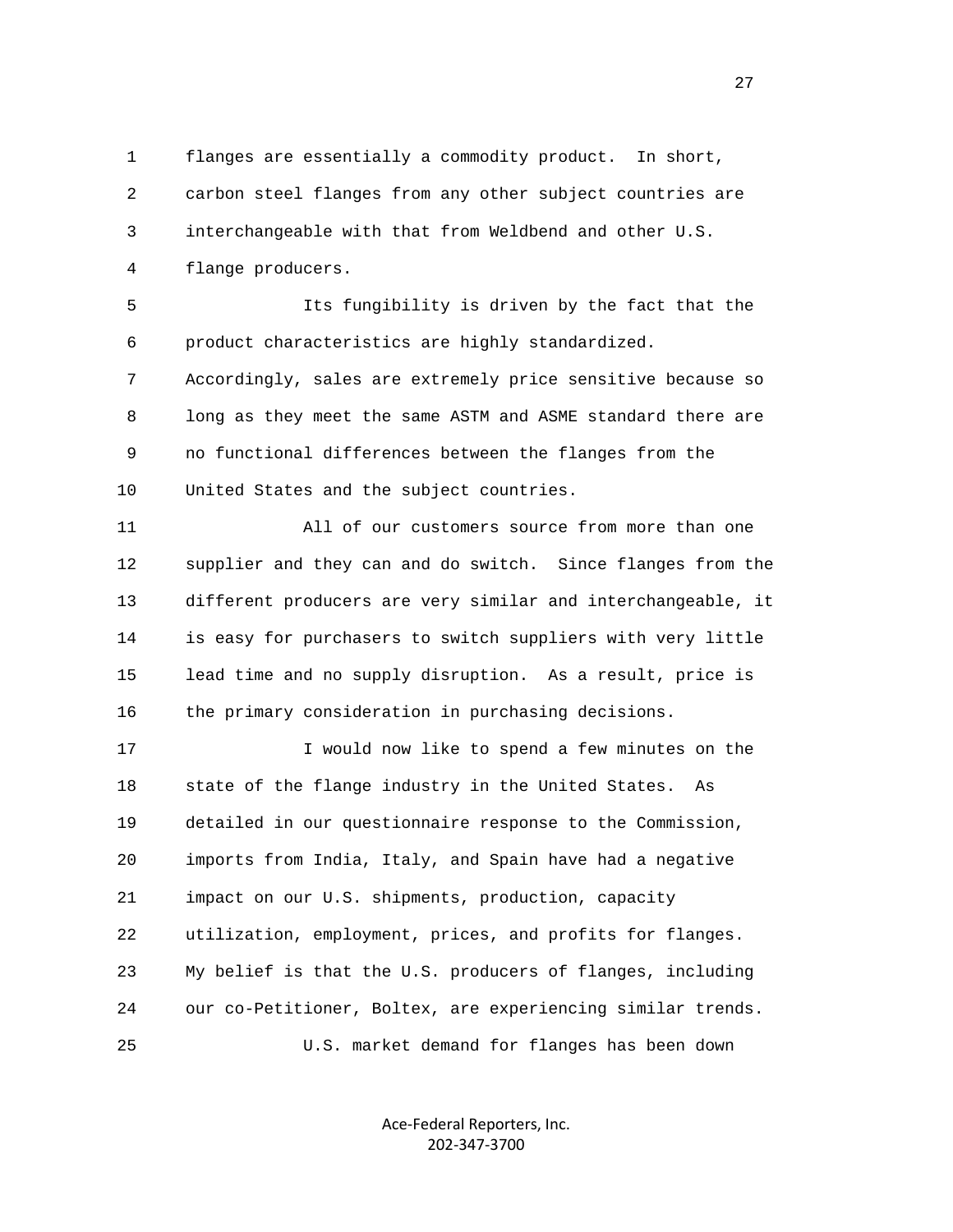1 since 2014 due to the decline in the oil and gas industry. 2 Despite this continued decline, the U.S. market will remain 3 an attractive market for import flanges due to its size and 4 is the largest market for carbon steel flanges in the world, 5 the high price in the United States relative to foreign 6 markets, the strength of the dollar, and the reduced demand 7 globally.

 8 In short, the future of the U.S. industry of 9 producing carbon steel flanges is bleak unless duties are 10 imposed to offset dumped prices and subsidized production of 11 the subject countries. Let me stress that the injury we 12 have suffered since 2013 is not primarily due to the decline 13 in the oil and gas industry. We have been through oil and 14 gas industry declines in the past. What makes this period 15 different is that the way the imports from India, Italy, and 16 Spain have taken increasingly large domestic market share 17 through aggressive pricing. Indeed, margins by which 18 imports undersell our product are significant and they are 19 growing.

 20 Our facilities that produce carbon steel flanges 21 are highly capital intensive and require significant 22 investment to maintain. The pricing pressure imports have 23 caused prevented us from making important capital 24 improvements. Imports will continue to seize market share, 25 push down prices, and drive out the domestic producer. We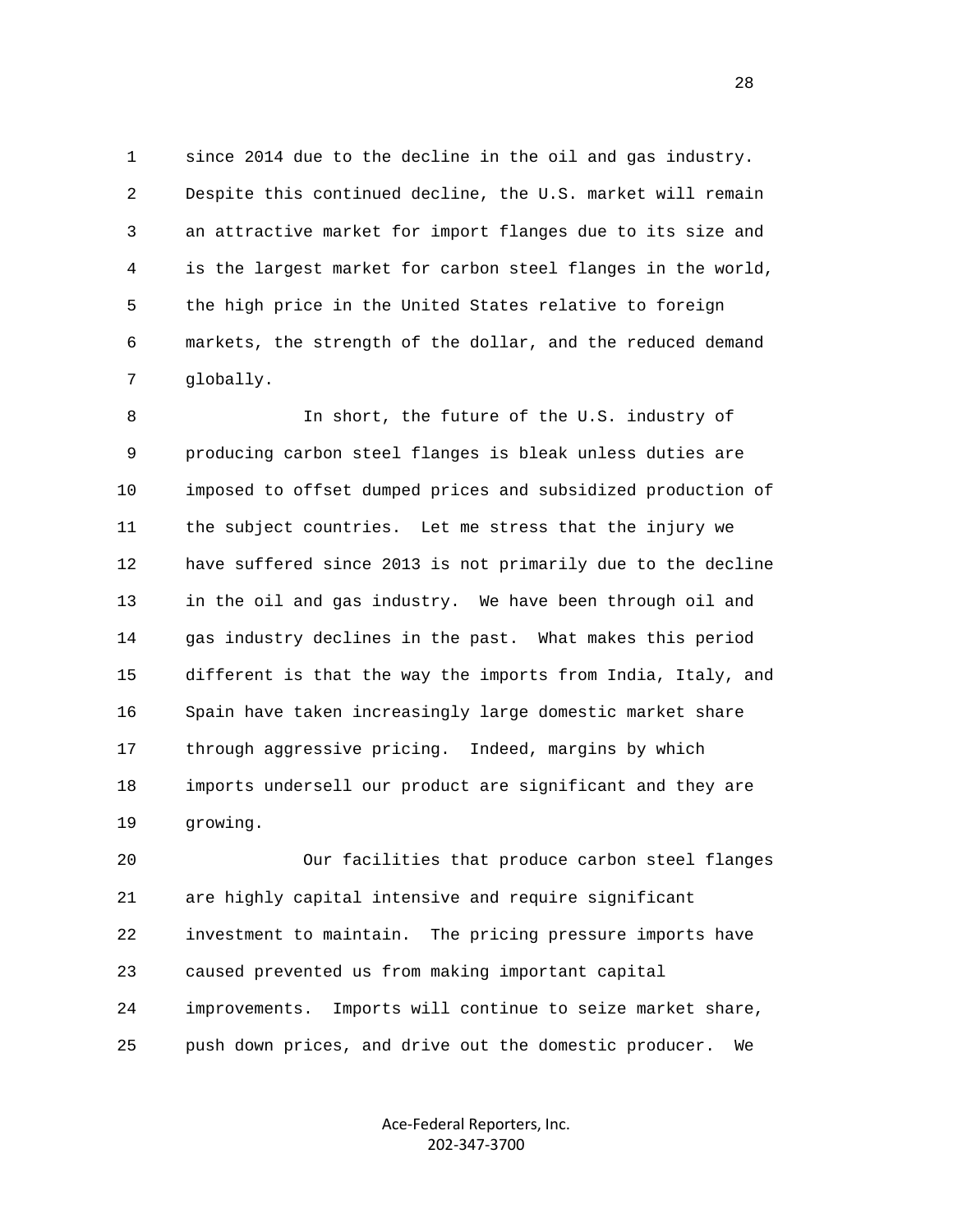1 have already postponed a planned 10 to \$15 million

 2 investment in machinery. More needed investments will be 3 put off, more machines and mills will be closed and more 4 workers will lose their job.

 5 We also expect that the unfair price competition 6 from the subject import sources will continue. We 7 anticipate continued sales and production declines, lower 8 capacity utilization, reduced employment, reduced 9 profitability, and an inability to justify in our investment 10 of flange manufacturing assets. These are the harsh 11 realities our industry faces.

 12 In conclusion, as noted in the start of my 13 presentation, it's not uncommon for generations of families 14 to work at Weldbend. The good wages and benefits that can 15 be earned have built and sustained our community for 16 decades; however, the carbon steel flange industry is now 17 under assault by dumped and subsidized imports from India, 18 Italy, and Spain and those imports have taken an enormous 19 toil on our domestic industry and its workers.

 20 Indeed, while overall demand for carbon steel 21 flanges has been low, it's the rapid rush of imports 22 grabbing the market share and their aggressive price 23 undercutting that has pushed our industry over the brink. 24 If action is not taken to stem the tide of the imports, 25 return rational pricing to the market, and restore a level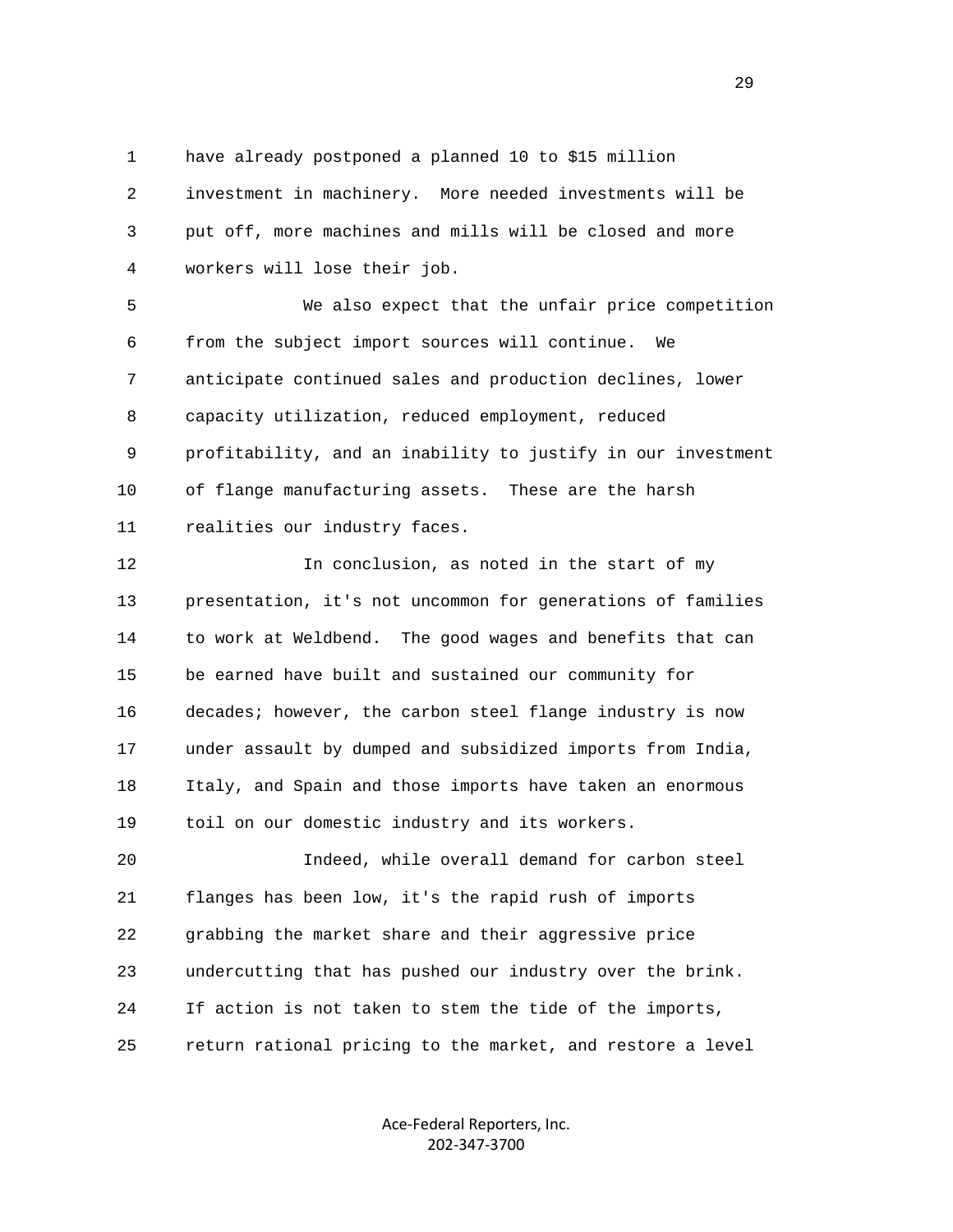1 playing field I don't know where our industry will be six 2 months from now.

 3 We filed these petitions because we had no other 4 option. I came here today to ask the Commission to help 5 remedy these unfair trade practices, correct these market 6 distortions, and give our industry the opportunity to 7 compete on a level playing field. On behalf of Weldbend, 8 our employees, we ask the Commission to reach an affirmative 9 preliminary determination.

 10 My family and I are available for any questions 11 the staff may have and invite the staff for a visit to our 12 plant to see the investments we have made in our business. 13 Thank you.

14 STATEMENT OF FRANK BERNOBICH

 15 MR. BERNOBICH: Good morning. I am frank 16 Bernobich, the President of Boltex Manufacturing Company. 17 I've been with Boltex since its inception in 1989 and have 18 over 39 years of experience in the carbon steel flange 19 business.

 20 I'm here today to discuss three topics. First 21 of all, I would like to describe Boltex's operation. 22 Second, I will describe flanges and the way the flanges are 23 produced. Third, I will review the grave conditions of our 24 company as a result of unfairly priced imports.

25 Boltex began as a machining operation in 1989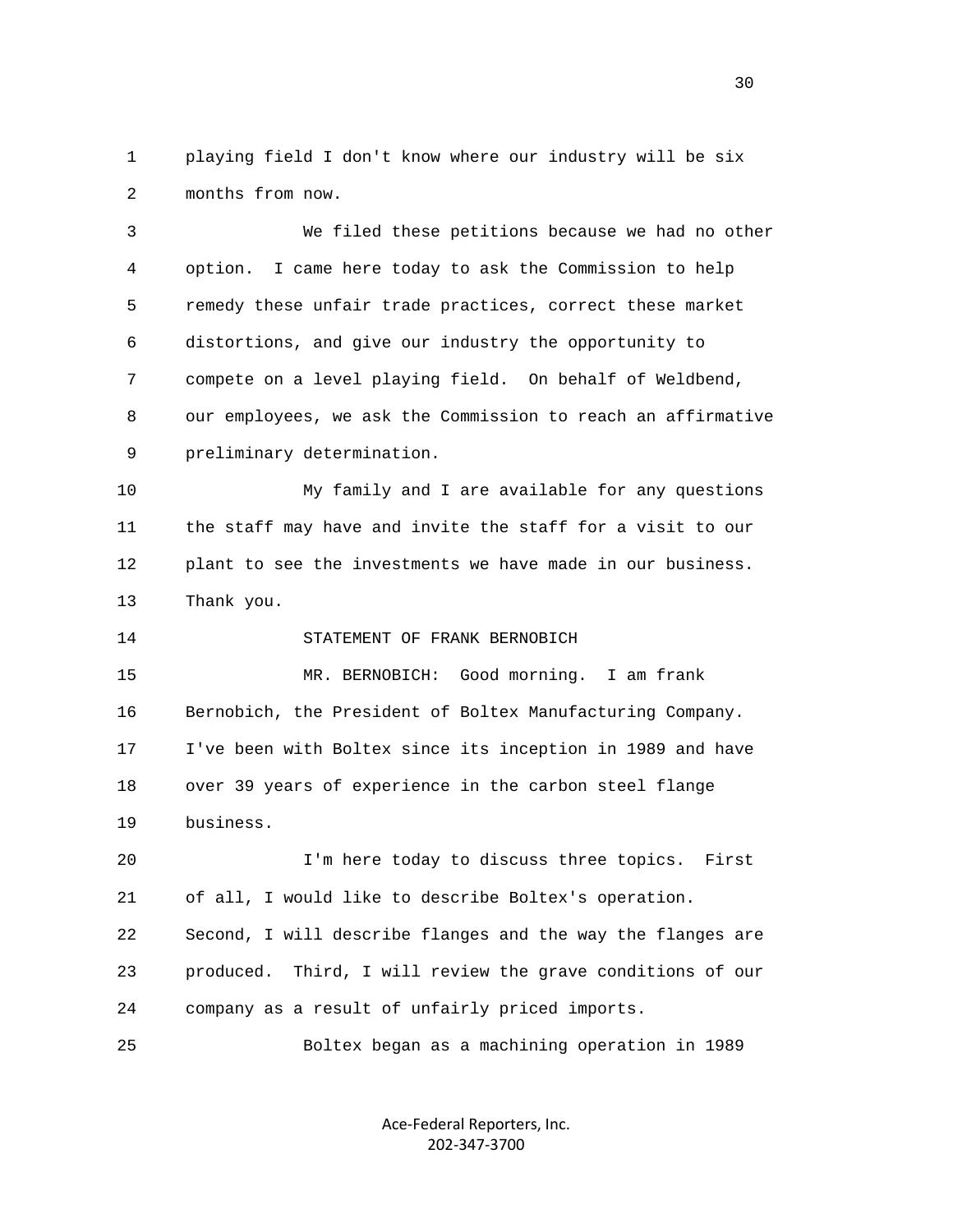1 and started forging in 1996. I've visited numerous flanges 2 companies in both the United States and overseas, including 3 producers India and Italy. Boltex has two manufacturing 4 facilities in Houston with currently of about 130 employees 5 compared to 227 in 2013, a significant decline.

 6 Our 315,000 square foot forging facility sits on 7 16.5 acres which was opened in 1999. Our 195,000 square 8 foot machining facility sits on a 35-acre site. As such, 9 like Weldbend our land size gives us room to grow, if 10 allowed. We are a fully integrated carbon steel 11 manufacturer, which means we create flange forging from 12 produced carbon steel billets, purchase carbon steel 13 billets, and then machine those flange forgings into 14 finished flanges.

 15 Our equipment is state-of-the-art and our 16 integrative process allows us to manage our in-house 17 forging, heat treatment, metallurgical testing, and robotic 18 machining processes to ensure the delivery of the highest 19 quality flanges. Our commitment to quality is matched only 20 by our on-time delivery performance made possible by our 21 production facilities for both rough forgings and finished 22 flanges. We also sell some of our flange forgings to U.S. 23 producers who then manufacture those into flange forgings 24 into finished products. We are currently down to working 25 two 10-hour shifts four days a week.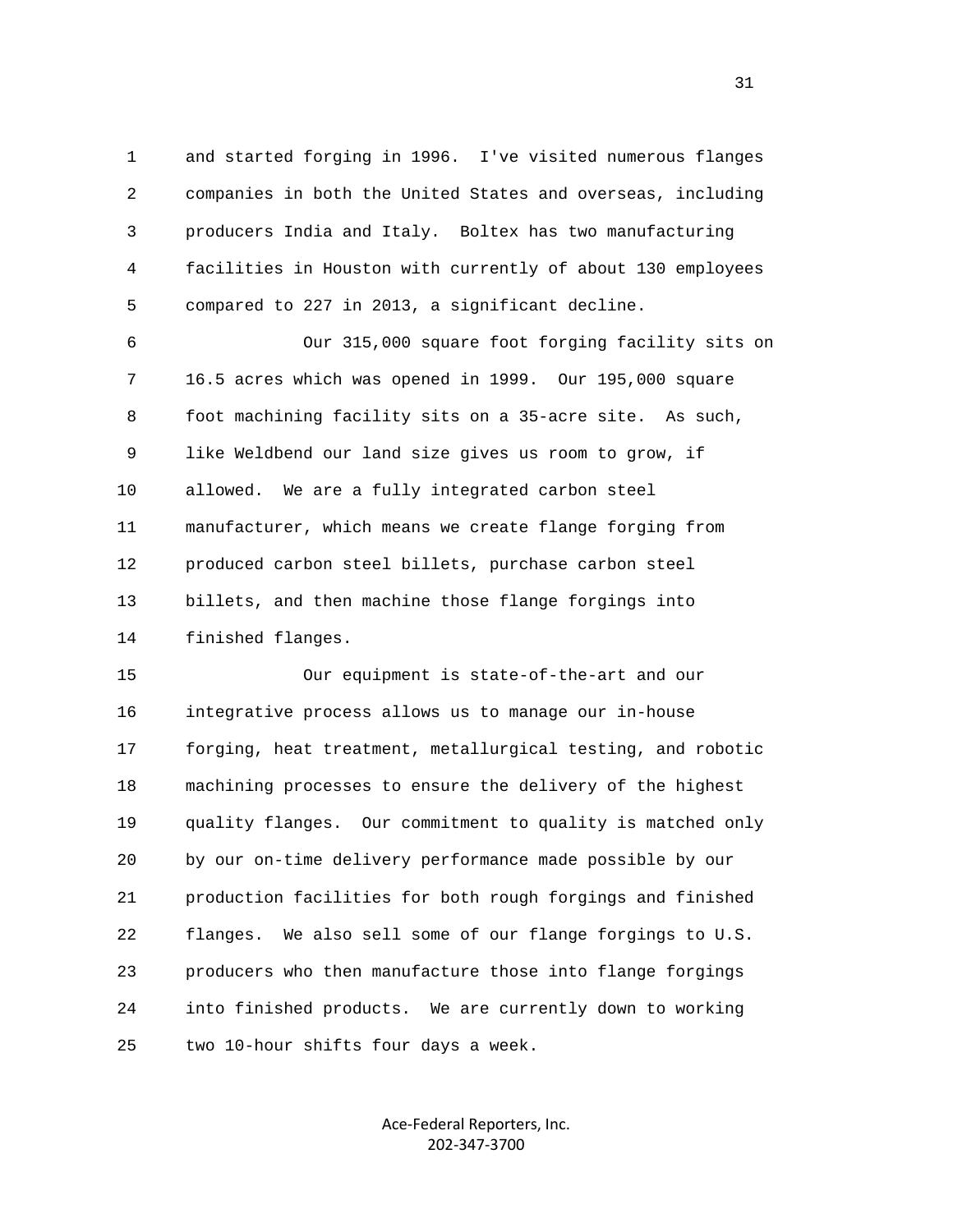1 Boltex, along with Weldbend, filed these 2 petitions against India, Italy, and Spain, to combat the 3 onslaught of unfairly traded flanges. Together, Boltex and 4 Weldbend account for the majority of carbon steel flange 5 production in the United States. In a minute, I will 6 provide some background on how flanges are produced; 7 however, let me first explain a bit about what a flange is 8 and what it is used for.

 9 A flange is a method of connecting a pipe, 10 valve, pumps, or other equipment to form a piping system. 11 It also provides easy access for cleaning, inspection, and 12 modification. Flanges are usually welded or threaded or 13 screwed. Flanges are manufactured in all different kinds of 14 materials, like stainless steel, cast steel, aluminum, 15 brass, aluminum, plastic; however, the most common material 16 is forged carbon steel.

 17 The material of a flange is set during the 18 choice of the pipe as a flange will invariably be of the 19 same material as the pipe. Indeed, it is a different 20 process -- it is a different production process to produce 21 flanges out of material other than carbon steel. In 22 addition, flanges are very different from pipe fittings. As 23 you can see, we currently have a flange here. This is a 24 well neck and that is to avoid confusion. That is a 25 90-degree elbow there.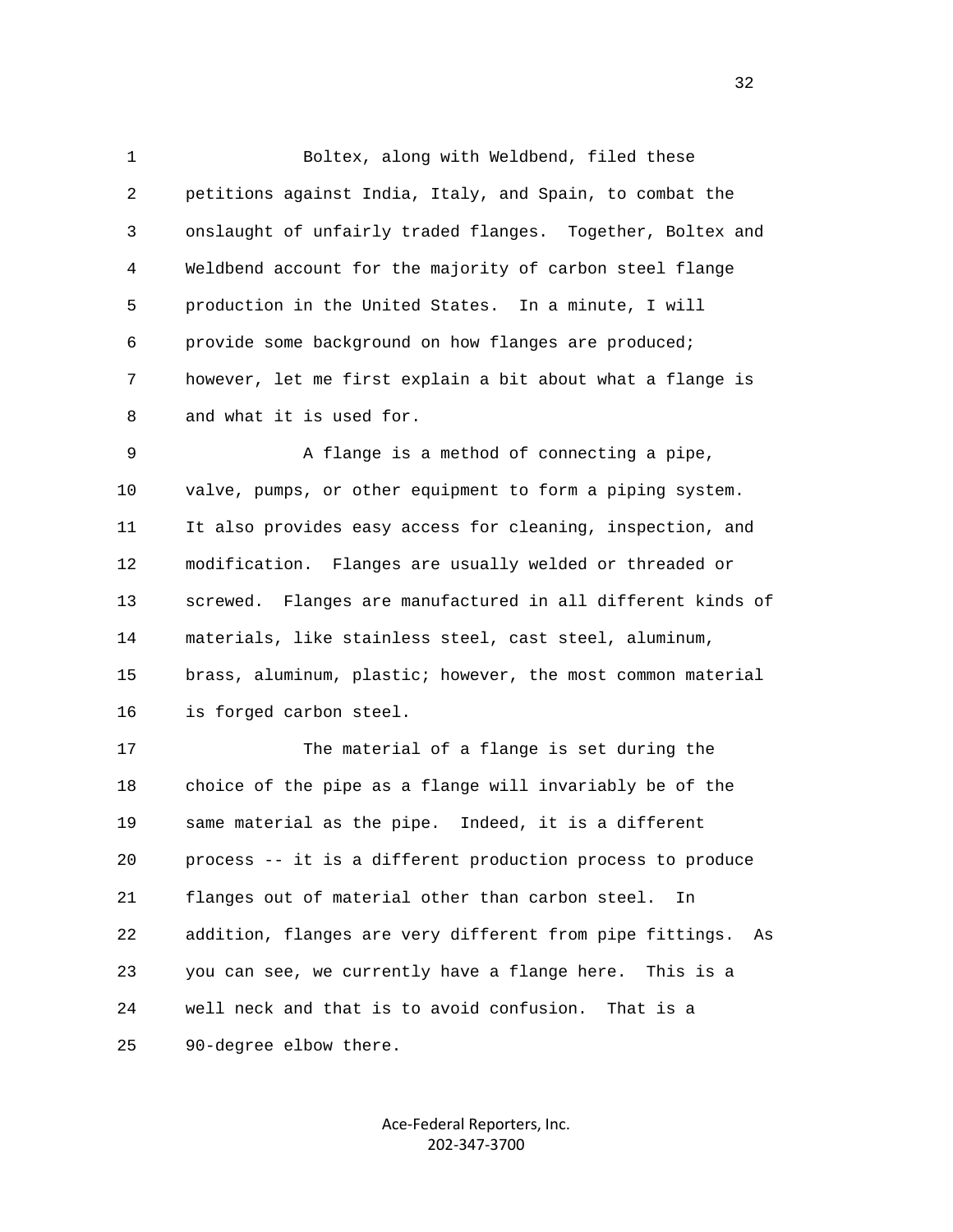1 A minute ago I explained what flanges are used 2 for. That's different from what pipe fittings are used for, 3 which is to connect pipe where a change of direction or flow 4 is desired. As such, one cannot use a flange when a pipe 5 fitting is needed and vice versa. In addition, other than 6 Weldbend, I don't know of any other flange producers in the 7 United States that make fittings.

 8 Let me spend a few minutes to explain how 9 flanges are produced. The production of flanges start with 10 a forged carbon steel billet into a forging. Essentially, a 11 billet is moved through an induction heating oven. It is 12 sheered automatically and then forged in a closed eye, and 13 this is approximately what a forging looks like.

14 (Showing example.)

 15 MR. BERNOBICH: Essentially, this forging will 16 take this shape when it is machined. The general production 17 process begins with the preparation of the forging dies and 18 that will ultimately form the forged parts. The billet is 19 pushed through heating ovens to the sheering press where the 20 length is gauged and cut. The cut billet is pushed into the 21 forging press where it is formed into a shape. The piece is 22 then moved to the next set of forging guys where it is 23 shaped into it approximate final appearance and then 24 subsequently moved into a trim press where the forgings are 25 trimmed and punched.

> Ace‐Federal Reporters, Inc. 202‐347‐3700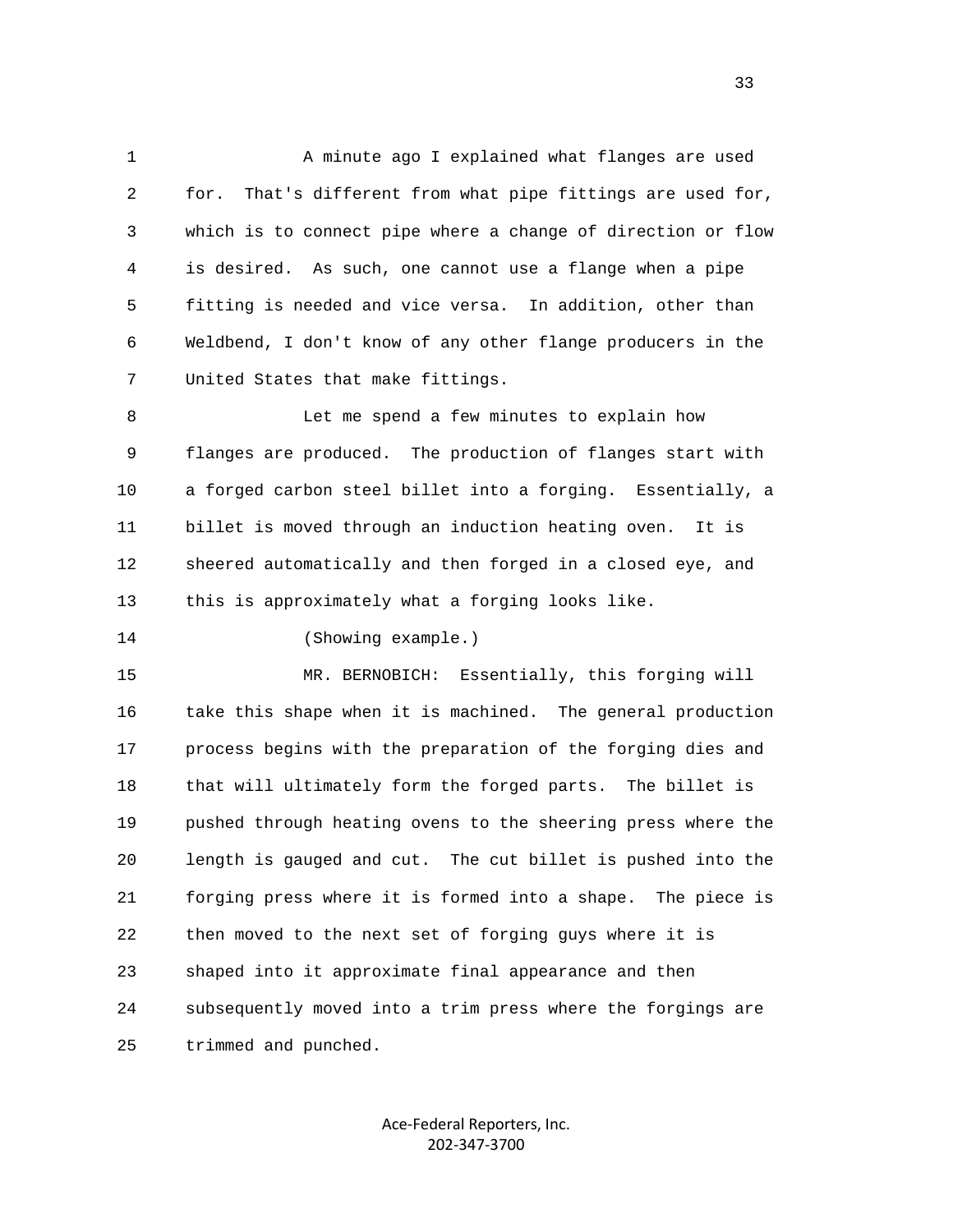1 And essentially, what we're doing in the final 2 stages is there some always excess material on the outside 3 diameter here and this is solid. When we move the part -- 4 the semi-finished part into the trim press the trim press 5 will punch this portion of it out and will trim the outside 6 diameter here. The material that we covered here can 7 eventually be used to make another flange and the flash it 8 invariably goes into scrap for recycling. 9 The forges undergo subsequent heat treatment, if 10 required. Certain classes of flanges do require heat 11 treatment, normalization, quenching and tempering. There's

 12 a number of different things. Not all of them do, but some 13 do.

14 At that point the part is the machining process. 15 The machining process includes four stages. The face and 16 internal diameter are machined first. The face is 17 considered the bottom side here.

18 (Showing example.)

 19 MR. BERNOBICH: And the inside these are 20 machined first, in general. There's variations, but in 21 general, this is machined first -- also machined first. The 22 other part then is the backside is machined and the neck is 23 machined after that. Subsequent to that both holes are 24 drilled. They are debirded, the flange is marked, okay, 25 with its description of the flange, including a unique ID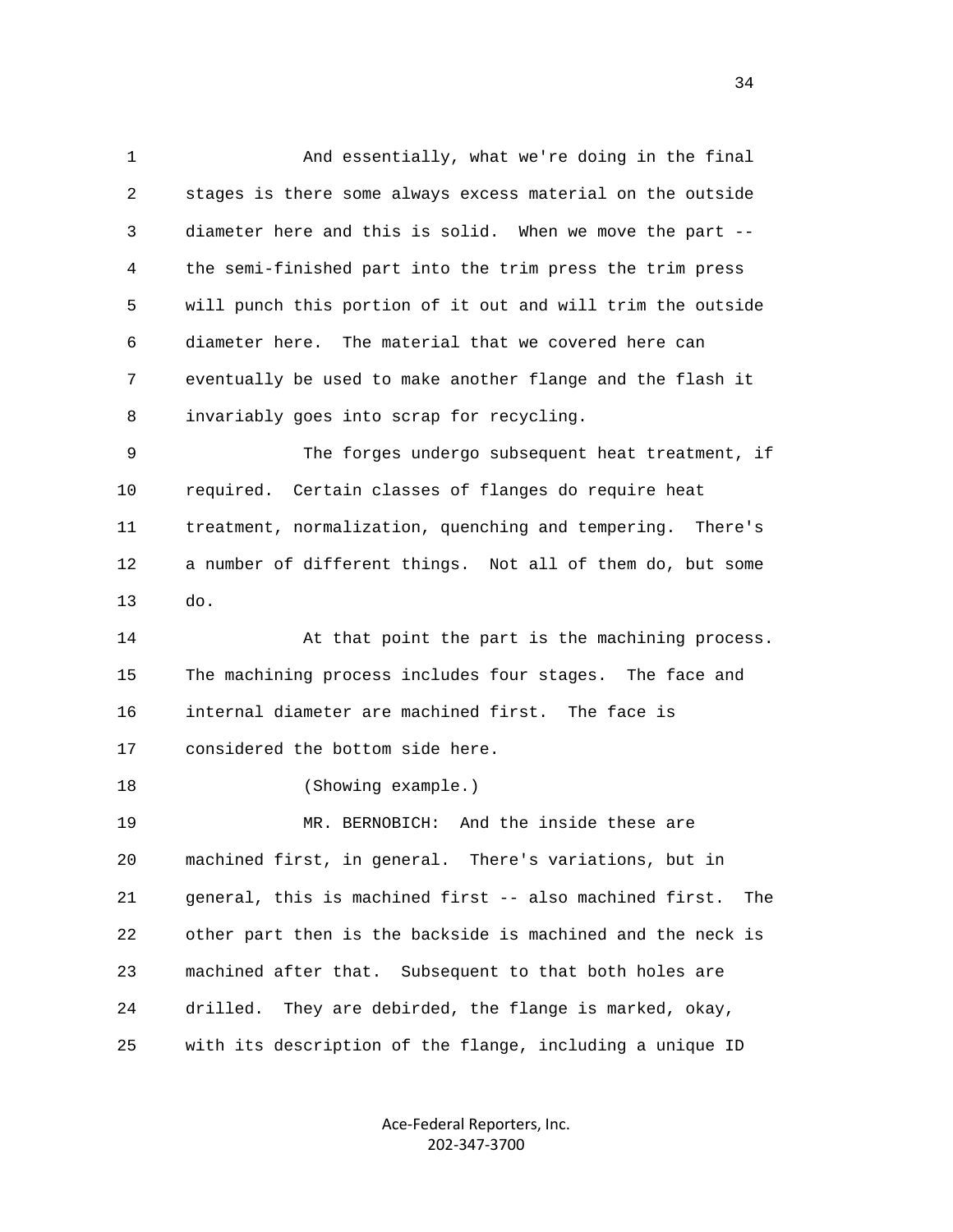1 number, and then it is sent off to be painted and that 2 concludes the actual process. So essentially, we've given 3 you an idea of how the flange is prepared.

 4 Now let me describe the marketplace. Almost all 5 flange companies, both domestic and foreign sell their 6 products through distributors in the United States who then 7 sell them to the end users. That is that we don't sell 8 directly to the end users. Our customers do that. And our 9 customers, the distributors buy from us and they buy from 10 India, China, and Spain. Unfairly low imports from India, 11 Italy, and Spain and increasingly created a negative effect 12 on our company. We have lost significant sales to these 13 unfairly priced imports. By any measure this has caused us 14 serious economic harm.

 15 Due to the rapid growth of imports from Italy, 16 India, and Spain, our capacity utilization has significantly 17 decreased in 2015. This trend has worsened in 2016. 18 Imports from India, Italy, and Spain have been consistently 19 underselling us. From 2008 to 2015 our prices remained 20 fairly stable, but we've had to lower the prices two times 21 in the last five months to compete with the prices offered 22 by manufacturers from India, Italy, and Spain. Since 23 February, we've had to reduce prices by 43 percent. 24 Even with these price reductions that we've

25 made, we are losing sales to imports. In fact, we have

Ace‐Federal Reporters, Inc. 202‐347‐3700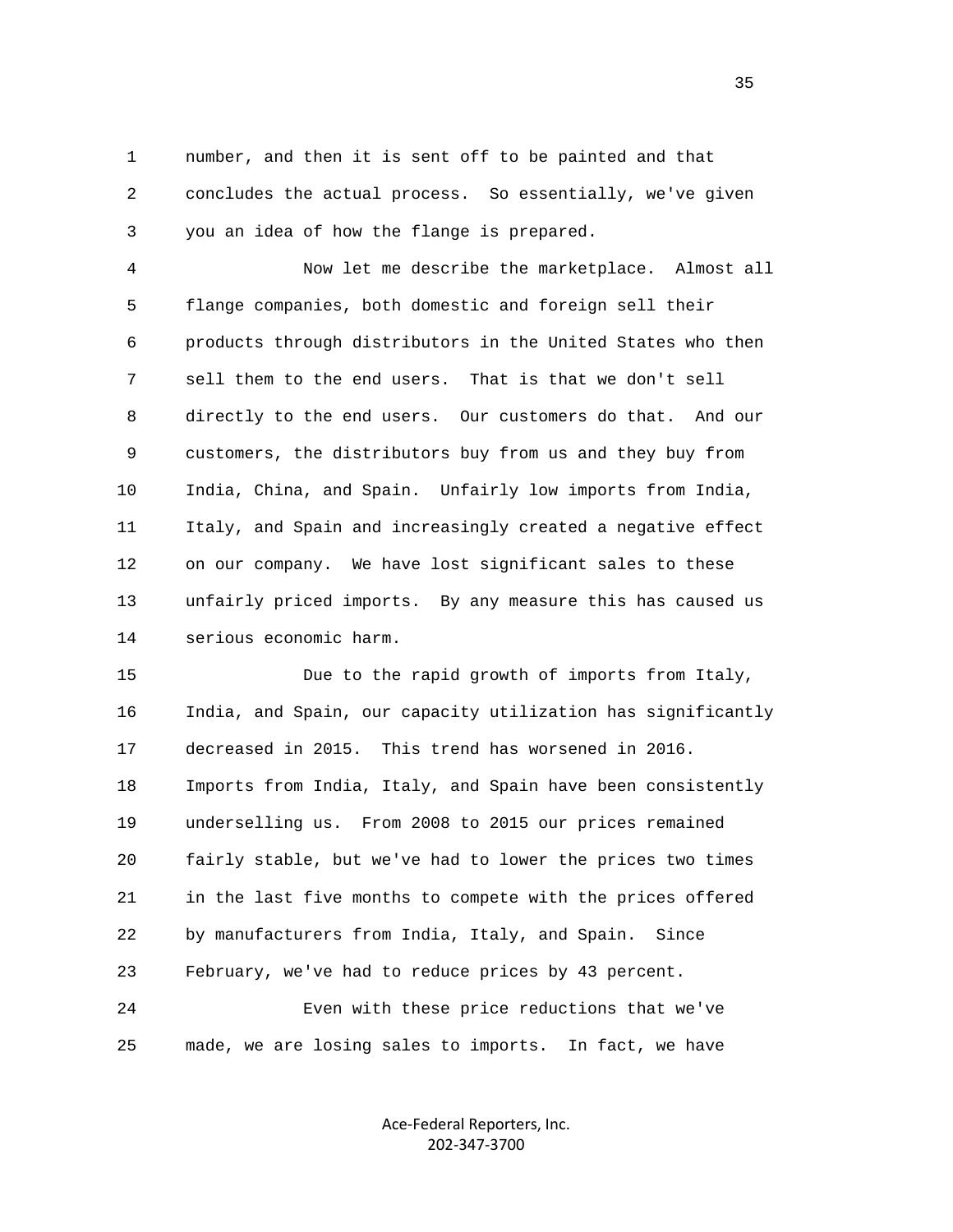1 recently stopped getting orders from one of our largest 2 customers for no other reasons than the lower prices offered 3 by imports.

 4 The basic truth of a flange, a flange is 5 fungible that is variably bought on price and price alone. 6 No other factors, including so-called approved 7 manufacturer's lists are important. The concept of an 8 approved manufacturers list is a distinction between 9 domestic and imported flanges may once been a factor, but 10 are minimized now. The approved lists are not dictated by 11 any industry or governmental standard. It is subjective. 12 They are determined by the end users on a case-by-case basis 13 and the distributor that sell to the end users have a 14 significant influence on the manufacturers placed on the 15 approved list.

 16 Because of the pressures on end users to obtain 17 flanges as cheaply as possible, foreign companies, including 18 Indian producers have been placed on approved manufacturers 19 list. Most end users don't care about the origin of the 20 flanges as long as the flanges meet the ASTM and ASME 21 standards. When U.S. distributors are able to obtain 22 foreign flanges at such low prices they have an incentive to 23 convince the end users to add them to their approved list or 24 to buy them regardless of the approved list. In addition, 25 a large number of flanges in the market are sold that are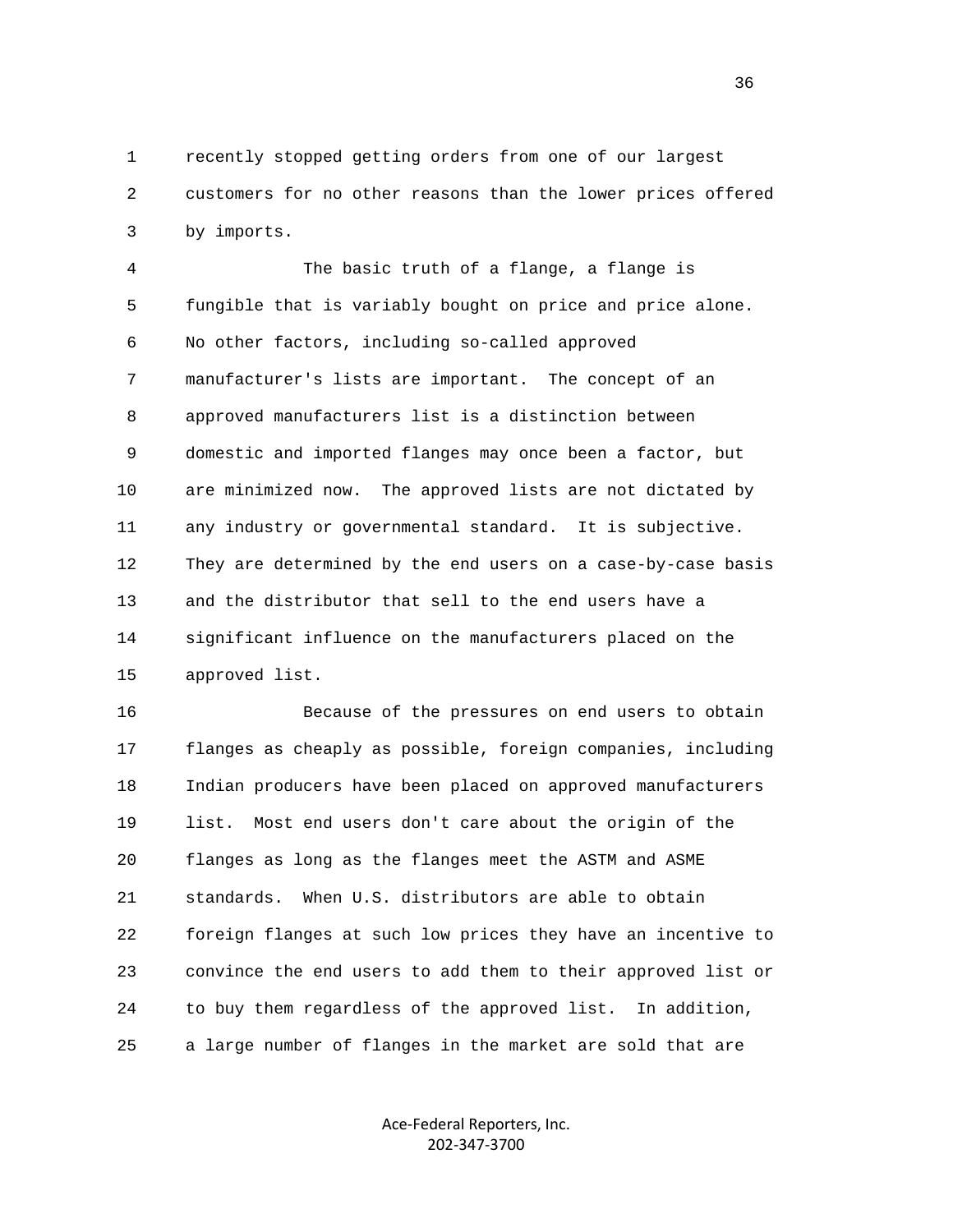1 not on any type of approved list.

| 2  | Let me close on a few comments on the impact of              |
|----|--------------------------------------------------------------|
| 3  | unfairly low-priced imports in Boltex. Over the years,       |
| 4  | Boltex has made significant investments in its plants to     |
| 5  | increase efficiency and provide quality flanges to the       |
| 6  | marketplace, and when I'm saying significant investments all |
| 7  | in the United States of hard goods. However, the unfairly    |
| 8  | low-priced imports have undermined our efforts.              |
| 9  | For example, two years ago, we purchased \$30                |
| 10 | million worth of new equipment. As mentioned in our          |
| 11 | questionnaire response, 18 of it is still in packing crates  |
| 12 | while the remaining equipment is idle. The deteriorating     |
| 13 | economic condition resulting from the low-priced imports     |
| 14 | have made it necessary for Boltex to lay off a substantial   |
| 15 | number of workers. Let unchecked, imports will continue to   |
| 16 | seize market share, push market prices down further, and     |
| 17 | force us to lay off additional workers.                      |
| 18 | Bluntly speaking, the survival of our company is             |
| 19 | at risk unless we get relief from low-priced imports.        |
| 20 | Indeed, as detailed in our questionnaire response to the     |
| 21 | Commission, imports from India, Italy, and Spain have had a  |
| 22 | negative impact on our U.S. shipments, production, capacity  |
| 23 | utilization, employment, prices, and profits for flanges.    |
| 24 | This industry is being injured by dumped and subsidized      |
| 25 | imports from India, Spain, and Italy. Overall demand for     |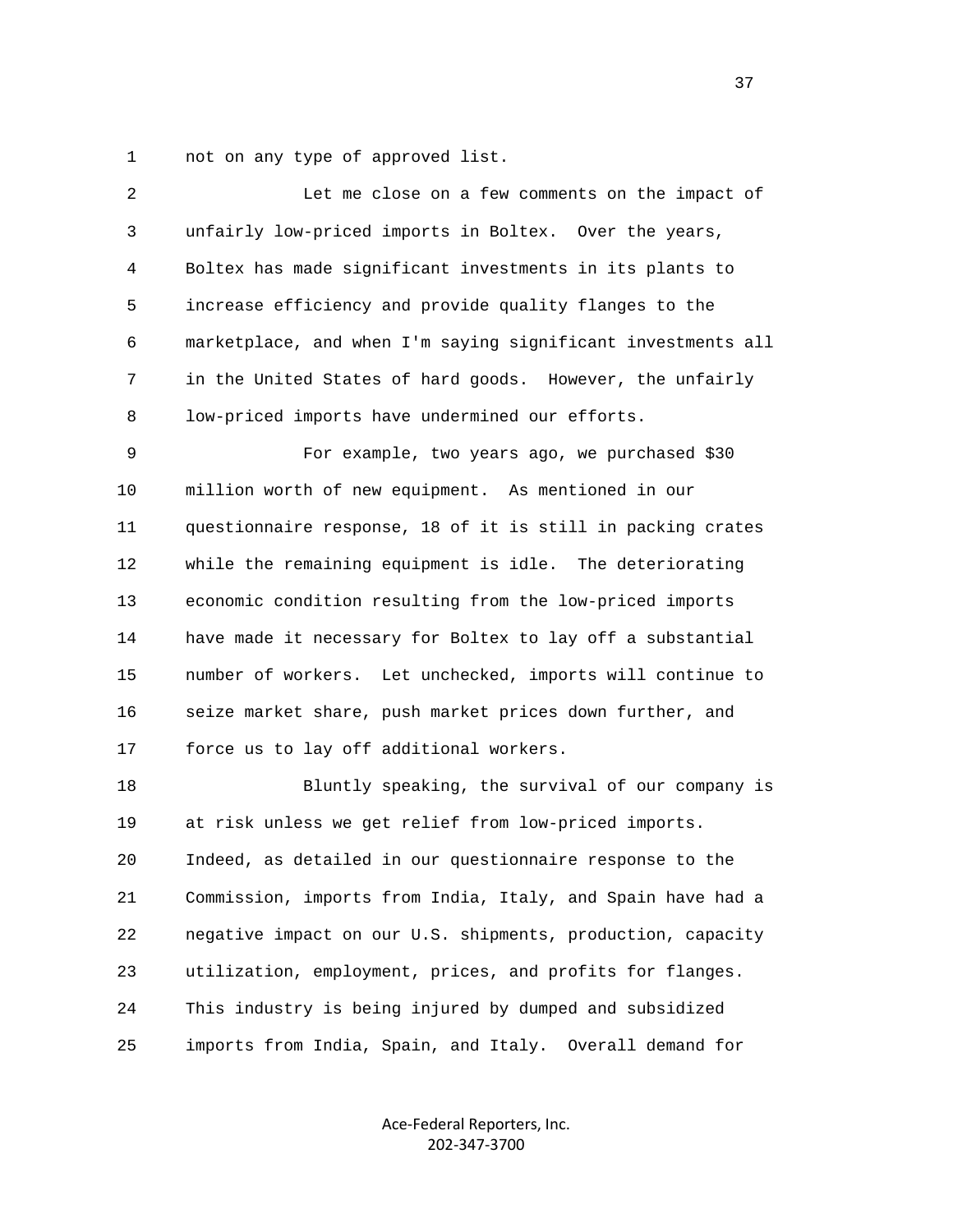1 carbon steel flanges has been low, that's true; however, we 2 are losing market share due to increasingly aggressive and 3 desperate pricing of flanges from India, Italy, and Spain. 4 We filed these petitions with Weldbend because 5 we believe there is no other option. I'm here today to ask 6 the Commission to help remedy these unfair trade practices 7 and to give our industry the opportunity to compete on a 8 level playing field. I'm available for any of your 9 questions you may have and we will welcome a visit from the 10 Commission and the Commission staff to our plant to 11 demonstrate the investments and the commitment that we've 12 made to this industry in the States. Thank you. 13 STATEMENT OF DANIEL KLETT 14 MR. KLETT: Good morning. My name is Daniel 15 Klett and I'm an economist with Capital Trade testifying on 16 behalf of petitioners in this proceeding. I will address 17 four issues and you should have a set of slides in front of 18 you to which I will be referring. 19 First, the volume of subject and non-subject 20 imports. 21 Second, I will address the market shares of 22 subject imports that they have increased given the steep 23 downturn in the market in 2015 and 2016 at the expense of 24 U.S. producers' U.S. shipment volumes.

> Ace‐Federal Reporters, Inc. 202‐347‐3700

25 Third, U.S. producers have experienced depressed

and the state of the state of the state of the state of the state of the state of the state of the state of the state of the state of the state of the state of the state of the state of the state of the state of the state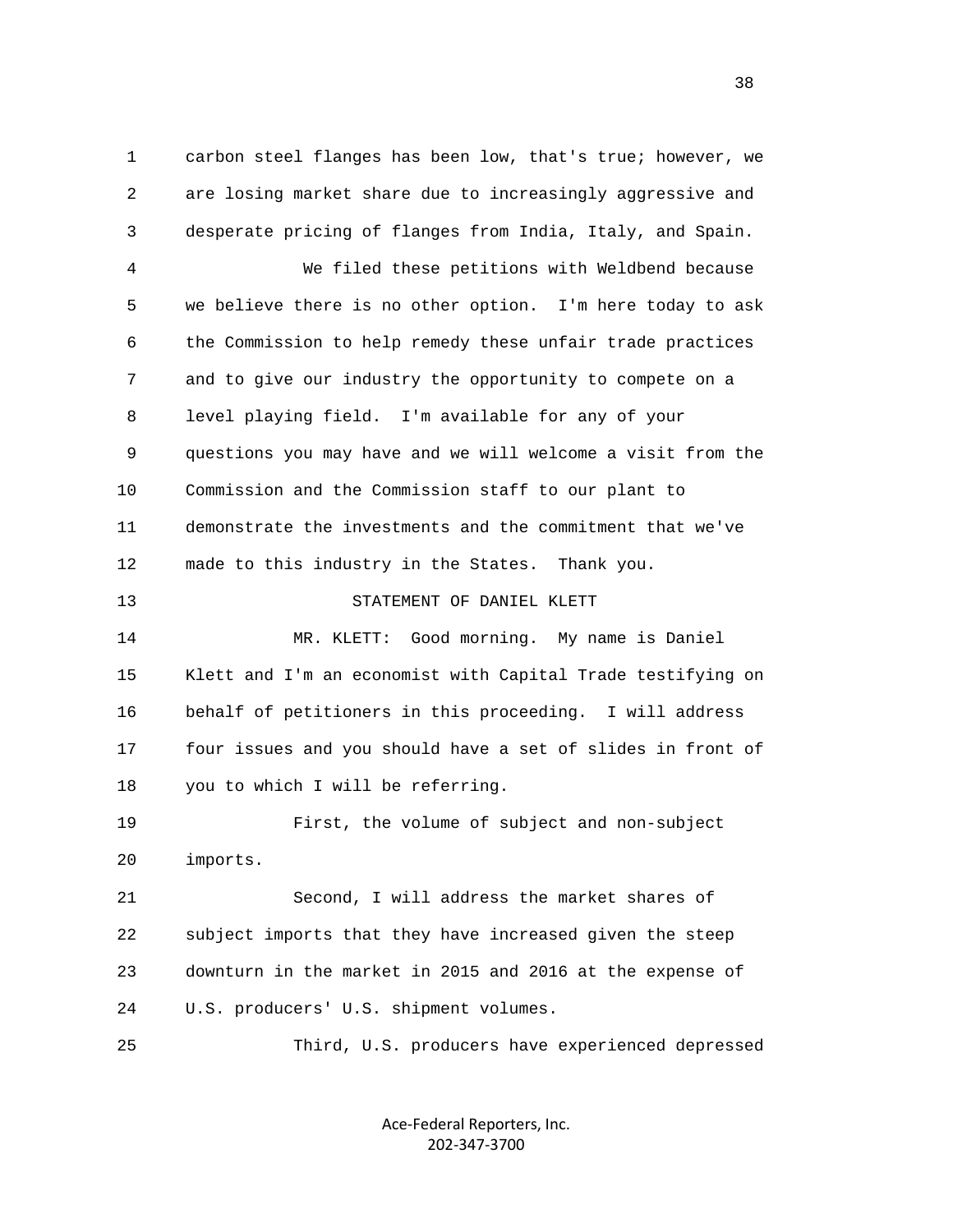1 prices and underselling from subject imports were a major 2 competitive factor causing this decline.

 3 Fourth, volume losses and depressed prices have 4 resulted in the U.S. industry suffering significant declines 5 in profits.

 6 There are specific tariff categories for finished 7 carbon steel flanges so we can precisely quantify subject 8 and non-subject import volumes and values from census 9 statistics.

 10 Slide 1 shows imports since 2013. Subject import 11 volume decreased slight from 2013 to 2014 but increased in 12 2015. The volume of non-subject imports has remained 13 relatively flat.

 14 Although subject imports have declined thus far 15 in 2016, this must be viewed in the context of the decline 16 in demand for flanges which is derived from its use in 17 pipeline systems. For this reason I've looked at certain 18 pipeline data as proxies for flange demand.

 19 Slide 2 shows the volume of U.S. OCTG shipments 20 from AISI data demonstrating a sharp drop in shipments in 21 2015 and 2016.

 22 Slide 3 shows AISI transfer carbon steel line 23 pipe. Also showing declines.

 24 I have preliminarily reviewed U.S. apparent 25 consumption calculations using questionnaires for U.S.

> Ace‐Federal Reporters, Inc. 202‐347‐3700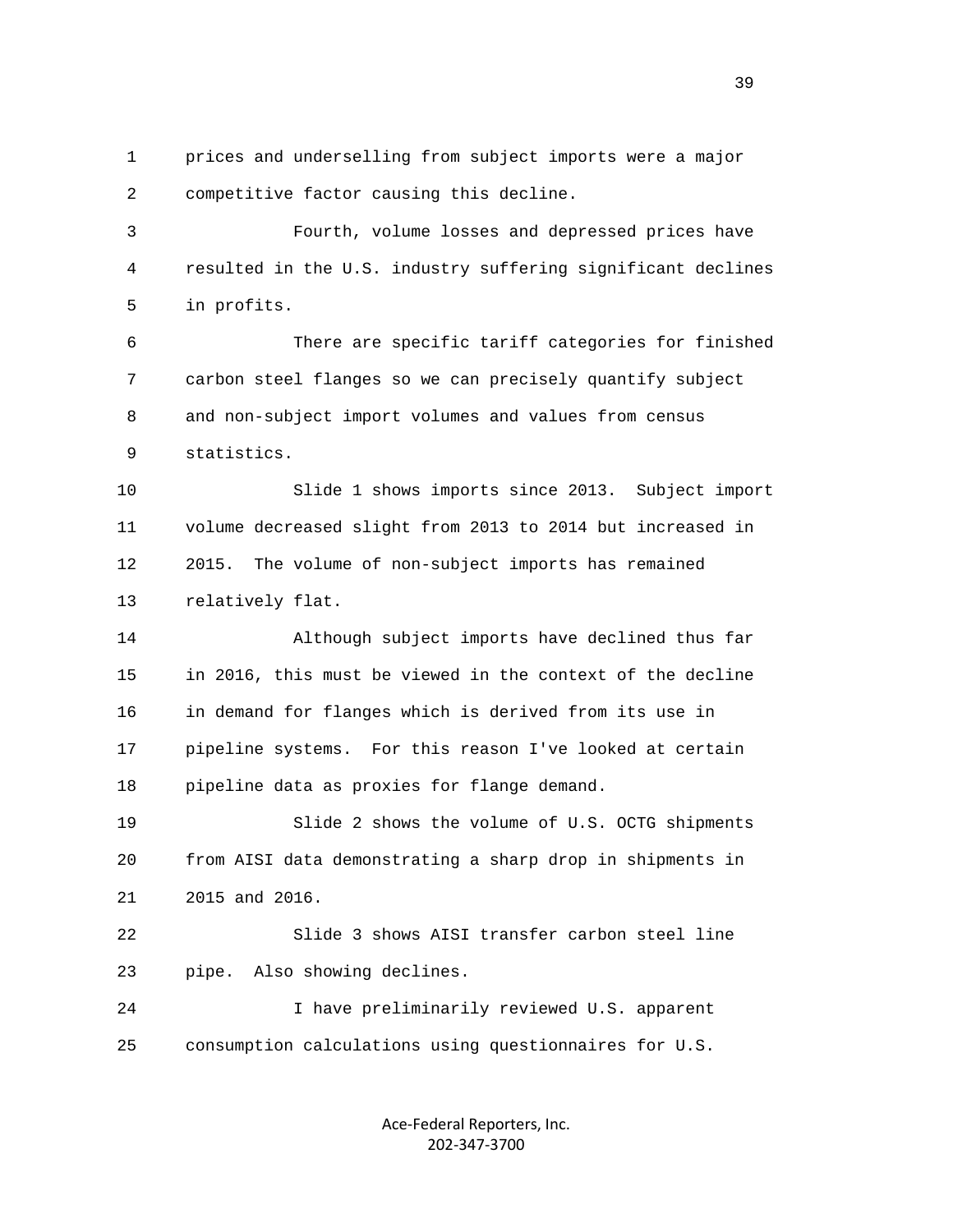1 producers and census data for imports, also showing demand 2 declines during the POI and U.S. apparent consumption. 3 There have been significant increases in the 4 market share of subject imports by about 10 percentage 5 points from 2014 to 2015 and they have maintained their 6 market share gains in the first quarter of 2016. 7 Non-subject imports share was relatively flat so the 8 increase in subject share was entirely at the expense of the 9 U.S. industry. 10 Respondents stated in their opening that U.S. 11 producers' problems were the result of this demand decrease. 12 Although this clearly was a factor, other facts demonstrate 13 that subject import competition also caused material injury 14 to the U.S. industry. 15 First, subject imports gained substantial market 16 share in this declining market virtually all at the expense 17 of U.S. producers' market share. 18 Second, we have provided specific instances of 19 lost sales to individual distributor customers. 20 Third, as I will later discuss subject imports to 21 undersell U.S. producers and U.S. producers have had to 22 reduce their prices in an attempt to minimize additional 23 volume losses with adverse effects for their revenue and 24 profits. 25 My initial review of questionnaire pricing show

> Ace‐Federal Reporters, Inc. 202‐347‐3700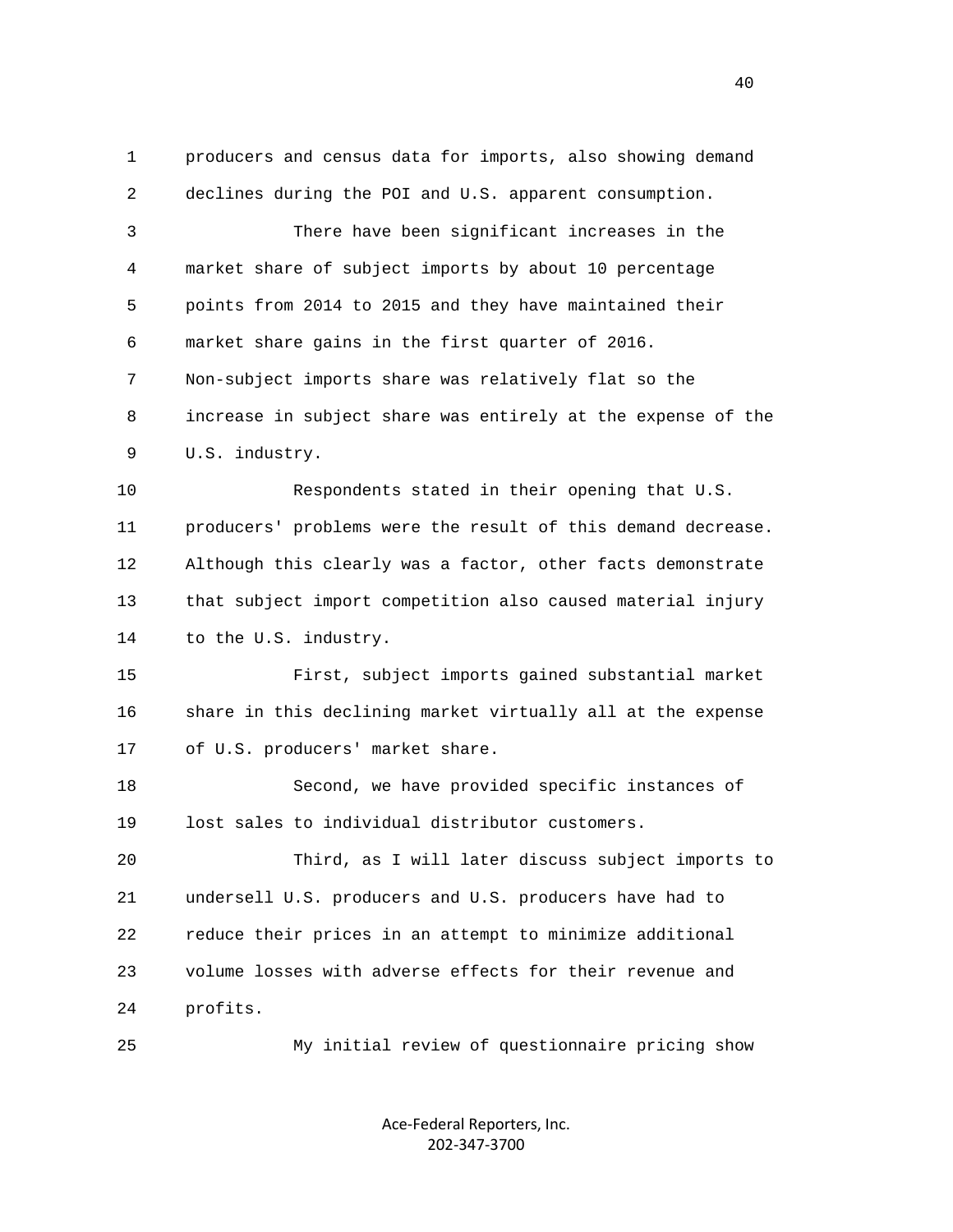1 underselling by subject imports for each of the subject 2 countries individually and on a cumulated basis. 3 Slide 4 is one of the pricing products, product 4 two, which has been aggregated and indexed for Weldbend and 5 Boltex. Prices held relatively steady during 2013 and 2014. 6 A decrease since that time with price reductions most 7 significant in the first quarter of this year. 8 It is my understanding that Weldbend and Boltex 9 had their -- that their prices have been relatively flat 10 since 2008 and 2014, highlighting the negative implications 11 of the most recent price reductions. 12 I believe the trends will be similar when the 13 pricing data from non-U.S. producers -- from non-U.S. 14 petitioner U.S. producers are included and the trends for 15 the other pricing products are similar. 16 The price declines in volume reductions 17 associated with competition from subject imports has 18 resulted in profitability reductions for the U.S. industry. 19 Slide 5 shows aggregated operating profits for 20 Weldbend and Boltex combined indexed to 2013. 21 As you can see, profits declined significantly in 22 2015 and have continued to decline in the first quarter of 23 2016 as compared to the first quarter of 2015. 24 I believe the trends will be similar when 25 profitability data for other non-petitioner U.S. producers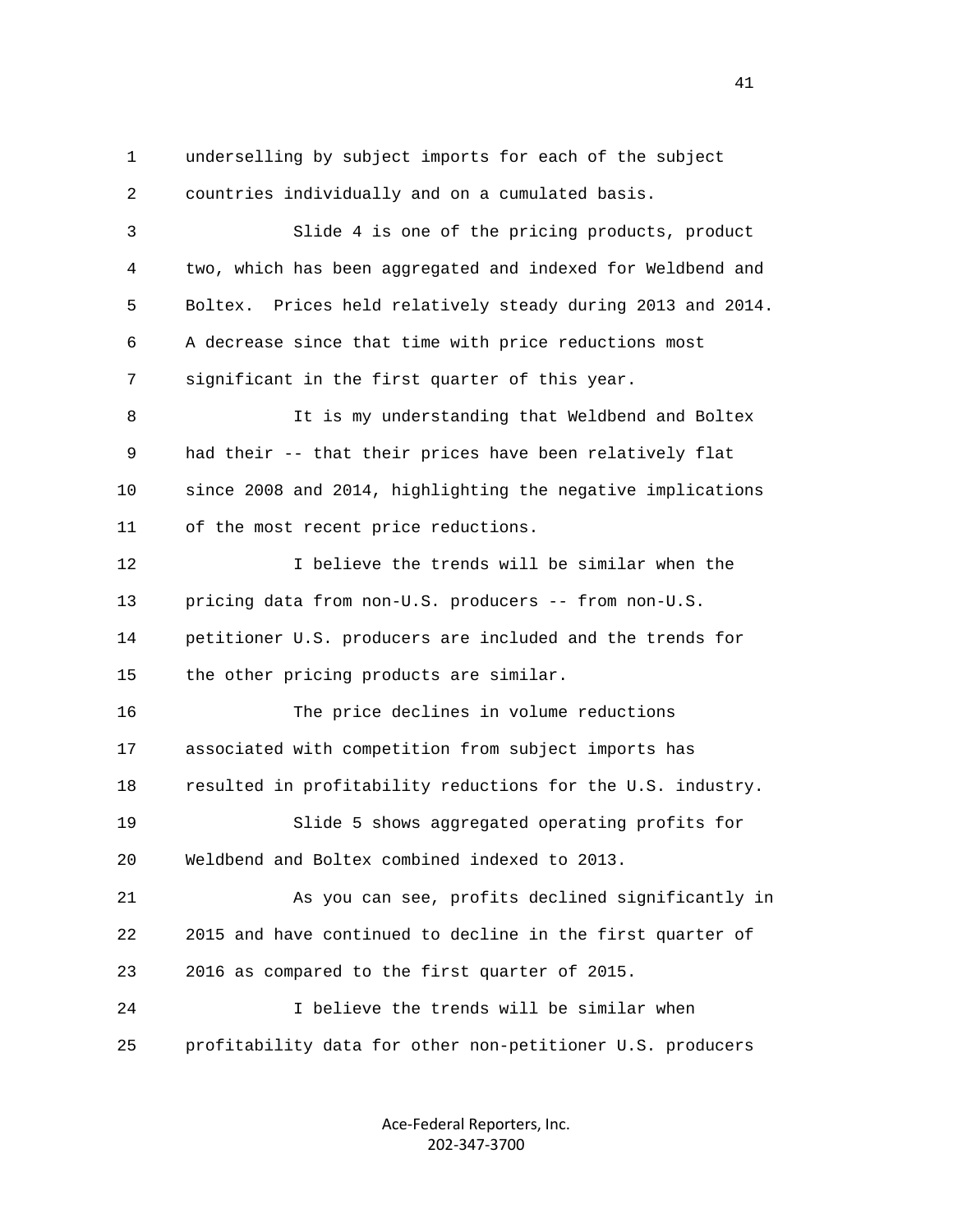1 are included.

 2 Thank you. 3 STATEMENT OF MATTHEW J. McCONKEY 4 MR. McCONKEY: And now you get to hear from the 5 lawyer. So, again, Matthew McConkey for petitioners. So 6 let me do the lawyer stuff here and address the issues you 7 guys -- actually the lawyers would like to hear about the 8 issues of like product and domestic industry. 9 Starting with the scope of the investigation, 10 again, covers carbon steel flanges. An identical product, 11 again, is made in the United States and there are very clear 12 dividing lines between carbon steel flanges and flanges made 13 of different types of material such as stainless steel, 14 plastic, brass, et cetera. 15 So, again, we're asking the Commission to define 16 a like products that matches the scope. It also is detailed 17 in the petition and from the testimony from the witnesses 18 this morning, carbon steel flanges have fundamentally 19 different physical characteristics from flanges of different 20 constituent materials and that dictate different end uses. 21 Carbon steel flanges are not interchangeable with flanges 22 made of different materials because you can't use them on 23 the different pipings and stuff. 24 Channels of distribution are basically the same

25 because everybody sells through distributors, but the end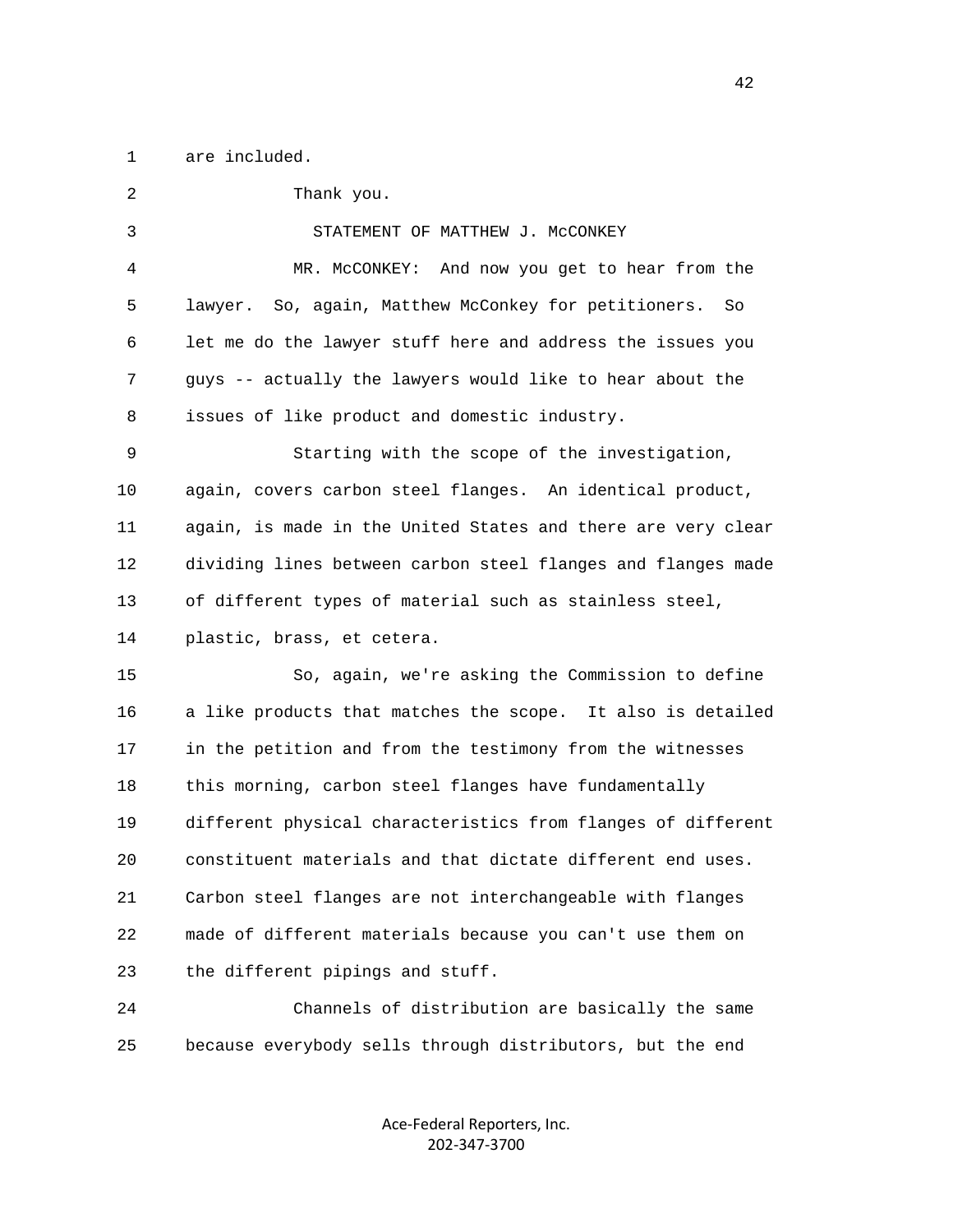1 users are different.

| $\overline{2}$ | And, as Mr. Bernobich mentioned, that carbon                   |
|----------------|----------------------------------------------------------------|
| 3              | steel flanges use -- use different production processes.<br>So |
| 4              | you've got distinctive physical characteristics, different     |
| 5              | end uses, different production processes. And both             |
| 6              | consumers and the producers view carbon steel flanges as the   |
| 7              | distinct category of flanges.                                  |
| 8              | And, finally, the prices of carbon steel flanges               |
| 9              | are completely disconnected to the pricing of any other type   |
| 10             | of flanges.                                                    |
| 11             | Final note is, and we will have to wait and see                |
| 12             | what we see in our post-hearing briefs, but at this point      |
| 13             | I'm not seeing any indication that our like-product            |
| 14             | definition is being contested by any of the respondents.       |
| 15             | Talk a couple of words about cumulation.<br>I think            |
| 16             | we're going to hear, we heard a little bit in the opening      |
| 17             | today, it looks like India is trying to carve itself out,      |
| 18             | but the fact of the matter is that all imports from the        |
| 19             | subject country should be cumulated.                           |
| 20             | The petitions were filed on the same day, and                  |
| 21             | there's a reasonable overlap in competition amongst the        |
| 22             | domestic-like product and the subject imports.                 |
| 23             | Subject imports from each country and the                      |
| 24             | domestic like-product are highly interchangeable.<br>And we'll |
| 25             | be discussing that obviously later today and in our briefs.    |
|                |                                                                |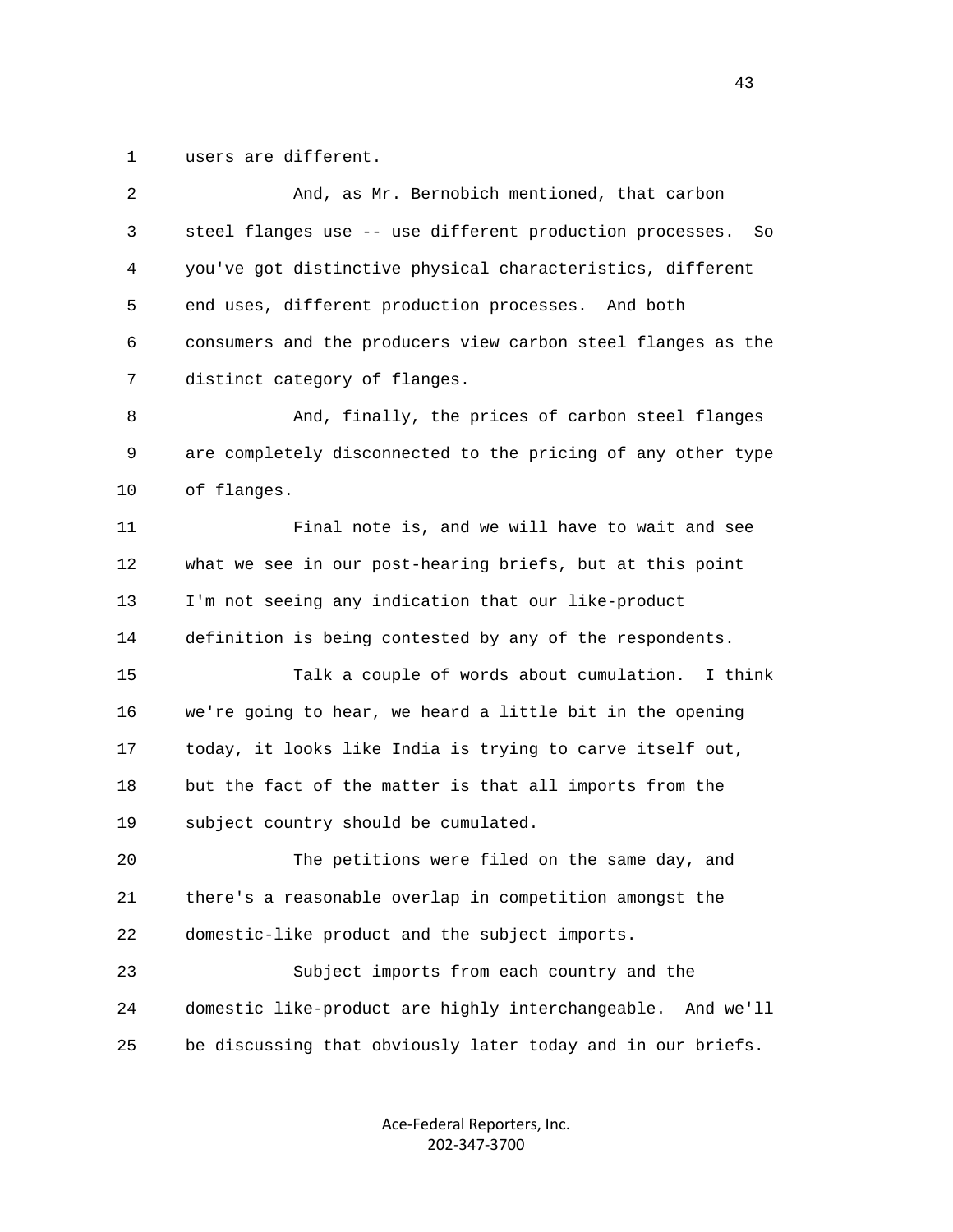1 All U.S. and subject producers focus their 2 production on sales of carbon steel flanges and a standard 3 set of sizes, configurations, ASGM settings, pressure 4 ratings, et cetera. 5 The subject imports of each country and the 6 domestic like product are sold simultaneously in the United 7 States through the same channels of trade. We're all 8 selling to the same distributors. So the criteria for 9 cumulation are satisfied. 10 Also, as our witnesses have testified, the 11 conditions of competition make this domestic industry highly 12 susceptible to injury from unfairly priced imports. 13 First, purchasing decisions are based largely on 14 price. In the eyes of most of the consumers, the end users, 15 a carbon steel flange is a carbon steel flange. And there 16 is no non-price reason to choose one over the other. 17 Second, production is capital intensive. Lost 18 sales not only reduce revenues, they also increase the 19 per-unit fixed costs for the remaining sales. 20 Third, and I guess I don't believe this is even 21 being tested by anybody else in this room today, demand is 22 declining. Okay. 23 So it would be one thing if the subject imports 24 entered the United States to meet surging U.S. demand 25 conditions. But here the subject imports have stolen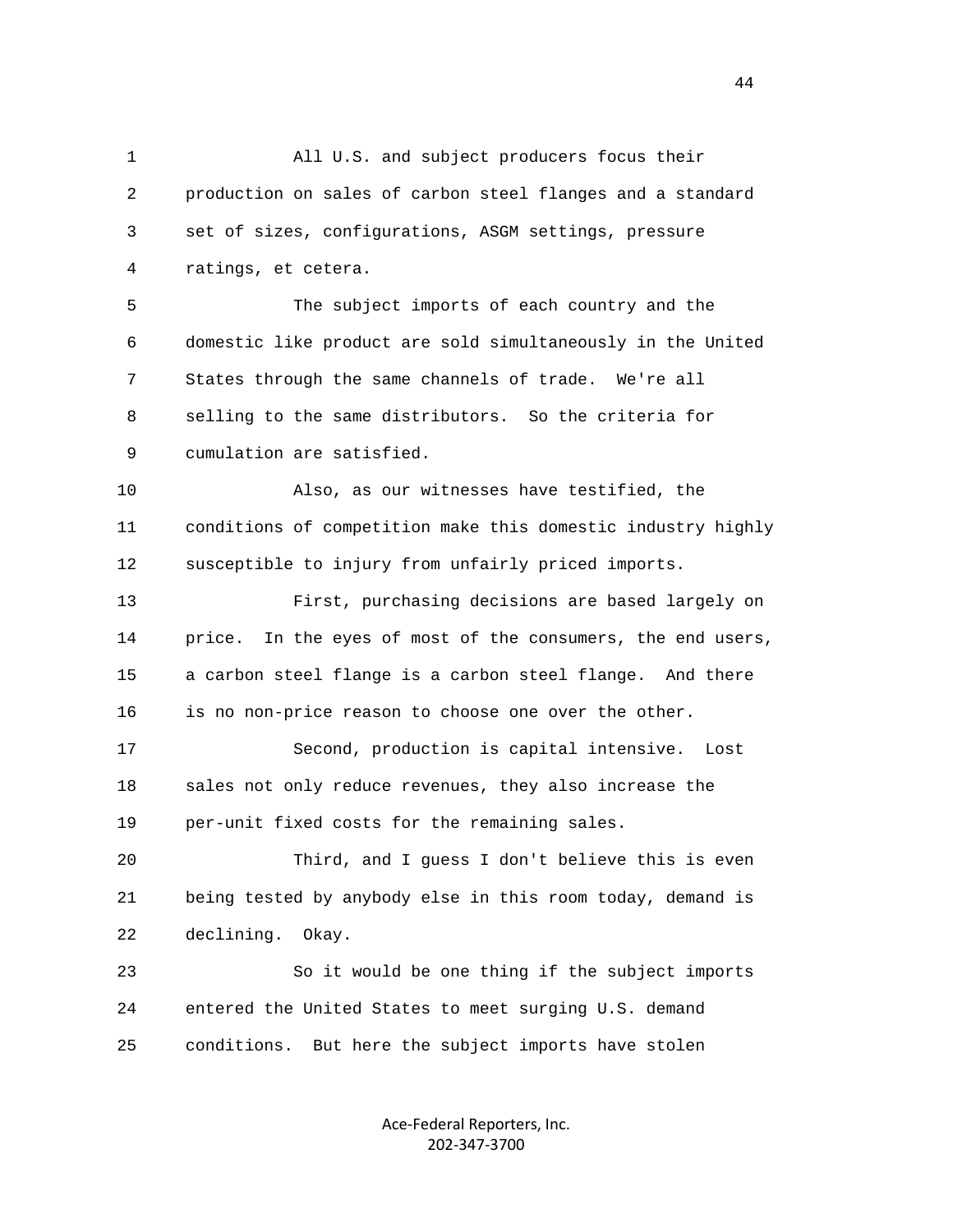1 domestic market share in a declining market.

| $\overline{2}$ | Spend a few minutes on the statutory factors that            |
|----------------|--------------------------------------------------------------|
| 3              | the Commission will analyze in determining whether there's a |
| 4              | reasonable indication of material injury we'll turn to the   |
| 5              | volume of imports on the subject merchandise.<br>As Dan      |
| 6              | Klett's slide number 1 showed, the volumes of imports are    |
| 7              | significant.                                                 |
| 8              | This growth in import penetration occurred in a              |
| 9              | market characterized by declining demand were made in a      |
| 10             | large part to the energy sector downturn as shown in Dan's   |
| 11             | slides 2 and 3.                                              |
| 12             | In a commodity-type business, as our witnesses               |
| 13             | have both described, falling import prices have had the      |
| 14             | predictable effect of underselling -- of both underselling   |
| 15             | domestic producers and resulting in both price depression    |
| 16             | and suppression.                                             |
| 17             | Now, the Commission considers whether there's                |
| 18             | been significant price underselling by the imported          |
| 19             | merchandise as compared with the price of domestic-like      |
| 20             | products and whether the subject merchandise otherwise       |
| 21             | depresses prices to a significant degree or prevents price   |
| 22             | increases which otherwise would have occurred to a           |
| 23             | significant degree.                                          |
| 24             | The facts in this case as laid out in the                    |
| 25             | petition and as attested to by witnesses, and as we believe  |

Ace‐Federal Reporters, Inc. 202‐347‐3700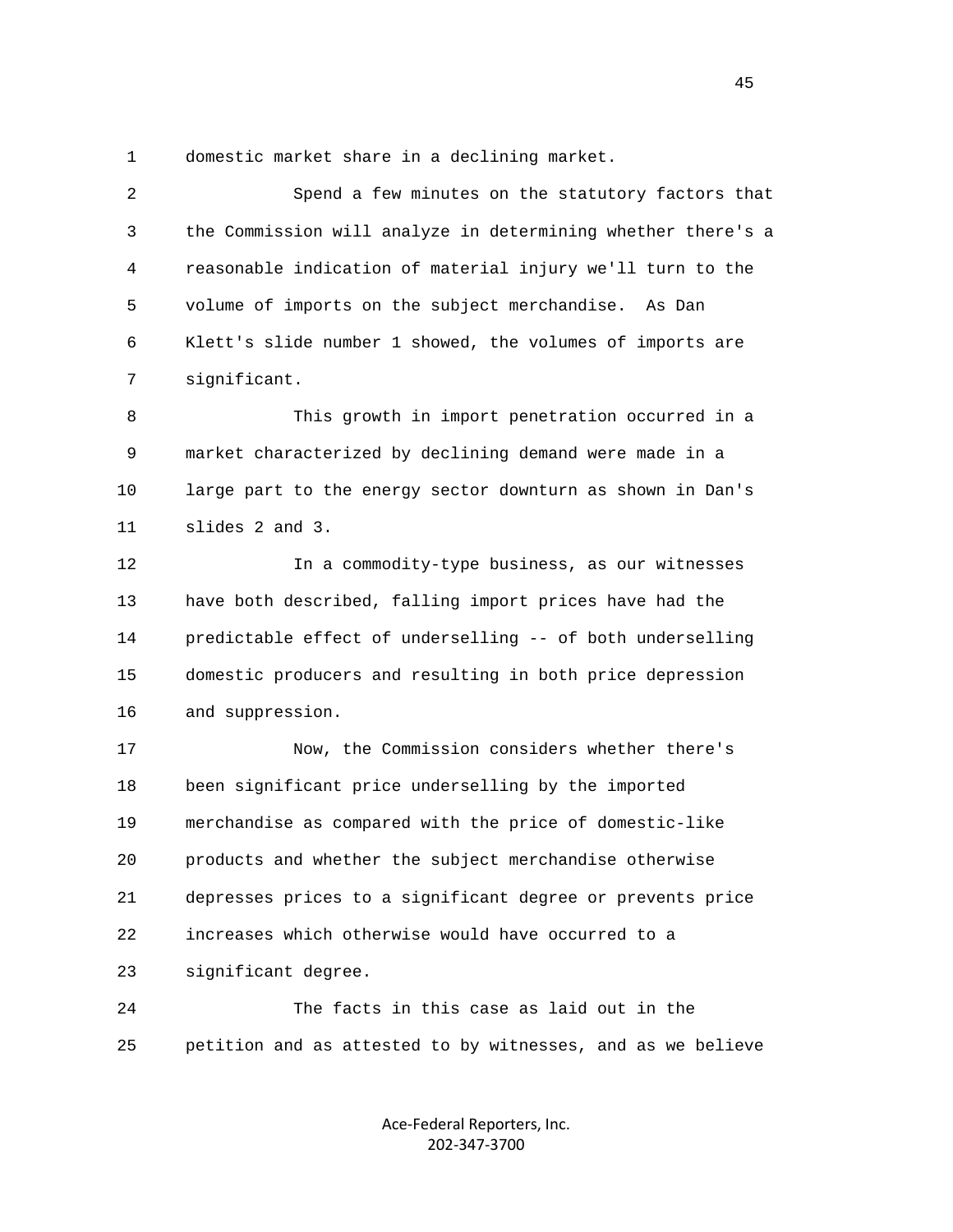1 will be confirmed by the Commission when you finally get all 2 of the questionnaires. You've gotten a lot of them. I 3 think the remaining few are coming in today hopefully, that 4 when you guys look at this again you will confirm that 5 there's been both significant price underselling and 6 significant price depression and suppression. Indeed, we've 7 seen that with what we've already gotten from the 8 Commission.

 9 So turning to the third factor examined by the 10 Commission, the impact that the merchandise has on the 11 domestic producers of the domestic-like product. The 12 testimony of our witnesses and the public and confidential 13 information contained in the petition shows that this 14 domestic industry is reeling from the surge in import 15 penetration and it is reflected in declining capacity, 16 declining production, declining shipments, declining market 17 share, declining employment, declining prices, and declining 18 profits. We're confident that when the staff compiles all 19 the data from the domestic information and from the 20 questionnaire responses, all of this is going to be 21 confirmed. In a declining demand environment, U.S. 22 producers could have expected that their shipments would 23 have declined but consistent with the overall declining 24 demand. That's not what's happened.

25 So for all the reasons we're urging the

Ace‐Federal Reporters, Inc. 202‐347‐3700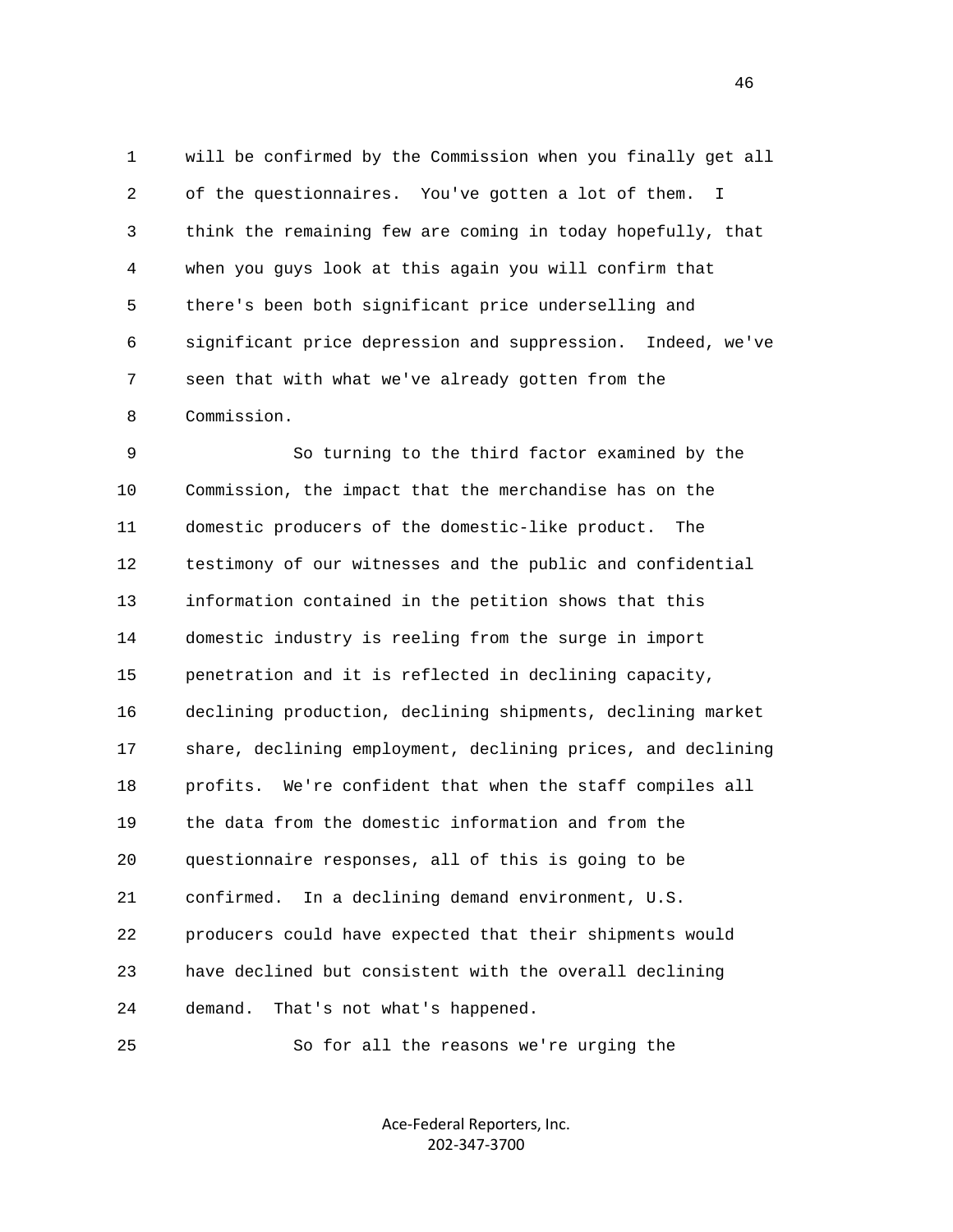1 Commission to make an affirmative preliminary determination 2 of material injury in this case.

 3 I've got to talk about threat for a second. 4 So in addition to the compelling information we 5 just laid out about current injury, we also believe that 6 this industry is threatened with material injury. Again, as 7 we talked about, you should cumulate the imports from all 8 three subject countries. Okay. The imports, again, they 9 meet the -- everything here is set up for cumulation. So I 10 don't think we have a problem there. Again, these products 11 are fungible. They're sold through the same channels of 12 distribution. They compete in the same geographical 13 markets with the domestic-like product. We've seen that in 14 the questionnaire responses and they compete with each other 15 under the same conditions of competition.

 16 Producers from all sources compete to supply 17 carbon steel flanges in this market. So applying the 18 statutory criteria you've got threat and it's real and it's 19 imminent.

 20 Regarding import penetration, it is increasing 21 rapidly. And, again, our preliminary analysis shows a 10 22 percentage point increase from 2014 to 2015 all at the 23 expense of the domestic industry. Not other imports, but to 24 my clients. This rate of increase and market penetration of 25 imports indicates a strong likelihood of substantially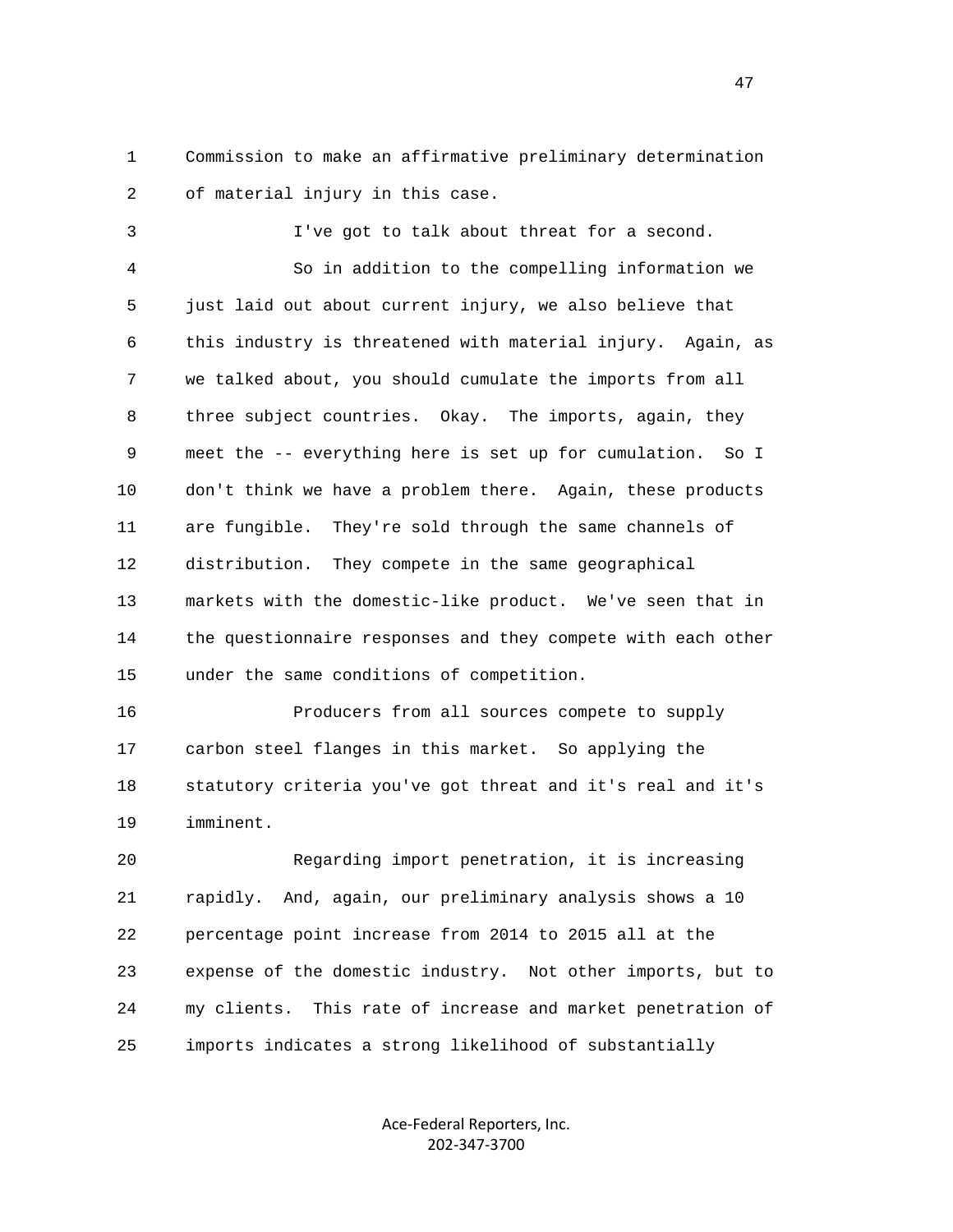1 increased subject imports in the near future.

 2 Also, when you look at the questionnaire 3 responses, there's a lot of excess capacity out there in the 4 various subject countries. 5 Third, the subject imports are entering the 6 United States at increasingly lower prices. And they're 7 likely to increase the demand for further subject imports at 8 those lower prices at the expense of the U.S. producers. So 9 they're continuing to have a significant depressing effect 10 on the domestic producers. 11 Again, the average unit value of the subject 12 imports declined from 2013 to interim 2016. And in turn 13 petitioners' prices, my clients' prices have also declined 14 significantly. 15 The unfair and declining prices of subject 16 imports resulted in even additional market penetration by 17 the subject imports in the near future. 18 Finally, as we know, the Indian carbon steel 19 flange producers benefit from numerous government subsidies 20 in promoting expansion of both production and export of 21 carbon steel flanges from that country. 22 That completes -- actually this completes this 23 panel's presentations and we are available for questions. 24 Thank you. 25 MR. CORKRAN: Thank you very much. I appreciate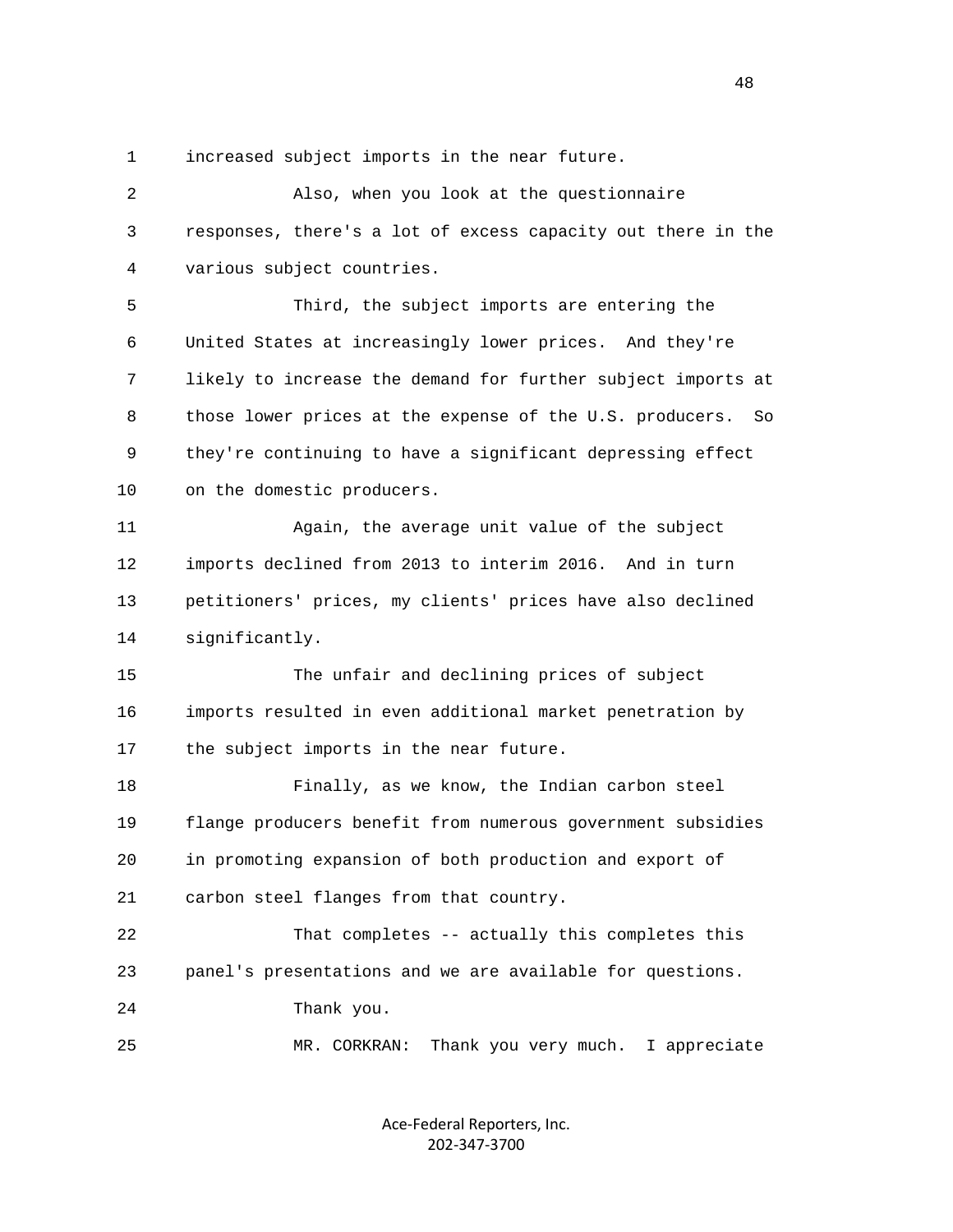1 your time and your testimony today. I am going to begin 2 questioning with Amy Sherman, our investigator.

 3 MS. SHERMAN: Thank you all for being here this 4 morning and for your helpful testimony.

 5 I think I'm going to start with getting your 6 response to the respondent's argument this morning about 7 attenuated competition and the approved manufacturing lists. 8 Can you describe a little bit more about the approved 9 manufacturing lists and if you are only selling -- if both 10 Boltex and Weldbend are only selling -- if you believe that 11 there are these two segments in the market, the approved 12 list and non-approved list and if you're selling to both 13 segments of the market?

 14 MR. BERNOBICH: Frank Bernobich, Boltex. Yeah, 15 I'd like to answer that or at least give my opinion on that. 16 What we are seeing is that there's a significant reduction 17 in the amount of usage of approved manufacturers' lists. 18 The fact that the economy and oil and gas economy has 19 declined, people looking for greater opportunities to save 20 money, so more and more they are deviating from the 21 so-called approved lists, and there's a number of them. 22 Some are made up by the oil companies, some are being 23 accented by the distributors, some are being produced by the 24 various fabricators. It all depends on what's going on at 25 that particular moment in time.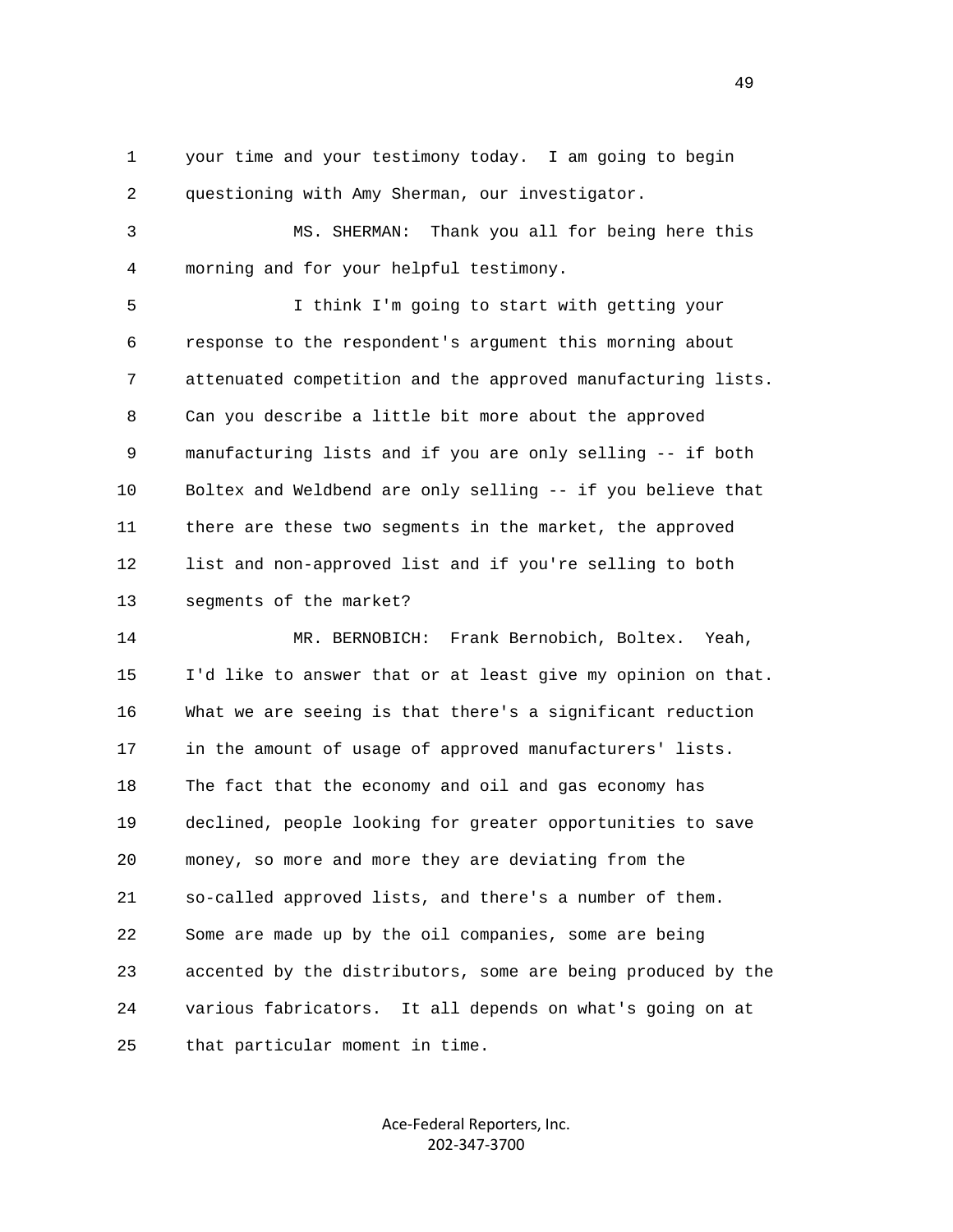1 The one thing that we do know, I mean, that I've 2 experienced specifically is that my largest customer, okay, 3 who has essentially stopped purchasing from me has continued 4 to purchase flanges, but he has purchased flanges from other 5 sources because the marketplace just doesn't stop. In other 6 words, you don't sell, let's say, 100,000 tons of flanges 7 one year and you sell 5,000 the next year. It doesn't work 8 like that. The sources move. And so the -- to me that is 9 the approved list is a red herring at this time. 10 There are some cases where they're used, but 11 they're very, very limited. 12 MS. SHERMAN: But do you find -- are you losing 13 customers to other sources that are on the approved list or  $14$  -- 15 MR. BERNOBICH: No, we're losing customers to 16 cheaper-priced imports -- to cheaper-priced products. 17 That's where we're losing customers. 18 MS. SHERMAN: And do you agree that the Indian 19 product coming in is -- 20 MR. BERNOBICH: Even on the -- even on the 21 approved list it's much cheaper, yes. 22 MS. SHERMAN: Okay. 23 MR. COULAS, SR.: James Coulas, Weldbend. 24 Traditionally, our company has been supplying commercial 25 type flanges and not heavily involved in the approved list,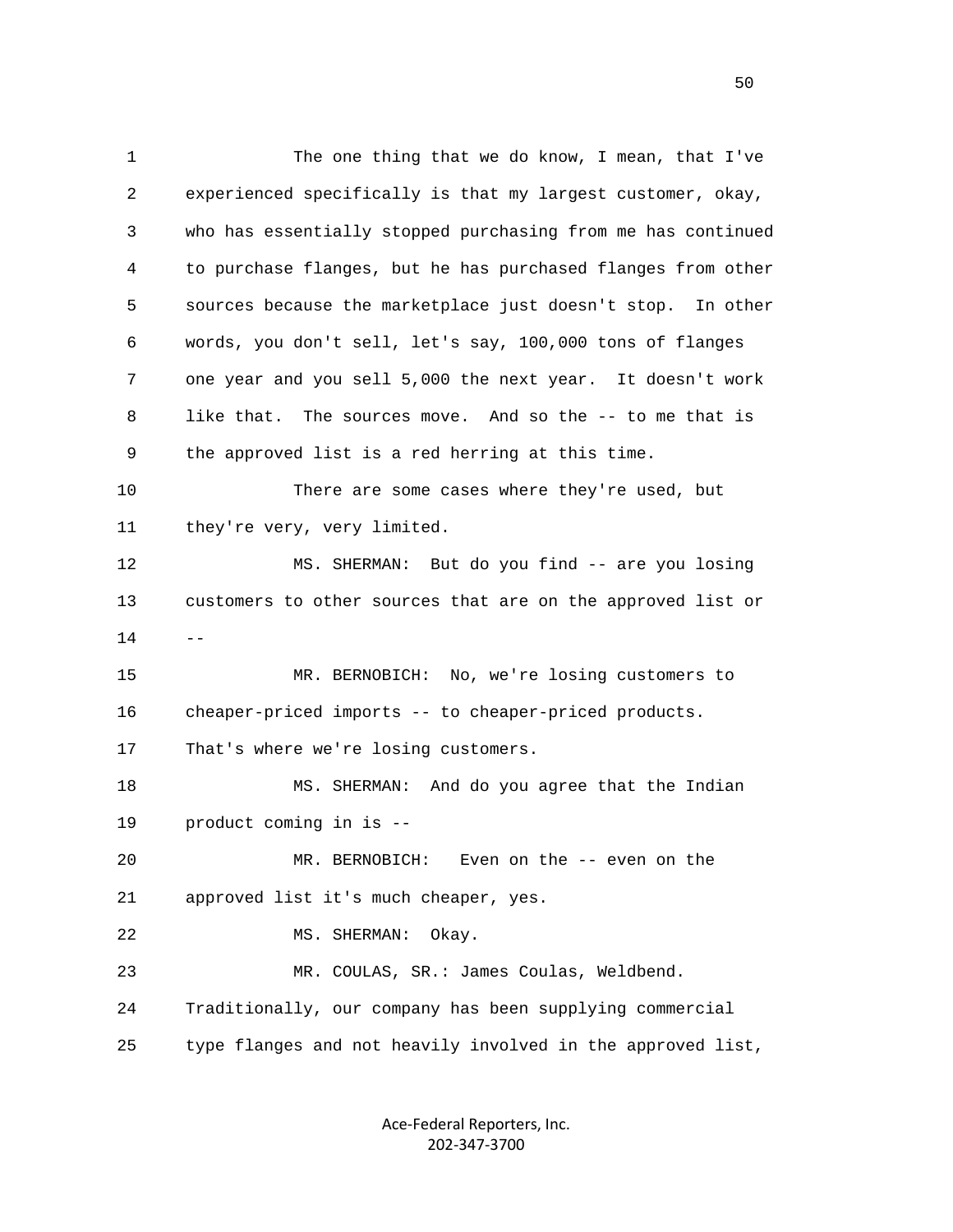1 although we are on some, our main focus was always on the 2 commercial type of flange and fitting.

 3 MR. McCONKEY: Matt McConkey, and I'll also jump 4 in and I think this will trigger some comments from my 5 clients as well. The concept of these approved lists, I get 6 it right, if I was on the other side, right? I'd get this 7 as an argument you would go with because it's kind of the 8 only thing they've got. This is not like a buy-America Act 9 thing, right, where you've got a set of criteria and this is 10 how you get on an approved list. Right? The approved list 11 is subjective and Frank was intimating that, you know, 12 sometimes the approved lists are by the end users. 13 Sometimes they're by the distributor. So there's no such 14 thing as like these are the criteria that everybody has to 15 meet and if you do that you are on an approved list. If you 16 don't do that, you're on a non-approved list. It's not a 17 hard and fast rule or lesson.

 18 MR. COULAS, SR.: James Coulas. Another -- back 19 in '82 when there was another decrease in oil, the oil 20 companies wanted to save money so the big distributors went 21 to the oil companies and said, we will go over and we will 22 make approvals so you don't have to spend the money as long 23 as you give us your business. And that has been in there 24 since about the early '80s. If the oil company comes to 25 them later and says, we want a 5 percent or a 10 percent

> Ace‐Federal Reporters, Inc. 202‐347‐3700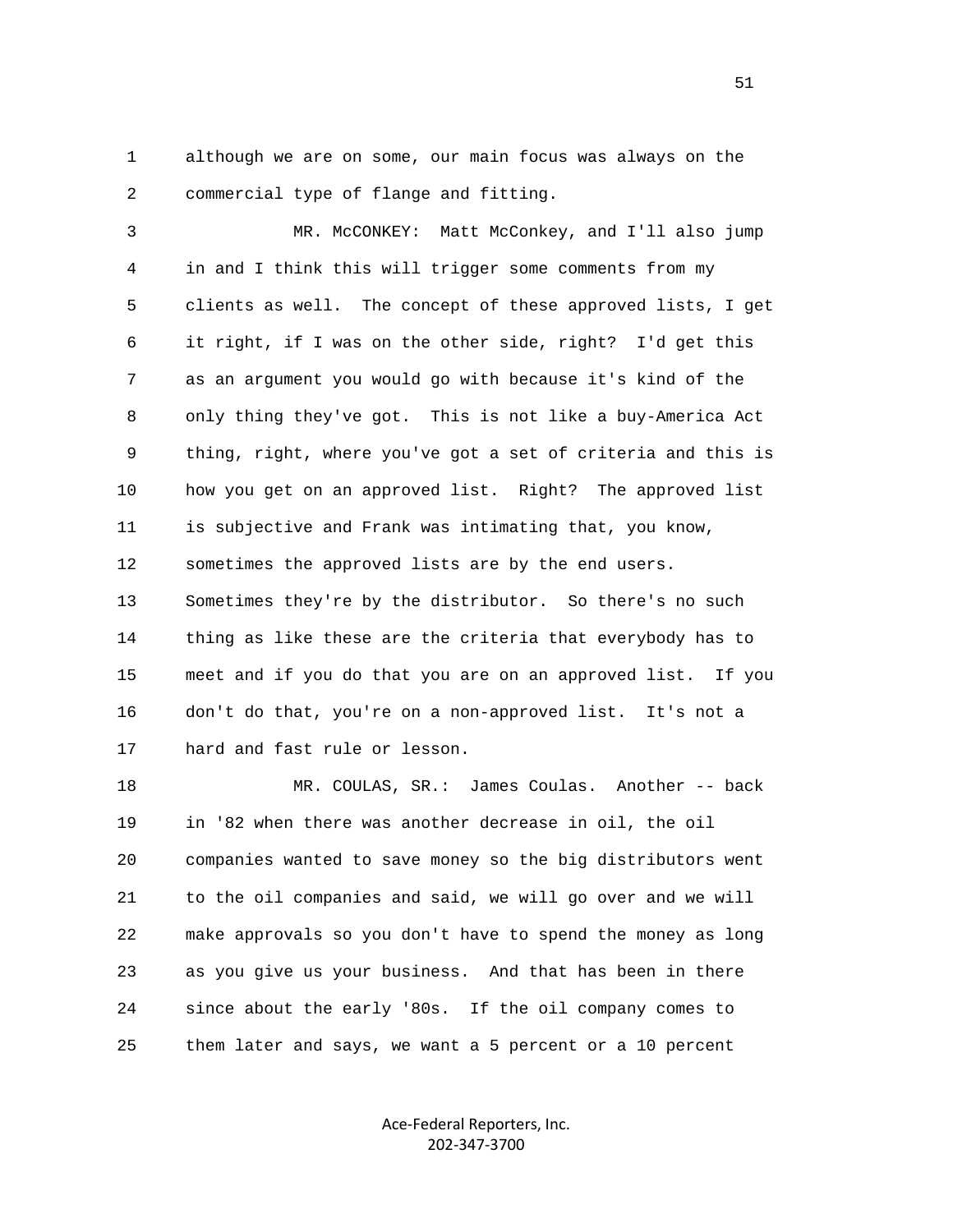1 decrease in the product, it behooves these distributors go 2 to out and go somewhere where they can get 10 percent, let's 3 say cheaper product and keep the end user, the oil 4 companies, the Exxons of the world, happy, but in essence 5 what they're doing is the tail is wagging the dog and it's 6 not for so much as a quality issue, they're doing it for 7 their own sake to keep the end customer.

 8 MR. BERNOBICH: Again, I just want to make a 9 comment that first of all, we sell to both approved and 10 unapproved lists. But let's assume that we sell on an 11 approved list which are becoming rarer and rarer, there are 12 individuals on that approved list that undersell our product 13 by 50 percent. So the concept of an approved list doesn't 14 really make that much difference. In other words, it's a 15 question that I'm getting to, it's the concept of price that 16 really dictates who buys what. It's price. The product is 17 indistinguishable and the product is based on -- the 18 purchase of the product is based on price. And many times 19 we will also, in many cases, because we don't know in all 20 cases, but in many cases we will compete with unapproved 21 product. And we lose business to unapproved product.

 22 Another side, this concept, this is not a holy 23 grail of these approved lists. Even Exxon, who has an 24 approved list, who if all of a sudden can't find what he 25 wants from those people on that approved list will deviate

> Ace‐Federal Reporters, Inc. 202‐347‐3700

 $\sim$  52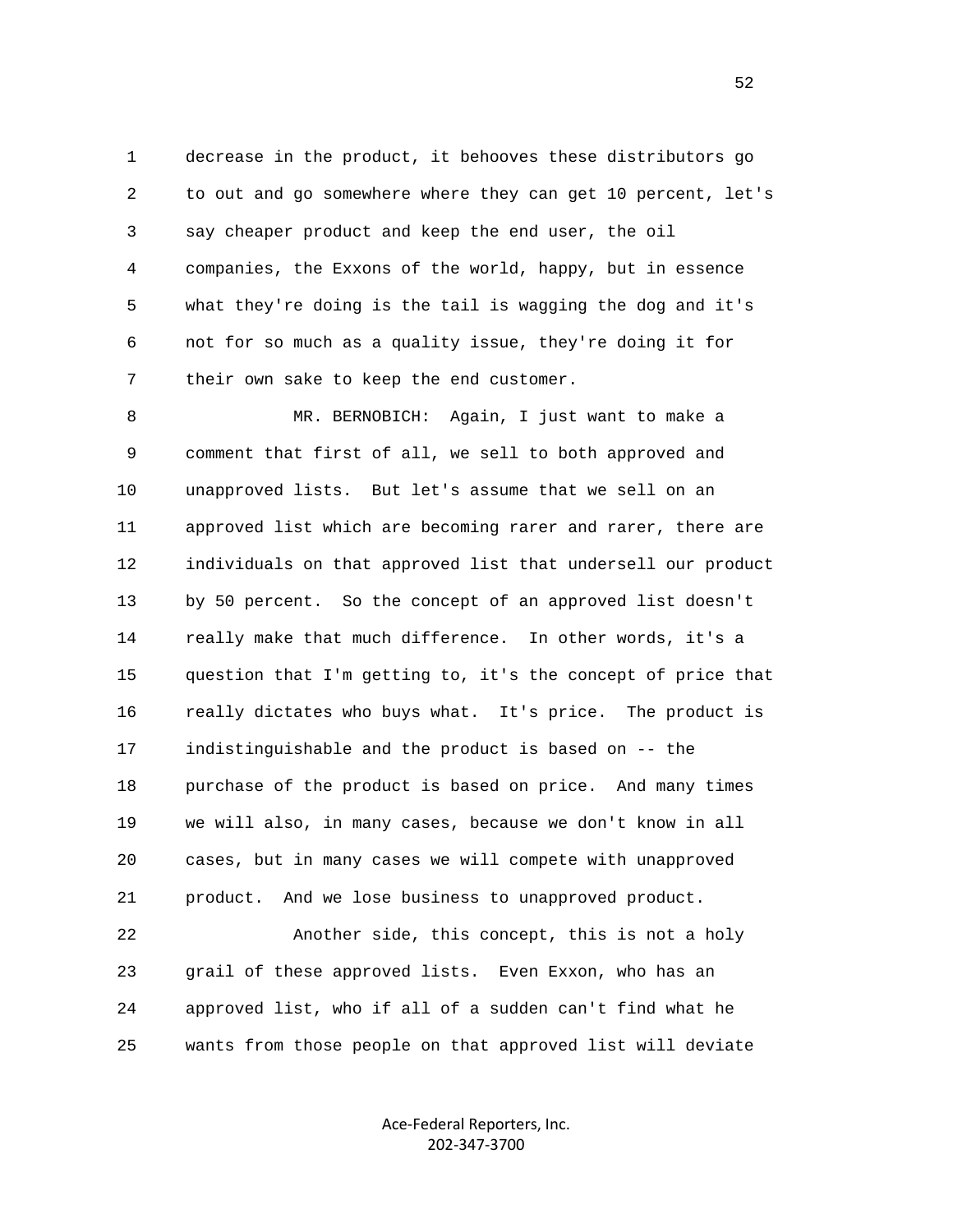1 and go completely off the approved list and buy from 2 unapproved suppliers to fill their obligations because they 3 have a shutdown and they can't find anything. So these 4 things are not written in stone.

 5 MS. SHERMAN: Okay. So would you say that it's 6 primarily the oil and gas industry that has these approved 7 -- approved lists?

 8 MR. BERNOBICH: Oil, gas, pipeline, people, 9 there's also fabricators that make up -- make up their 10 approved lists. And the fabricator approved lists have -- 11 names show up on there I've never even heard of before. But 12 they show up and their indication, the reason that they say 13 they can use them, they say, well, we stand behind the 14 product and therefore we will use these particular 15 suppliers.

 16 Now, have they seen them? Have they gone to 17 them? Do they have product liability? What are the 18 manufacturing processes? Nobody really knows.

 19 MR. COULAS, JR.: Jimmy Coulas, Weldbend. And to 20 add on to my father's point. We've been a member of the 21 Mechanical Contractor's Association for many years and 22 contribute every year to them financially as well as we 23 attend the conference. We have a booth and in the sales 24 department, I know that we sell to construction, not just 25 pipelines, buildings, school jobs, everything. So we do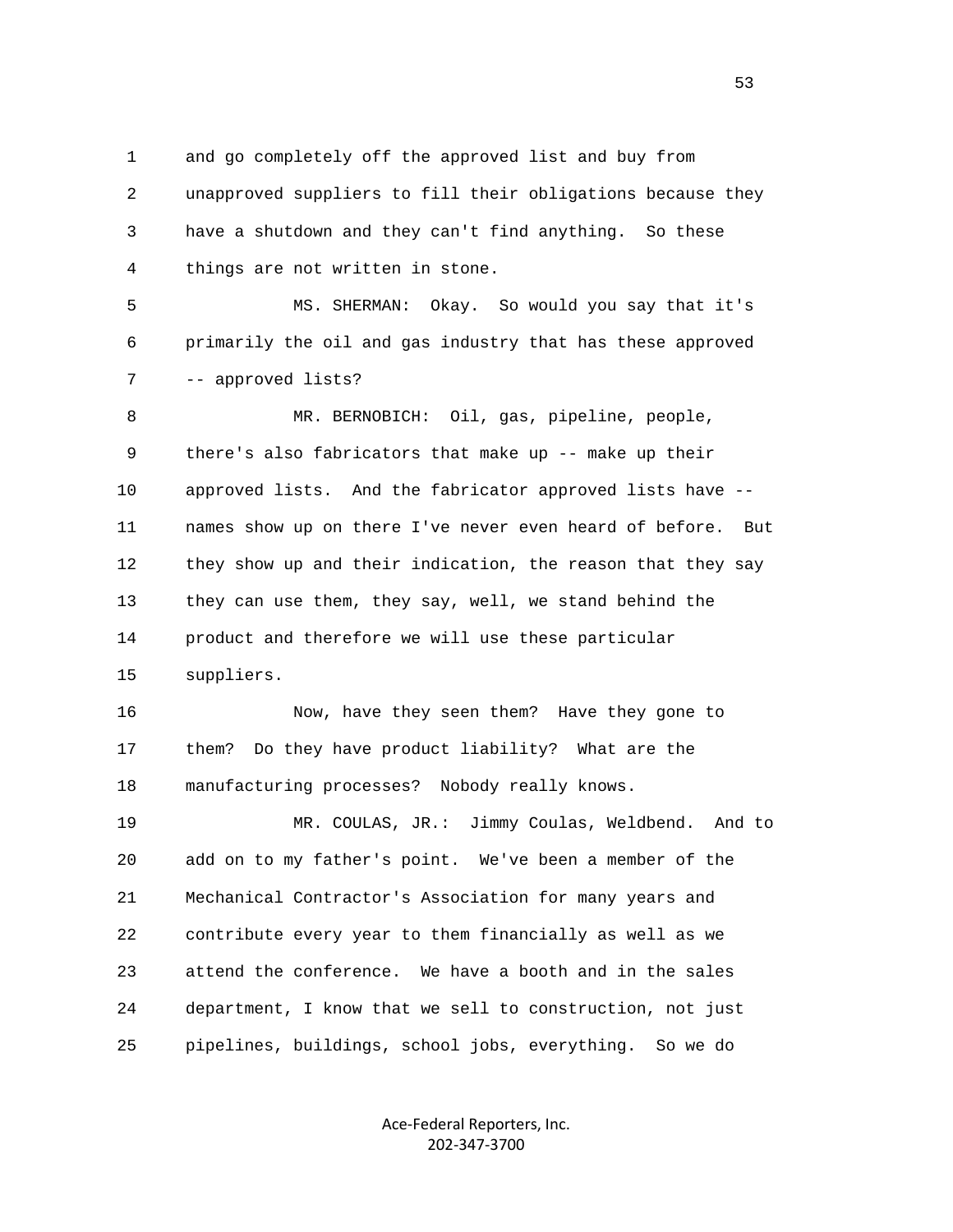1 dabble -- we do sell in that market as well.

| $\overline{2}$ | Okay. So do you have an estimate<br>MS. SHERMAN:             |
|----------------|--------------------------------------------------------------|
| 3              | of the breakout of flanges produced for the different        |
| 4              | industries for each of your companies? Is there either now   |
| 5              | or in a post-conference brief, could you do that?            |
| 6              | MR. BERNOBICH: We really don't know because we               |
| 7              | sell to distribution. And where the distributor pushes his   |
| 8              | product, we're not sure of. You know, sometimes we'll have   |
| 9              | two functions. We will get in a project order which we will  |
| 10             | submit the material for that project and we may have an idea |
| 11             | where that's going. But for the most significant product --  |
| 12             | most of our significant product goes into distributors'      |
| 13             | warehouses where then they warehouse it, they disburse it    |
| 14             | over to whenever they need. So it's very, very difficult     |
| 15             | for us to understand where the product goes.                 |
| 16             | MS. SHERMAN: And so you would know whether the               |
| 17             | imported product, if the competition is concentrated in one  |
| 18             | specific end-use competition -- end-use application?         |
| 19             | MR. BERNOBICH: I'm not following your question.              |
| 20             | So basically you're saying that you<br>MS. SHERMAN:          |
| 21             | don't -- you're selling everything to distributors so you    |
| 22             | don't know what the ultimate end-use application is?         |
| 23             | That's correct.<br>MR. BERNOBICH:                            |
| 24             | MS. SHERMAN:<br>Okay.                                        |
| 25             | [PAUSE]                                                      |

Ace‐Federal Reporters, Inc. 202‐347‐3700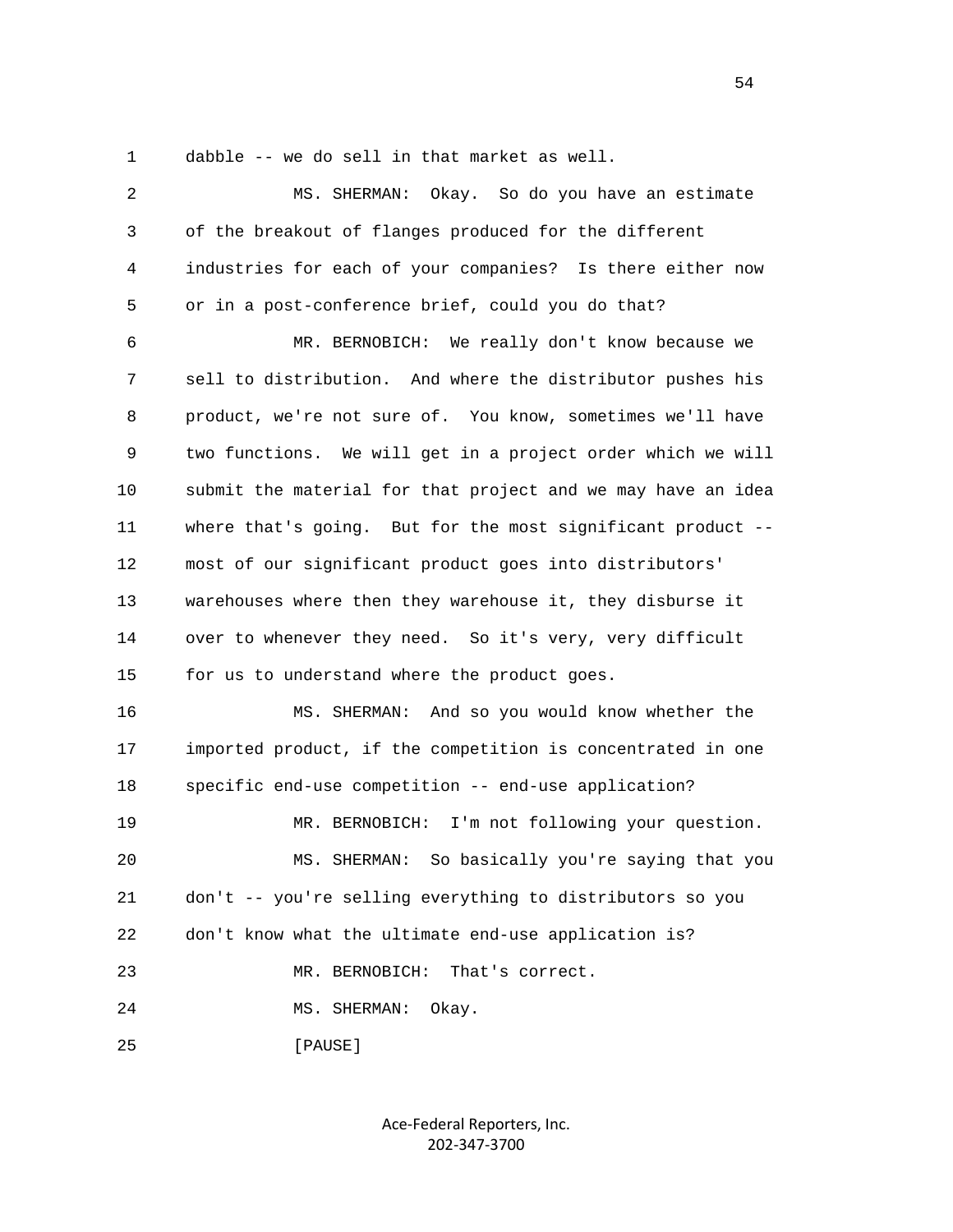1 MS. SHERMAN: I had a question here about the 2 differences in quality or other characteristics between the 3 domestic product and the imported product that I heard this 4 morning that you're -- it's a commodity product. So are 5 there any differences?

 6 MR. BERNOBICH: We would like to think there is. 7 But, no, there isn't. As long as they meet the standards, 8 the material standards and the design standards, it's -- 9 they're imperceptible. There's two different flanges here. 10 We have a domestic flange here. We have an Indian flange 11 here. Now, unless you were to cut into each one of them and 12 ascertain the chemical and physical properties and find out 13 that one did not meet, that would be one way of doing it, 14 but looking at these cosmetically and everything else, they 15 all look -- they look alike.

16 Pardon me?

 17 And marked, yeah, they're marked. Now, this is 18 -- they're always painted, but this just happens to be -- I 19 wanted to show you one that's painted and unpainted. But 20 otherwise, they're -- they're similar. They fit the 21 process. They fit the class rating. The bolting, 22 everything is -- everything is the same. The facing is the 23 same. 24 MR. McCONKEY: What is this? What type of

25 flange?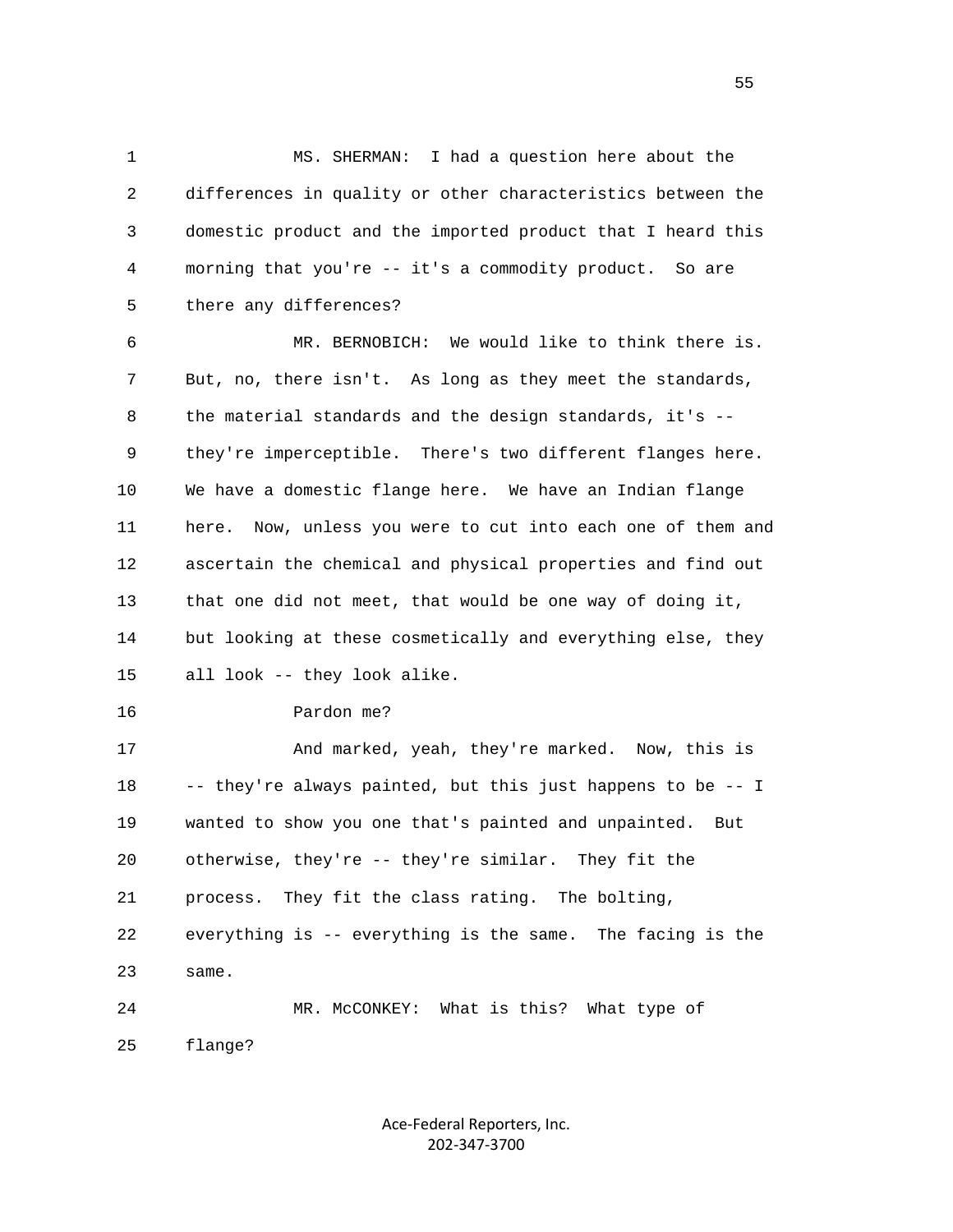1 MR. BERNOBICH: It's a slip on. This is a weld 2 neck, okay? A piece of pipe gets actually pushed in here 3 and then is welded on the inside. Okay. Whereas in weld 4 neck, the actual pipe, the beveled pipe gets welded on the 5 neck on the outside.

 6 MS. SHERMAN: Okay. I had some questions about 7 the import data over the period. When I was looking at it, 8 we saw the decline from 2013 to 2014 and then it increased 9 and then also in the interim periods from '15 to '16 we also 10 saw a decrease. Can you comment on that? Is that --

 11 MR. KLETT: Ms. Sherman, this is Dan Klett. From 12 2013 to 2014 imports stood to decrease. And I think also 13 when you look at the market share numbers, there was either 14 -- I mean, the subject import market share was either flat 15 or maybe even decreased a little bit. So what we're really 16 talking about in terms of adverse effects is the 2014 to 17 2015 period. That's where you see an increase in the 18 absolute volume of subject imports. You will see an 19 increase in their market share by roughly 10 percentage 20 points so that we don't have all the questionnaires I think 21 we have most of them, so it's going to be in that range. 22 And where you see adverse effects to the domestic industry 23 declining capacity utilization, declining production, 24 shipments, profitability, employment, prices.

25 Now, move on to 2016 where you do see a decrease

Ace‐Federal Reporters, Inc. 202‐347‐3700

 $\sim$  56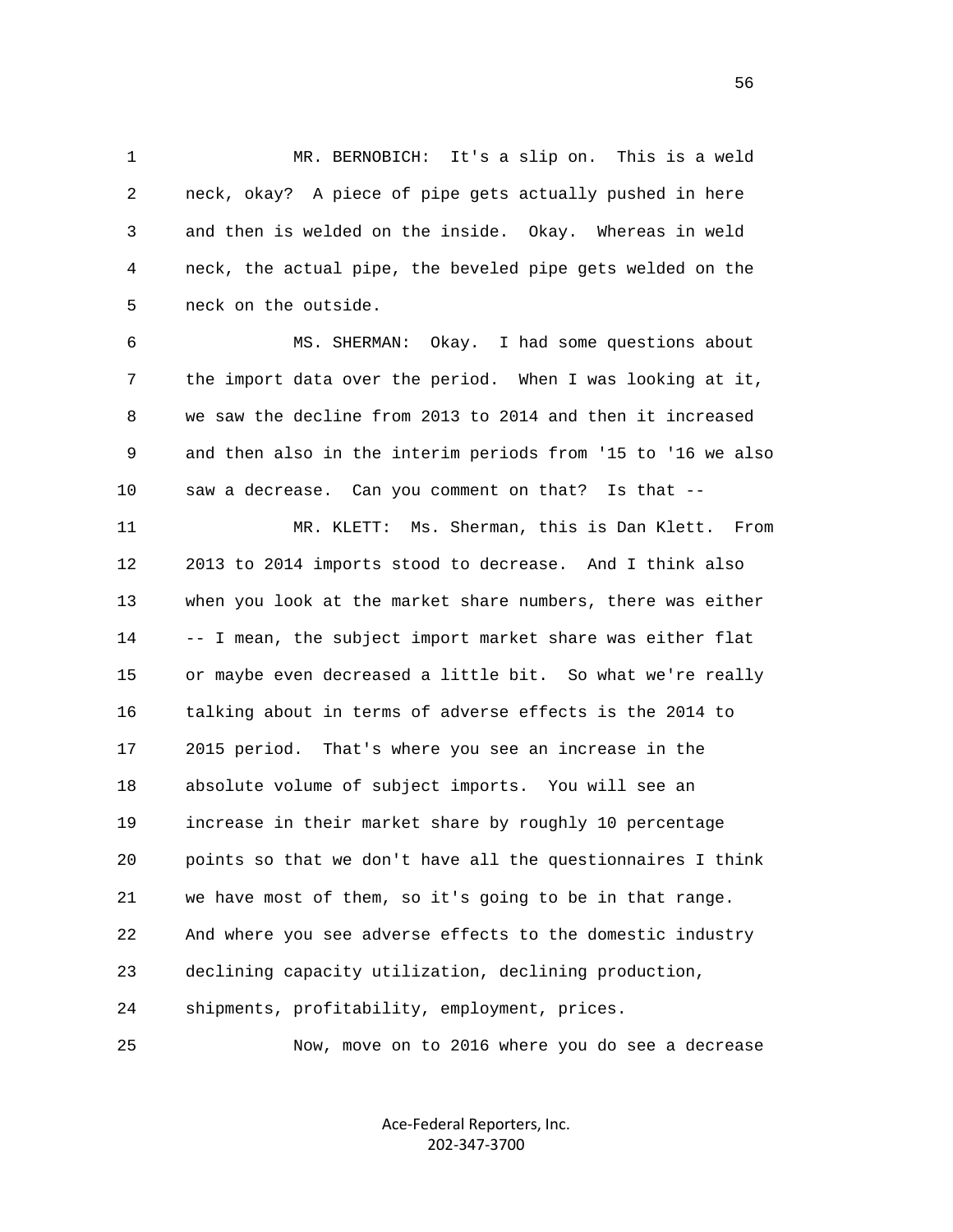1 in the absolute volume of subject imports, in the first 2 quarter of 2016 is also where the demand decline is going to 3 be most evident. When you compile your data on U.S. 4 apparent consumption, I think there's going to be a fairly 5 significant decrease in apparent consumption from 2015 to 6 2016. When the market share gains by subject imports from 7 2014 to 2015 they will have maintained that gain in interim 8 2016.

 9 So when you look at the absolute numbers here, it 10 has to be in the context of demand and apparent consumption 11 and market share.

 12 MS. SHERMAN: Okay. So you have the two charts 13 that are showing that demand has decreased and demand for 14 these OCTG uses and carbon steel line pipe that use flanges, 15 is that -- I guess this is getting back to my earlier 16 question about end uses and you're saying this is like a big 17 contributing factor to the decrease in demand. So does that 18 mean that this one of the major end uses of the product? 19 MR. KLETT: Well, in general, the end use for 20 flanges are pipelines. These are two illustrative carbon 21 steel pipeline categories, OCTG and line pipe which are 22 energy related. And I can let Frank or Jimmy comment, but I 23 believe that the energy sector in general is a major end-use 24 sector for demand for line pipes. I mean, how much is 25 energy versus other, but I think they can comment on that

> Ace‐Federal Reporters, Inc. 202‐347‐3700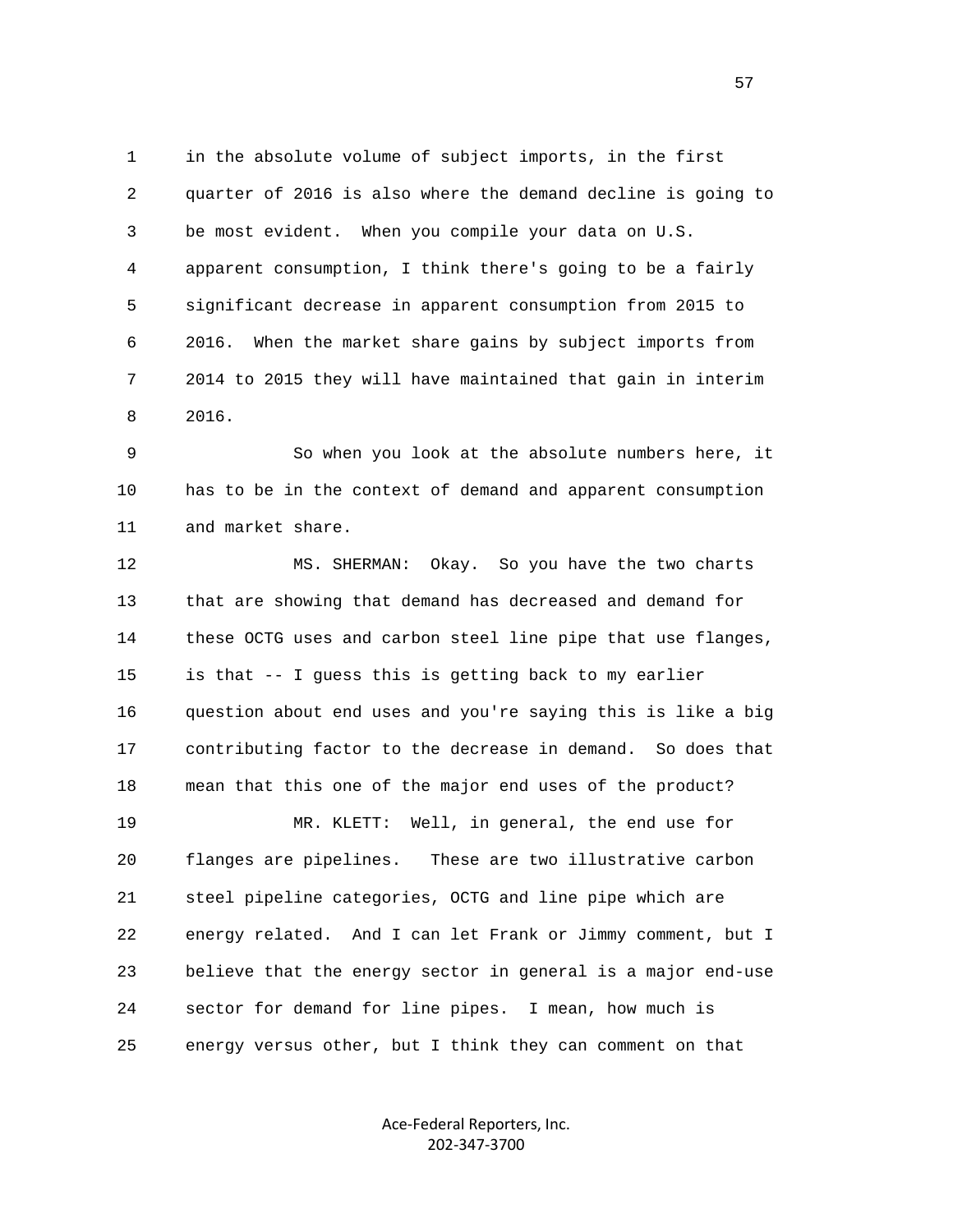1 generally.

| 2  | MS. SHERMAN:<br>Thank you.                                   |
|----|--------------------------------------------------------------|
| 3  | Also, looking at the import data, I was looking              |
| 4  | at the unit values from the imports of the three different   |
| 5  | countries and I see that India's unit value is much lower    |
| 6  | than Italy and Spain. Are they producing a different size    |
| 7  | flange? Is there any particular reason for this? Does it     |
| 8  | go back to the approved/unapproved list they were talking    |
| 9  | about this morning?                                          |
| 10 | MR. MCONKEY: It comes from the import data,                  |
| 11 | that's what we saw; I guess it's just a reflection of        |
| 12 | increased dumping.                                           |
| 13 | MS. SHERMAN: Okay. I also have a few additional              |
| 14 | questions from another staff member. Our industry analyst    |
| 15 | could not be here today in person so she passed on some      |
| 16 | questions to me regarding the product and how it is produced |
| 17 | in different types of the product. First, why is forged      |
| 18 | carbon steel the most commonly used material? Is it for      |
| 19 | cost reasons or non-reactivity?                              |
| 20 | Most of the steel is carbon steel<br>MR. BERNOBICH:          |
| 21 | and that concept is also a question of cost. If you went to  |
| 22 | stainless or you went to Hatsoy or Incanal the price would   |
| 23 | be stratospheric and it's a commonly available item that     |
| 24 | performs a function relatively well.                         |
| 25 | But I think the question is again<br>MR. MCCONKEY:           |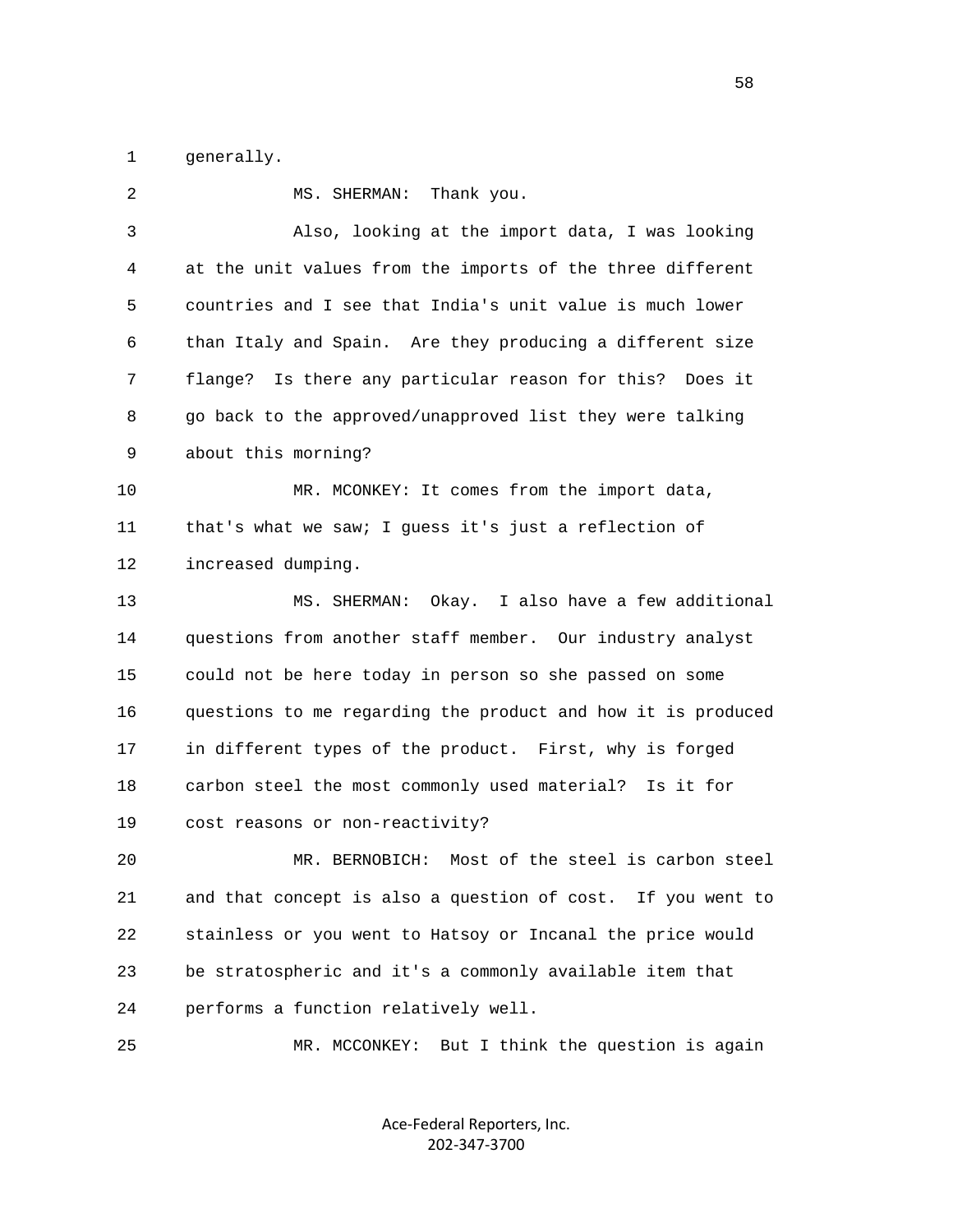1 you use a carbon steel if you're going to put a flange on a 2 pipe you use the same type of material for the flange that 3 you do on the pipe. So the fact that most piping systems 4 are made out of carbon steel means that most flanges are 5 made out of carbon steel. If most piping systems are made 6 out of brass then most flanges would be made out of brass so 7 again it's driven by the piping systems. 8 MS. SHERMAN: I think you just answered my next 9 question. Are the flanges usually made of the same material 10 as the pipes for welding? Is this for welding purposes? 11 MR. MCCONKEY: Yes.

 12 MS. SHERMAN: Okay. And what are finished 13 flanges painted with? Is this only for rust prevention 14 during their shelf life?

 15 MR. COULAS: James Coulas, it is part of the spec 16 and it's just strictly a rust preventative. Usually gets 17 taken off after it's welded or recoated or whatever after 18 that.

 19 MS. SHERMAN: Thank you. Why are weld-neck and 20 slip-on flanges the most used flanges? Is it because of 21 ease of welding.

 22 MR. BERNOBICH: Well, I think it's because of the 23 facility. I'm sorry, Frank Bernobich, Boltex. I think it's 24 a question of facility. Those are the ones that are more 25 capable. They are utilized to specialize more. Weld-neck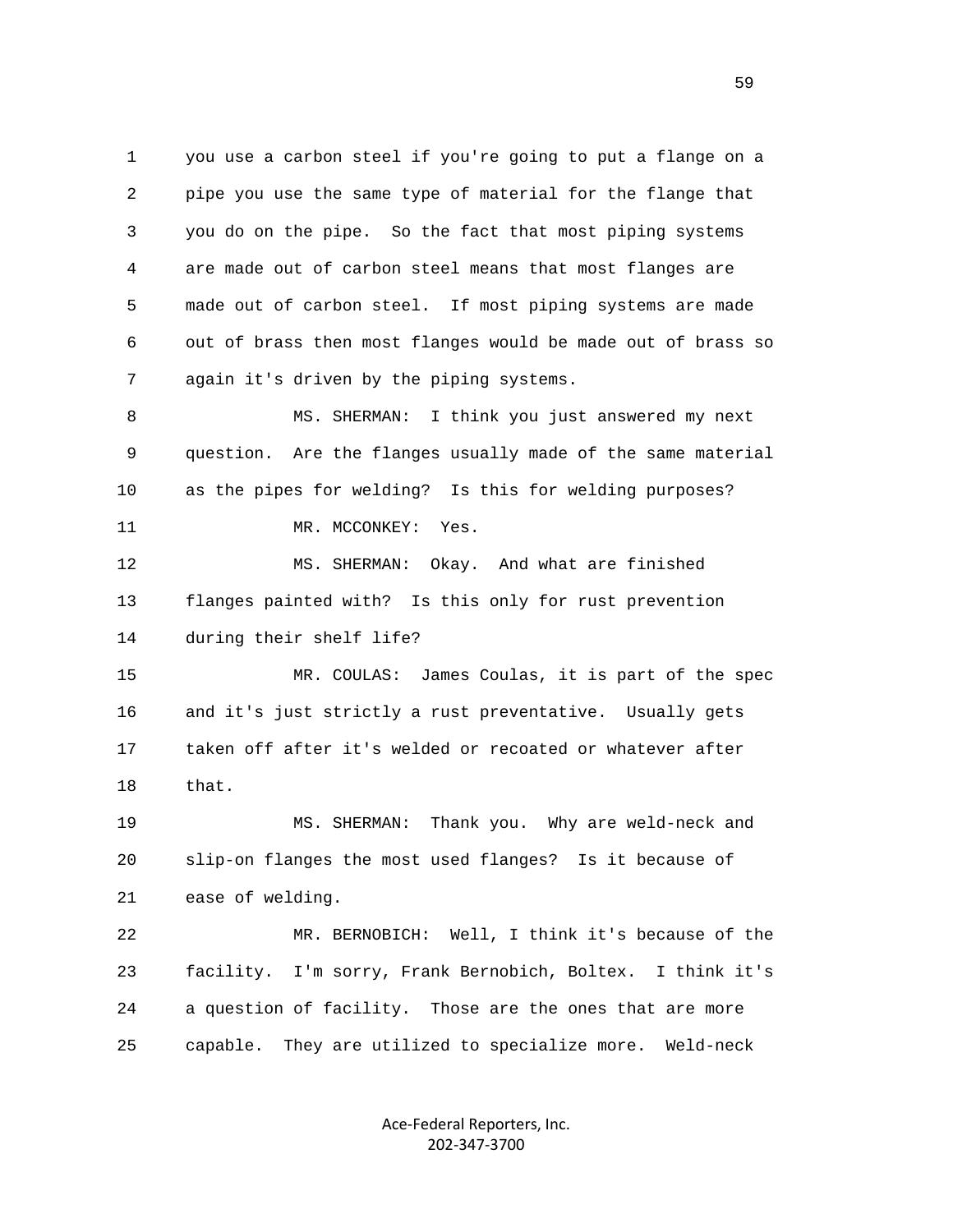1 is just welded to a beveled piece of pipe. Very easy to 2 assemble. Slip on, the same thing, just a piece of pipe 3 slips in there and this is an internal weld here. Threaded 4 flanges, there are other reasons people use threaded 5 flanges.

 6 Generally, threaded flanges are used in smaller 7 applications. I would say 6-inch and under, they are used 8 in smaller applications. They are a little more delicate 9 you know, in the sense that sometimes the threads can be 10 bent and therefore there is always a potential for leaks. 11 But they are also quick disconnect and connect type 12 situations where you don't have to do any welding when you 13 do a weld neck flange.

 14 There's some other kinds, socket welds and so 15 forth but by far, and then there's also blinds. Blinds are 16 simple flanges that are flat and they use to cut off the 17 flow of something. That's all there is to it.

 18 MS. SHERMAN: Then, do you have any, do you know 19 the share of demand for these two types of flanges as 20 opposed to the other ones mentioned in the Petition.

 21 MR. BERNOBICH: It varies. It also varies upon 22 the type of markets that like ourselves, Weldbend and 23 Boltex, we have a tendency to do more weld-necks. I believe 24 you have a tendency to do more slip-ons. So it depends upon 25 certain kinds of markets that we have.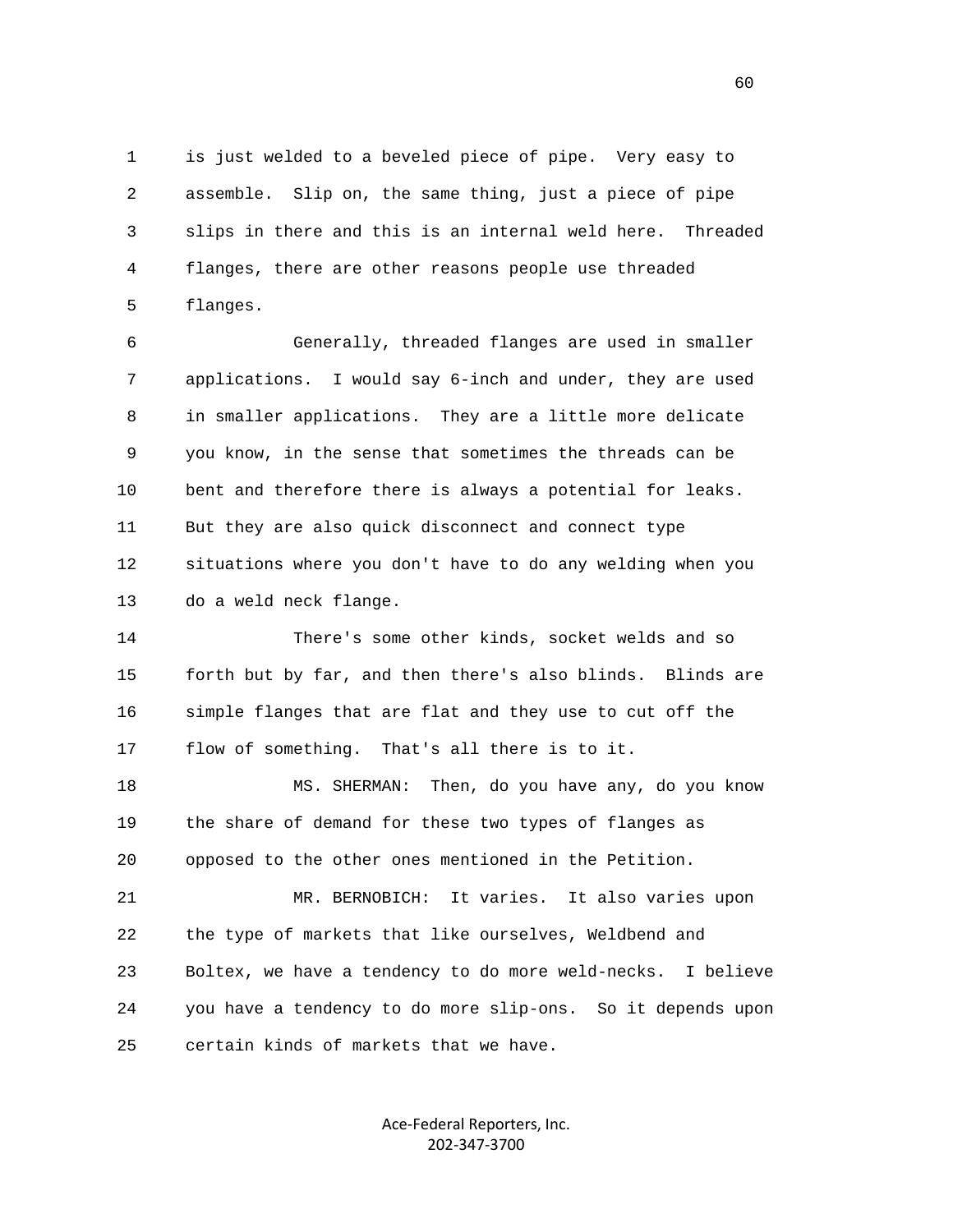1 MS. SHERMAN: And then my final two questions are 2 about a couple specialty flanges that were mentioned in the 3 petition. What is the Weldo-flange nipple-flange and what 4 is it used for? 5 MR. BERNOBICH: Those are not part of our 6 production or out of this scope. These are the forged 7 fittings and they're utilized a lot in pressure vessels, 8 okay, there's nipplettes, threadlettes, weldolettes. They 9 are utilized for a whole different concept than what we are 10 talking about here. 11 MS. SHERMAN: And then all -- 12 MR. BERNOBICH: They do not apply to us. 13 MS. SHERMAN: Okay. And then also the long-weld 14 neck flanges, what are those used for? 15 MR. BERNOBICH: Same thing. Long-weld, it's like 16 a Abraham Lincoln hat and they're utilized in vessel 17 production okay and pressure vessel production. Again, 18 neither one of us produce that product. 19 MS. SHERMAN: Okay, I have no further questions 20 at this time. Thank you very much. 21 COMMISSIONER CORKRAN: Well then I'll turn this 22 to Ms. McNamara, our Attorney. 23 MS. MCNAMARA: Courtney McNamara, Office of 24 General Counsel. I also want to thank all of you for coming 25 today and participating in these proceedings. It's very

> Ace‐Federal Reporters, Inc. 202‐347‐3700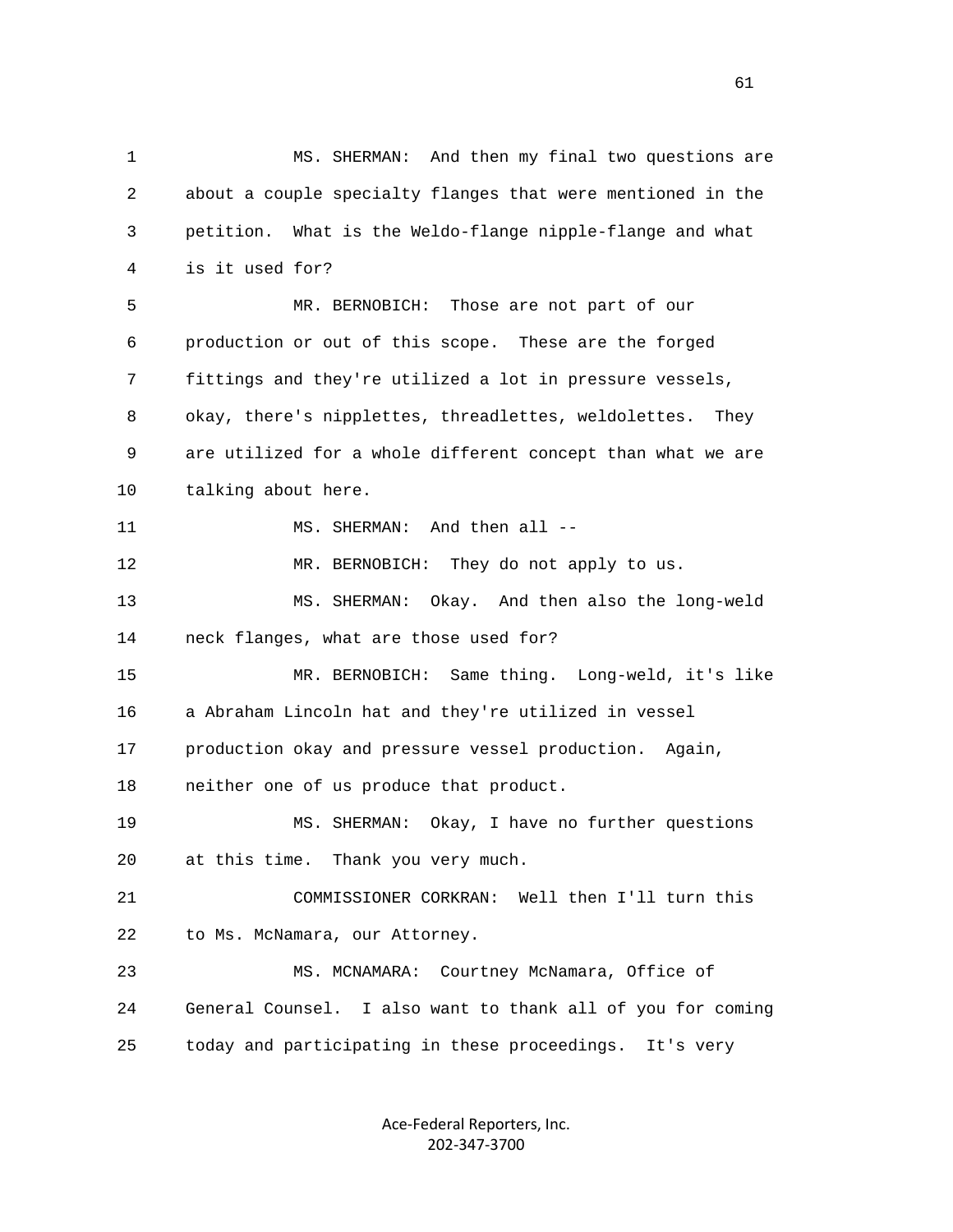1 helpful to have you here to answer our questions. I want to 2 start with, I have a question about the flanges of other 3 materials. Do you all produce those in your facilities as 4 well? Like the alloy steel or brass or? 5 MR. BENOBICH: We do not. 6 MR. COULAS: Kevin Coulas, Welbend; we do not 7 either. 8 MS. MCNAMARA: Thank you. Then I have a couple 9 of questions that will be directed at Mr. McConkey. First 10 of all, if I understand, you're defining the Domestic 11 Industry to be all producers of finished flanges? Is that 12 correct? Okay, in your post-conference brief could you 13 address any related party issues that you are aware of? 14 MR. MCCONKEY: Yes, we shall. 15 MS. MCNAMARA: Also, with respect to processing 16 flange forgings into finished flanges, could you also 17 address the factors the Commission typically considers 18 regarding sufficient production-related activities? Thank 19 you. And now I am going to turn back to this approval list 20 because I want to get an understanding of how this operates 21 in the market. So can we start off, if I understand what 22 your testimony was, you were saying that there's no magic 23 like master approval list. But can you give me a sense of 24 how a company gets on an approved list or what that process 25 is or who dictates it?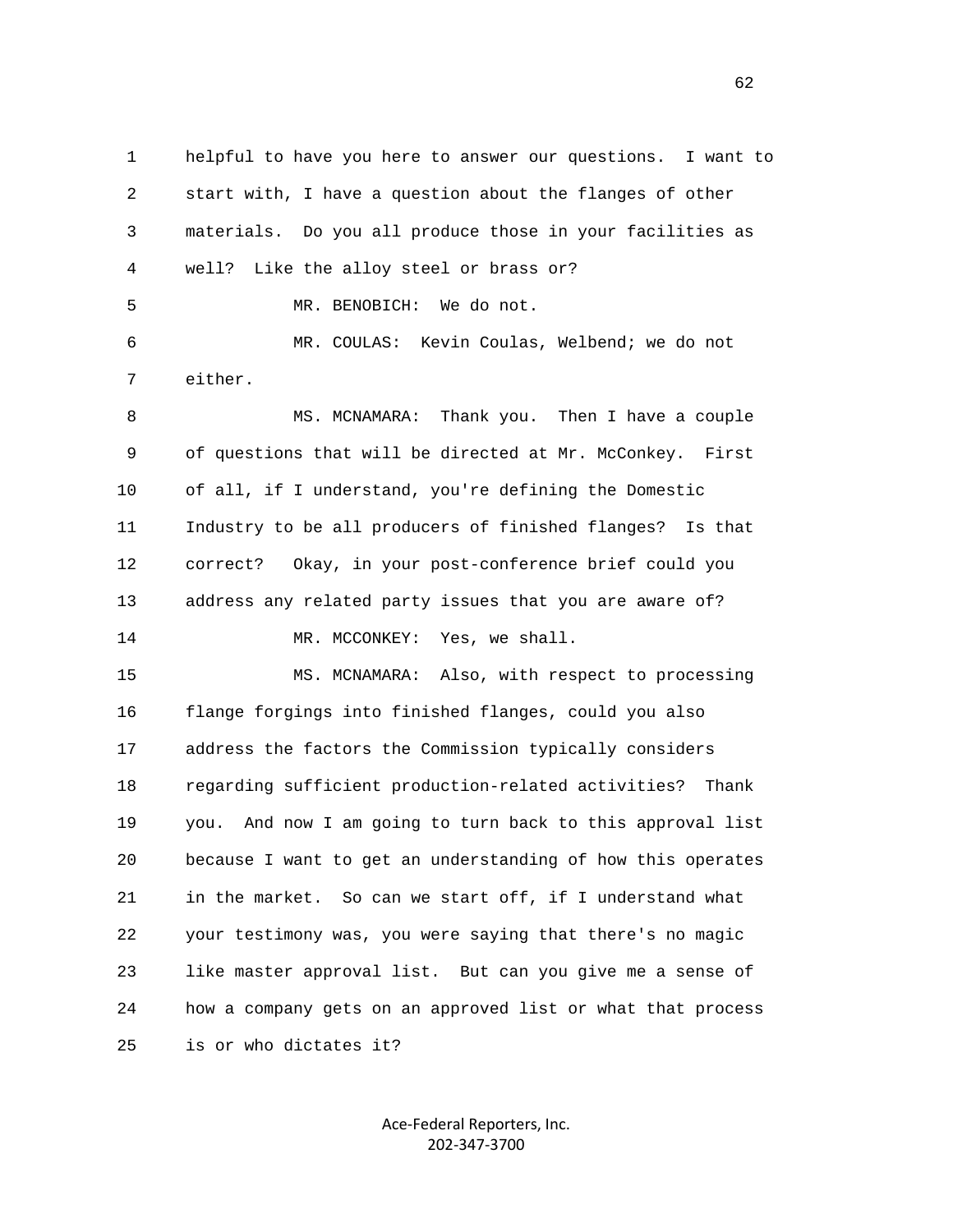1 MR. BERNOBICH: My experience and then Jimmy can 2 talk about his. Generally, the way we go on is the 3 grandfather of the approved list, the Exxon approved list 4 where we were placed on there or we were sponsored on there 5 by a company called McJonkin, they're a distributor and 6 since they needed our product and there was not enough 7 available product out there and they had significant number 8 of contracts with the Exxon people, they got us approved, 9 they essentially got us approved and had us put on that 10 list. Generally, this happens repeatedly with distribution. 11 It's a distributor who goes out and says "look, I've got 12 this guy, I need him. He's got good prices, he's got good 13 product, he's got whatever and we need to add him to that 14 approved list" and that's the way one list works. 15 Every list works differently. In many cases, the 16 majority of the times when we get increase from our 17 customers, there is never a look or a demand that we're on a 18 list. In other words, it's not that they say to us "you 19 have to be Exxon-approved, you have to be Shell-approved" or 20 anything, the requests just come on in. 21 MS. MCNAMARA: So speaking to your experience and 22 when you say customers you are referring to distributors? 23 MR. BERNOBICH: Distributors. We just sell to 24 distribution, yes.

25 MS. MCNAMARA: So it's often the distributors, if

Ace‐Federal Reporters, Inc. 202‐347‐3700

 $\sim$  63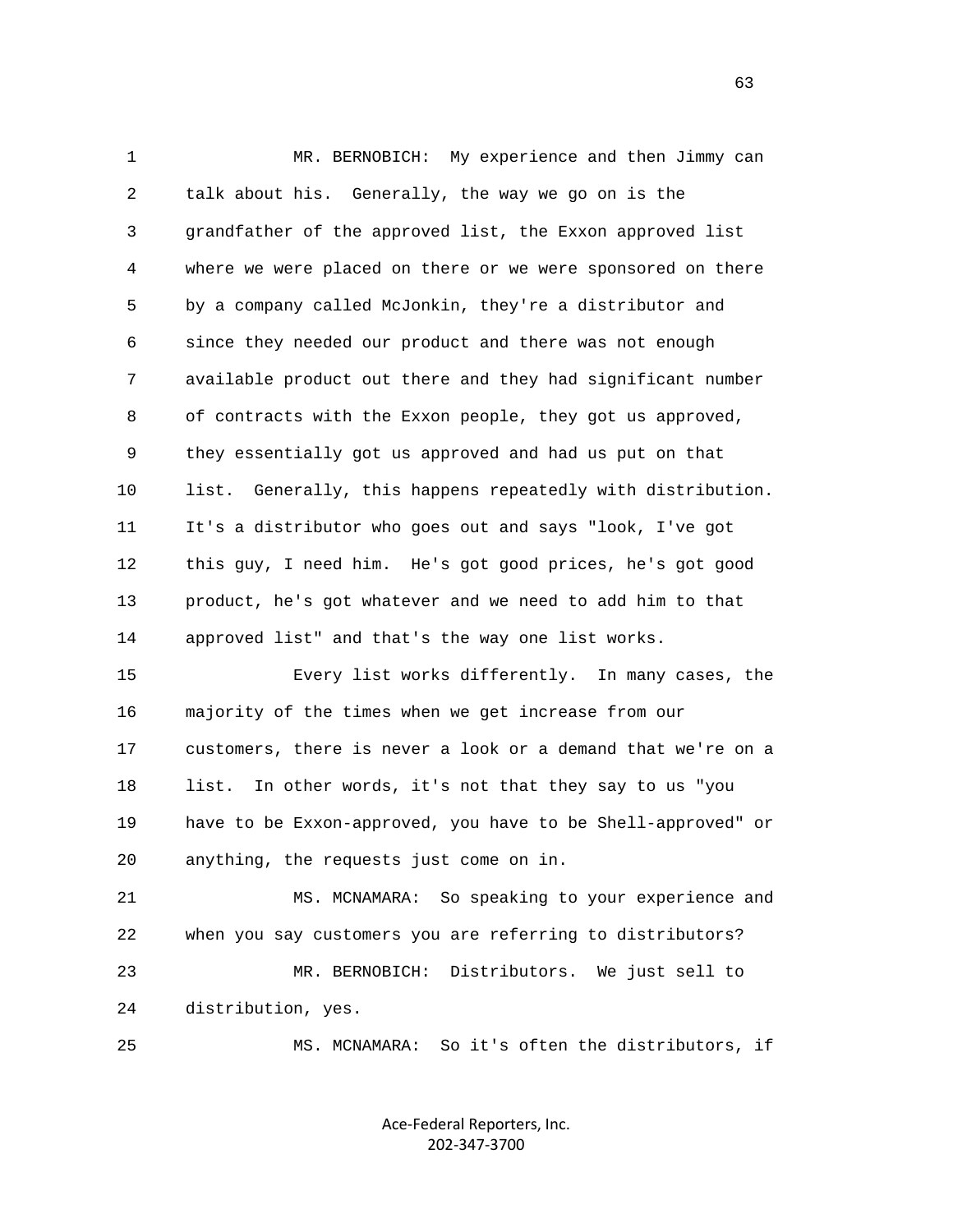1 I am understanding, it's the distributors who are involved 2 in, are primarily involved in at least in your experience, 3 determining who gets placed on what list by vouching for 4 you, for example? 5 MR. BERNOBICH: That is in fact correct. 6 MS. MCNAMARA: Okay. Is that your experience as 7 well? 8 MR. COULAS: Kevin Coulas with Welbend. We tend 9 to have to go more direct with a different customer than 10 what Frank has mentioned. We will go with our customer, 11 maybe visit the end user directly, make presentations to 12 them to try to get them to try to get us placed on their 13 approval list. Every end user and distributor is different. 14 There is no, as Frank mentioned earlier, Holy Grail of what 15 a manufacturer needs to do to be approved. It's all 16 subjective by that end user. It could be as simple as you 17 have a shop and you met the right price and you can be 18 approved. 19 MS. MCNAMARA: Okay, so and again I'm trying to 20 make sure I understand, in your experience you deal with the 21 end users to be put on their? 22 MR. COULAS: With a distributor with us, we will 23 visit, we will if the distributor is bidding a job with an 24 end user the distributor may take us as well as other 25 vendors that they are bringing along, pipe venders and other

> Ace‐Federal Reporters, Inc. 202‐347‐3700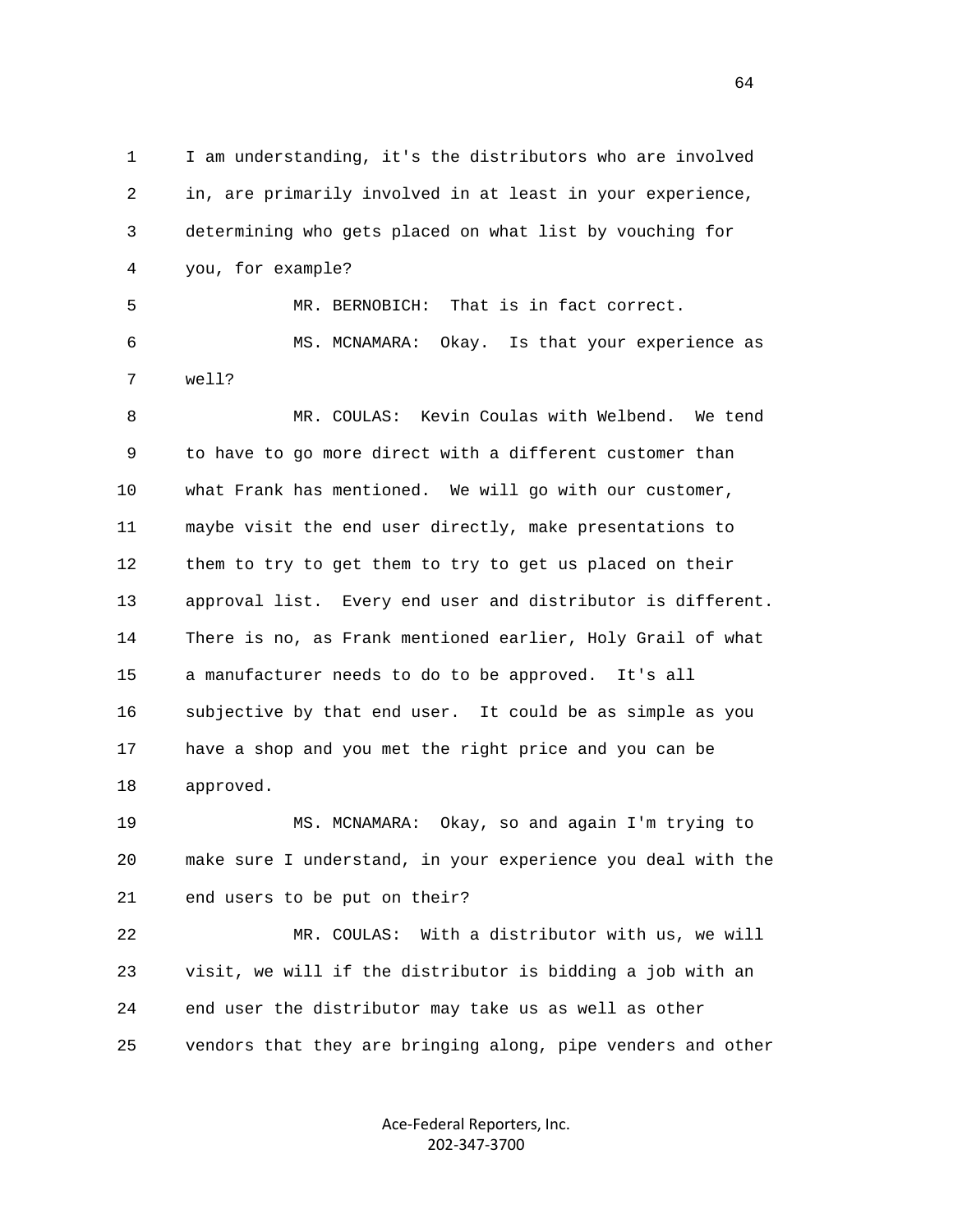1 mounted flange provider to make their pitch, so we would 2 make our pitch with them.

3 MS. MCNAMARA: Okay.

 4 MR. BERNOBICH: We experience things differently, 5 as I've said, we have been placed on those lists because our 6 customers wanted us on those lists but also remember that on 7 those lists we have a lot of foreigners that have been 8 placed on there also. The foreigners have been placed on 9 there primarily, at least my contention is they have a 10 tendency to bring prices down. Exxon is looking for better 11 opportunity, they go to McJunkin, McJunkin says "well, I can 12 sell you Boltex product but Boltext product costs a hundred 13 dollars." Exxon says "No, we've got to bring the cost of 14 this project down to 80. Find me somebody that will sell me 15 an eighty dollar flange" and they will then start scouring 16 the world and find sources that will sell them an eighty 17 dollar flange.

 18 MS. MCNAMARA: An so then the distributor in your 19 experience will then push or vouch for that company? 20 MR. BERNOBICH: Absolutely. He would say "look, 21 I went to visit him, he was in Korea or he was in Vietnam, I 22 went to visit him, his facility is fine, the product is 23 good. We will bring the product in, inventory it and if 24 there's any problems we will deal with it when the problem 25 crops up but we don't see any problem cropping up".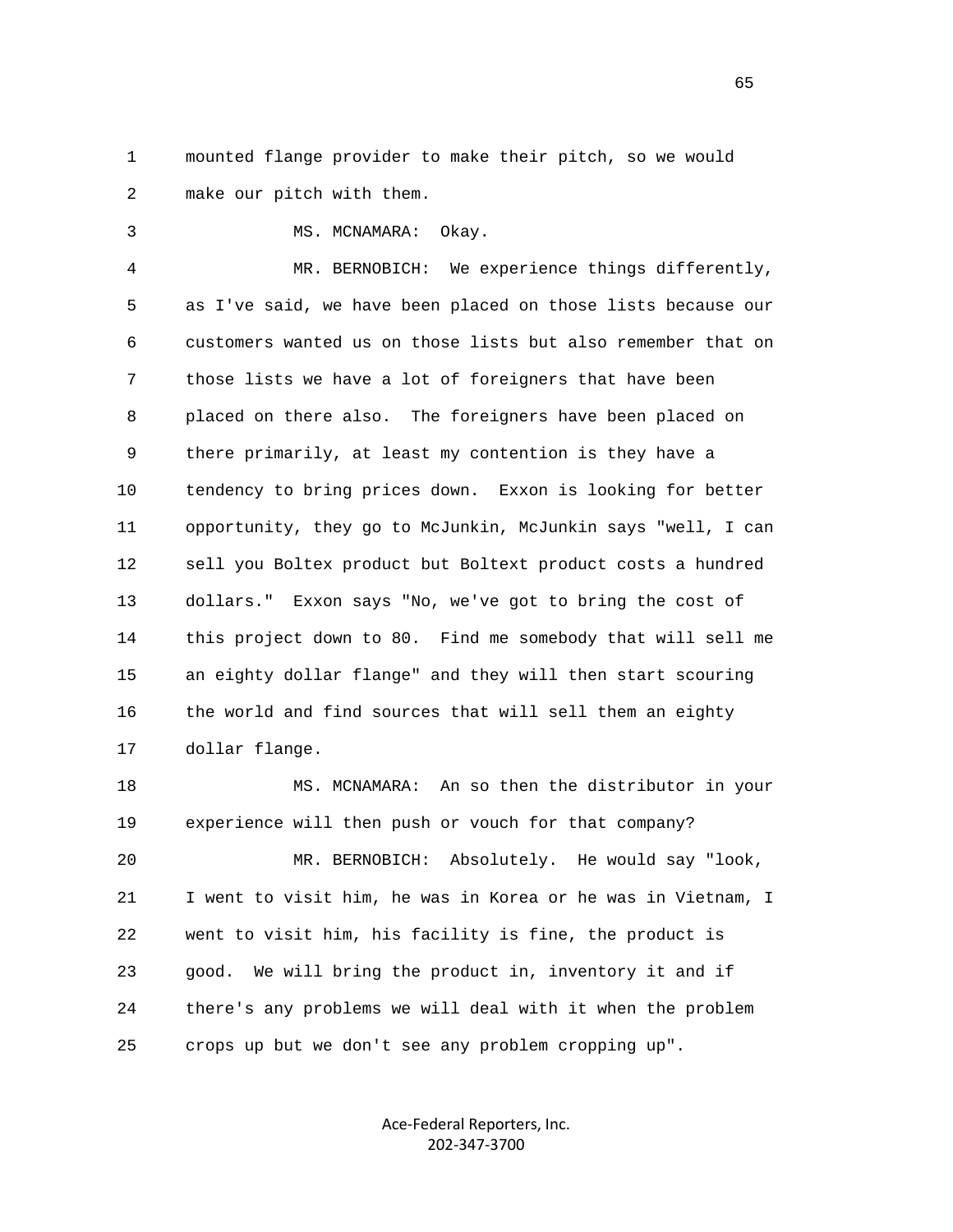1 Something along that line.

| 2  | MS. MCNAMARA: So there is cross competition as               |
|----|--------------------------------------------------------------|
| 3  | far as you would understand it between non-approved and      |
| 4  | approved or do the non-approved have to get on the approved  |
| 5  | to be able to compete for that?                              |
| 6  | MR. BERNOBICH: It's fungible. It's all over the              |
| 7  | place. At any given day, everything is a different           |
| 8  | ballgame. Sometimes there is an approved list. Sometimes     |
| 9  | there is not an approved list. Sometimes they want product   |
| 10 | from here, sometimes they want product from there. It is     |
| 11 | not a clear cut. There is no bright line.                    |
| 12 | See, what we're trying to do or what people are              |
| 13 | trying to do is make this distinction, these iron-clad lists |
| 14 | that if you're not on these lists you can't sell. It's not   |
| 15 | at all true. It's not at all true. There's a whole series    |
| 16 | of different lists. Sometimes they are rigid, sometimes      |
| 17 | they are not. Sometimes the people say "give me whatever     |
| 18 | you want, give me whatever you got." It depends upon         |
| 19 | availability, it depends upon prices, it depends upon a      |
| 20 | number of things.                                            |
| 21 | The lists are, I don't know. They're almost                  |
| 22 | ethereal if you get my drift. They are not really hard,      |
| 23 | bound books that says you must use this. That's what         |
| 24 | That's the reason we've had this dramatic push<br>happens.   |
| 25 | with imports let's say from places like India because they   |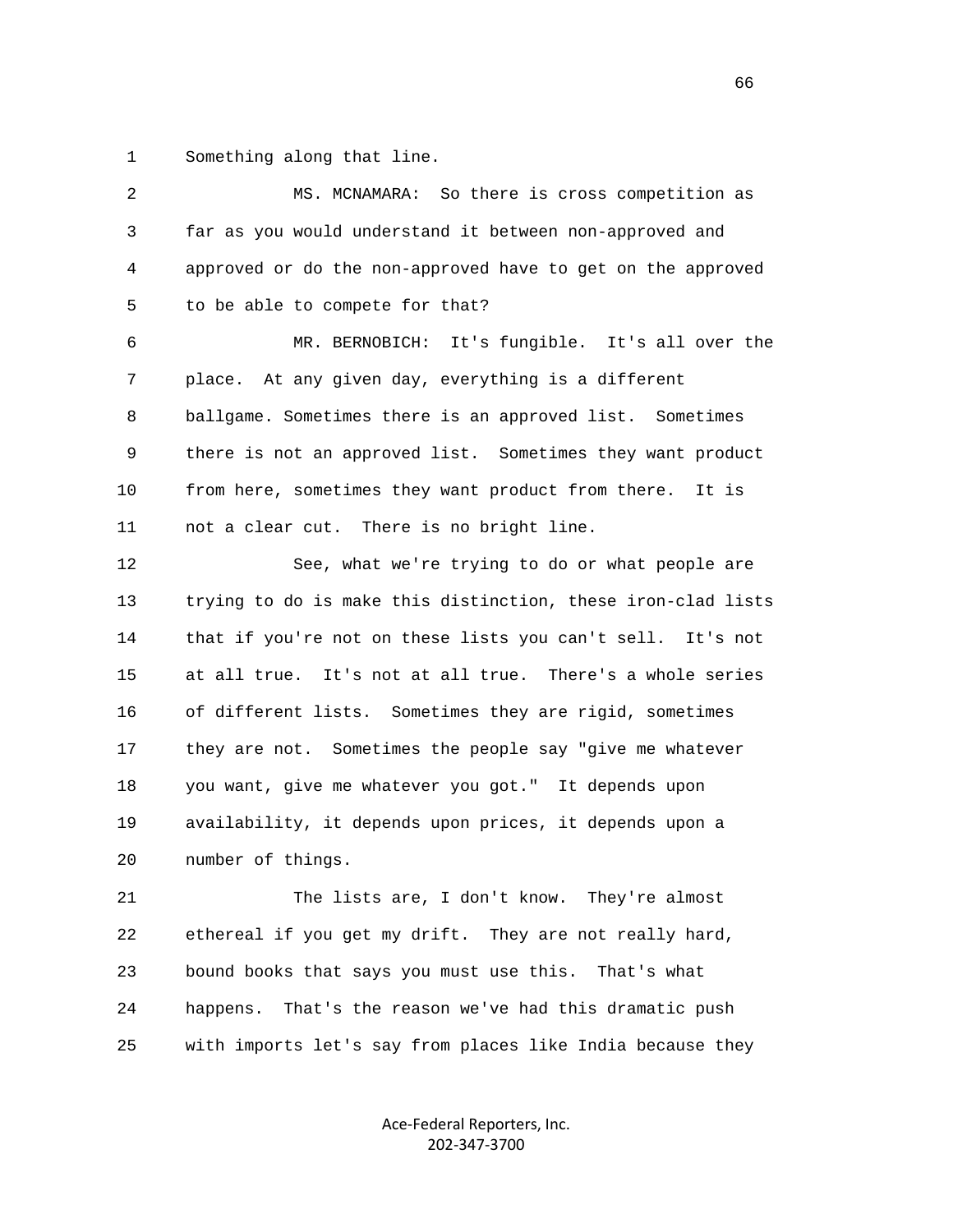1 are supplying a product that is much, much cheaper than the 2 so-called Domestic Product.

 3 MS. MCNAMARA: So then if I understand it, you 4 would take issue with what I believe was Ms. Levinson's 5 point that there is some price benefit to being on an 6 approved list. That you can command higher prices with 7 that.

 8 MR. BERNOBICH: (Laughs) I can tell you right 9 now, Ms. McNamara, we're not getting any, we're not getting 10 any advantage. We're having to fight with the lowest price 11 in the marketplace.

12 MS. MCNAMARA: And across?

 13 MR. BERNOBICH: Approved, unapproved, illegal, 14 whatever you want to call it, we're fighting it. We've 15 dropped our prices, let me remind you ladies and gentleman, 16 we've dropped our prices 43 percent this year and it is not 17 enough. That needs to register with somebody, huh. It is 18 not enough. We cannot survive with, under these premises. 19 We cannot survive. We cannot survive paying the salaries 20 that we do. We cannot survive by making the investments 21 that we do. We cannot survive by paying the Social 22 Security, we cannot survive by paying health insurance. We 23 can't provide all the safety features. We can't survive on 24 those things. We cannot do that. Based on these 25 conditions, when we know that even what we've done 43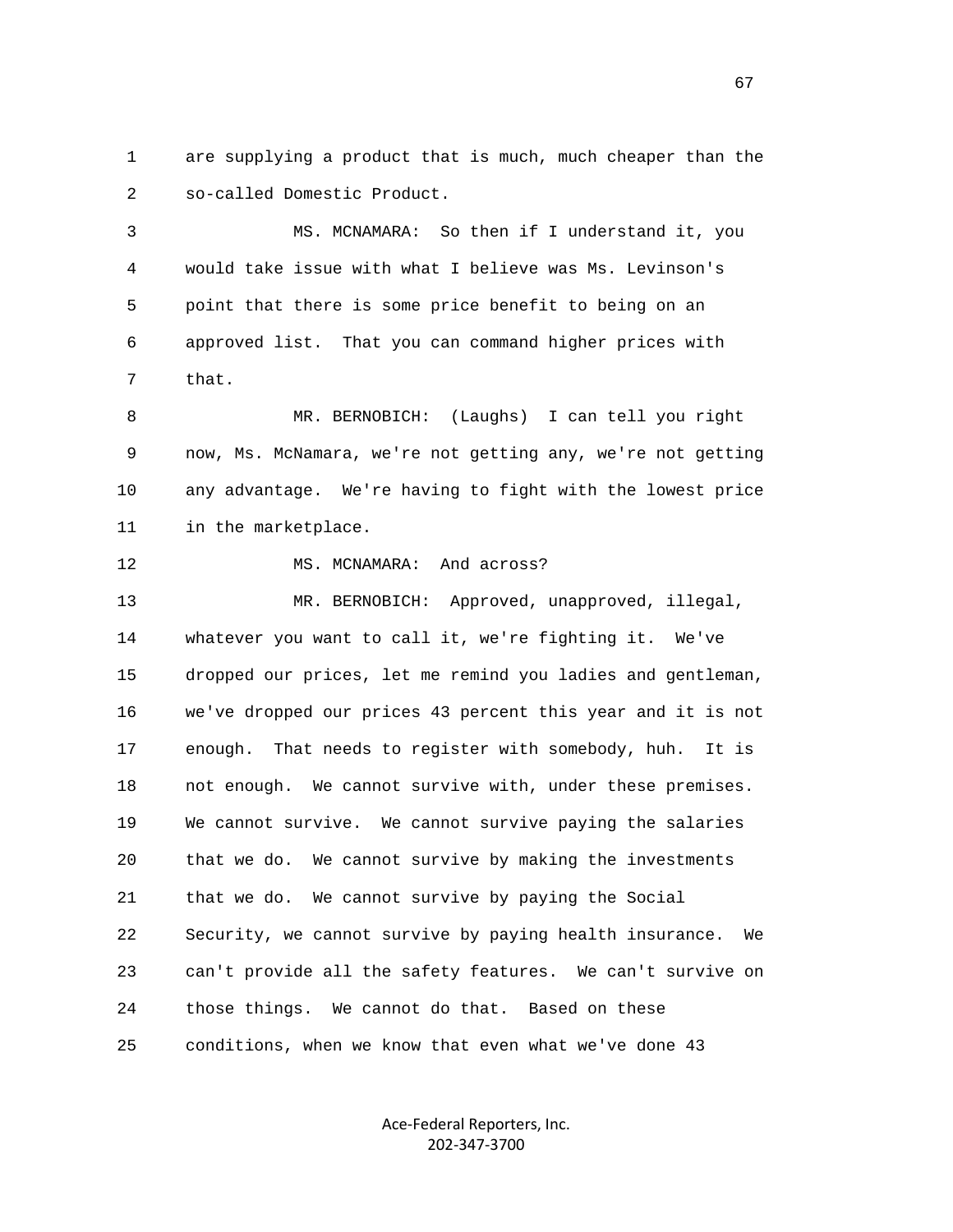1 percent less is not enough.

 2 MS. MCNAMARA: Do Buy American Policies come into 3 play here? 4 MR. BERNOBICH: Once in a blue moon, once in a 5 blue moon. 6 MS. MCNAMARA: Once in a blue moon, can you -- 7 MR. BERNOBICH: I'll tell you, there are so many 8 people that will sign those anyway whether they buy American 9 or not, doesn't make any difference. 10 MS. MCNAMARA: I'm sorry, can you speak into the 11 microphone and identify yourself? 12 MR. COULAS: There's a project out in California 13 for a dozen ships for the government and they all went with 14 import because it was cheaper. So it was theoretically a 15 Buy American Act and they got around it saying they're on 16 the approved country list or reciprocal, whatever they call 17 it. So for an American ship that's being built in America 18 and everything they want with formed fittings and flanges. 19 MS. MCNAMARA: Do you know what country those 20 fittings by any chance came from? 21 MR. COULAS: I think we might still have those 22 records. 23 MS. MCNAMARA: I would just be curious if they 24 were Subject Imports or non-Subject Imports. But if you 25 could give us a sense, if you could quantify to the extent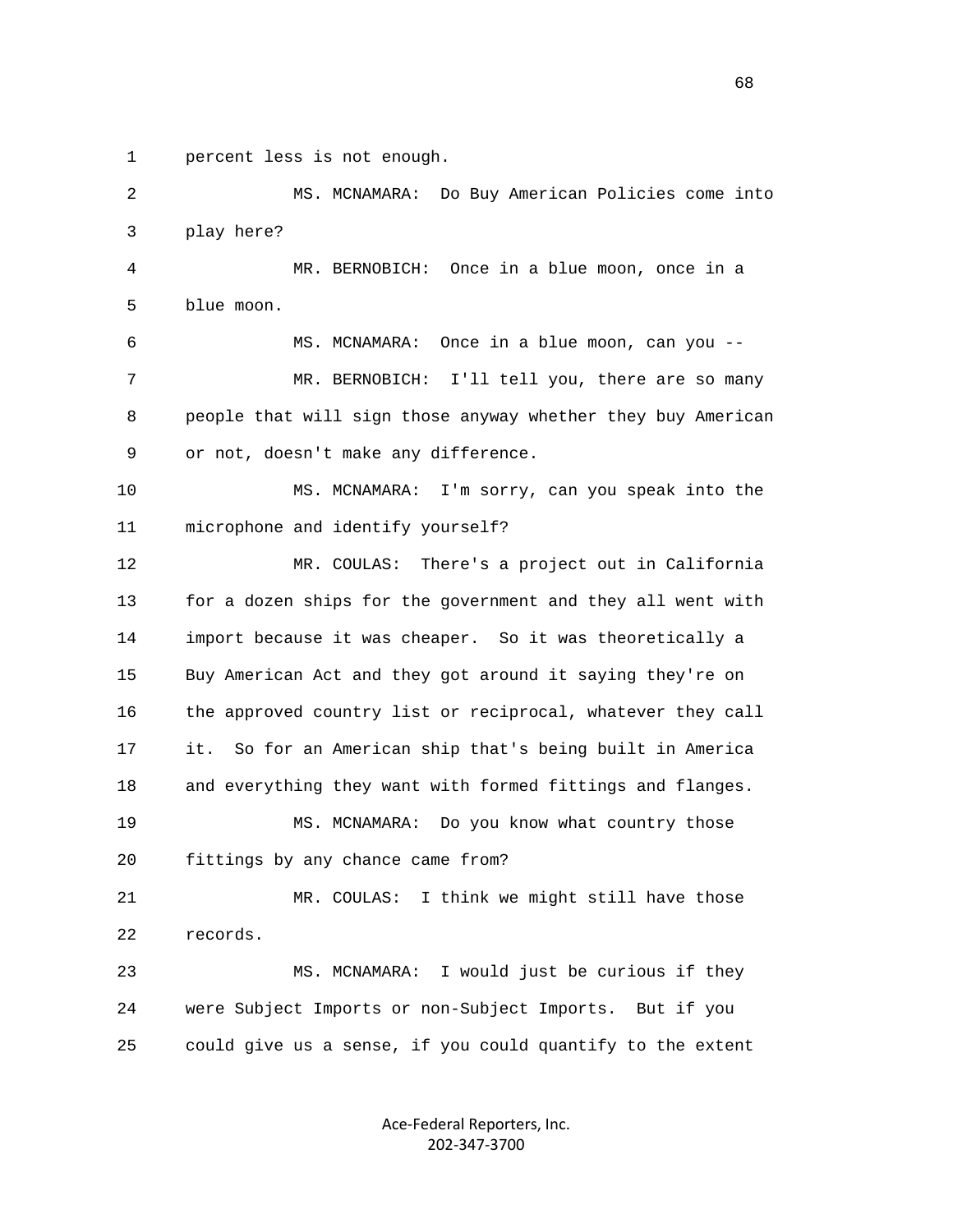1 that you can, how Buy American policies come into play, I 2 would appreciate that. Now, I understand how you talked 3 about everybody goes though the distributors, Subject 4 Imports and Domestic Produced products go through importers. 5 I know you've talked about some switching there. Is there 6 any reason why they would be stocking both and they'd want 7 to stock both domestic and imports?

 8 MR. BERNOBICH: Okay, let me answer that. There 9 is a small percentage of individuals who still demand 10 domestic approved but with the decline that we have had that 11 has changed dramatically and that's the reason our 12 marketplace has disappeared because that distinction is no 13 longer valid.

 14 MS. MCNAMARA: Okay, again to the extent that you 15 can quantify that would be very helpful to us. You can do 16 it in the post-conference briefs if you --

 17 MR. BERNOBICH: Yes, I'll do it in the 18 post-conference briefs. I will give you the numbers as to 19 what's happening. I will be glad to. I'll be crying, but 20 I'll tell you.

 21 MS. MCNAMARA: Now, in terms of calculating 22 Subject Imports do you assert that we should use official 23 statistics or questionnaire responses? I realize some of 24 the questionnaire responses are still out there but do you 25 have a sense now?

> Ace‐Federal Reporters, Inc. 202‐347‐3700

 $\sim$  69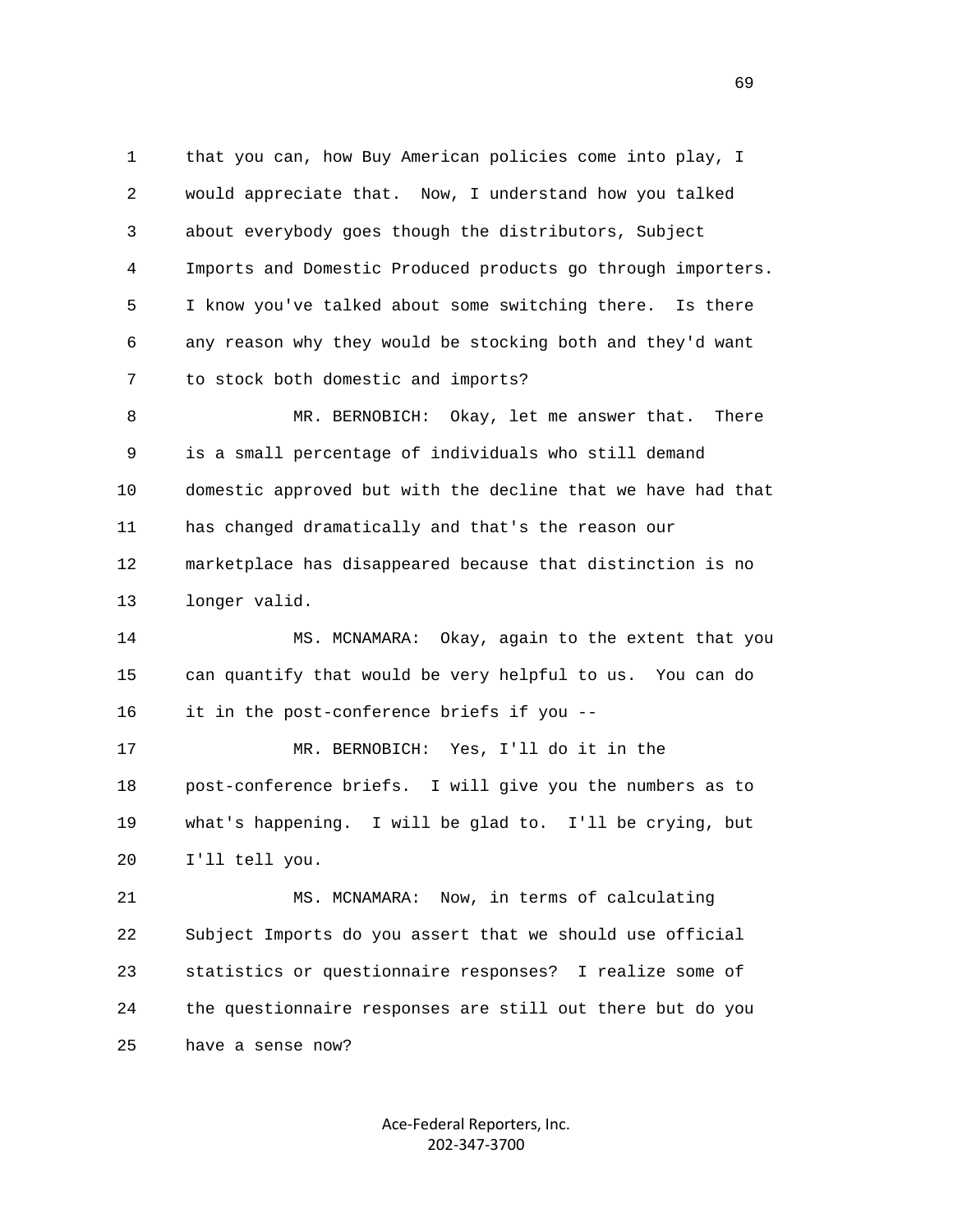1 MR. KLETT: Ms. McNamara because the tariff 2 categories are precise for this product we think import 3 statistics probably will be the best. I mean, if once we 4 review the importer questionnaires we have full coverage 5 then possibly looking at importer shipments from the U.S. 6 Market from the importer questionnaires would be a better 7 information but that assumes you've got full coverage of the 8 importer questionnaires as compared to census. So we're 9 still looking at the information but my sense is that import 10 statistics from census will be more comprehensive 11 information for looking at imports. 12 MS. MCNAMARA: Okay, if I'm not mistaken, HTSUS 13 categories pertain to iron and non-alloy steel? Is that, is 14 there any out-of-scope product in that? 15 MR. KLETT: I'll have to look. I don't think so 16 but I can look at the description in more detail but I 17 believe those are -- 18 MR. MCCONKEY: In theory it could be, yes, but 19 our understanding that it's probably not imported, there is 20 really not a demand for that alloyed steel flange that you 21 would think there would be, that would distort the data. 22 MS. MCNAMARA: Okay, if you have any additional 23 information you can put in the post conference brief, I 24 would appreciate it. Okay, we talked a bit about declining 25 demand in the oil and gas industry. What other segments,

> Ace‐Federal Reporters, Inc. 202‐347‐3700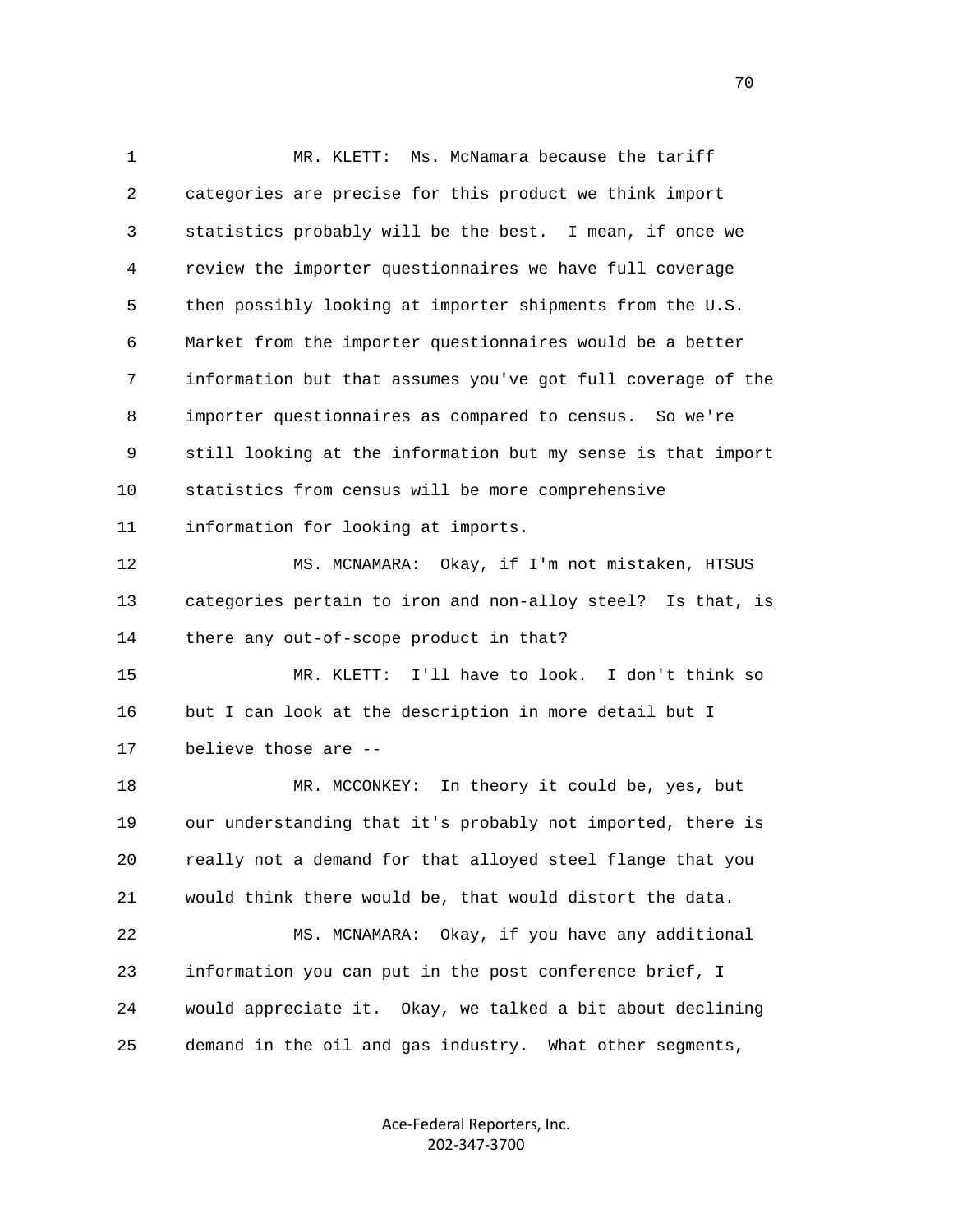1 and I know we've had some discussion about construction and 2 some of the other segments but how would you characterize 3 demand in other segments of this market?

 4 MR. COULAS: James Coulas. Even though the oil 5 and gas has gone down, construction is up and I think that's 6 back with government statistics lately so that's up but we 7 haven't seen any of the benefits of that and as I say, our 8 company traditionally has been in that type of market for 9 fittings and flanges.

 10 MR. BERNOBICH: This is Frank Bernobich again. 11 We haven't seen any benefit from it at all.

 12 MS. MCNAMARA: Okay, so construction of any other 13 segments, I think was it chemical segment, and if there's 14 any other segments that you can identify and just 15 characterize the demand in those segments that would be 16 helpful just to get a sense of what's going on.

 17 MR. BERNOBICH: Well maybe we can talk about it 18 in a few minutes in the brief when I am talking about the 19 decline, we will talk about that also.

 20 MS. MCNAMARA: Absolutely. Please feel free to 21 address it. If you'd also like to address either here or in 22 your post-conference brief, your expectation about U.S. 23 demand in the future, that would be helpful and in 24 particular if you believe it's going to differ by segments 25 if you can explain that it would be helpful.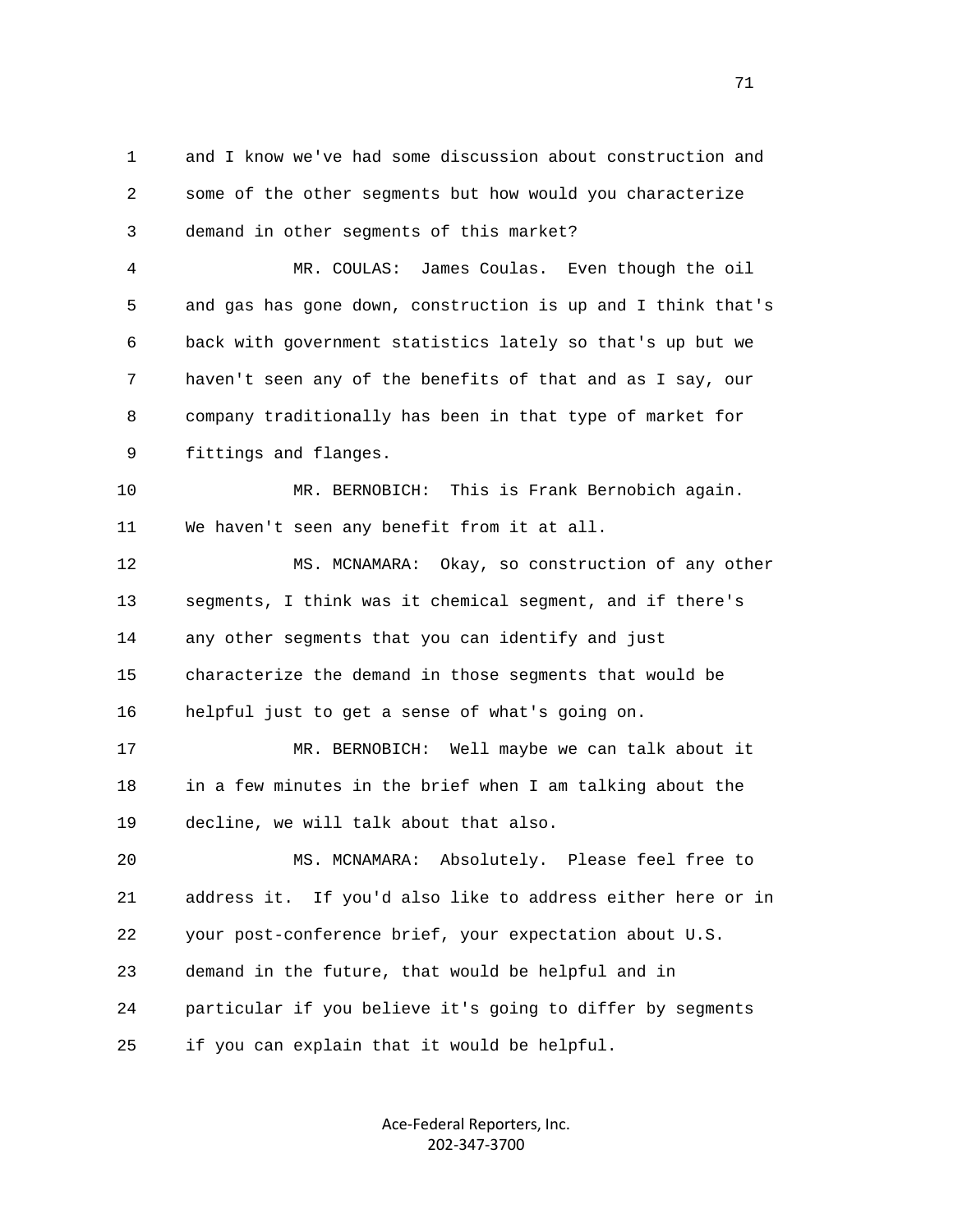1 Okay, now we've talked a little bit about how the 2 volume declined in interim 2016 and that was related to, you 3 were claiming that was related to some demand decline, how 4 do you address the lower market share in interim 2016 to 5 2015? If you want to do this in post-conference brief 6 that's fine too.

 7 MR. KLETT: I can just say something generally 8 too. The subject share was a little bit lower interim 2016 9 as compared to 2015 but I think the important thing is that 10 the market share gain from 2014 to 2015, they maintained 11 most of that market share gain in 2016, even though from 12 20 I mean, they maintained most of the market share gain 13 they made in 2015, from 2014 to 2015 even though in 2016 the 14 market share may have declined a little bit. In other 15 words, the market shares in 2016 were still quite a bit 16 higher than 2014.

 17 MS. MCNAMARA: But if you could, if to the extent 18 that that's shifted to either Domestic or non-Subject and 19 you could shed light on why that was in that interim period, 20 that could be helpful too.

21 MR. KLETT: Sure.

 22 MS. MCNAMARA: Okay, are Domestic Producers able 23 to supply the entire U.S. Market?

 24 MR. BERNOBICH: Yes, I believe we are. Frank 25 Bernobich again. Yes, I believe we are.

> Ace‐Federal Reporters, Inc. 202‐347‐3700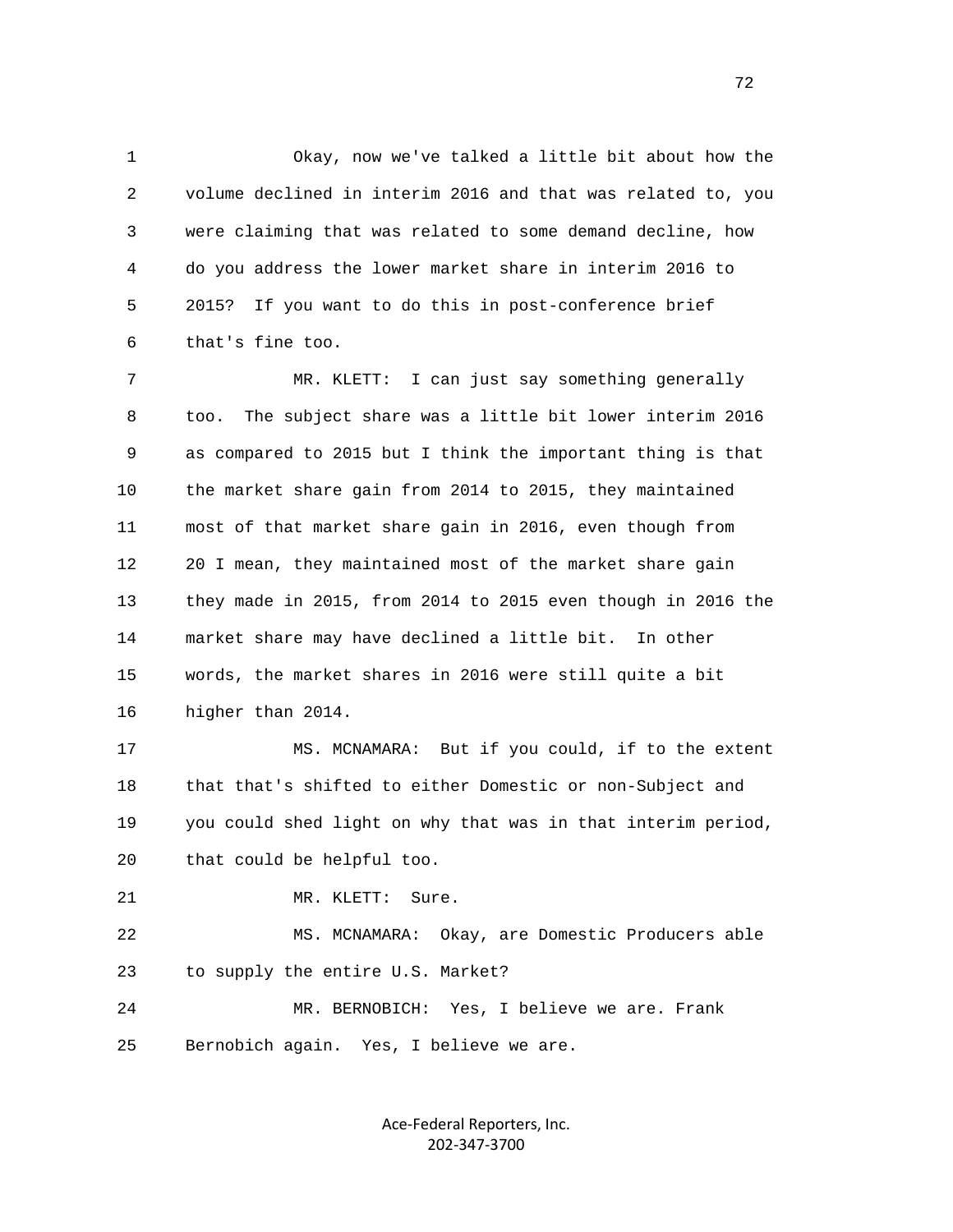1 MS. MCNAMARA: And if you could, please feel free 2 to do this in your post conference brief, if you could talk 3 about what you believe your full practical capacity 4 utilization rates are that would be helpful. Do you have 5 any information on the flange markets in the Subject 6 Countries? 7 MR. BERNOBICH: Sorry, didn't hear the question. 8 MS. MCNAMARA: Do you have any, and I'm just 9 wondering if you have any information about the flange 10 markets in the countries in India, Italy or Spain? 11 MR. BERNOBICH: I personally do not. 12 MS. MCNAMARA: Okay, could you tell us a little 13 bit about how non-Subject Imports are, what their role is in 14 the U.S. Market? 15 MR. BERNOBICH: They compete with everybody. 16 MS. MCNAMARA: So they're all interchangeable? 17 MR. BERNOBICH: Yes, they compete with everybody. 18 Again, as long as a flange is ASME and as long as it's ASTM 19 marked, they're fungible. They can come from the moon. I 20 mean, I'm not being facetious, they can come from the moon. 21 MS. MCNAMARA: Do you have any sense of how they 22 are priced compared to domestically produced and Subject 23 Imports? 24 MR. BERNOBICH: I wouldn't want to hazard a guess 25 at that. I don't know.

> Ace‐Federal Reporters, Inc. 202‐347‐3700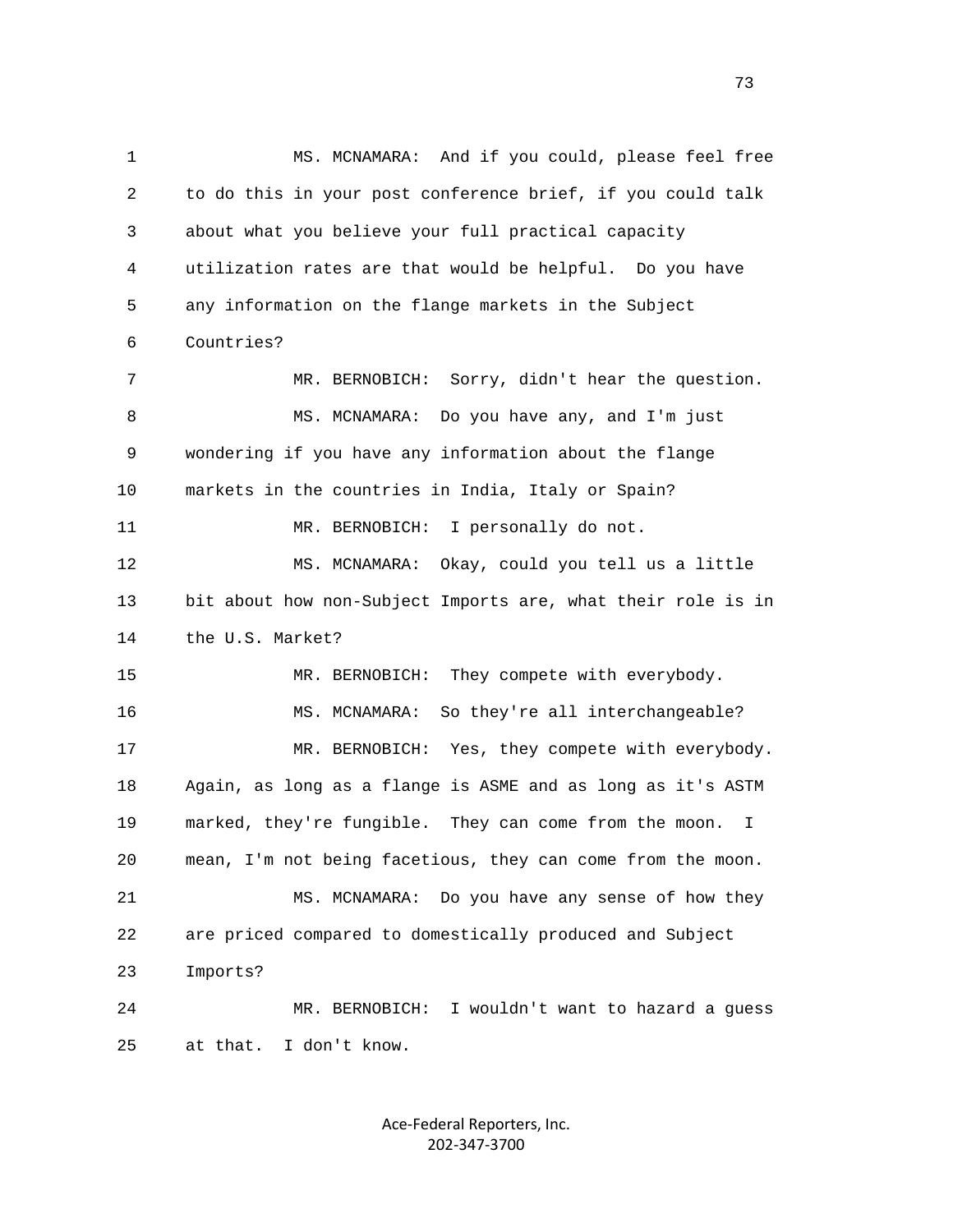1 MS. MCNAMARA: Okay, well if you have any 2 information about that and if you could also in the 3 post-conference brief explain why any injury is not 4 attributable to non-Subject Imports that would be helpful. 5 That is all the questions I have now. Thank you very much 6 to everybody. 7 COMMISSIONER CORKRAN: Thank you very much. Now 8 I's turn to Ms. Farrington. 9 MS. FARRINGTON: Good morning everybody. Thank 10 you for being here. Sorry if I bounce around a little. My 11 questions have already been asked. Let's see, just kind of 12 going along demand. From what I hear your demand in the 13 flange market is based on the end-use market. Is there any, 14 does demand for flanges fluctuate with demand for inputs at 15 all like carbon steel or is it solely on the oil industry or 16 construction industry? 17 MR. BERNOBICH: I'm not sure I follow the 18 question. I apologize. 19 MS. FARRINGTON: So, the input to flanges, carbon 20 steel. Does demand for carbon steel affect demand for 21 flanges? 22 MR. KLETT: Ms. Farrington, this is Dan Klett. I 23 think that because flanges are used almost entirely on 24 pipeline systems that I think we can say that 100 percent of 25 demand for flanges is contingent on what you see in the

> Ace‐Federal Reporters, Inc. 202‐347‐3700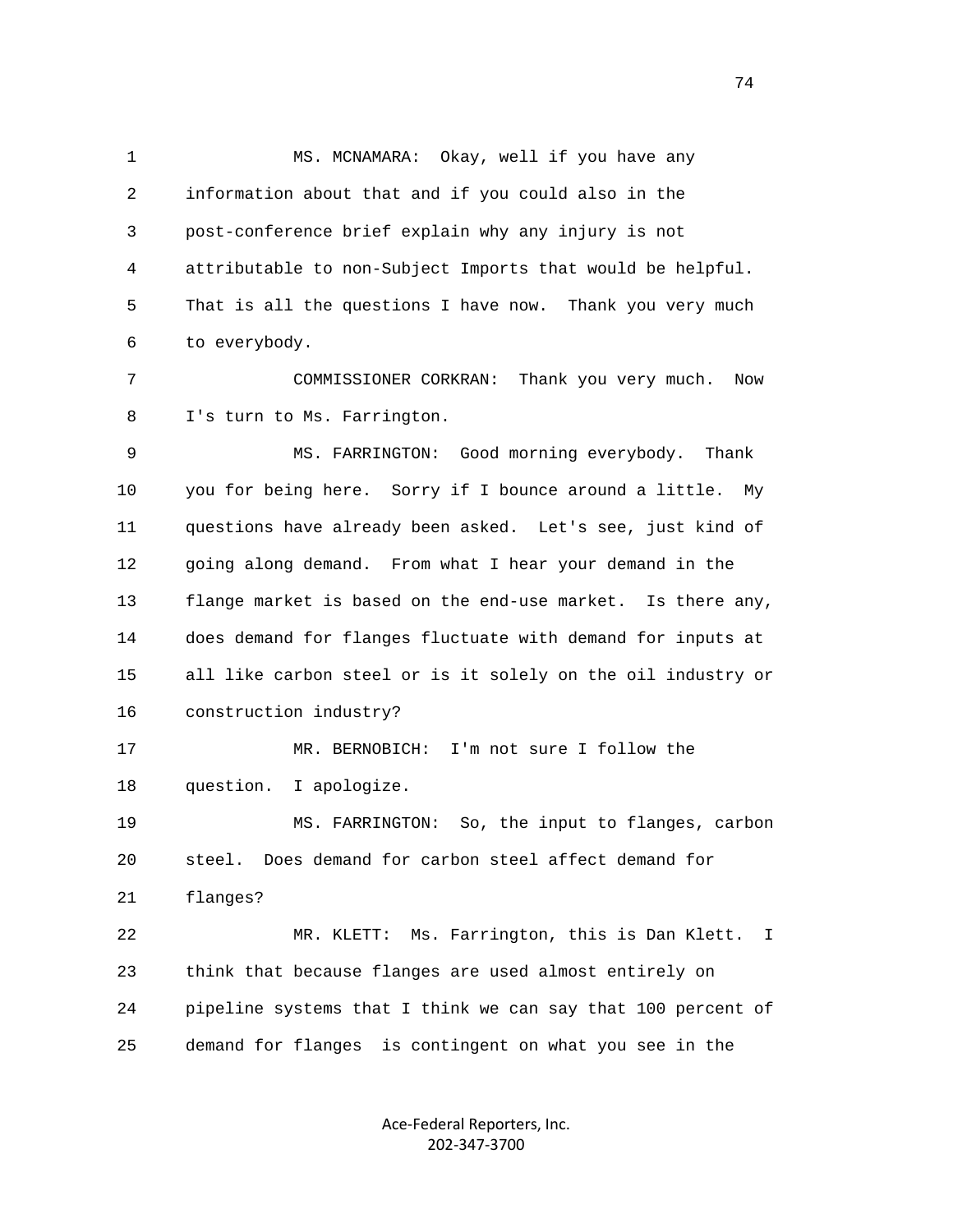1 pipeline construction industry so I don't think that there's 2 the alternative type of demand that you're asking about 3 really has any affect on demand for flanges.

 4 MS. FARRINGTON: Okay, great. Thank you. So we 5 talked about how flanges are made to ASME and ASTM 6 standards, are there any conformity assessment or testing 7 processes that you go through on a regular basis? If so, 8 can you describe them?

 9 MR. BERNOBICH: Yes, they're dictated by both 10 those standards.

 11 MS. FARRINGTON: Right, but during production, 12 during the year, is there any testing of your flanges to 13 make sure?

 14 MR. BERNOBICH: Every company does things 15 differently. You know, I'll speak for myself and let Mr. 16 Coulas speak for himself, we do have to ISO certification 17 test throughout the year. Plus we have an additional 2 or 3 18 internal audits that we do. Plus we have, of course we have 19 a complete metallergic lab that we periodically test product 20 for chemical and physical composition. Yes, so we have both 21 external approvals in terms of ISO. Both of our facilities 22 are ISO certified, our forging facility and our machining 23 facility and those are done twice a year and we also hire 24 independent individuals to come and audit ourselves in the 25 company also above and beyond that.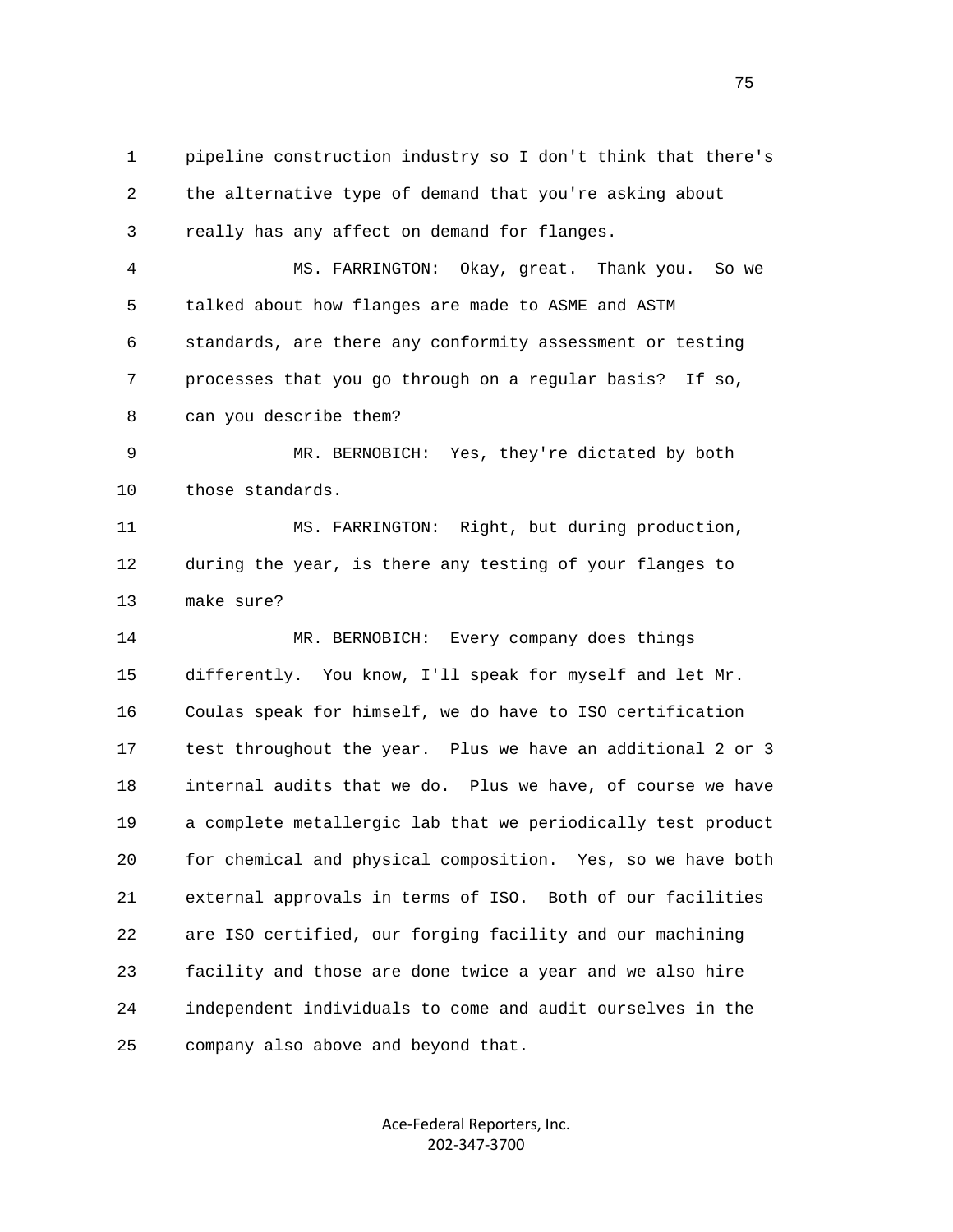1 MR. COULAS: This is Kevin Coulas with Weldbend. 2 In addition to the ISO audits that we do we also have an 3 ATLA-accredited lab on site which is run by a third party 4 where we do all the mechanical and chemistry testing of all 5 of our flanges as well. Those are all outlined on the MTRs 6 that we provide with our flanges. So it gives a full 7 chemistry, tensile, yield strength, elongation, reduction of 8 area, hardness and then we can validate our material to 9 those standards.

 10 MS. FARRINGTON: Okay, great. Just one more 11 question on the AML. You mentioned that there was, at one 12 point, a distinction between U.S. and imported flanges, but 13 now there isn't. Do you know about when that change 14 happened? Was it commensurate with the decline in the oil 15 industry during this period, or was it before?

 16 MR. BERNOBICH: I think that AMLs have been 17 around for a long time, and I think from the inception of 18 the AMLs there have always been included some foreign 19 entities in there. That's my feeling. It's just that the 20 AMLs with time have deteriorated in terms of importance.

 21 And also they have expanded, they've added a lot 22 more people. So even with adding more people, they just 23 further reduce their level of importance in general. So the 24 AMLs right now are really, to me, they're almost

25 insignificant.

Ace‐Federal Reporters, Inc. 202‐347‐3700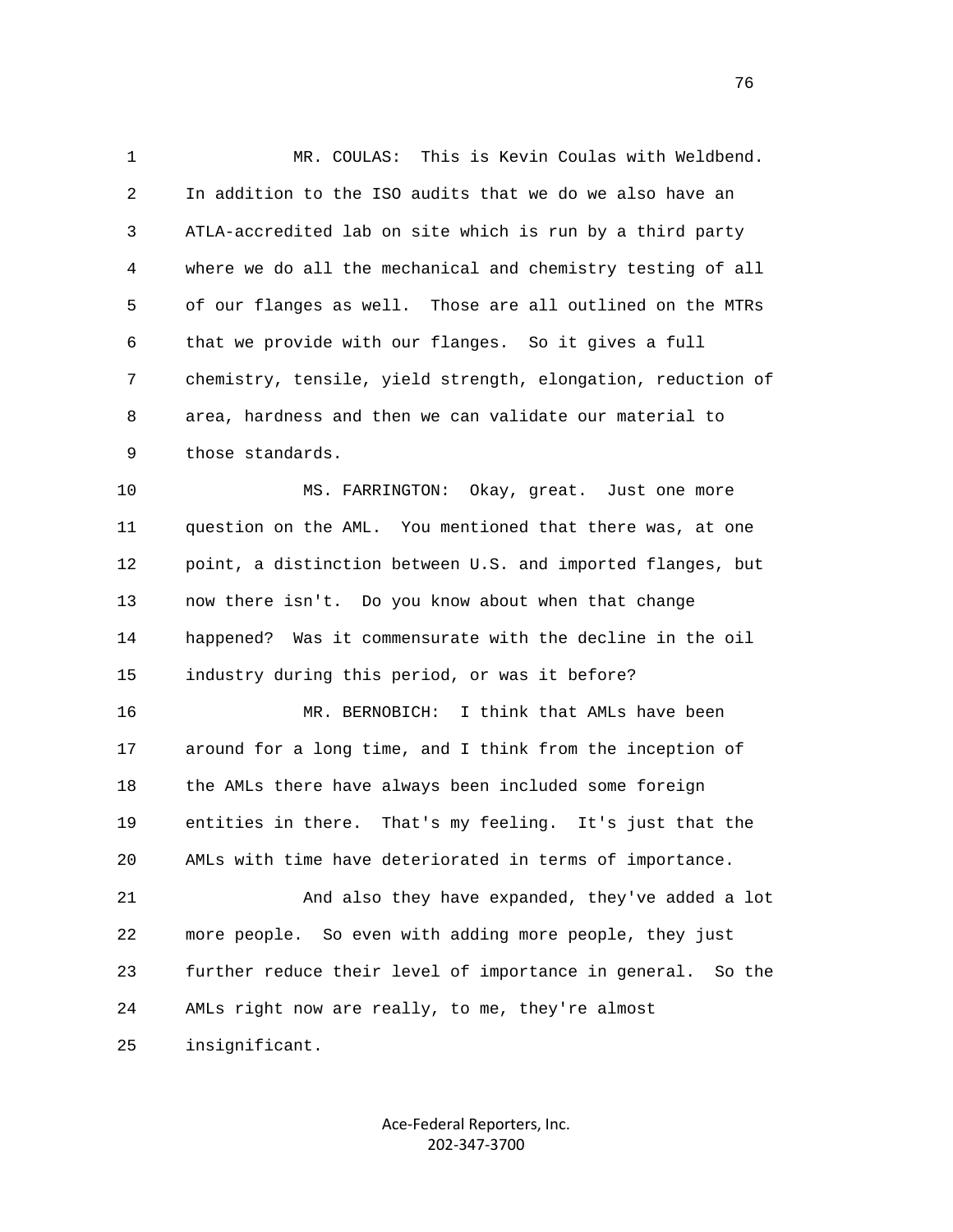1 MS. FARRINGTON: Did you see that change within 2 the period that we're particularly looking at? 3 MR. BERNOBICH: I think it's been a progressive 4 degenerative process, is what I think it's been doing, yes. 5 MS. FARRINGTON: Okay. From what I gather, and 6 just to confirm, are there any substitutes for your flanges? 7 Within -- it seems that, you know -- 8 MR. BERNOBICH: Anybody and anybody's flanges 9 that meet the standards of ASME and ASTM, those are all 10 perfectly acceptable. 11 MR. MCCONKEY: You need to use a flange for a 12 flange operation. That's kind of why we brought the pipe 13 fitting, just it had come up earlier, in the process, you 14 know, you can't use that for this, so people need flanges. 15 People go out and ask for a flange -- they don't ask for 16 something else. 17 MR. BERNOBICH: But any flange that meets those 18 two standards are completely fungible. 19 MR. KEVIN COULAS: And this is Kevin Coulas for 20 Weldbend. The 6" slip-on that we brought from Weldbend and 21 the 6" Indian flange that we were able to purchase, we both 22 have RMTR that we provided for ours, as well as the Indian 23 producers' MTR, so if that were a flange that were to go 24 onto a job site or a distributor, they'd be perfectly OK to 25 sell that product in place of ours.

> Ace‐Federal Reporters, Inc. 202‐347‐3700

na na matsay na matsay na matsay na matsay na matsay na matsay na matsay na matsay na matsay na matsay na mats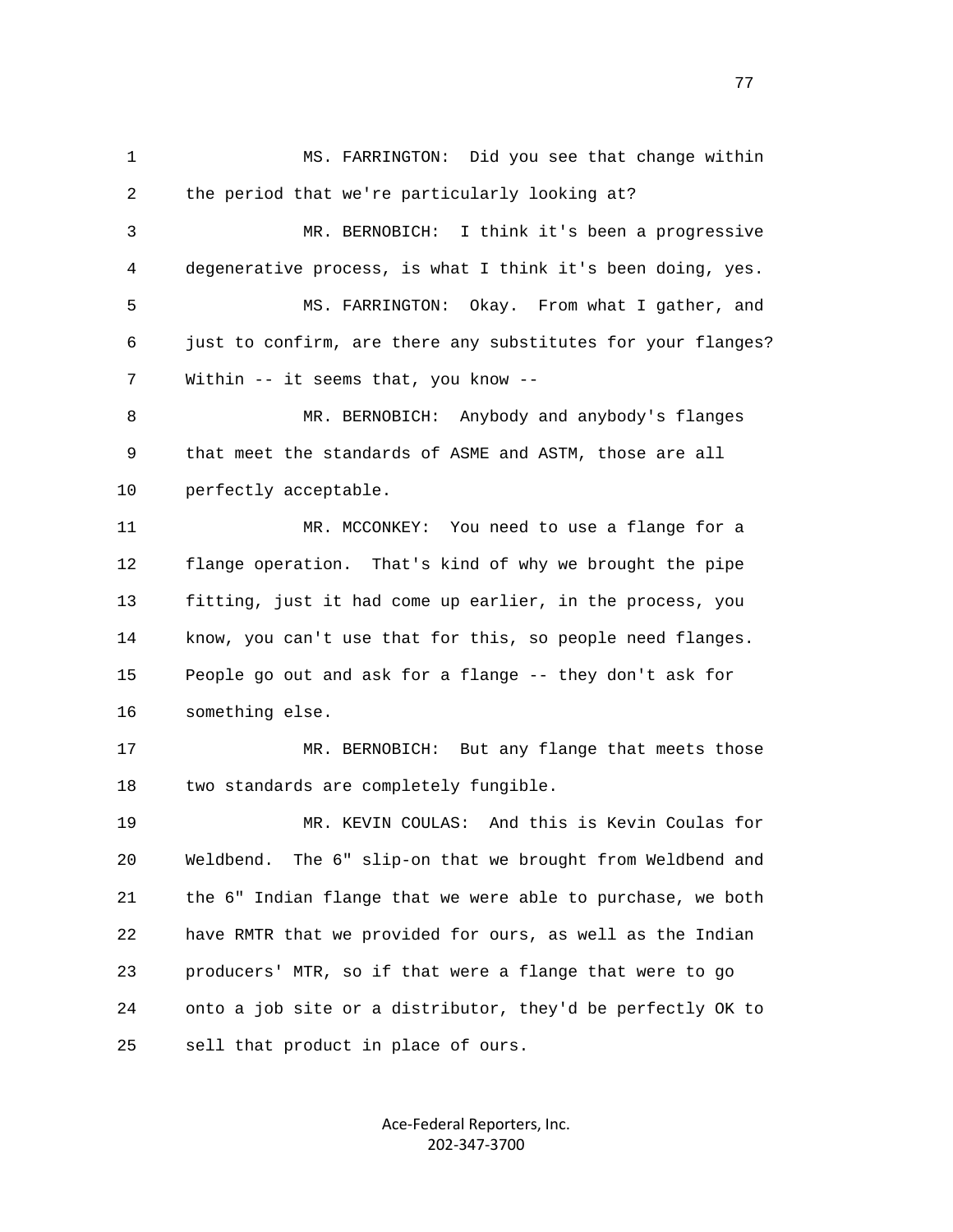1 MS. FARRINGTON: Okay.

 2 MR. KEVIN COULAS: The MTR, we'll state that it 3 needs no standards, the ASTM or ASME standards. 4 MS. FARRINGTON: Moving back to raw materials. 5 How do you typically purchase your raw materials? Is it on 6 the spot market or through contracts? 7 MR. BERNOBICH: We typically buy billet, what 8 you call Comcast billet, and we have a spec that we buy to. 9 We buy billet domestically from a mill approximately 110, 10 115 miles away from us. But it is always a basically a spot 11 purchase. In other words, on every given month, they change 12 their prices to us, based upon scrap and surcharges and so 13 forth and so on. Yes. 14 MR. JAMES COULAS: James Coulas for Weldbend. 15 We keep a stock of finished material and we look at the 16 inventory and then, depending on where that sits, we will 17 put out bids for forgings for flanges. 18 MS. FARRINGTON: And how do electricity costs 19 contribute to the cost of production? 20 MR. BERNOBICH: It depends on what kind of deal 21 you make. Having said that, in Texas, we're a deregulated 22 state, and we make long-term contracts for electricity. And 23 it's one of those things. Sometimes you make a good deal, 24 sometimes you make a bad deal.

25 Sometimes you think it's best to roll with the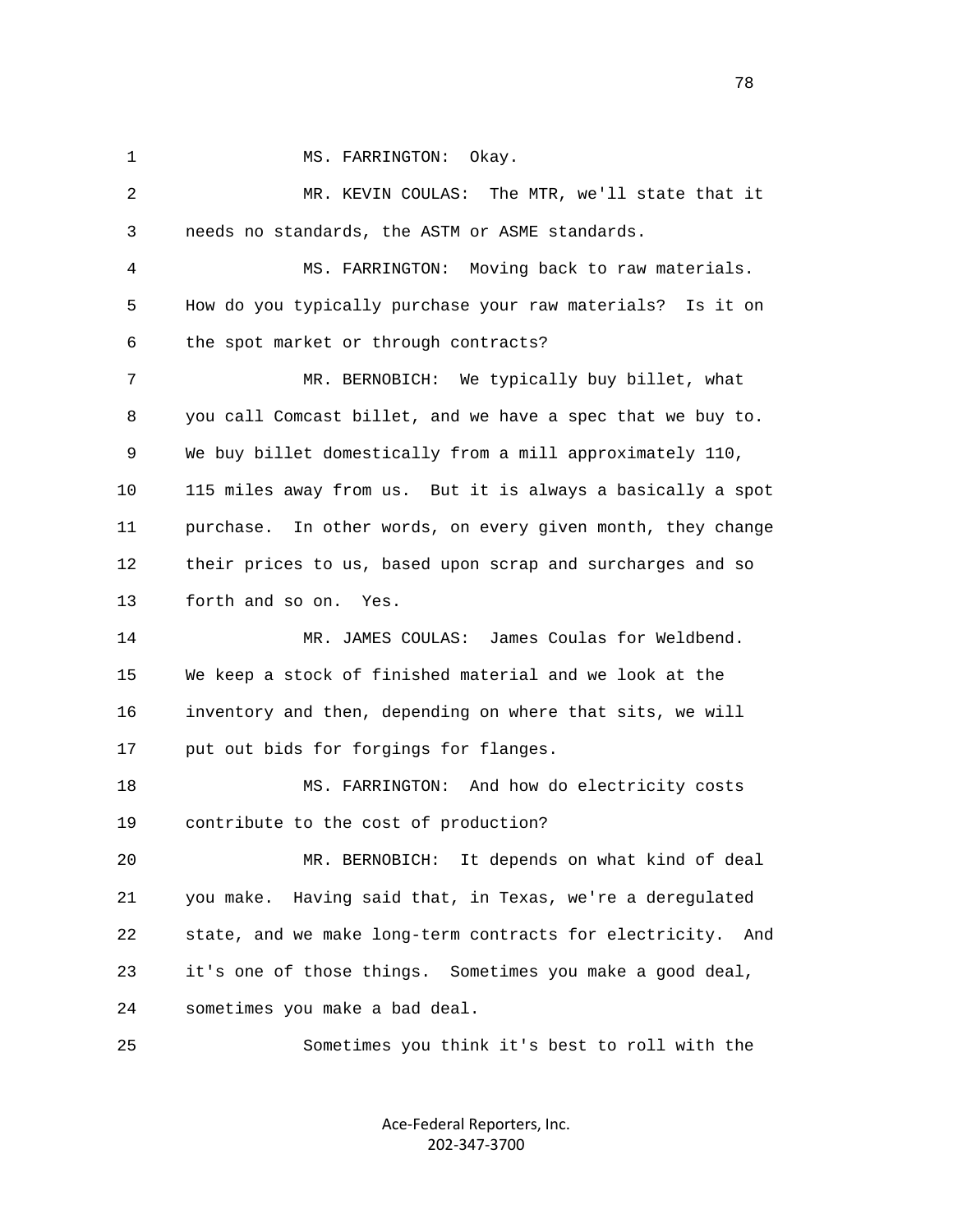1 dice and go from day-to-day, and sometimes it's best to fix 2 the price for over a period of time. It just all depends. 3 But it is not an insignificant cost because, even though 4 it's deregulated, for ourselves, we have certain advantages 5 because we have a substation that we can -- we don't have to 6 use the commercial power lines. We use the transmission 7 lines and so therefore, we have reduced costs for that 8 energy.

 9 But again, if we buy it at the wrong time or if 10 we make the wrong commitment or something, everything is 11 contingent on it. But we still, not only do we have the 12 cost of the electricity itself, but we still have to pay the 13 individuals that run the lines for us, and there's a whole 14 series. You've seen your telephone phone bill that has all 15 the charges like this? Our electrical bill is the same way. 16 But they are, they're significant.

17 MS. FARRINGTON: Okay.

 18 MR. JAMES COULAS: In Weldbend Corporation, we 19 go out and buy in bulk for several years at a fixed rate. 20 MS. FARRINGTON: Okay. Moving on to price 21 factors. Why did you choose these specific pricing 22 products? And do you think that they'll give us a large 23 coverage of total commercial shipment values? Or are we 24 looking at something where there's a lot of different 25 products and these were kind of the best in competition?

> Ace‐Federal Reporters, Inc. 202‐347‐3700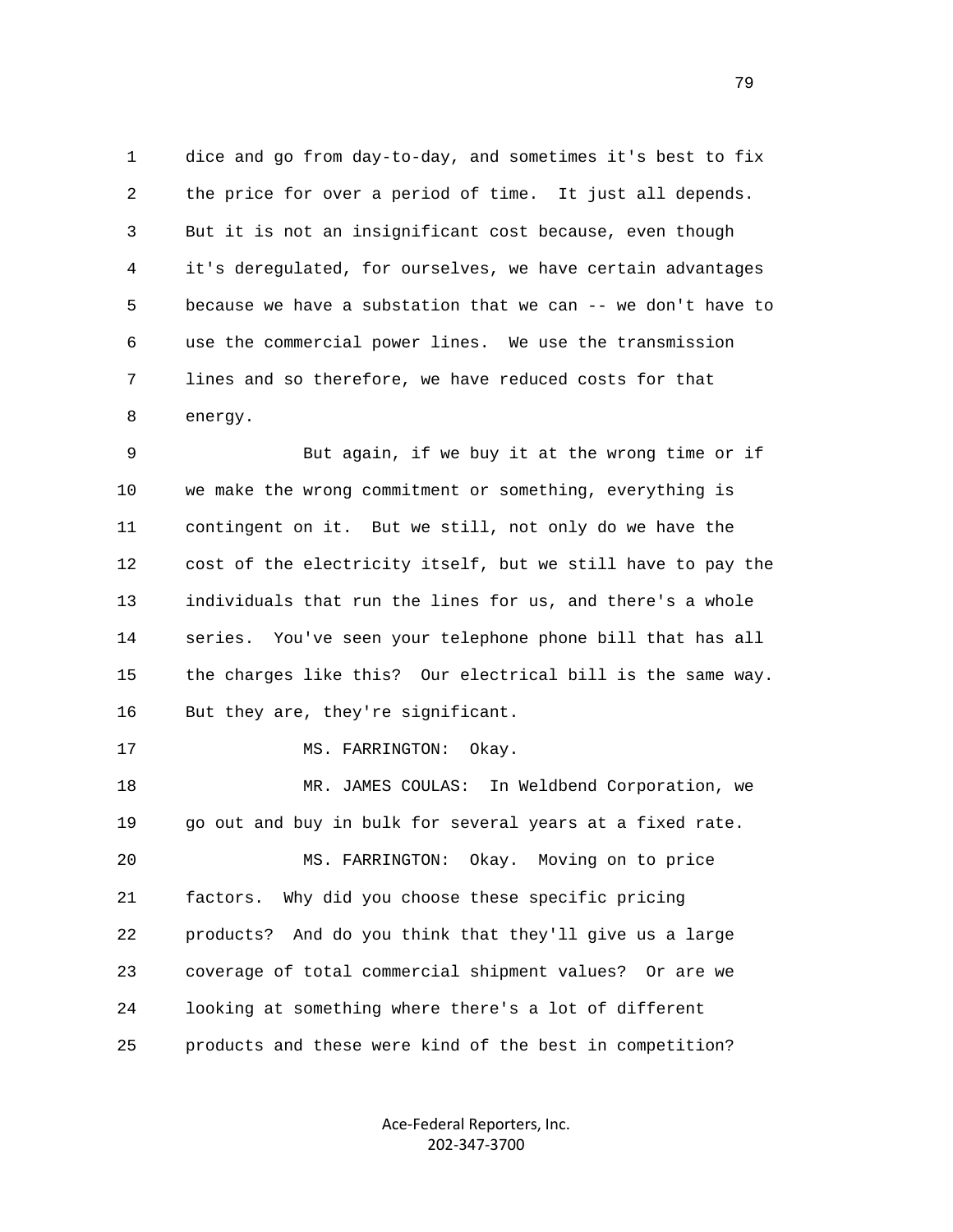1 MR. KLETT: This is Dan Klett. I was involved 2 with the clients and Matt in terms of choosing the products. 3 And what we did is, we requested from them some of their 4 largest volume flange items, as well as different types of 5 flange fittings and dimensions. And so we chose the ones we 6 did based on that.

7 And in terms of coverage, because there's 8 hundreds of different types of flanges, you're not going to 9 have the same type of coverage that you will have had with a 10 product like hydraulic cement where every pound is the same 11 as every other pound. But we still think they're 12 representative and based on what I've -- based on looking at 13 the questionnaire so far -- I think you're going to have -- 14 it will show that you will have comparisons for all 15 products between the U.S. producers and subject imports. 16 I can give you a sense in the brief, in terms of 17 what kind of coverage you will get, but it's not going to be 18 particularly high for that reason. 19 MR. MCCONKEY: I think you've got a fairly 20 representative set of product. If we'd have been smarter, 21 we would've. We didn't really "cherry pick". We sort of

 22 said, "What are your biggest sellers?" and we took those and 23 they had sales of them and said, we think this is good 24 coverage. And I think the questionnaire responses are going 25 to indicate that as well.

> Ace‐Federal Reporters, Inc. 202‐347‐3700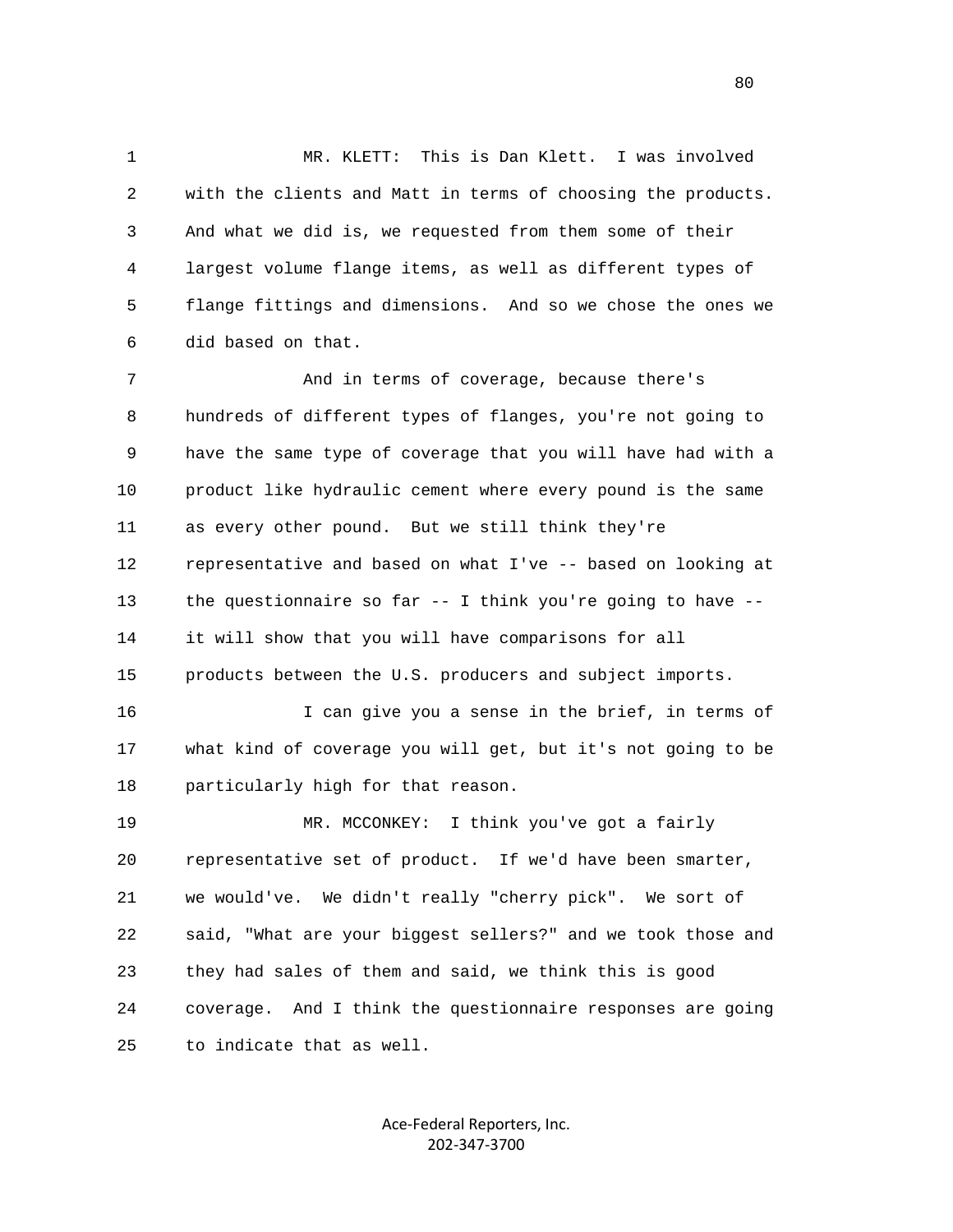1 MS. FARRINGTON: Okay, great. That's helpful in 2 kind of knowing what I should expect to see. I have a 3 feeling y'all know the answer to this, but what factors 4 other price if there are any affect the sales? 5 MR. BERNOBICH: I guess if nobody has it, then 6 they have to buy something, but outside of that, I don't see 7 any reason that the -- I mean price is the determining 8 factor by far. 9 MR. JAMES COULAS: James Coulas with Weldbend. 10 Over our fifty years, our family's tried to build up our 11 name, but in the end, if there's such a great price 12 difference, usually it goes down to price in the end. There 13 might be some that would stick with you, but in the end, 14 with this much of a price difference that's going on now, it 15 won't hold for long. 16 MS. FARRINGTON: OK, I think that is all I have. 17 Thank you. 18 MR. CORKRAN: Thank you very much. Now we'll 19 turn to Mr. Boyland. 20 MR. BOYLAND: Good morning. Thank you for your 21 testimony. I've already sent the companies follow-up 22 questions, which I appreciate your time addressing. I do 23 have a few questions here. 24 In terms of the period that we're looking at and 25 the trend of financial results, is 2013 sort of the baseline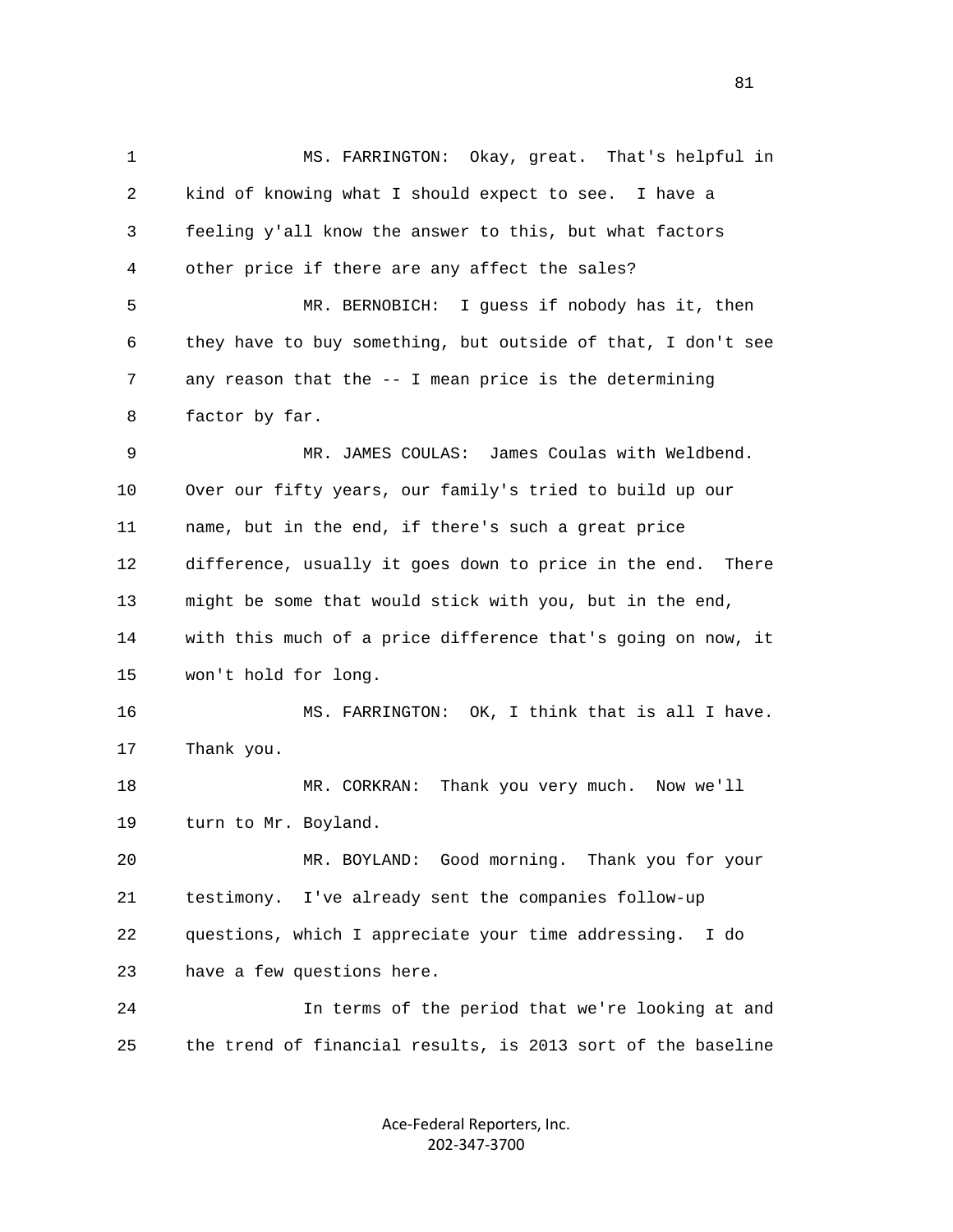1 in terms of what you would traditionally or typically expect 2 in terms of profitability? 3 MR. MCCONKEY: Let us address that in the brief, 4 is that okay? We've not asked that question, so I'm not -- 5 MR. BOYLAND: It's sort of a trend issue in 6 terms of -- I think -- okay. 7 In terms of the sales process, each company 8 indicated that you're selling through distributors. And it 9 sounded like from the testimony that Weldbend sells 10 primarily into the commercial segment? 11 MR. JAMES COULAS: That as traditionally been 12 Weldbend's sales, in commercial, but we also do some oil and 13 gas. 14 MR. BOYLAND: Okay, and for Boltex, would it be 15 sort of the reverse? You're mainly in oil and gas? And is 16 it fair to say that these distributors themselves are 17 focused on those areas as well? Who they're selling to, 18 ultimately? 19 MR. BERNOBICH: There may be some distinction in 20 where some people we sell to are more oil and gas related 21 and don't do the commercial and vice versa. But it's hard 22 to define. 23 MR. JAMES COULAS: It would be same thing. It 24 depends on what segment of the market your distributor is 25 going after.

> Ace‐Federal Reporters, Inc. 202‐347‐3700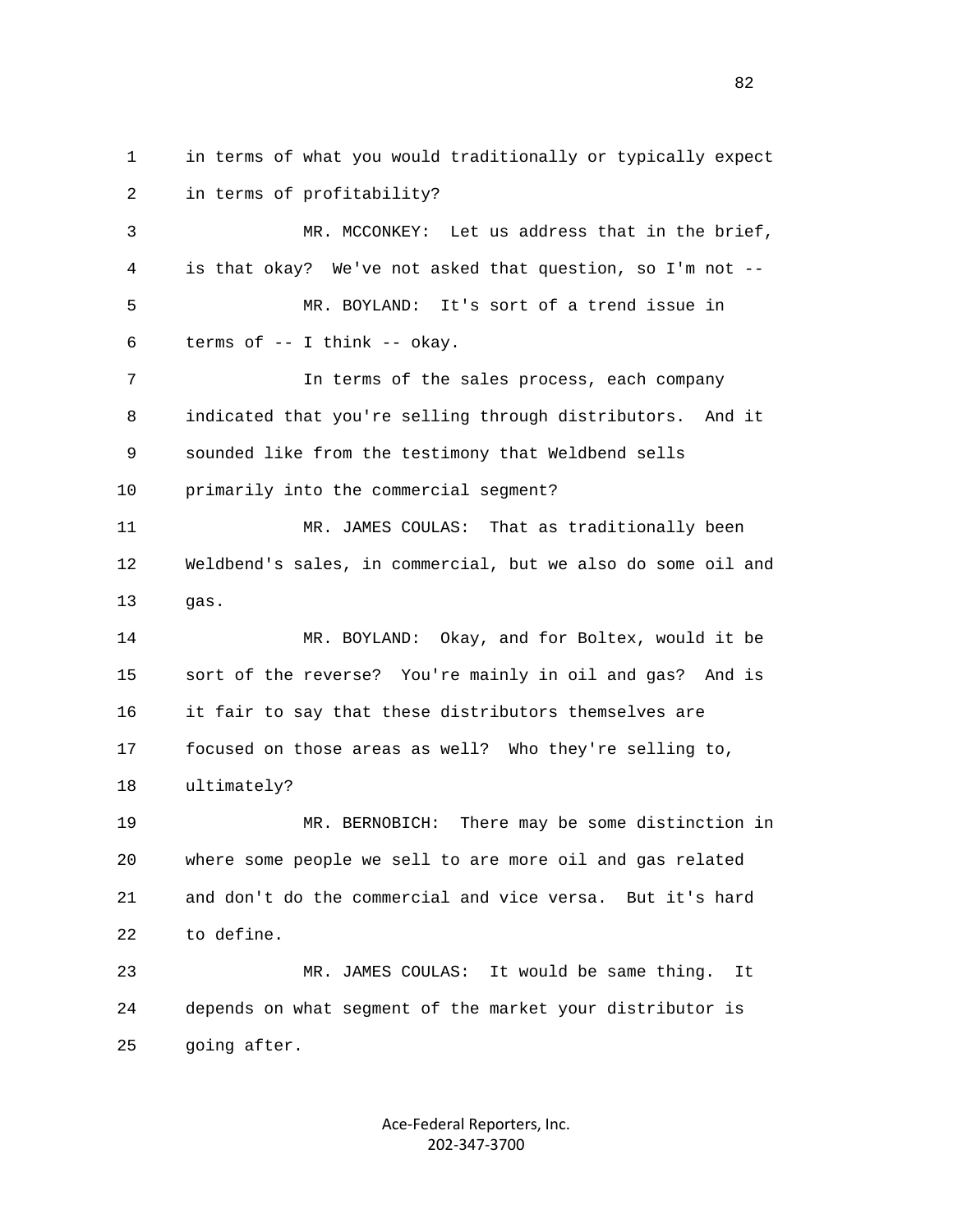1 MR. BOYLAND: OK. Thank you. And just sort 2 of -- a lot of the good questions have already been asked, 3 so I'm going to follow up on a few here. Mr. Coulas, you 4 had discussed finished forgings, finished flange forgings as 5 your inventory? 6 MR. JAMES COULAS: After we machine the flanges, 7 they go into an inventory, yes, sir. 8 MR. BOYLAND: OK. But your primary raw material 9 is still billet? 10 MR. JAMES COULAS: Our primary material is a 11 flange, is this forging. 12 MR. BOYLAND: Okay. So you're actually 13 purchasing the flange forging and then finishing it? 14 MR. JAMES COULAS: Yes, sir. 15 MR. BOYLAND: OK, and then Boltex actually takes 16 the billet? OK. 17 MR. JAMES COULAS: We make the forging and then 18 we make the flange. 19 MR. BOYLAND: OK, thank you. With regard to 20 energy, I know there was discussion about electricity. Is 21 that the primary energy cost? 22 MR. BERNOBICH: Well, for us, it is. Yes. 23 Because we use induction heating ovens and the induction 24 heating ovens, essentially what they do is they take 25 electrical energy and transform it into heat. We heat the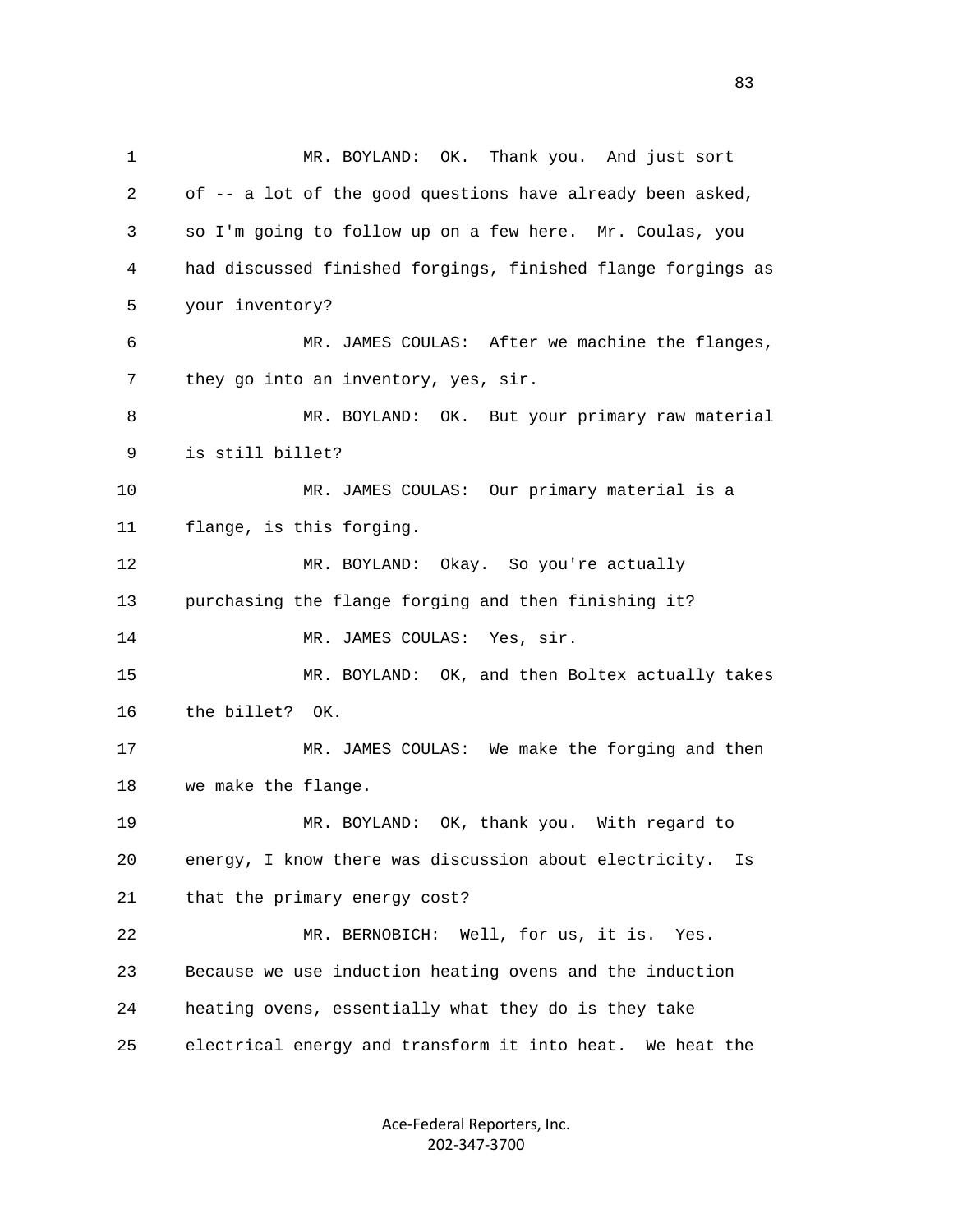1 billet and the heating of a billet is almost instantaneous, 2 if you can imagine. And so we use an awful lot of energy on 3 a monthly basis. Yes. 4 MR. JAMES COULAS: At Weldbend, the energy for 5 the flanges for us would be in the equipment and the 6 machinery. 7 MR. BOYLAND: So electricity? 8 MR. JAMES COULAS: Yes. 9 MR. BOYLAND: Does each company have its own 10 sales force? Or do you sell -- I mean I know you're selling 11 ultimately to distributors, but who sells on your behalf? 12 Do you have your own sales force? Your independent sales 13 reps? 14 MR. BERNOBICH: Whoever picks up the phone. 15 Yeah, we have a few people. We have several inside sales 16 people who receive the inquiries, and we have one individual 17 on the outside who will sometimes make sales calls and 18 verify problems or anything else like that. 19 But over the years, what we've done is, the 20 reason we've tried to simplify it is that we have a price 21 list. And we have an established price list and we have 22 established discounts with all the distributors that we 23 dealt with, and they would just send their orders in, based 24 on the pre-established price list and discounts. 25 MR. BOYLAND: Is that still the case? That you

> Ace‐Federal Reporters, Inc. 202‐347‐3700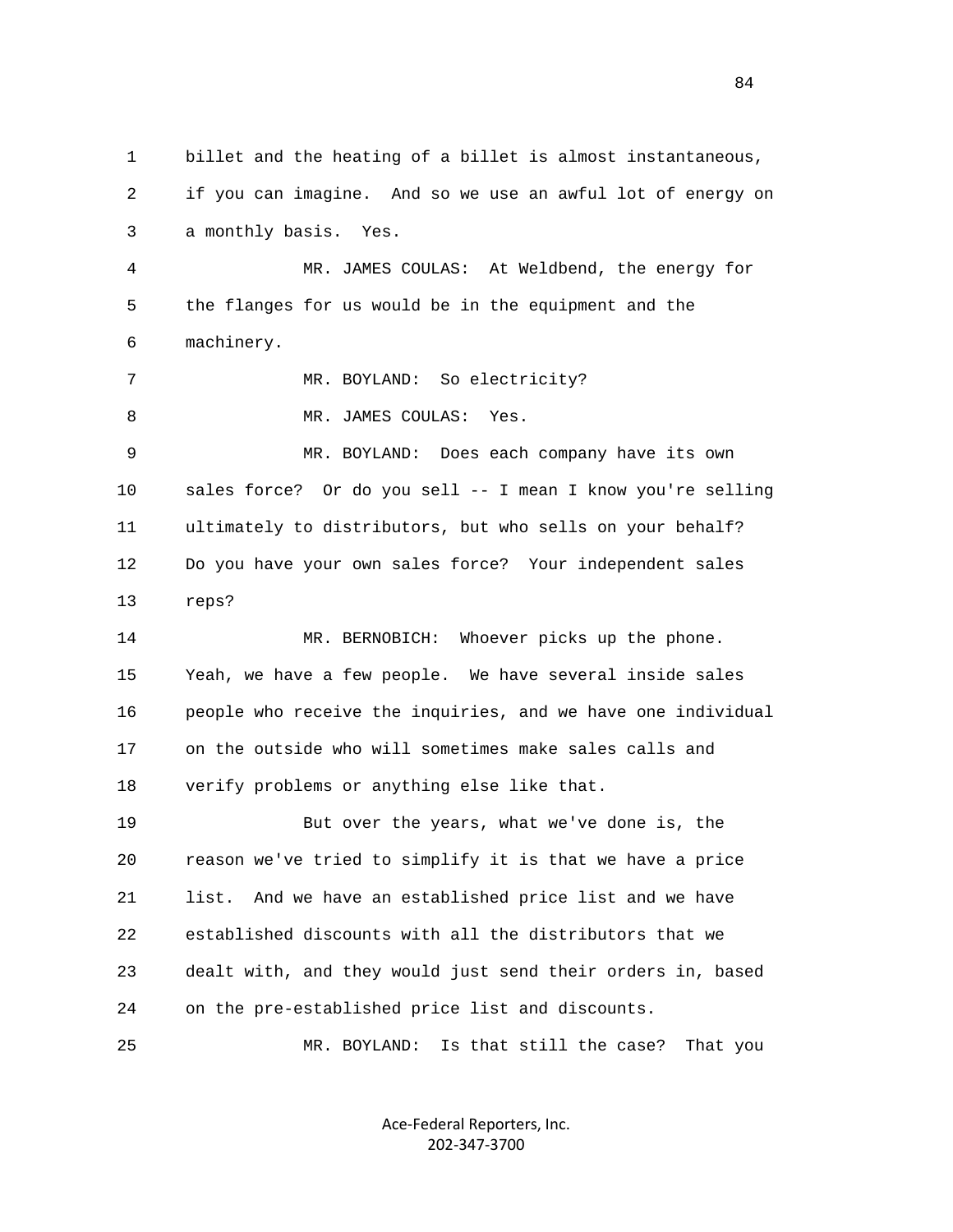1 have these price lists --

| $\sqrt{2}$ | MR. BERNOBICH: We're in chaos right now. We're              |
|------------|-------------------------------------------------------------|
| 3          | still partially using the price lists, partially not using  |
| 4          | the price lists. We've asked all of our distributors to     |
| 5          | please come to us and send their inquiries, and we will     |
| 6          | price them out accordingly, wherein the past they wouldn't  |
| 7          | send an inquiry, they would just send an order in.          |
| 8          | MR. BOYLAND: OK, based on the price list?                   |
| 9          | MR. BERNOBICH:<br>Yes.                                      |
| 10         | MR. BOYLAND: And the discount?                              |
| 11         | MR. BERNOBICH: Yes. Yes, sir.                               |
| 12         | MR. BOYLAND: And for Weldbend is --                         |
| 13         | MR. JAMES COULAS: As I stated in my testimony,              |
| 14         | we have seven people in the inside sales team of Weldbend.  |
| 15         | Whenever you call Weldbend, you get the sales team. We like |
| 16         | to be able to get that right away.                          |
| 17         | However, we have three outside contractors that             |
| 18         | act as sales people for us. They work exclusively for       |
| 19         | Weldbend, and they go out and they're geographically-based  |
| 20         | and they cover various states. They do not take orders.     |
| 21         | Everything is given to us. So e-mails, faxes, however we    |
| 22         | get orders, it all goes through us.                         |
| 23         | MR. BOYLAND: OK, and I think the testimony                  |
| 24         | suggested that a lot of this is spot basis? Or most of it?  |
| 25         | MR. JAMES COULAS: We are a day-to-day business,             |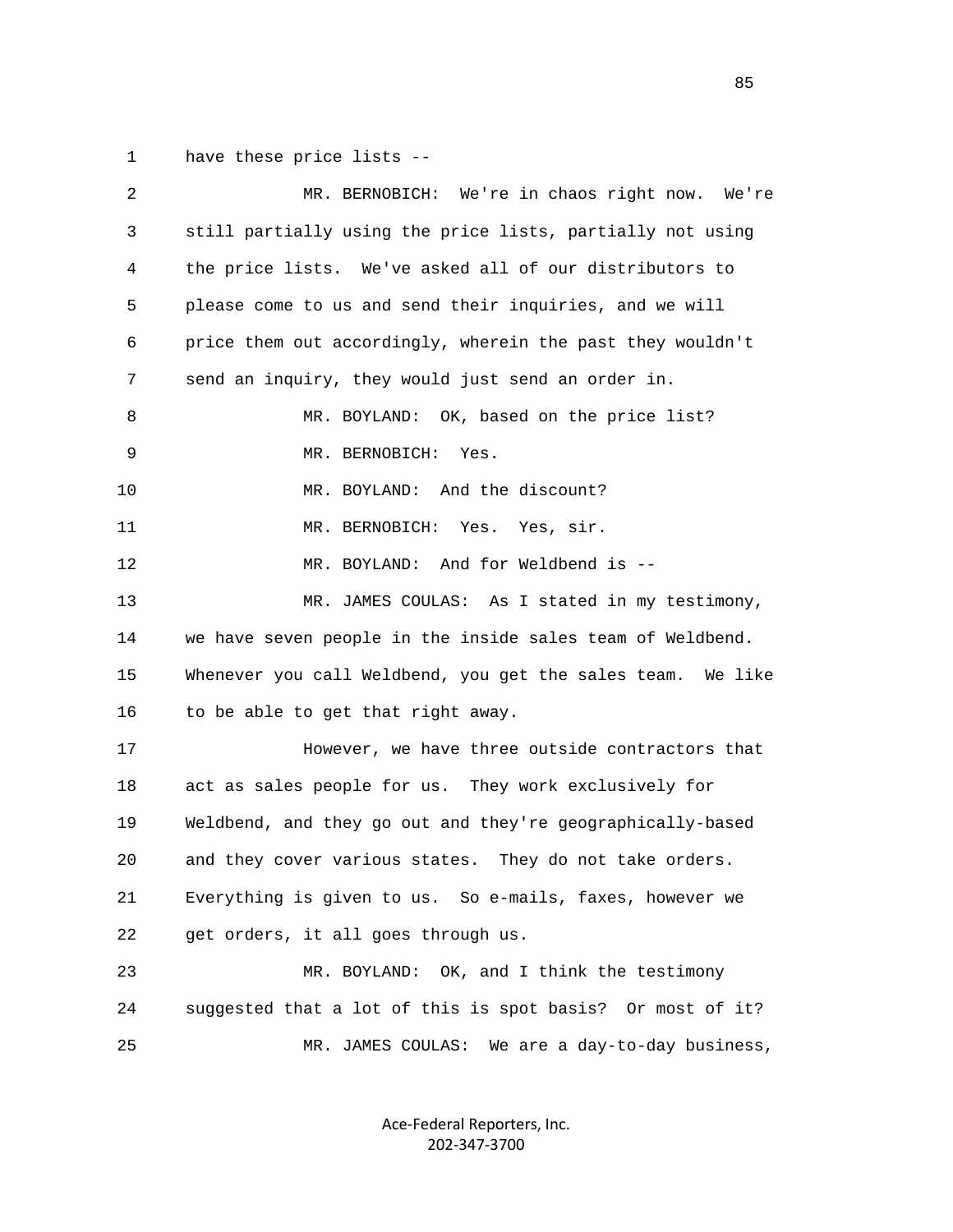1 so every day when we come in, a new order is a new order. 2 So we rely on word of mouth and just all that we, like I 3 said, our level of customer service, we tried that so we can 4 keep them calling and keep business going.

 5 MR. BERNOBICH: We're the same way. Frank 6 Bernobich with Boltex. Every day's a new day for us. We 7 have no order backlog. We produce for the day, for the 8 moment. So we have to -- it's a constant struggle to keep 9 our orders flowing in. Because it's not -- you know, it's 10 not that a customer says, "Look, I'm gonna need one 11 truckload in January, one truckload in February, one 12 truckload in March," that doesn't happen in our industry.

 13 MR. BOYLAND: OK, you answered my next question, 14 which again, it is more an order-based -- you know, you get 15 the order, you produce. You're not building based on 16 projections?

 17 MR. JAMES COULAS: We are literally, like Frank, 18 we literally have no business for tomorrow, for the rest of 19 the month or the rest of the year, come the end of the 20 business day. And the orders that we get in today will be 21 shipped out starting today or tomorrow, usually two days at 22 the most, but literally we have no orders to carry us 23 through a month or a week or whatever. It's a day-to-day 24 business.

25 MR. BOYLAND: When I'm looking at the overall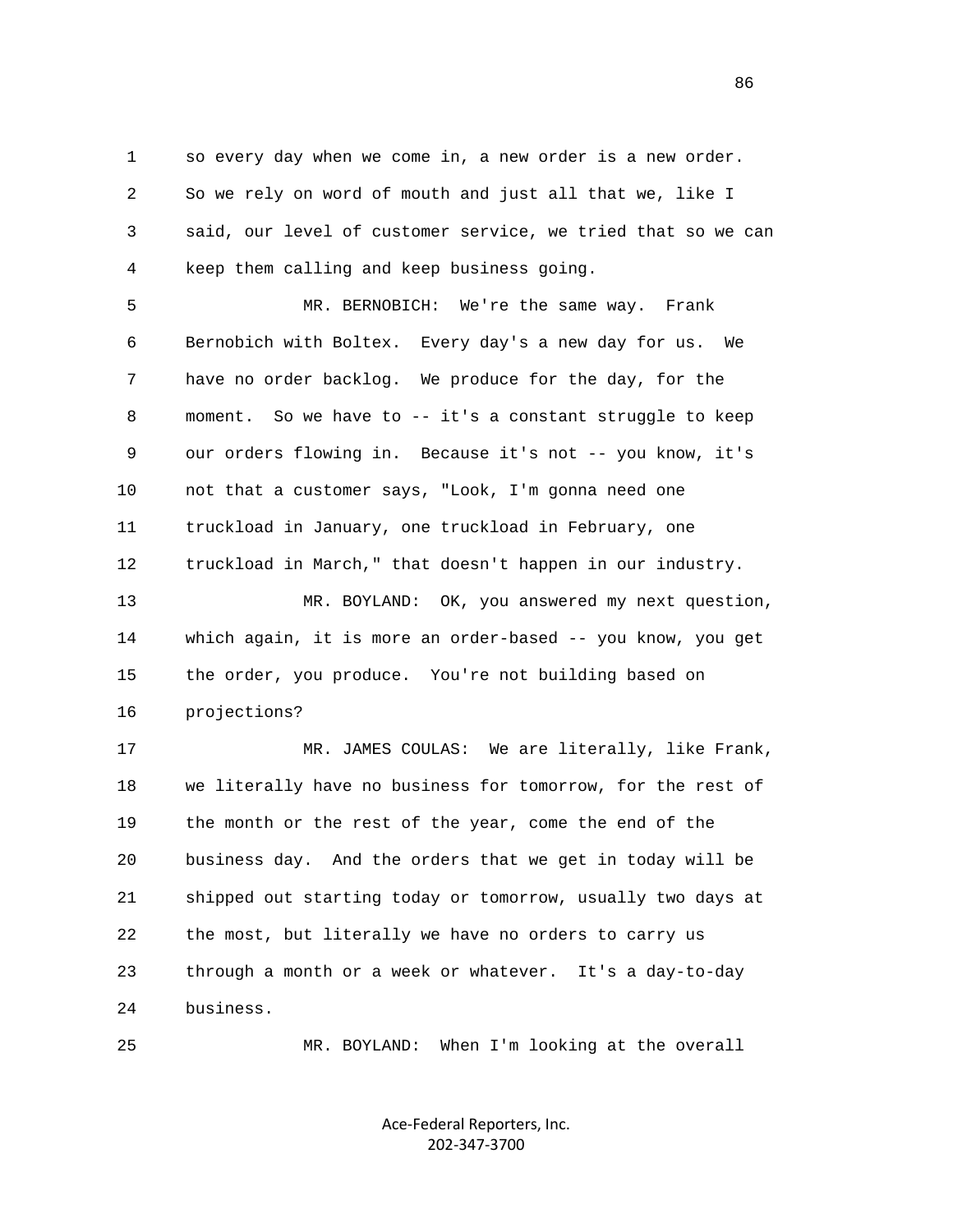1 average sales value, I guess one question would be. During 2 the period, were there any significant changes in the type 3 of flanges being sold? Would I see any variation in average 4 sales value simply because of product mix? 5 MR. BERNOBICH: Product mix has always been

 6 consistently the same. Small variations here and there, but 7 overall, you know, weld mix, slip-ons, blinds, threaded 8 blinds, that whole group has always been incredibly 9 consistent.

 10 MR. BOYLAND: And for Weldbend, would that be 11 the same?

 12 MR. JAMES COULAS: Yes, distributors usually 13 carry a product line with slip-ons, weld mix, and blinds and 14 size ranges. So they generally carry the same things on 15 their purchases. With slight variations, but generally 16 speaking, it's the same flanges on orders.

 17 MR. BOYLAND: And with respect to raw material 18 costs in general, obviously steel being a big part of this, 19 during the period, raw material prices, I'm assuming would 20 be influencing sales value as well. Is that a reasonable 21 interpretation?

 22 MR. BERNOBICH: I mean steel is obviously a 23 significant issue. But let's remember one thing is that, it 24 is not the \$10 or \$20 decline in the cost of steel is not 25 going to change the cost of your product very much. I mean

> Ace‐Federal Reporters, Inc. 202‐347‐3700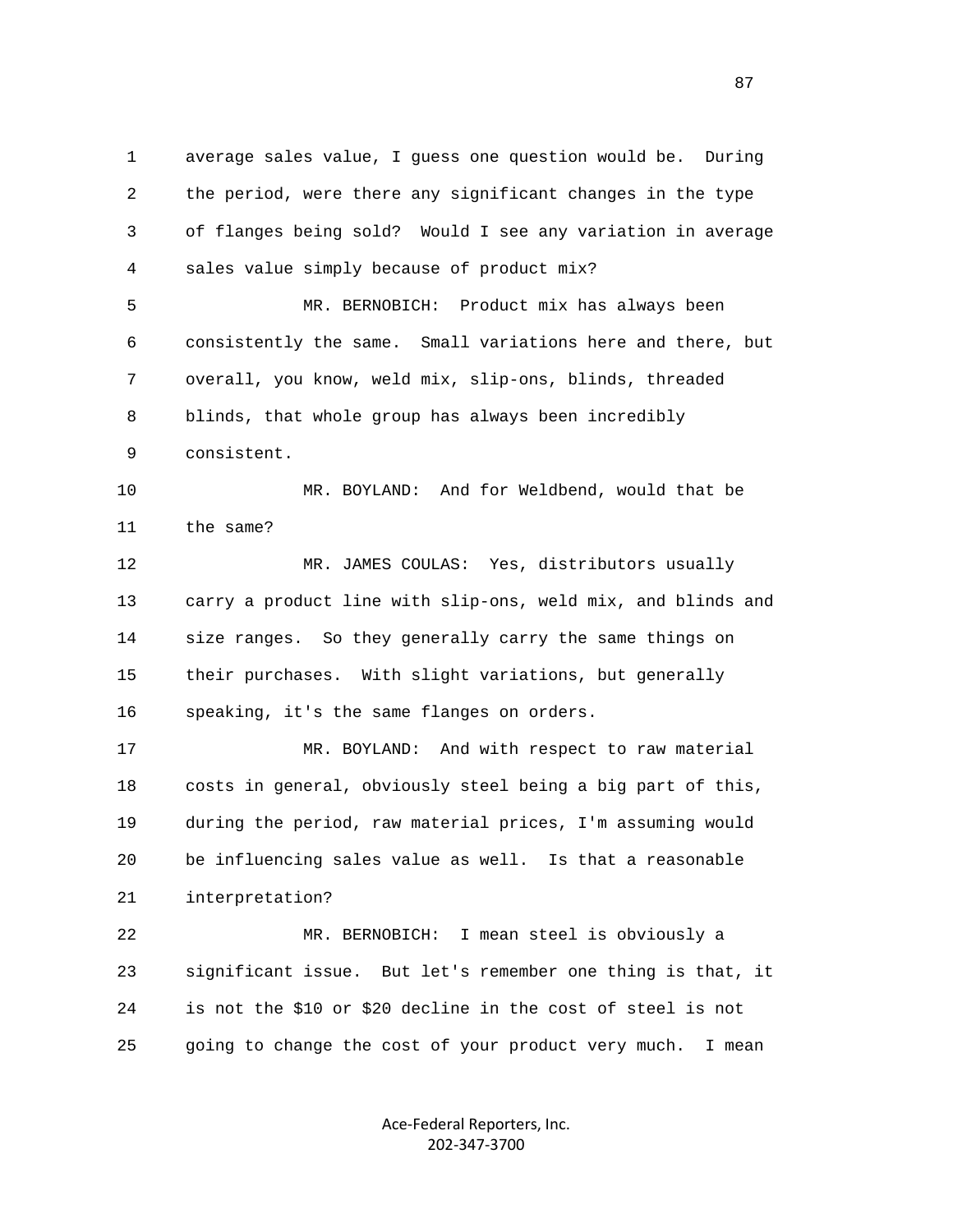1 steel doesn't account for a huge -- I mean it counts for a 2 good portion of your sales dollar, but a small decline 3 becomes insignificant.

 4 MR. BOYLAND: That sort of leads into another 5 question about the extent to which you can sort of control 6 production costs. You mentioned fixed costs being an 7 important part of this, and you have employees, and you've 8 indicated that there had been employee reductions. Is that 9 sort of the only way you can reduce your sort of overhead? 10 The fixed costs part of this?

 11 MR. BERNOBICH: I don't know of any other 12 things. I mean we could reduce them further. We have a lot 13 of painters and gardeners right now working for us, but 14 there's very little -- I don't know if I cut back on the 15 coffee? I mean, I'm not being facetious, I don't know what 16 else to do. You know, there's very, very little things that 17 you can control.

 18 I mean, you know, the equipment is what the 19 equipment is. The depreciation is what the depreciation is. 20 Maintenance is what it is. We have extensive buildings. We 21 have huge amounts of equipment that needs to be constantly 22 maintained. I don't know how much you can cut back. You 23 know?

 24 MR. BOYLAND: Along those lines, I think it 25 would be -- and I didn't ask this to any specific company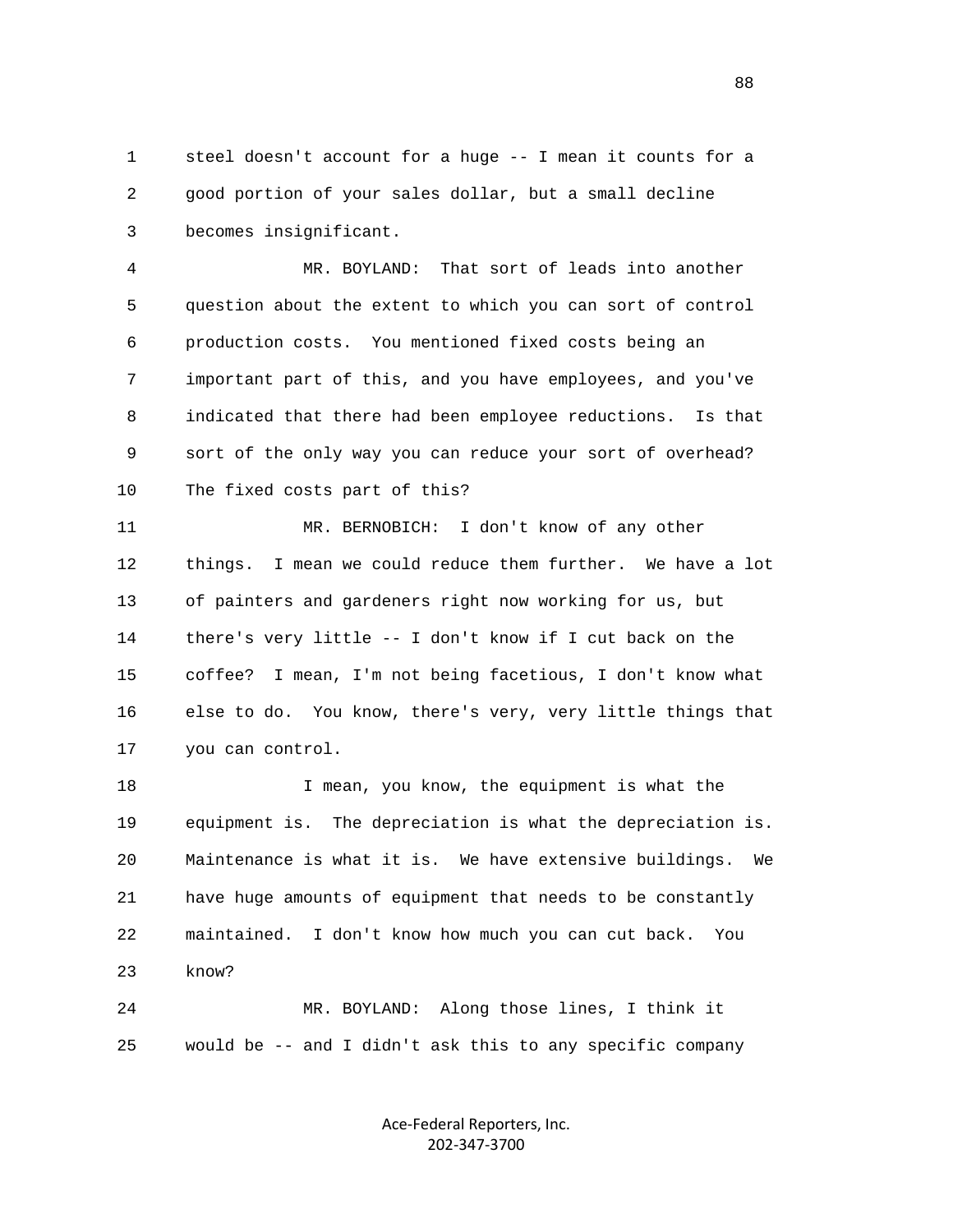1 any specific follow-up question, but to the extent that you 2 could enumerate the fixed costs? And sort of give me a 3 sense of how those are impacting the costs overall? 4 Again, you made it fairly clear, the issue is 5 fixed costs and your volume. But if you could sort of 6 provide a little more background in terms of what are those 7 costs? Because we obviously, in the questionnaire only have 8 a couple of line items. So additional background would be 9 very helpful. 10 One final question. Product liability was 11 mentioned a few times, and I guess I was curious and 12 interested to know, who ultimately -- we sort of suggested 13 that the distributor is taking responsibility? But 14 ultimately it's the producer. 15 MR. BERNOBICH: We carry a substantial amount of 16 product liability. 17 MR. BOYLAND: OK. That's the case for Weldbend 18 as well? 19 MR. JAMES COULAS: Yes. Same for us. We have 20 to carry the liability. 21 MR. BOYLAND: Where would those costs be showing 22 up? I mean, obviously insurance costs -- so that's going to 23 be an SG&A? OK. 24 MR. BERNOBICH: And of course, you know, with 25 product liability, it's sometimes very difficult to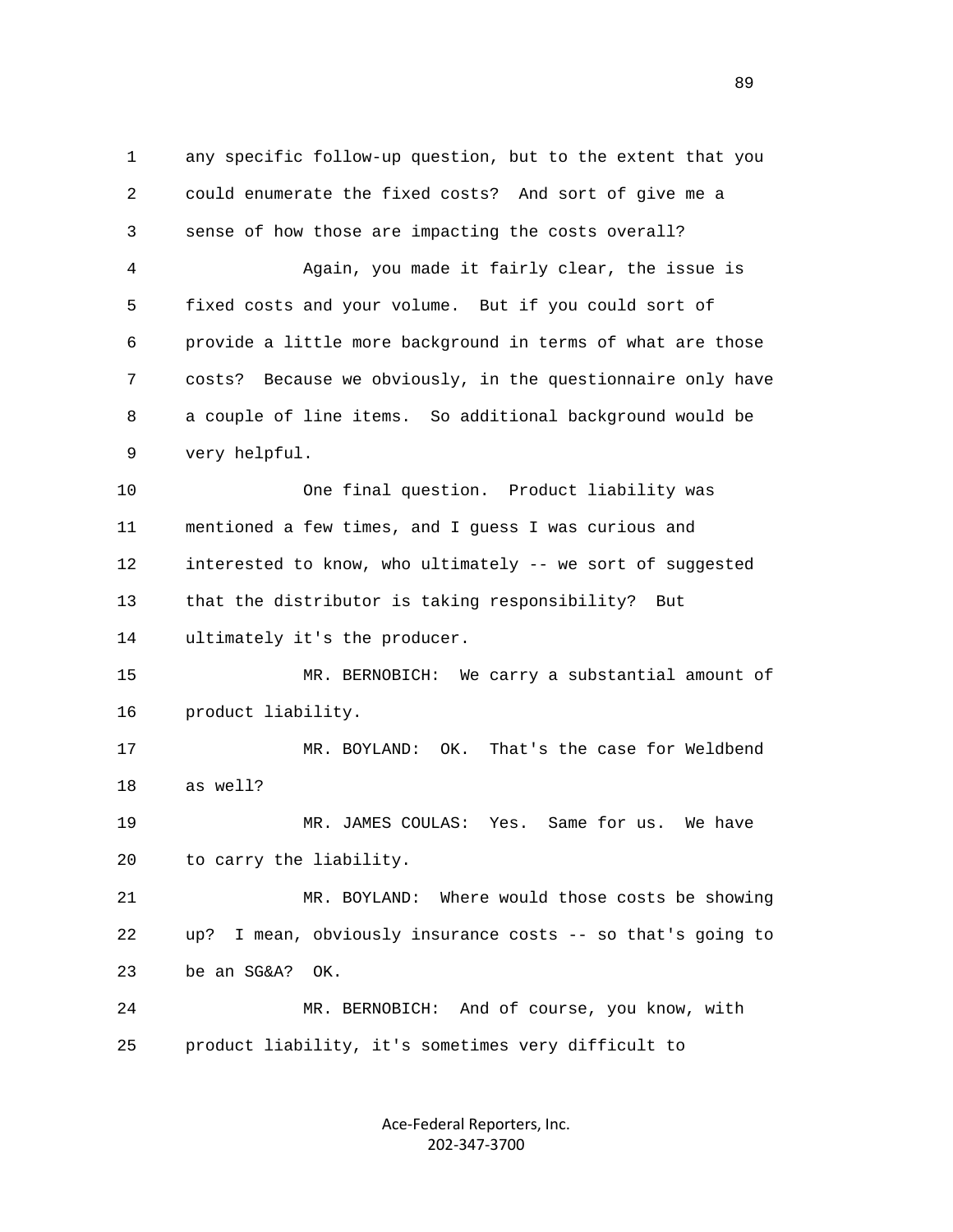1 understand how much you need to carry.

| 2  | MR. BOYLAND: And I'm assuming that all this                  |
|----|--------------------------------------------------------------|
| 3  | obviously sophisticated testing and internal control is to   |
| 4  | support the -- and reduce, minimize the possibility that     |
| 5  | there's going to be a problem.                               |
| 6  | And those tests, where would those be showing up             |
| 7  | in costs? The internal control of the auditing?              |
| 8  | MR. BERNOBICH: I'm sorry -- metallurgical                    |
| 9  | testing. We have a metallurgical lab, we have technicians    |
| 10 | there, and those costs would be under those auspices.        |
| 11 | MR. BOYLAND: And this may be sort of a                       |
| 12 | follow-up question. Just to sort of enumerate, are those     |
| 13 | costs being reported in other factory costs or SG&A?<br>I.   |
| 14 | appreciate your testimony. Thank you.                        |
| 15 | MR. CORKRAN:<br>Thank you. I'd like to join my               |
| 16 | fellow panelists in expressing my appreciation for your      |
| 17 | testimony here today. It's been very helpful. We've had      |
| 18 | very good questions from the panel, so that makes my task    |
| 19 | both easier and harder, trying to figure out what is left to |
| 20 | So I may jump around a little bit. So please bear<br>ask.    |
| 21 | with me.                                                     |
| 22 | We've talked a great deal this morning about                 |
| 23 | approved manufacturer lists, but I'd like to take a step     |
| 24 | back from AMLs and ask, do you agree with what I believe is  |
| 25 | one of the basic premises of the respondents, as articulated |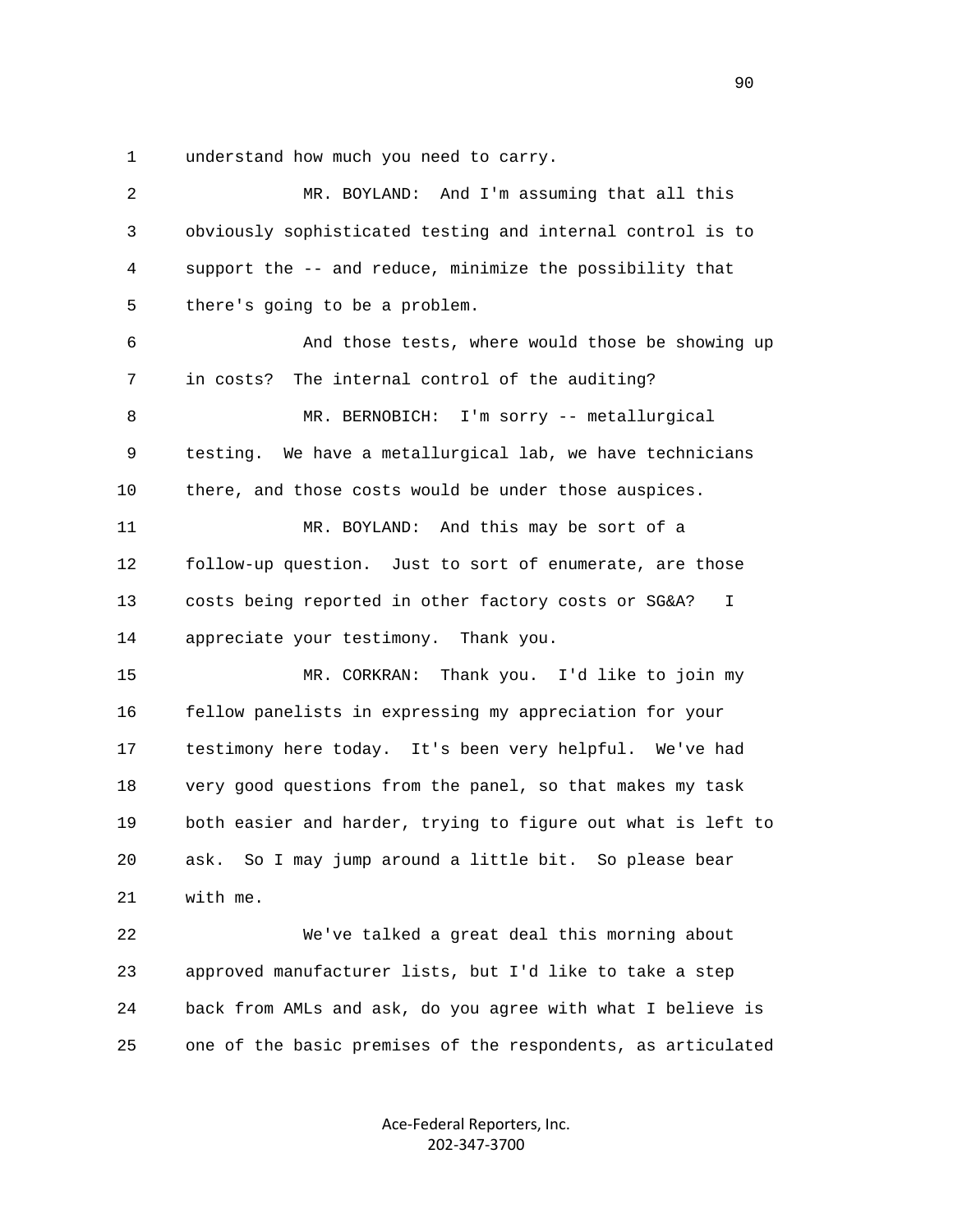1 this morning, that there are at least two distinct groups of 2 customers in the U.S. market, at least at the end-user 3 level: Those in the oil and gas and chemical/petrochemical 4 universe, and those who are in the construction or other 5 noncritical application universe. Do you agree with that 6 basic premise?

 7 MR. KLETT: Mr. Corkran, this is Dan Klett. I 8 just -- I think first we have to, when we talk about 9 customers, distinguish between the ultimate end-user 10 customer and the distributor customer.

 11 And I think when you're talking about end-users, 12 one probably could say there is a distinction because the 13 end-use is either oil or gas or it's not oil or gas. So 14 it's an oil/gas pipeline or it's not an oil or gas pipeline. 15 So at least at the end-user level there probably is a 16 distinction. When you get to the distributor level as a 17 customer, maybe not so clear to the extent that distributor 18 customers may carry both flanges for the oil and gas sector 19 and the commercial sector.

 20 MR. JAMES COULAS: I know you're getting the 21 oil/gas and the other -- there are oil and gas companies 22 that have no approved list. So it's not every one. As Al 23 said earlier, it's completely subjective of who wants to 24 have a list or not. But not all oil, and I'm saying 25 probably a fair amount, don't have a so-called approved list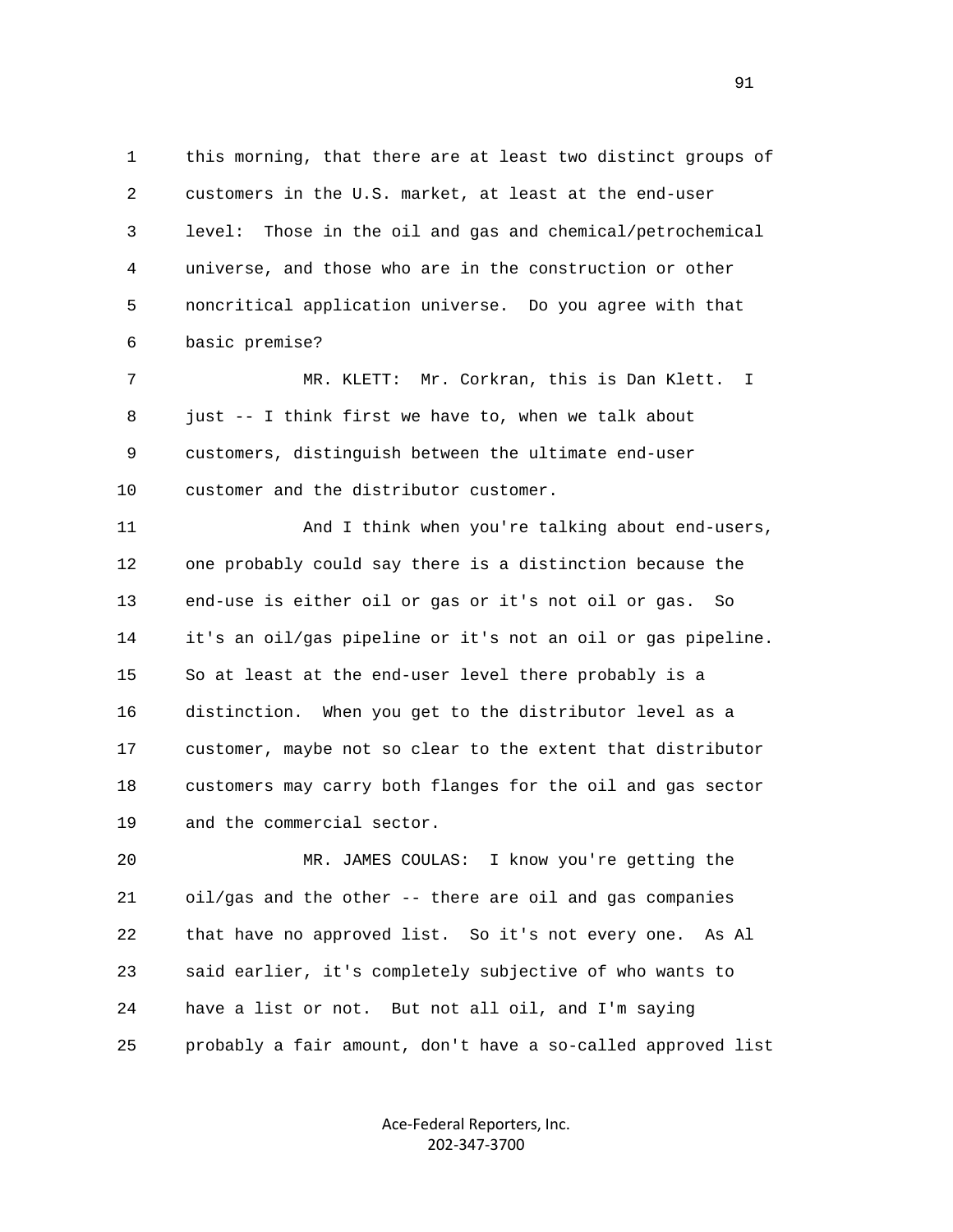1 for themselves.

 2 MR. BERNOBICH: I would say the majority of 3 people do not have approved vendors lists. 4 MR. MCCONKEY: Again, if an end-user, whether 5 it's oil or gas or in a construction business, if they need 6 this type of flange, it's the same flange. It's the same 7 ASTM. It's the same specifications. There's not a flange 8 made for the oil and gas industry and a flange made for the 9 construction industry. It's the same flange, built to the 10 same standards, the same specifications, but they use it for 11 whatever. But people don't produce different types of 12 flanges for different types of end uses. It's all the same 13 standard and the same size. 14 MR. CORKRAN: In terms of Weldbend's sales, you 15 testified this morning that you have a concentration in the 16 construction market, rather than the oil and gas market? 17 MR. JAMES COULAS, SR.: James Coulas for Weldbend. 18 That has primarily been our focus for most all of our 19 business life, yes, sir. 20 MR. CORKRAN: Okay. Does that have anything to do 21 with your production process? When I look at Weldbend 22 versus Boltex, we are looking at a producer who uses a 23 nonintegrated process and one who uses an integrated 24 process. Does that influence the primary--your primary

> Ace‐Federal Reporters, Inc. 202‐347‐3700

25 focus on customers, on construction versus oil and gas?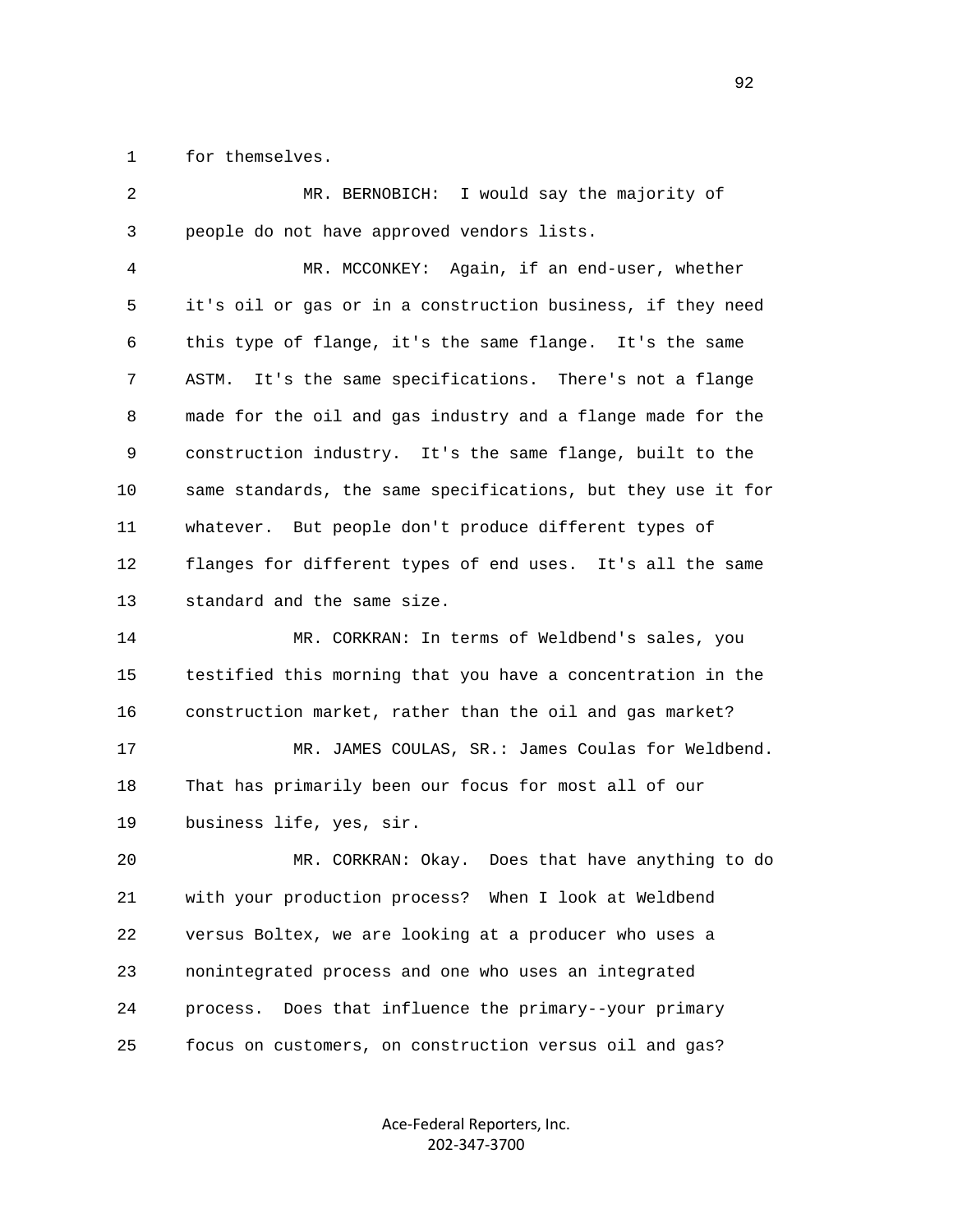1 MR. JAMES COULAS, SR.: James Coulas again. It 2 has just been what our family has started out with. We do 3 sell into the oil and gas business, but traditionally our 4 focus has always been on the construction type business. 5 MR. CORKRAN: Two of the AMLs that were mentioned 6 today, and in fact actually come up quite a bit any time 7 AMLs are discussed in the oil or gas segment at least, are 8 the Exxon and Shell AMLs. Is Weldbend on those approved 9 manufacturer lists? 10 MR. JAMES COULAS, SR.: Weldbend is on--Exxon ha 11 several categories, but, yes, we are on Exxon's list. And 12 likewise Shell has several divisions of their approval 13 lists. I know we're on one or two of those lists, yes, sir. 14 But the exact AML that we're on, I can't tell you at this 15 time. 16 MR. CORKRAN: Earlier today we discussed ISO 17 audits that take place at both companies. What is the 18 purpose for those audits? And are they related to your 19 listing on major approved manufacturer lists? 20 MR. BERNOBICH: Frank Bernobich, Boltex. Well 21 first of all, they are an international indication that you 22 pursue a certain quality system. Okay? And there is a 23 registrar, and there are a number of them out there, maybe 24 too many, who will come out and verify that you do what you 25 say you do, and that you prescribe [sic] by the standards of

> Ace‐Federal Reporters, Inc. 202‐347‐3700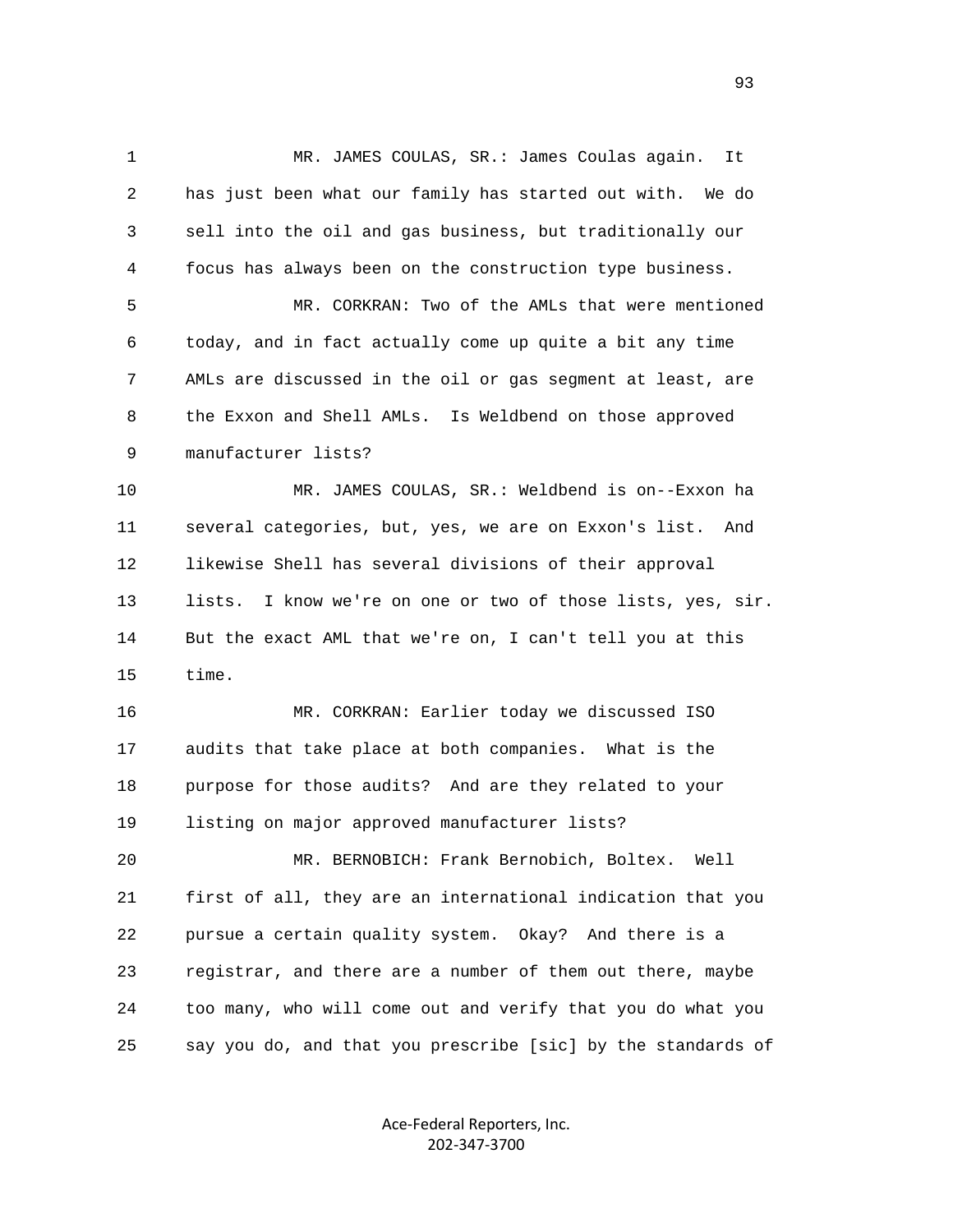1 the ISO certifications, yes.

| 2  | So that's--we have them, and we do it twice a                  |
|----|----------------------------------------------------------------|
| 3  | We have to do 'em also--we have to do separate ones,<br>year.  |
| 4  | because one we have to do for the actual machining process,    |
| 5  | and one we actually have to do for the forging process.<br>And |
| 6  | I'm sure--there was another portion of your question I         |
| 7  | didn't ask you--answer.                                        |
| 8  | MR. CORKRAN: Yes. The question, and I'll kind of               |
| 9  | restate it a little bit, was: Is ISO certification a           |
| 10 | prerequisite for being listed on the Major Approved            |
| 11 | Manufacturer List?                                             |
| 12 | MR. BERNOBICH: That all depends on whomever.<br>$\mathbf{I}$   |
| 13 | think it would use it as a calling card, if you wanted to      |
| 14 | get on there, if somebody wanted to put you on an approved     |
| 15 | list.<br>They might ask you if you're on ISO. But I can't      |
| 16 | attest to everybody. I don't know.                             |
| 17 | MR. KEVIN COULAS: Kevin Coulas with Weldbend.                  |
| 18 | ISO is just a basic level saying you're going to meet a        |
| 19 | certain quality level with your product, and document what     |
| 20 | you do, and do what you document.                              |
| 21 | In terms of ISO being required, some of the forms              |
| 22 | I've filled out for end users you can either check 'yes' or    |
| 23 | 'no.'                                                          |
| 24 | And if you're not, you can still get approved providing you    |
| 25 | provide them documentation. And the Indian flange that we      |
|    |                                                                |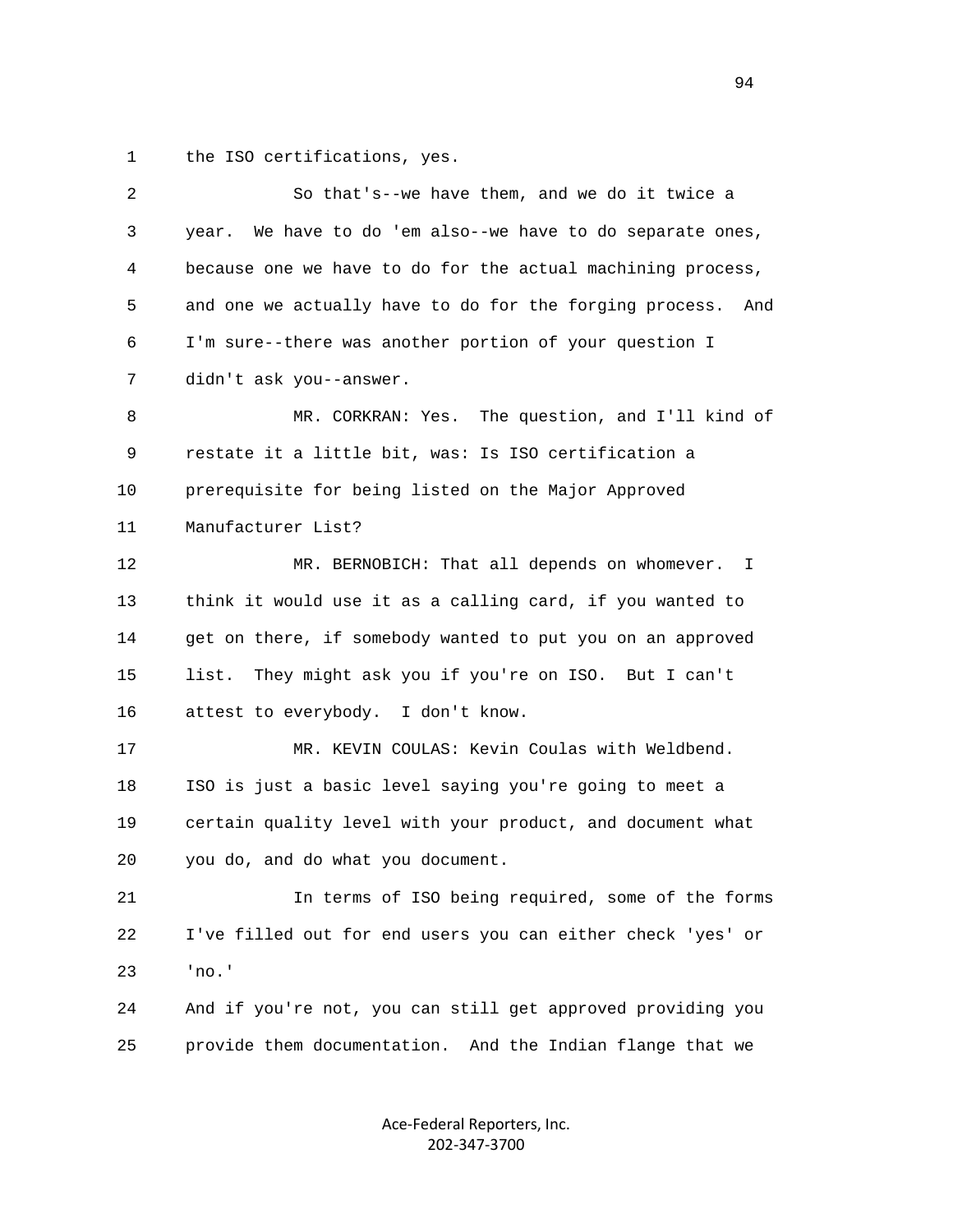1 brought is an ISO accredited manufacturer, as well.

 2 MR. BERNOBICH: I mean ISO has exploded, you know, 3 worldwide, and there are so many registrars now, and so many 4 companies being registered that one is not quite sure of 5 who's up, I mean.

 6 MR. CORKRAN: At least for the major approved 7 manufacturer lists, are those limited to sales in the United 8 States? Are they regional in nature? Or are they global in 9 nature?

 10 MR. BERNOBICH: Well, again Frank Bernobich with 11 Boltex. We pursue the domestic marketplace. So what Shell 12 does in Europe, or what it does in Hungary, or a place like 13 that, we just do not pursue that marketplace. So I'm not 14 sure how that applies. But we pursue basically the U.S. 15 marketplace and are interested in those particular areas.

 16 MR CORKRAN: Where I'm going with that question 17 is, testimony earlier today indicated that a number of 18 foreign sources are on AMLs, and that may very well be the 19 case, but their presence on an AML may or may not have 20 anything to do with their participation in the U.S. market, 21 if the AML itself is regional or global in nature. That was 22 really the gist of my question.

 23 MR. JAMES COULAS, SR.: James Coulas, Weldbend. 24 The American market is the biggest market for welded 25 fittings and flanges in the world. And when you talk ot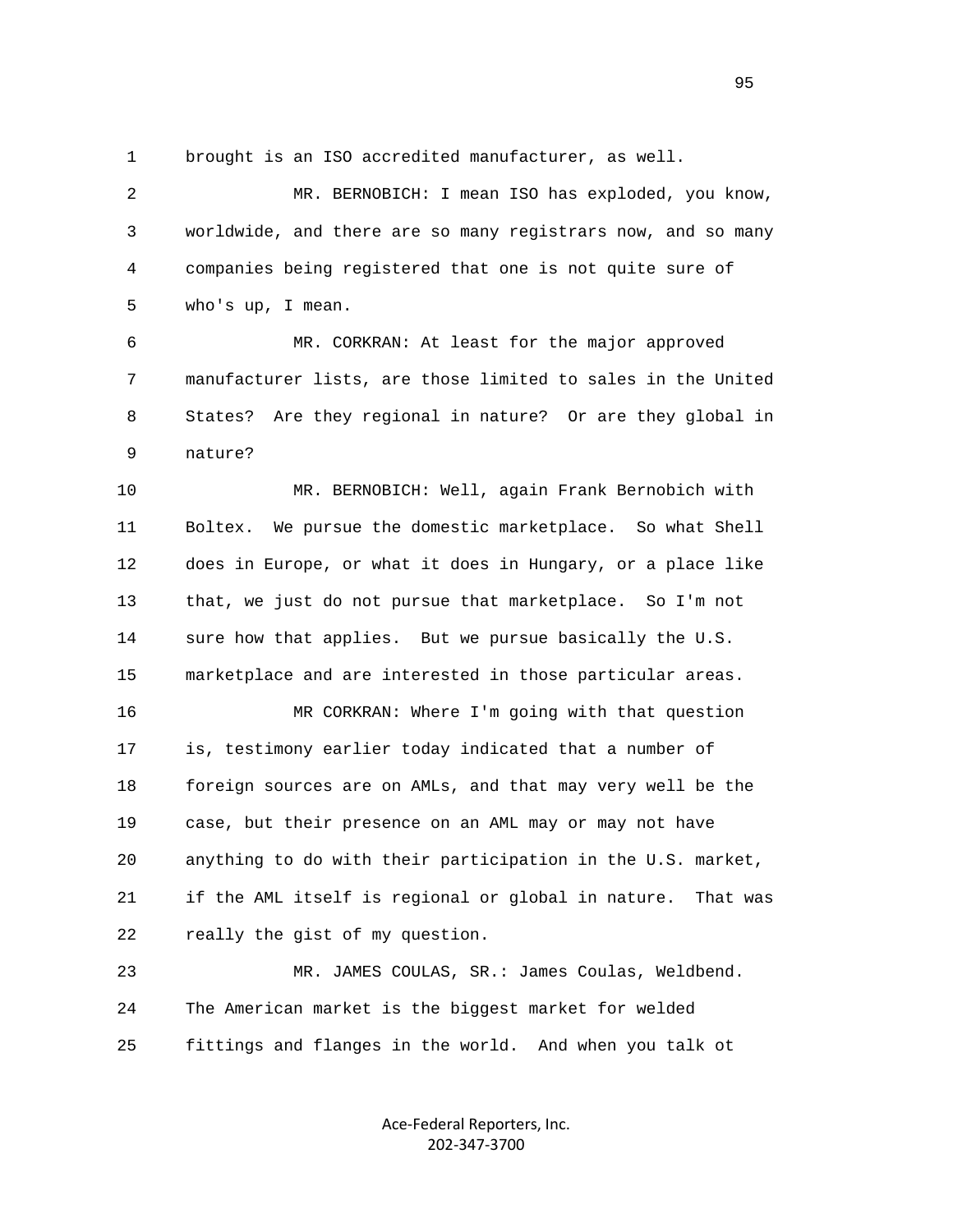1 Europe, you're talking let's say of Italy, or you're talking 2 of France, or you're talking of Spain, whatever you're 3 talking about, the United States is the biggest market for 4 fittings and flanges.

 5 So the Spanish don't have a big market. They can 6 try to get into Europe. They sell into Europe. But the one 7 biggest market that everyone looks for is the United States. 8 And that's why you have this, all the Spanish, and the 9 Italian, and the Indians coming over here, because we are 10 the biggest market.

 11 MR. CORKRAN: I'd like to touch a little bit on 12 one of the major issues, or major descriptive terms that was 13 used right from the opening statement, that this is a 14 price-sensitive commodity like-product.

 15 If that characterization is correct, why would we 16 see what appear to be, at least preliminarily, such large 17 differentials in prices for U.S. product and prices for 18 imported product?

 19 And, for that matter, when we look at imports, 20 why would we see such a distinct difference in average unit 21 values between imports from Italy and Spain on the one hand, 22 and imports from India on the other?

 23 MR. KLETT: Mr. Corkran, this is Dan Klett. I can 24 take a first stab at that, and then maybe let the others 25 interject.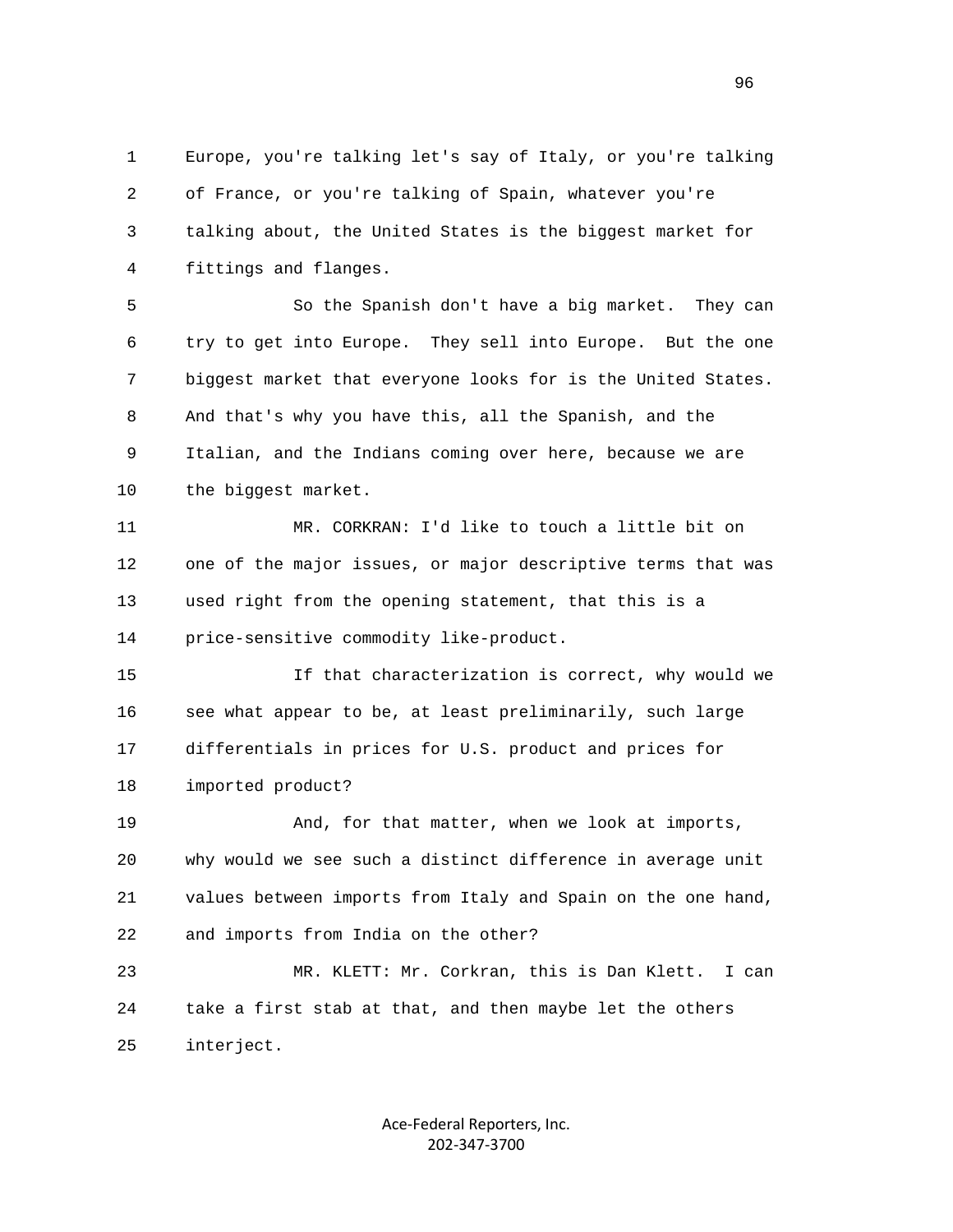1 I mean the premise of your question, and you've 2 looked at a lot of products at the ITC here, and there are 3 some commodity products where you see prices are being very 4 close, I think the fact that you see such wide price 5 differentials isn't inconsistent with this being a commodity 6 product, especially in the context of the declining demand 7 and the foreign exporters trying to gain significant market 8 share through price.

 9 So you do see, you know, significant margins of 10 underselling. You see it from India. You see it with 11 respect to Spain and Italy as well. So I don't think 12 there's an inconsistency between this being a commodity 13 product and the underselling.

 14 And what was the second part of your question? 15 MR. CORKRAN: It was related. Why would we see 16 such distinctions in average unit values between imports 17 from Italy and Spain on the one hand, and imports from India 18 on the other? There is a wide gap between those two. 19 MR. KLETT: Right. I mean the AUV distinctions, 20 part of that might be explained by product mix, when you 21 look at the--when you look at the average unit values from 22 Census statistics. But I think you also, you know, you do 23 see that in your pricing data as well. So it's not purely a 24 product mix issue. But I think you also see, when you look 25 at the import statistics, the imports from India have the

> Ace‐Federal Reporters, Inc. 202‐347‐3700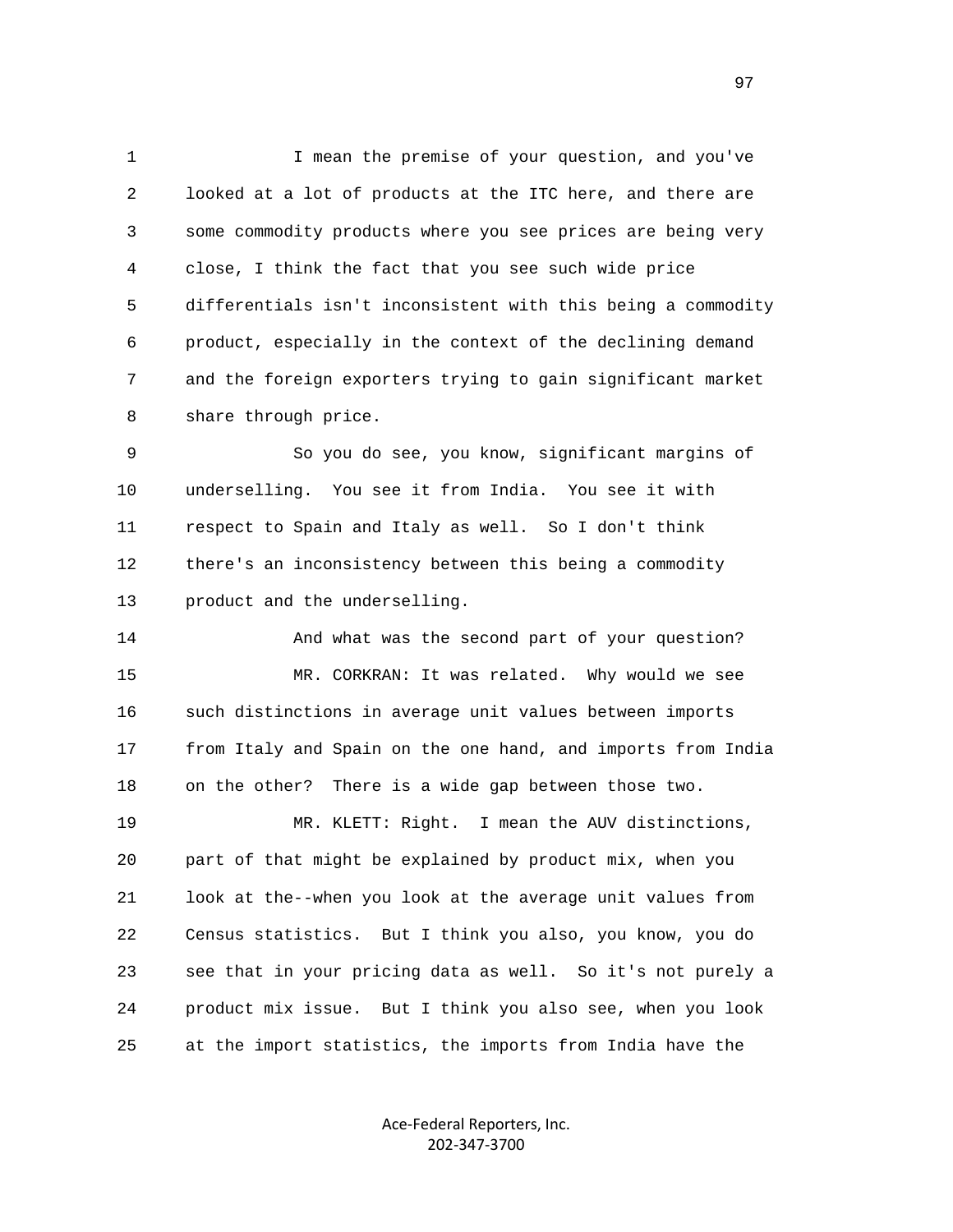1 larger share of the subject countries, which I think also 2 reflects, reflects there being lower price than Spain and 3 Italy, for example, which I think also is consistent with 4 the commodity nature of the product in terms of the volumes, 5 you know, the relative volumes being consistent with the 6 relative price distinctions that you see.

 7 MR. CORKRAN: Well since we've talked about 8 different groups of customers in the marketplace, and we 9 heard this morning that the Respondents' view at least 10 Indian participation as being focused on one group of 11 customers, let me just ask generally.

 12 In terms of Weldbend's competition in the 13 marketplace, do you find yourself competing with imports 14 from Spain and Italy, given your focus on the construction 15 customers?

 16 And similarly for Boltex, given your particular 17 focus on oil and gas related customers, do you find yourself 18 competing with imports from India?

 19 MR. JAMES COULAS, SR.: James Coulas, Weldbend. 20 We compete every day with imports from Spain and Italy and 21 India. And it has gotten worse to the point where we have 22 had to do this. We have been in the flange business 50-ish 23 years. We have never had to come before the Board for this. 24 And it's just getting unbearable for us to compete.

25 MR. BERNOBICH: I concur with that. I find myself

Ace‐Federal Reporters, Inc. 202‐347‐3700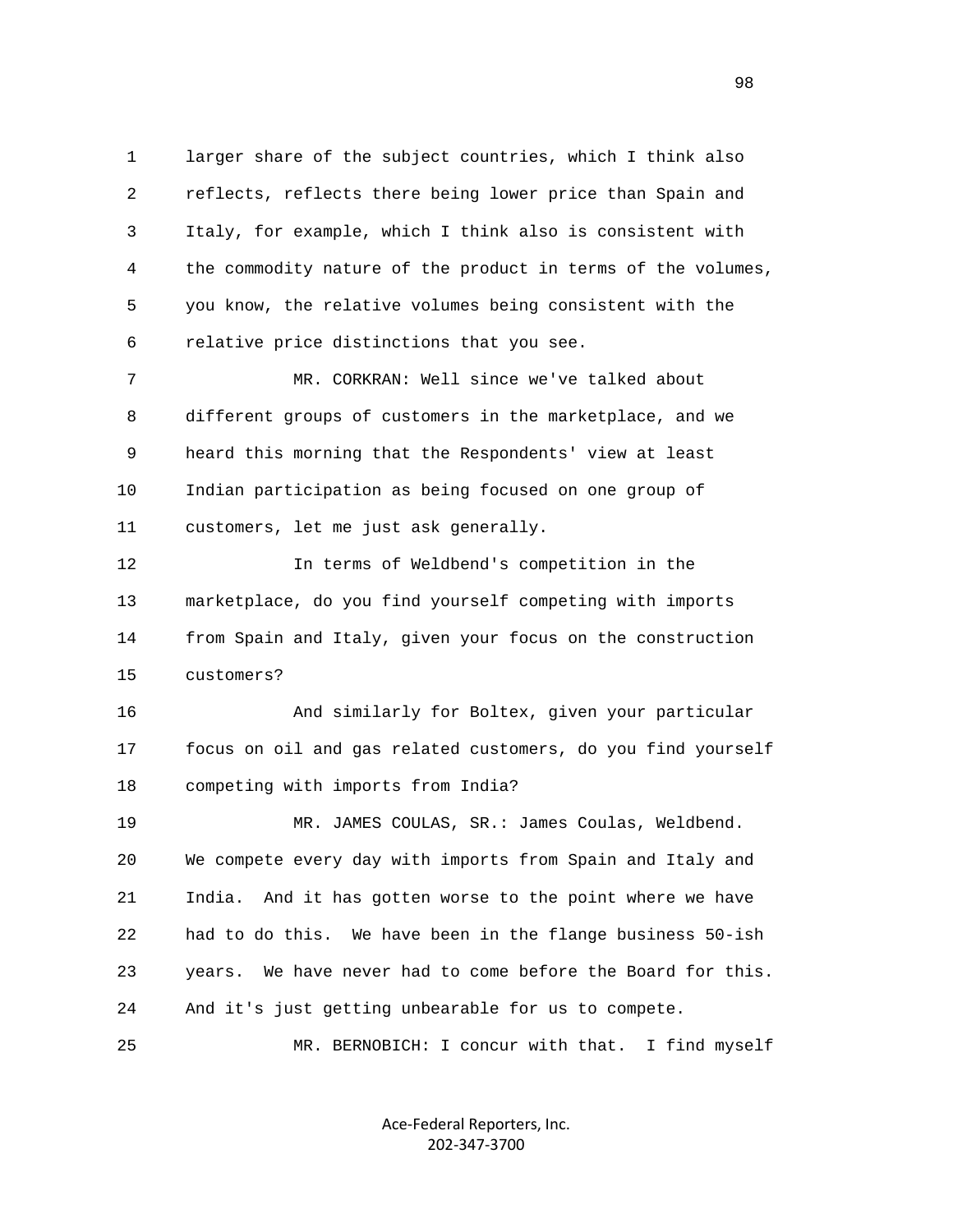1 in competition with those countries, other countries, and 2 whether it's approved or unapproved Indian, we find that in 3 the marketplace at all times. This is, again I have to, I 4 can't reiterate it enough, this is definitely a 5 price-sensitive item. The reason we've had to drop our 6 prices over 40 percent and still are not quite there 7 because it's a question of price.

 8 I can assure you, if there was some kind of 9 bright line between our prices, or our product, and somebody 10 else's products, the Italians, the Indians, whatever the 11 case happened to be, there would have been no reason for me 12 to change pricing.

 13 We've had to drop prices to survive--to survive-- 14 to give my workers and the plant something to do. Not for 15 me to make a profit, but to give them something to do to 16 keep them there. That's the important thing.

 17 This thing about--this thing about approved list, 18 I'm telling you it is absolutely mind-boggling to me because 19 it is an inconsequential event. It happens so infrequently. 20 And it is violated so infrequently. Okay? People are 21 buying this product on the damn price.

 22 MR. CORKRAN: Related to that issue, you had 23 mentioned earlier that Boltex workers were down to working 24 two shifts of 10 hours a day 4 days a week. What was that 25 down from, say two or three years ago? Or what's the

> Ace‐Federal Reporters, Inc. 202‐347‐3700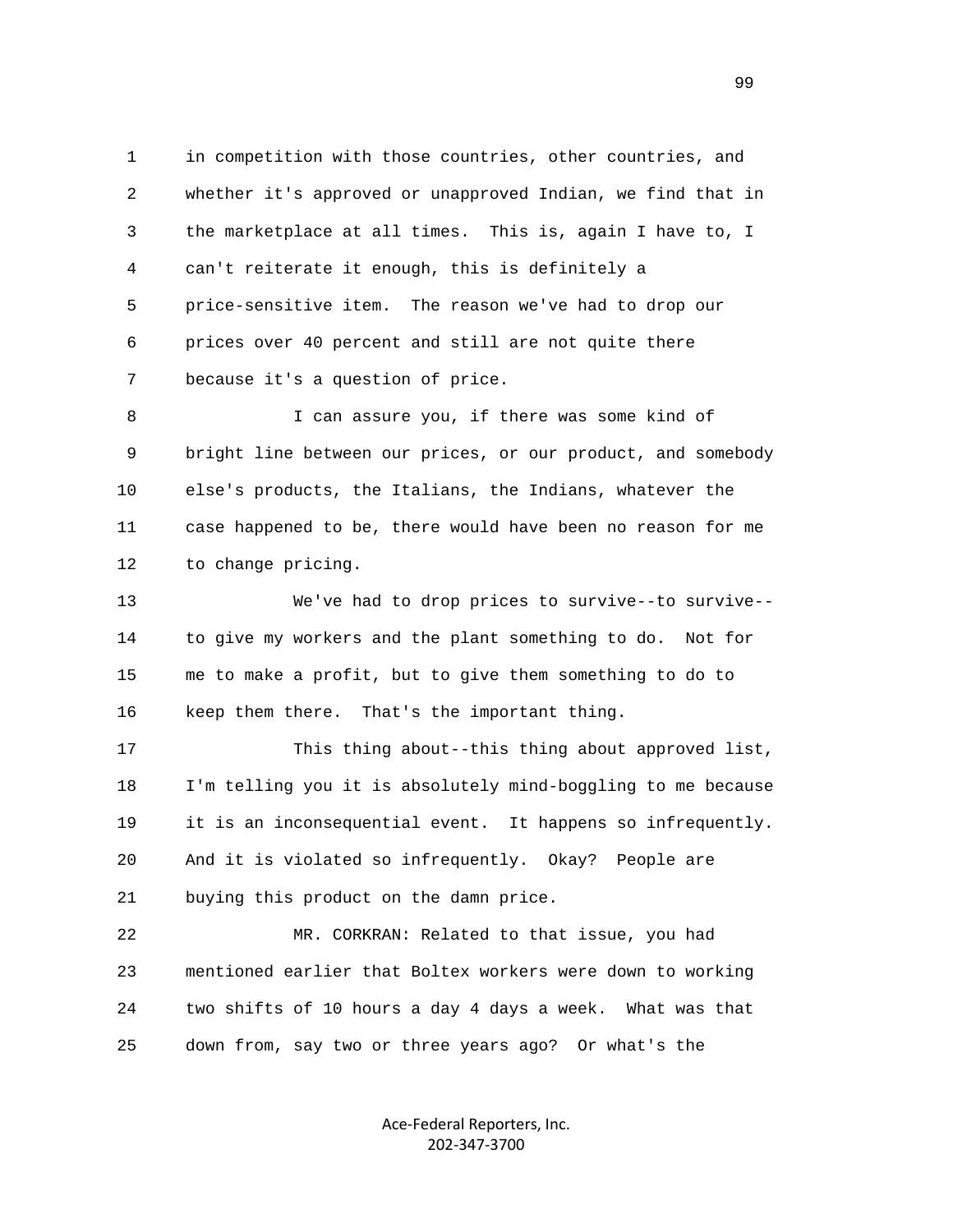1 comparison point?

 2 MR. BERNOBICH: We were working upwards of fifty-- 3 4 MR. CORKRAN: Could you use your microphone? 5 MR. BERNOBICH: I'm sorry. We were working 6 upwards of 50 and 60 hours a week. As I said, also I want 7 to add a codicil to that 40-hour week. We're in the process 8 right now of setting a 32-hour week. 9 MR. CORKRAN: One quick technical question. Some 10 of the testimony earlier mentioned that some flanges require 11 heat treatment. What type of flanges would that be? And 12 are those at all individualized by markets, say oil and gas 13 versus construction? 14 MR. BERNOBICH: Look, there--it depends upon the 15 client. Okay? It depends upon what the requirement, or the 16 engineering specs request. The ASTM requirements, ASTM A105 17 outlines classes, 150 to 2500 pounds, okay? The 150 and 300 18 pound classes are not required to be subsequently heat 19 treated. In other words, once they're forged and allowed to 20 be cooled, they're fine. 21 The classes 400, 600, 900, 1500, and 2500 22 pounders have to--you have to submit to some kind of heat 23 treatment, normalization, annealing, quenching, and 24 tempering, and there's a whole list of things. But those 25 are things.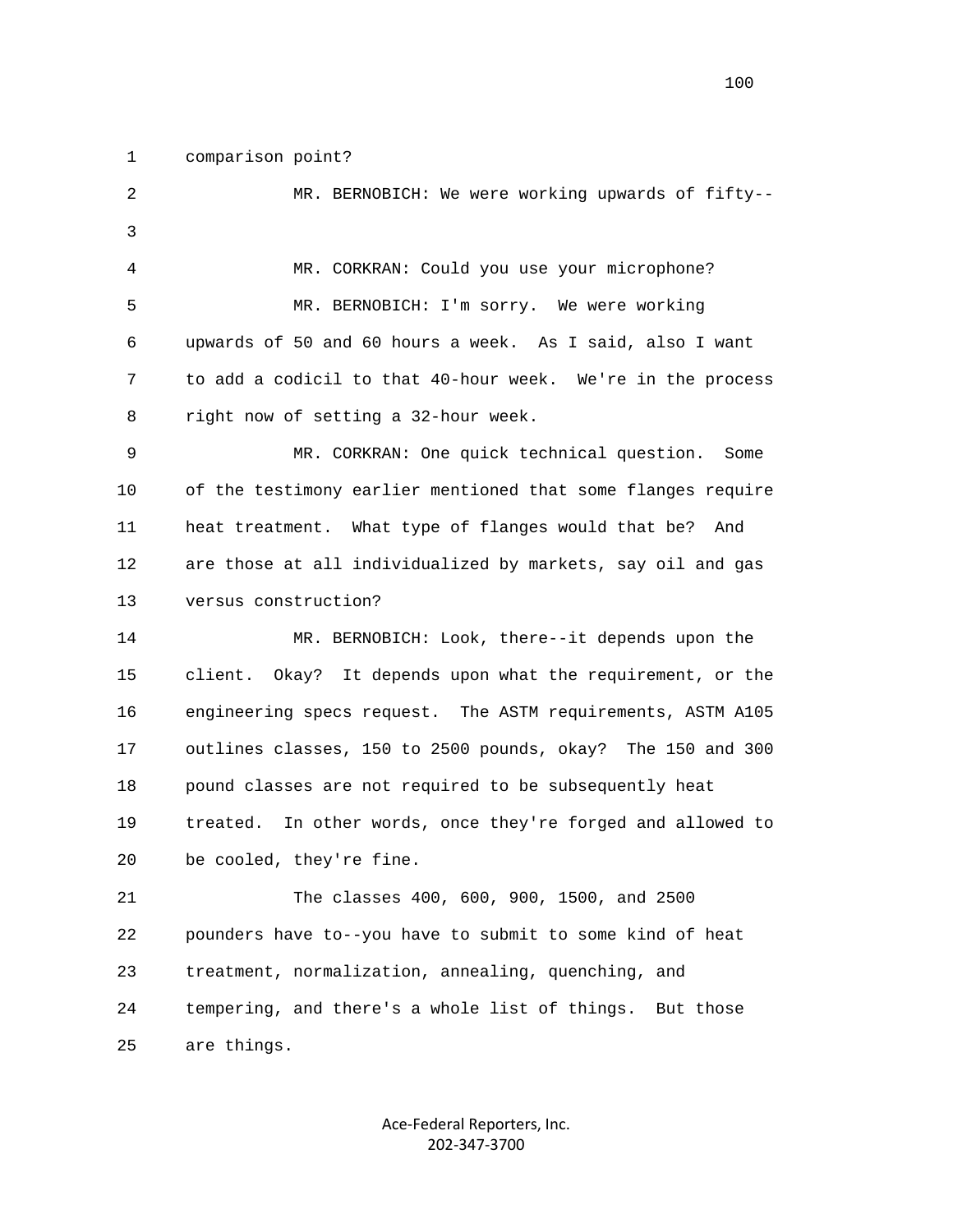1 Generally, now, what we're seeing now more and 2 more also is we're starting to see the demand for product, 3 150 pound and 300 pound to be subsequently heat treated, not 4 by the standard, okay, but by customers' requirements.

 5 MR. CORKRAN: One question, or one request, 6 rather, for the post-hearing briefs. Can we get copies of 7 the major approved manufacturers list? We talked about 8 Exxon and Shell today. If there are others that relate to 9 flanges, if we could get copies of those. Thank you.

 10 And my very last question is: When we are looking 11 at demand drivers, and part of the presentation today 12 focused on oil country tubular goods and line pipe, my 13 question is, is this more general information? My 14 understanding is that for down-hole applications you're 15 going to be using couplings rather than flanges. And I 16 believe for line pipe you may use couplings, or you may use 17 welding in the field. But I wasn't aware of either of those 18 applications being particular to flanges.

 19 MR. KLETT: Mr. Corkran, this is Dan Klett. This 20 is more general information, but I'll confer with the 21 clients in terms of the, you know, what are the most 22 appropriate demand drivers. I mean generally it's 23 pipelines, which is why I looked at OCTG and line pipe, but 24 the specifics of your question I'll have to check with them. 25 MR. McCONKEY: He's asking do you think--the

> Ace‐Federal Reporters, Inc. 202‐347‐3700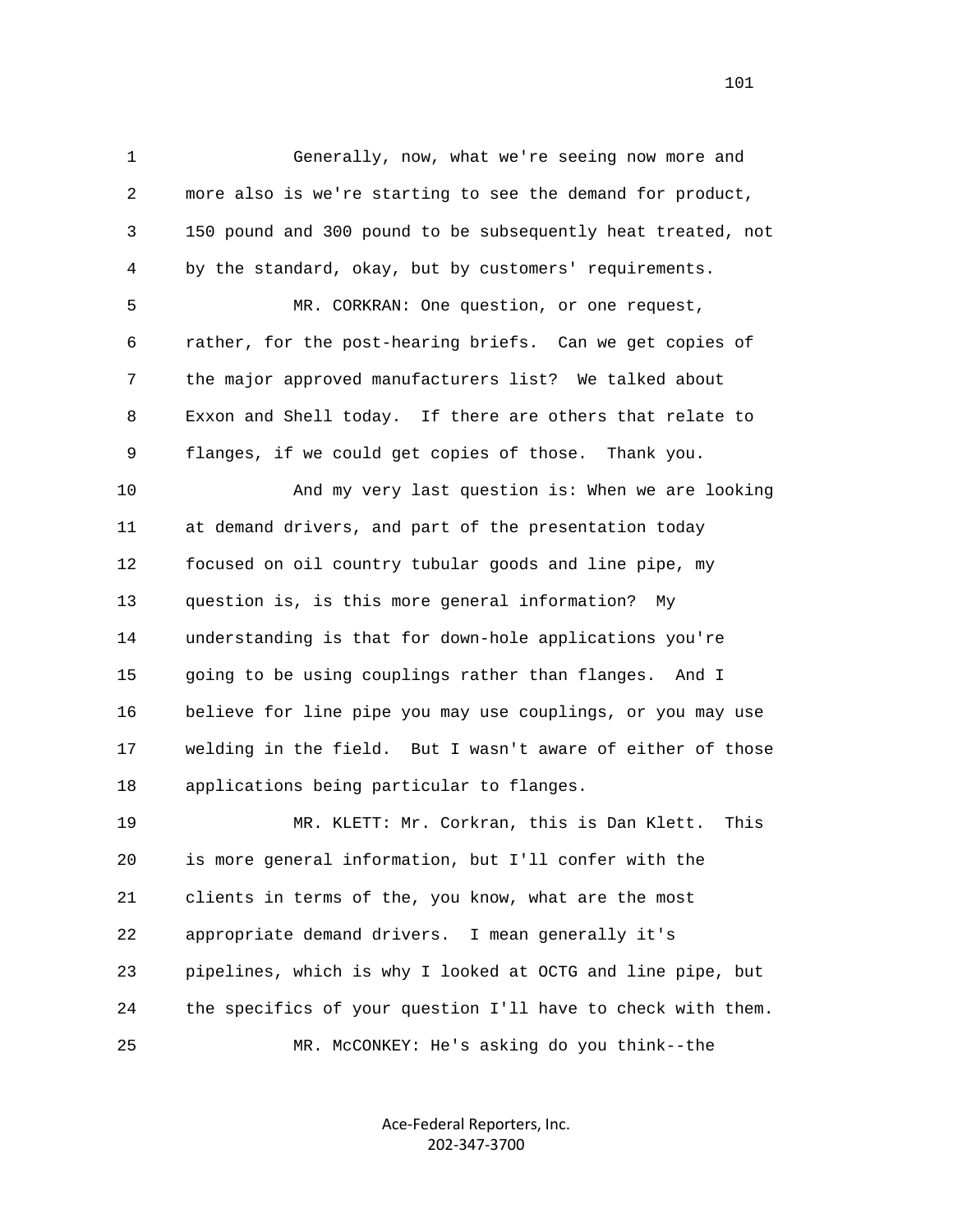1 concept of giving--was to show the decline in oil and gas 2 industry, because a decline in the oil and gas industry 3 impacted those two products. We weren't able to 4 particularly quantify the demand in the oil and gas industry 5 in other ways, so that was just sort of a proxy. The demand 6 for these have gone down, therefore demand in oil and gas 7 has gone down.

 8 MR. BERNOBICH: Just as an aside, you're correct. 9 When, when--oil country tubulars basically they're 10 couplings, okay? The thing is, what that engenders, it 11 engenders oil, right? Oil comes out. It has to be put in 12 the tanks. It has to be piped. It has to have the pipeline 13 built. That's where the flanges get consumed. So the more 14 oil country tubulars you've got working, the more potential 15 for pipelines and completions have to go along that way. 16 Am I making sense? But it's not necessarily on the OCTG 17 that you're going to use a flange. Because the oil starts 18 flowing. It's go to flow. They've got to direct it. And 19 they build pipelines in the fields underground, overground, 20 to direct that oil.

 21 MR. CORKRAN: Okay. So when we're looking at oil 22 and gas, are we really more looking at more like the 23 petrochemical industrial piping systems?

 24 MR. BERNOBICH: It's very important to have the 25 rig count. The rig count is a great indicator of what our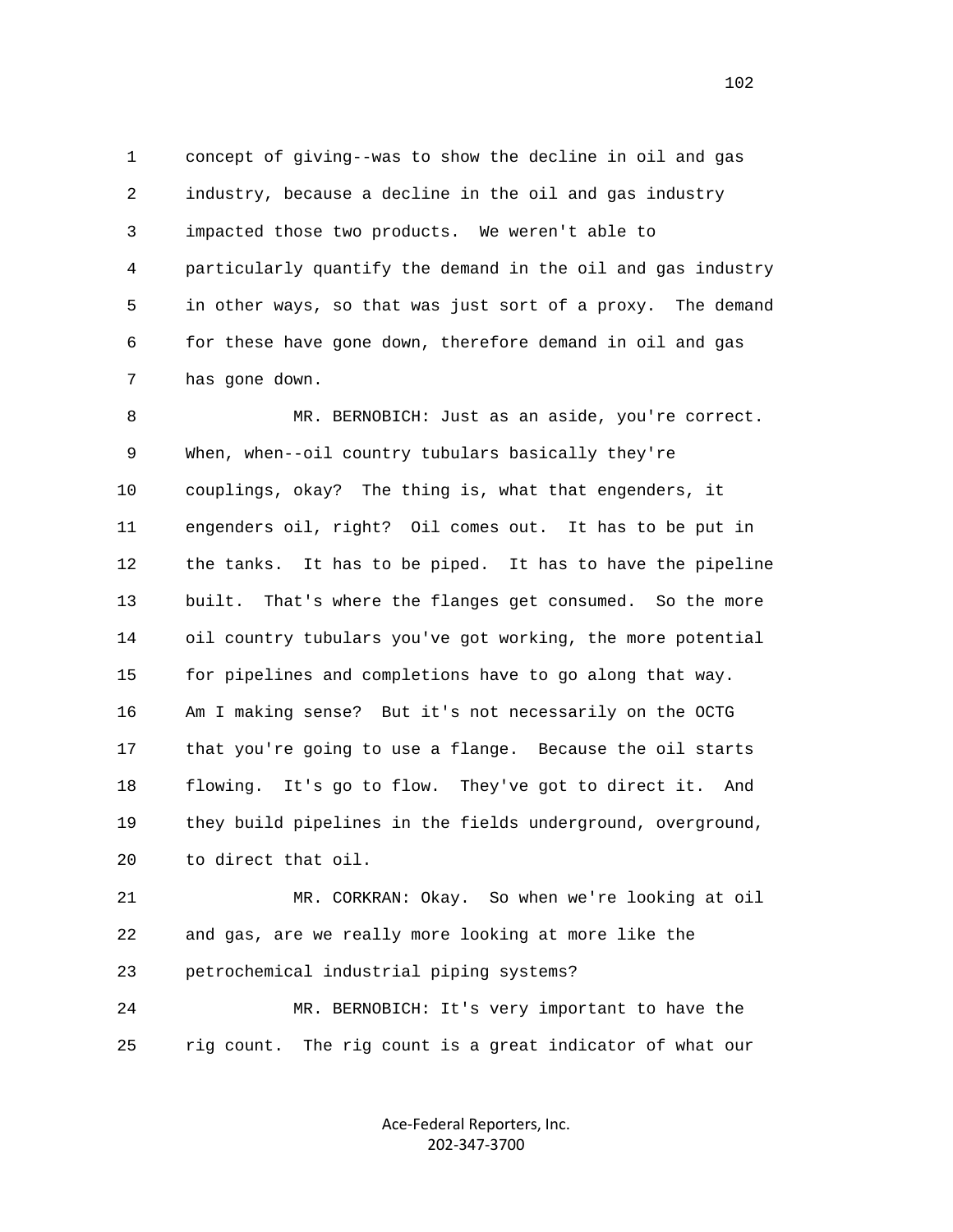1 business is like. Because as they go out there, and as they 2 start drilling, they've got that oil. The take that oil, 3 and they've got to take it and move it somewhere else. And 4 to move that oil somewhere else, they've got to have 5 pipelines to do it. And that means flanges, valves, pipes, 6 fittings, whatever the case happens to be.

 7 MR. CORKRAN: Okay. Thank you. That finishes all 8 of my questions. Let me look to other staff members. No? 9 Okay, well with that, again I'd just like to reiterate our 10 thanks to you today for bearing with us and answering all of 11 our questions. We very much appreciate the time that you've 12 spent with us. And with that, the panel is dismissed.

 13 MR. CORKRAN: Mr. Bishop, are there any 14 preliminary matters?

 15 MR. BISHOP: No, Mr. Chairman. I would invite 16 the Panel in Opposition to anti-dumping and countervailing 17 duties to please come forward and be seated.

18 MR. CORKRAN: Thank you all for coming today. 19 We look forward to your testimony, and you may begin when 20 you are ready.

21 STATEMENT OF MAX F. SCHUTZMAN

 22 MR. SCHUTZMAN: Thank you, Mr. Corkran. Max 23 Schutzman here. The Respondents today have a rather 24 distinguished panel for you to hear from and to question. 25 We have two manufacturers, representatives of whom have come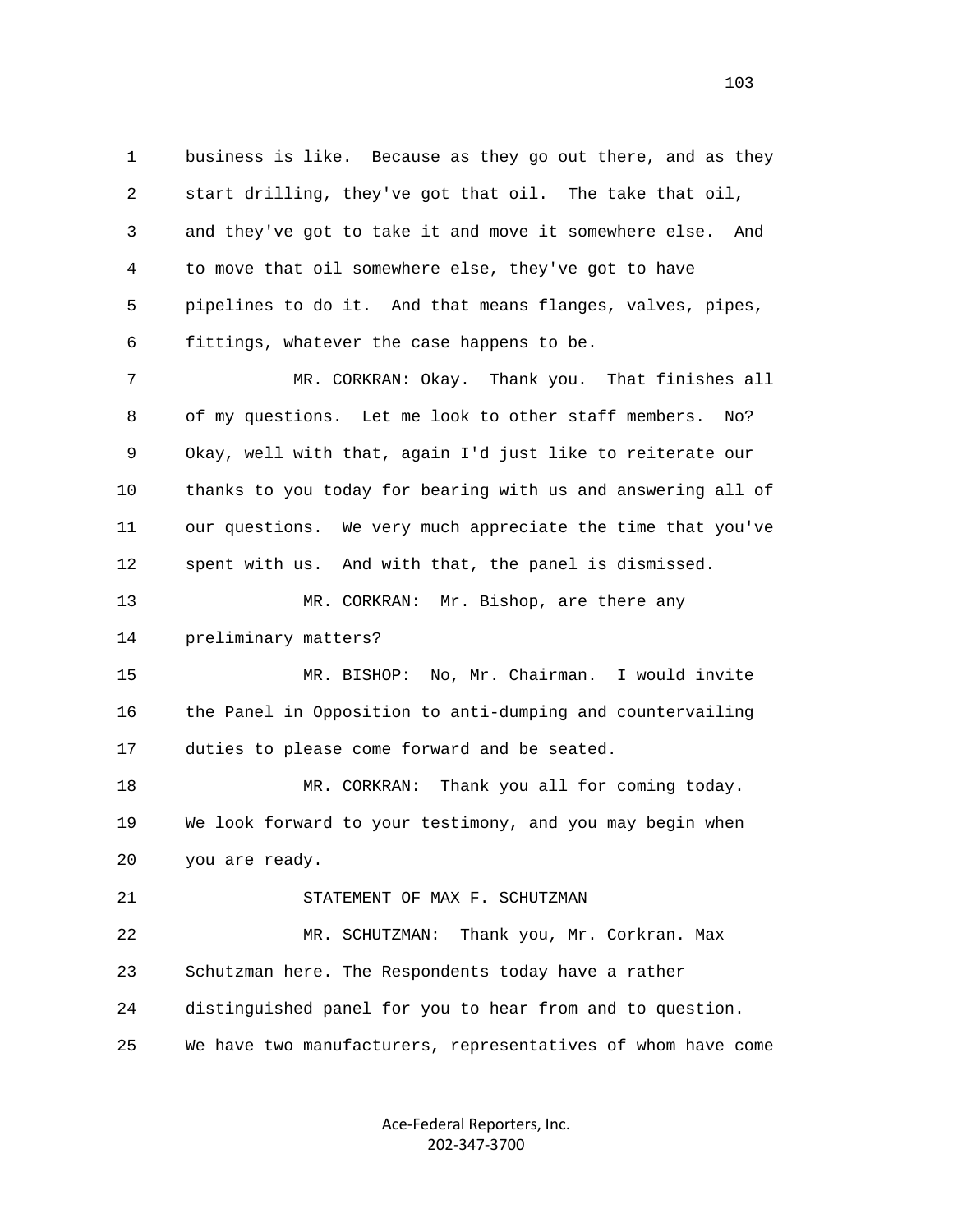1 all the way from India to provide you with relevant 2 information. They will testify, Mr. Gupta, from RN Gupta 3 Company and Mr. Khandelwar, from Norma. To my left and to 4 my right, we have Silbo Industries representatives, Mr. 5 Shalom and Mr. Jakob. Silbo is one of the major trading 6 companies in the United States dealing in this product. 7 For the record, I'm Max Schutzman of Grunfield 8 Desiderio. Silbo is located in Montvale. We are 9 representing Silbo. During our presentation, you will hear 10 from Silbo's Mr. Shalom, who will provide you with industry 11 and market information relevant to the Commission's relevant

12 inquiry.

 13 What you will hear from this Panel is very 14 different from what you heard from the earlier Panel, 15 especially, concerning the reality of approved and 16 disapproved lists and AMLs. Mr. Shalom's testimony will 17 explain how the market for finished carbon steel flanges in 18 the United States is strictly differentiated between two 19 very different products, first, the flanges that are 20 approved by the users and those that are not.

 21 The Petitioners are approved manufacturers of 22 subject merchandise to most of the large U.S. purchasers, 23 companies like Exxon and Shell, who you've discussed in the 24 earlier testimony. Many of the finished flanges imported 25 into the U.S. from Italy and Spain also emanate with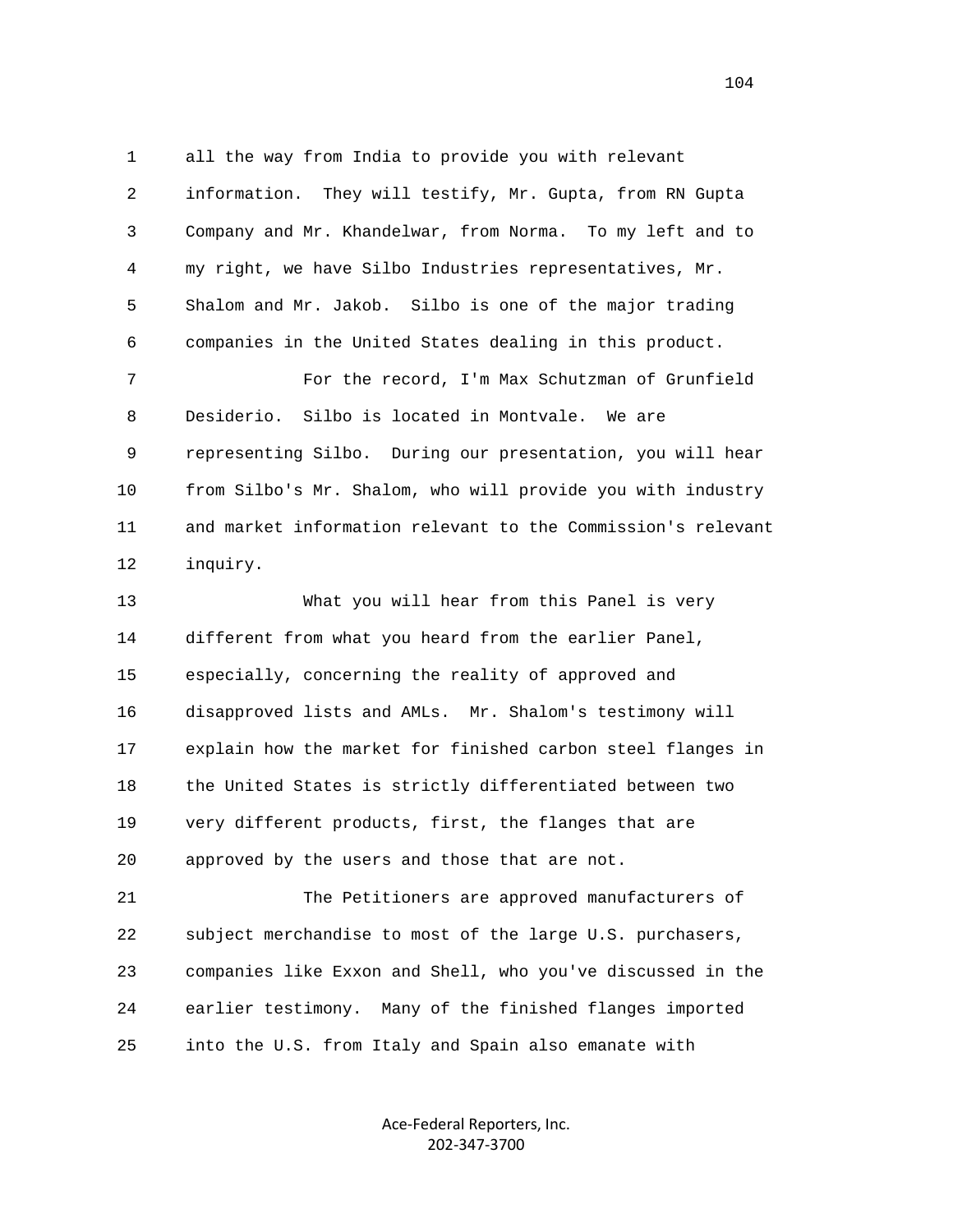1 approved manufacturers; however, with the exception of one 2 producer, no finished flanges of Indian origin are approved 3 for purchase by the major U.S. purchasers. Hence, the 4 overall majority of Indian imports of subject merchandise do 5 not compete at all with approved merchandise sold by 6 Petitioners and Petitioners flanges going to approved users 7 do not compete at all with them.

 8 My compliments to the staff for recognizing the 9 distinctions between average unit values of the Indian 10 product versus average unit values of the Italian and 11 Spanish product, they are remarkably different and if this 12 product was only sold based on price without regard to 13 approved lists, then I dare say that India would monopolize 14 the world. It just doesn't work that way and I think your 15 sense of it is correct, that there has to be something else 16 driving that and what's driving it is this market 17 distinction between AML and non-AML.

 18 Consequently, it's Silbo's position that 19 approved and unapproved finished carbon steel flanges are 20 distinct-like products as there exists clear dividing lines 21 when applying the Commission's six-part test to these 22 products, which you are all quite familiar with. In 23 addition, it is likewise Silbo's position that as a direct 24 result of the strictly segregated market between approved 25 and disapproved finished carbon steel flanges and the fact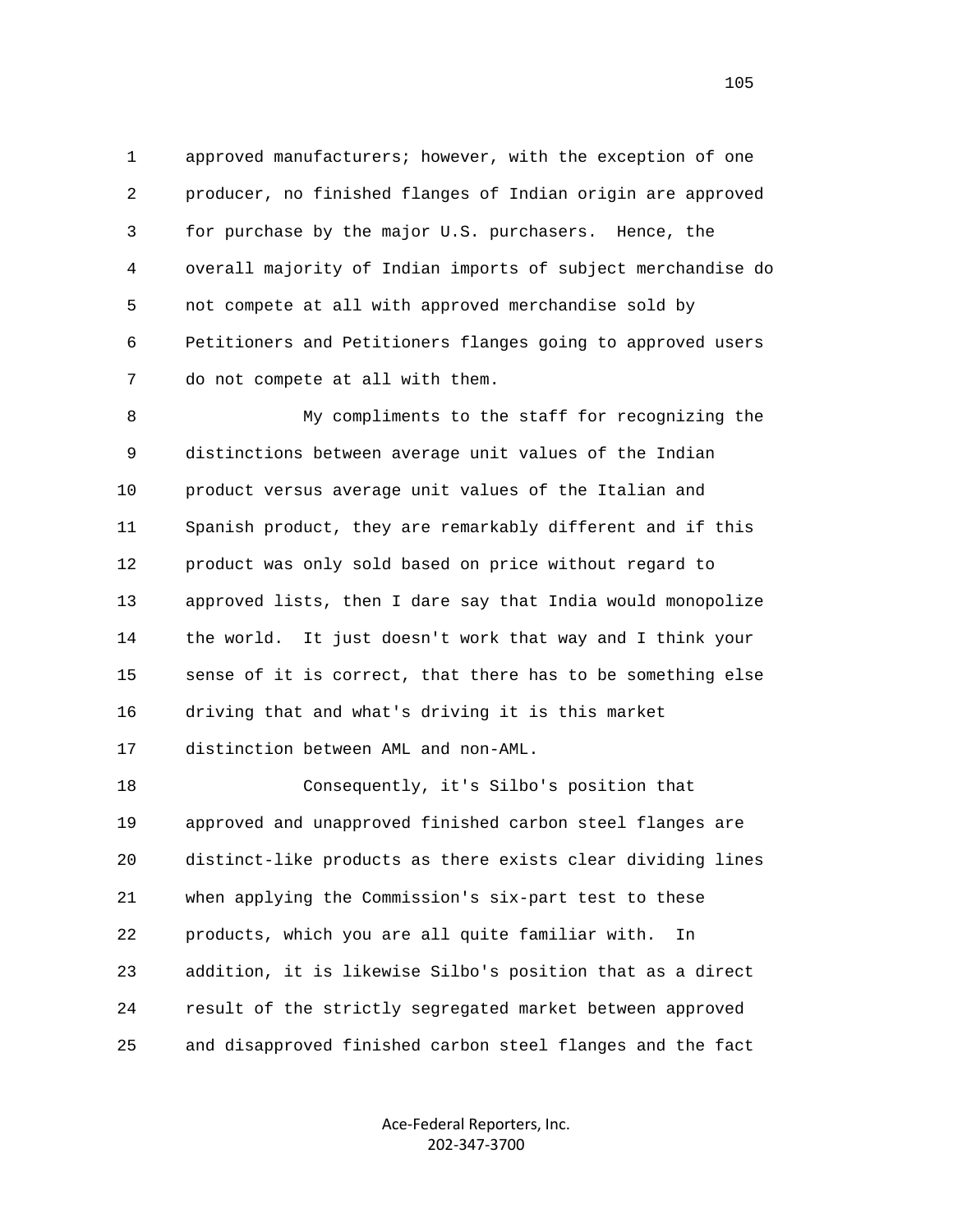1 that all Indian manufacturers, save one, are unapproved that 2 there are solid grounds, actually, for the Commission to 3 de-cumulate imports of subject merchandise from India with 4 imports from the two other subject countries, Italy and 5 Spain.

 6 This is so because there is no reasonable 7 overlap in competition between unapproved flanges imported 8 from India and approved flanges imported from Italy and 9 Spain. Among other things, contrary to the testimony this 10 morning from the Panel, the respective products are not 11 fungible. They are not functionally interchangeable and 12 they are not sold in or through the same markets. We will 13 develop these concepts more thoroughly in the 14 post-conference brief.

 15 Finally, you will also hear from Mr. Shalom 16 about Petitioner's claim that the depressed state of the 17 market for finished carbon steel flanges is directly 18 attributable to imports. Quite apart from the arguments we 19 have made concerning like product and de-cumulation, Mr. 20 Shalom will explain to you that the flange market in the 21 U.S. has been directly and most significantly affected, as 22 your questions indicated this morning, by suppressed prices 23 for oil and gas worldwide and that the severe reduction of 24 oil and gas drilling and exploration, as a consequence, is 25 what has driven this market in the last 15 months.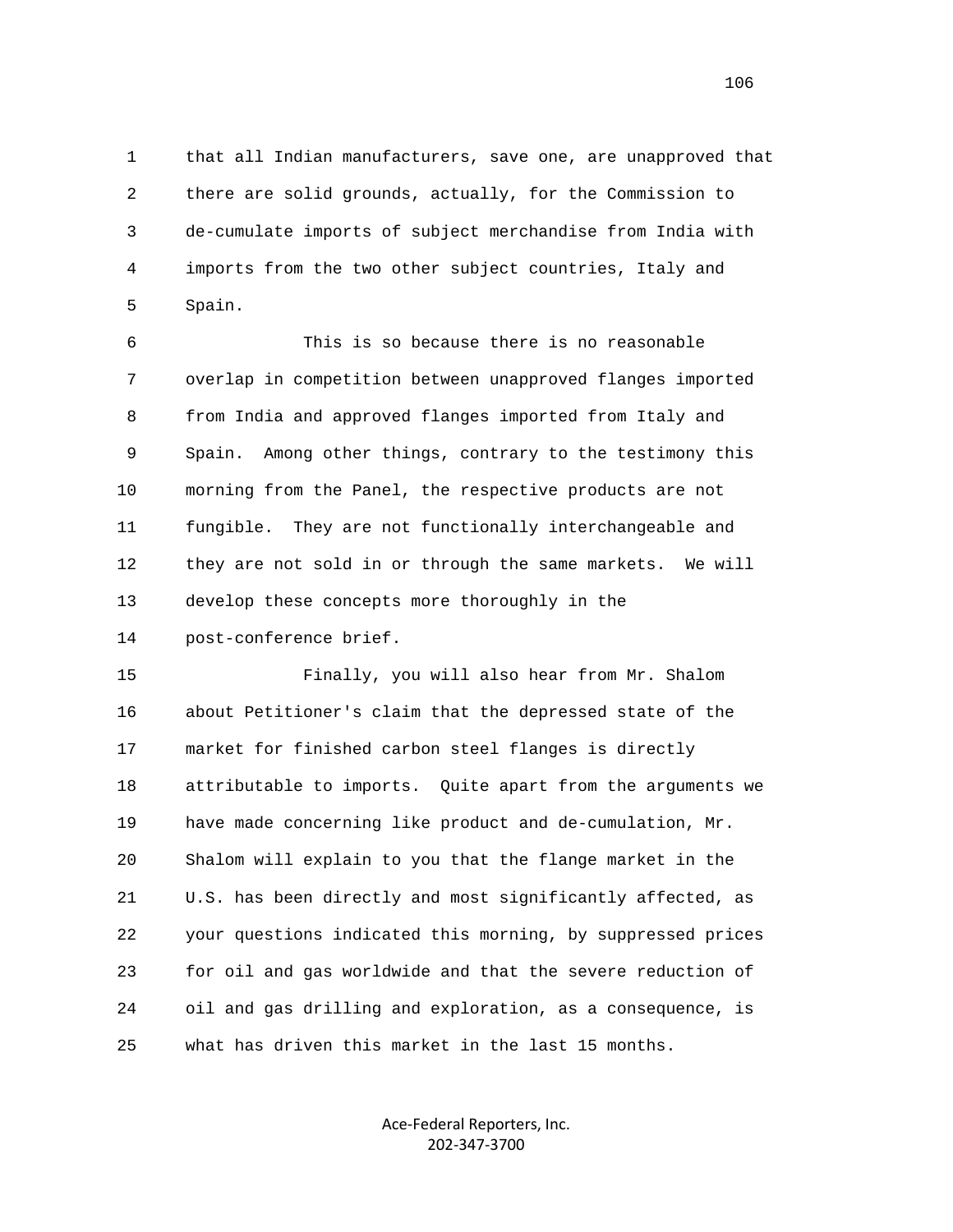1 This, of course, has served to reduce demand for 2 finished carbon steel flanges to unprecedented levels. 3 Imports have not been a material cause of this reduced 4 demand as can be seen by the decreases in imports from 5 subject countries over the past 15 months. 6 With that, I will conclude my introductory 7 remarks and turn the floor over to the witnesses. The first 8 witness will be Mr. Gupta. Sorry, Mr. Khandelwar will be 9 the first industry witness. 10 STATEMENT OF SAMEER KHANDELWAR 11 MR. KHANDELWAR: Good afternoon ladies and 12 gentlemen. My name is Sameer Khandelwar. I thank you for 13 the opportunity to appear before you today. I'm a director 14 in Norma, Ltd., one of the largest exports of flanges from 15 India. 16 I have traveled all the way from India to appear 17 at this conference because I believe that there are critical 18 facts that have been omitted from the petition and which 19 must be brought to attention of the Commission. In my view, 20 these facts demonstrate conclusively that there is no 21 reasonable indication that imports from India are causing or 22 threatening material injury to the domestic industry. 23 I would like to begin by correcting a 24 potentially misleading statement in the petition. 25 Petitioners claim that they do not import flanges. It may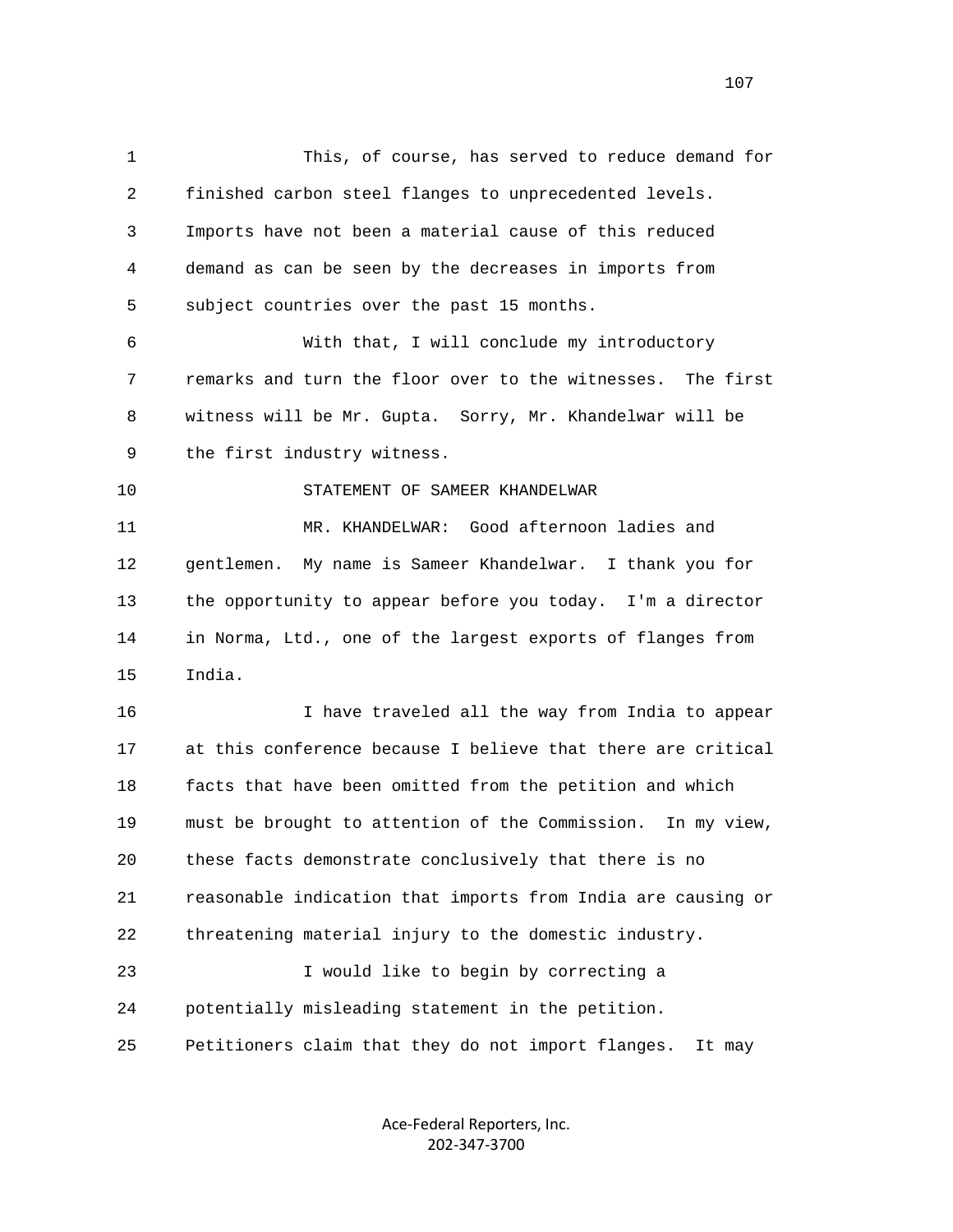1 be true that they do not technically act as importers on 2 record, but I can confirm, however, that at least one 3 Petitioner has purchased flanges imported from India. We 4 are prepared to furnish documentation in our post-conference 5 brief that substantiates these purchases.

 6 I have devoted the past 25 years of my life to 7 both manufacturing and marketing sides of flange industry. 8 I can therefore assure you that the Petitioners have failed 9 to explain accurately the nature of competition in the U.S. 10 market. It is extremely important that the ITC recognize 11 that the flange industry in the United States is extremely 12 segmented, a fact to which Petitioners incredibly do not 13 even allude in the petition.

 14 The first segment is devoted to the oil and 15 refinery and chemical markets. In this segment, the plant 16 supplies must undergo a rigorous and lengthy approval 17 process conducted by the big oil companies and chemical 18 companies, such as Exxon, Mobile, and Shell. These 19 companies maintain a list of approved manufacturers called 20 AML or sometimes AVL, which stands for Approved Vendor List. 21 The approved manufacturers are mostly the U.S. and European 22 producers.

 23 The second market segment is for the generic 24 flanges. All Indian flanges, except for one small producer 25 called Bebitz are destined for the generic segment of the

> Ace‐Federal Reporters, Inc. 202‐347‐3700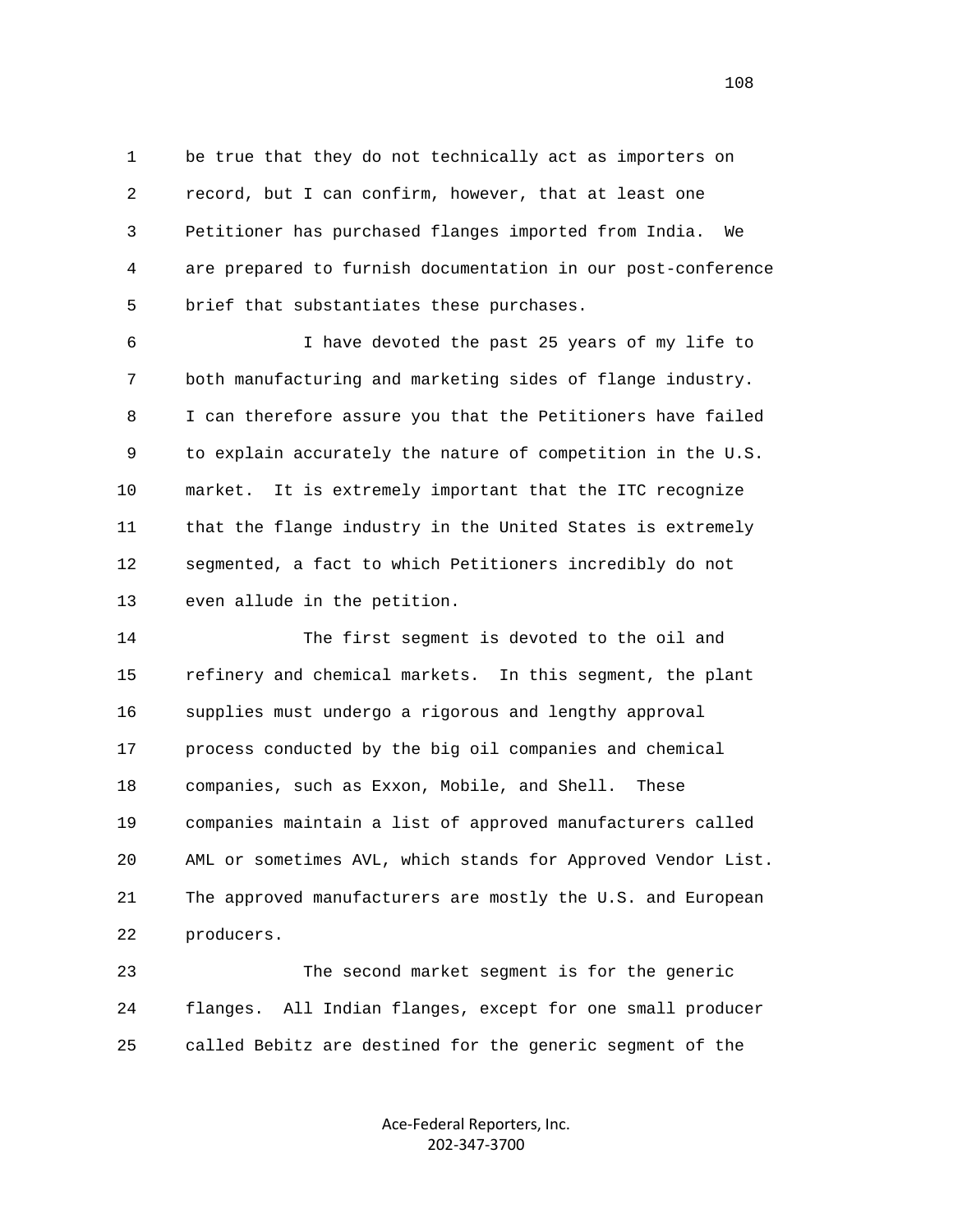1 market. The generic segment consists mostly of construction 2 and other non-critical uses, sometimes referred to as, 3 commercial uses. Flanges sold in the generic market are not 4 interchangeable or fungible with flanges sold in the 5 approved market, which is why the oil companies undertake 6 the lengthy and expensive process of approving only certain 7 manufacturers.

 8 The price in the generic market is significantly 9 less than those in the approved segment of the market. 10 Exhibit 1.9 of the petition, which consists of data compiled 11 where the Petitioners from the publicly available imported 12 shows that the average price in the approved market segment 13 where flanges from Italy and Spain are sold is about 96 14 cents per pound while the average price in the generic 15 market segment where flanges from India are sold is only 57 16 cents per pound.

 17 It is quite obvious that no reasonable customer 18 would pay 96 cents per pound for approved flanges from 19 United States, Spain, or Italy if it were possible to 20 purchase a generic flange that costs 57 cents per pound from 21 India and use it for the same purpose.

 22 The Petitioners have urged the Commission to 23 cumulate flanges from Spain, Italy, and India. We believe 24 that the statutory criteria for accumulations are not met in 25 this case. I understand that the statutory criteria focuses

> Ace‐Federal Reporters, Inc. 202‐347‐3700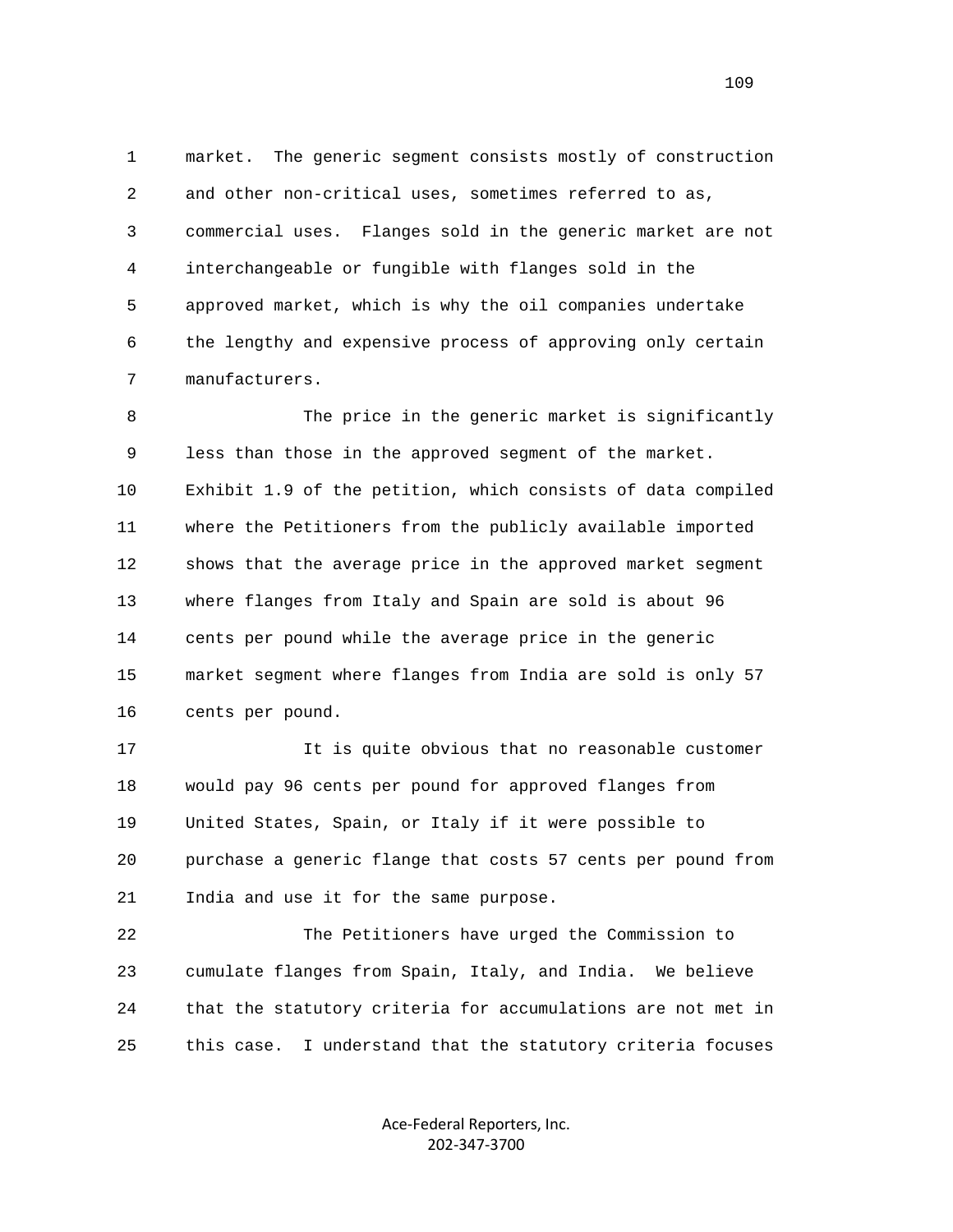1 primarily on fungibility and interchangeability of the 2 exports from different countries. In this case, flanges 3 from Spain and Italy on one hand and India on the other hand 4 are not fungible or substitutable. The flanges from Spain 5 and Italy are geared to the higher-priced approved market 6 segment for critical applications. The flanges from India 7 are destined for the lower-priced commercial and generic 8 market segments.

 9 Because of the American industry an India flange 10 is not suitable for the use in a refinery or a chemical 11 plant as flanges from Italy or Spain would be. While an 12 approved flange could be substituted in a generic use, it 13 would not be economical to do so. And in reality, approved 14 manufacturers generally do not supply to the commercial 15 market.

 16 Customers in United States are acutely aware of 17 the differences between the approved and generic flanges and 18 they typically designate which type they wish to purchase. 19 Most customers, for example, will specify that they will not 20 purchase India flanges because they are fulfilling orders 21 for an approved use.

 22 I thank you for this opportunity to appear to 23 before you today and would be pleased to respond to any 24 questions that you may have. Thank you very much.

25 STATEMENT OF GAURAV GUPTA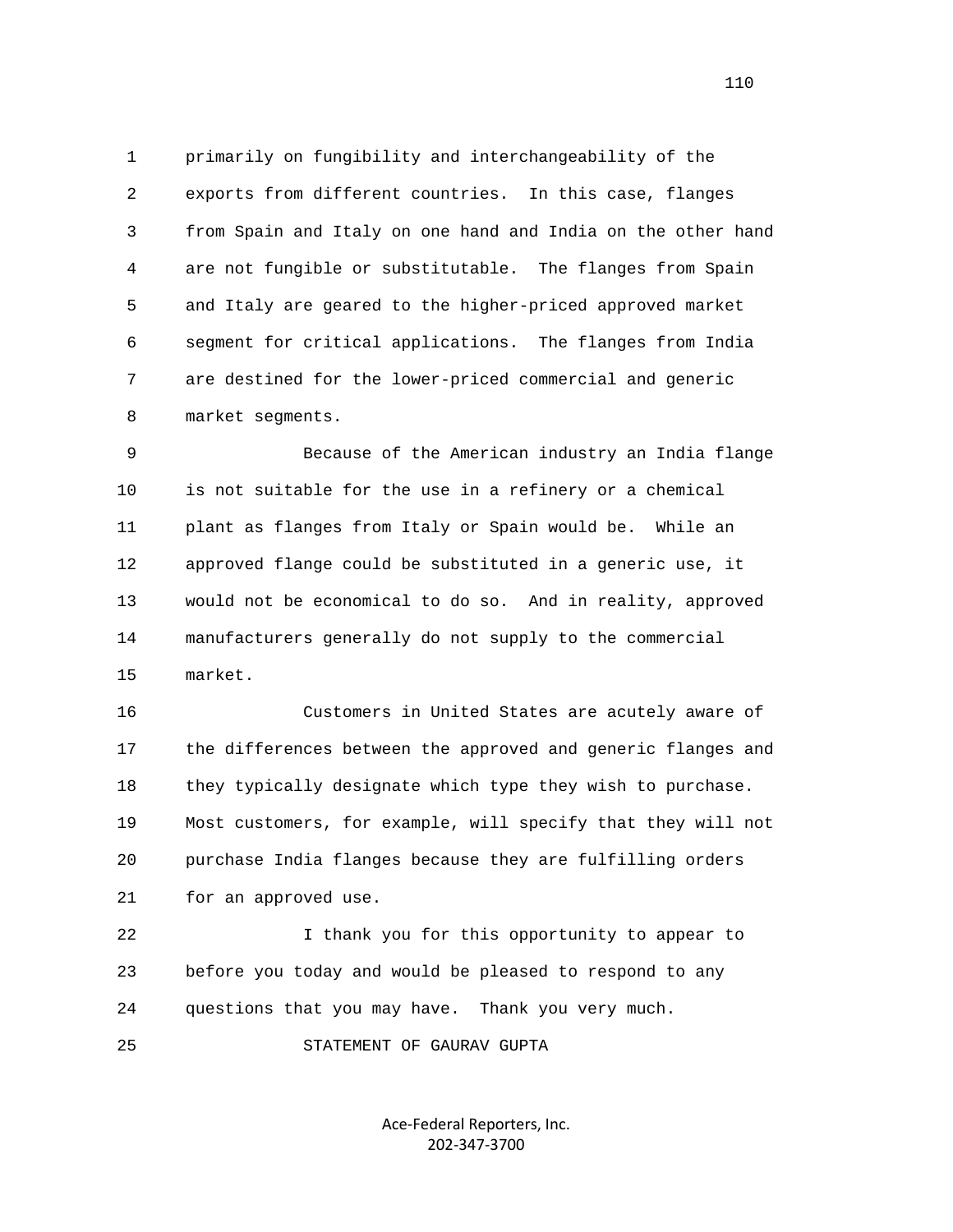1 MR. GUPTA: Good afternoon. My name is Gaurav 2 Gupta and I'm pleased to be here today to present my views 3 to the Commission. I am a director of RN Gupta & Company, 4 an Indian producer of carbon steel flanges. My company is a 5 family-owned business that began operations in 1948 and I 6 have been working with the company since 1993 after I earned 7 a degree in Engineering. I'm therefore familiar and fully 8 involved in both the production and marketing of the subject 9 merchandise. The pricing and volume data represented in the 10 petition established that Indian imports have not adversely 11 impacted the domestic industry. Any adverse impact to the 12 domestic industry during the period attributes to the 13 imports from Italy and Spain.

 14 Based on the import statistics presented in the 15 petition at Exhibit 1.9, it is evident that Indian imports 16 fell by 51 percent in the first quarter of 2016 as compared 17 to the first quarter of 2015. Even on analyzed basis, 2016 18 imports have declined by 36 percent as compared to Indian 19 imports in 2013, and by 30 percent compared to 2014. This 20 overshadows the modest increase in imports between 2014 and 21 '15. So due to the sharp decline in Indian imports over the 22 period of investigation there is no indication that Indian 23 imports have caused material injury to the domestic 24 industry.

25 It is important to note that the trends in

Ace‐Federal Reporters, Inc. 202‐347‐3700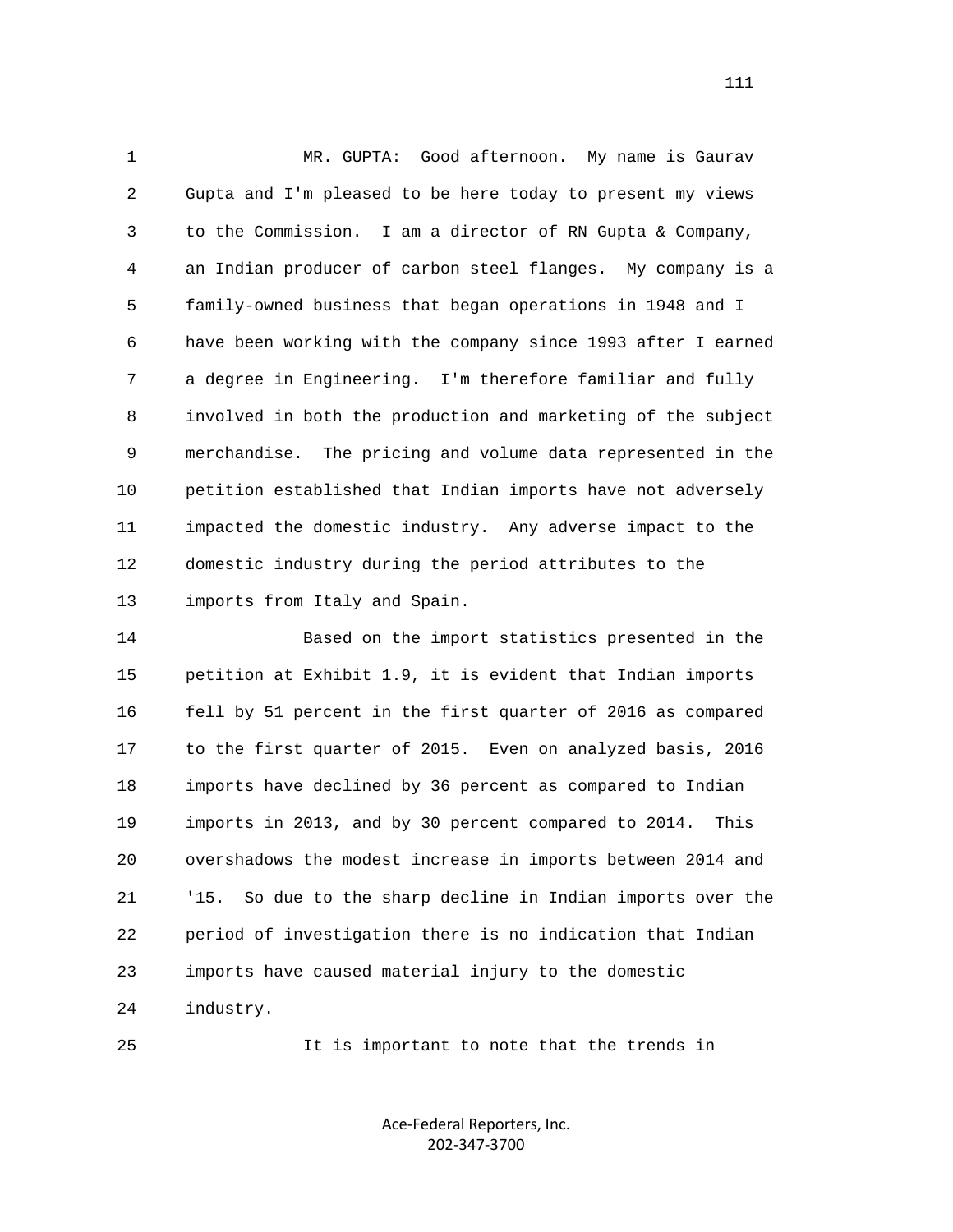1 Indian imports over the period of investigation are markedly 2 different than the import trends of Spanish and Italian 3 imports, which have registered increases in the import 4 volumes during the period of investigation.

 5 With respect to Italian imports, they increased 6 each year during the period of investigation. Italian 7 imports increased 8 percent between 2013 and '14 and then 8 further increased by 35 percent between '14 and '13 compared 9 to the over 50 percent decline in Indian imports between 10 first quarter 2015 and '16 Italian imports only declined by 11 1 percent.

 12 The import statistics established that Indian 13 imports have declined during the period of investigation, 14 whereas Spanish and Italian's have increased. Any increase 15 of the import volume during the period of investigation is 16 thus attributable solely to Spanish and Italian imports and 17 not to Indian imports.

 18 I would like to point out one more thing is at 19 the pricing. At first, the the per-pound CIF value of 20 Indian imports is approximately 40 percent less than the CIF 21 per-pound value of the Italian and Spanish imports. The 22 same trend is visible in all the three years and even the 23 last quarters of the data given. The large price disparity 24 is attributed to the fact that the Indian and Italian, 25 Spanish imports are sold to separate and discrete markets.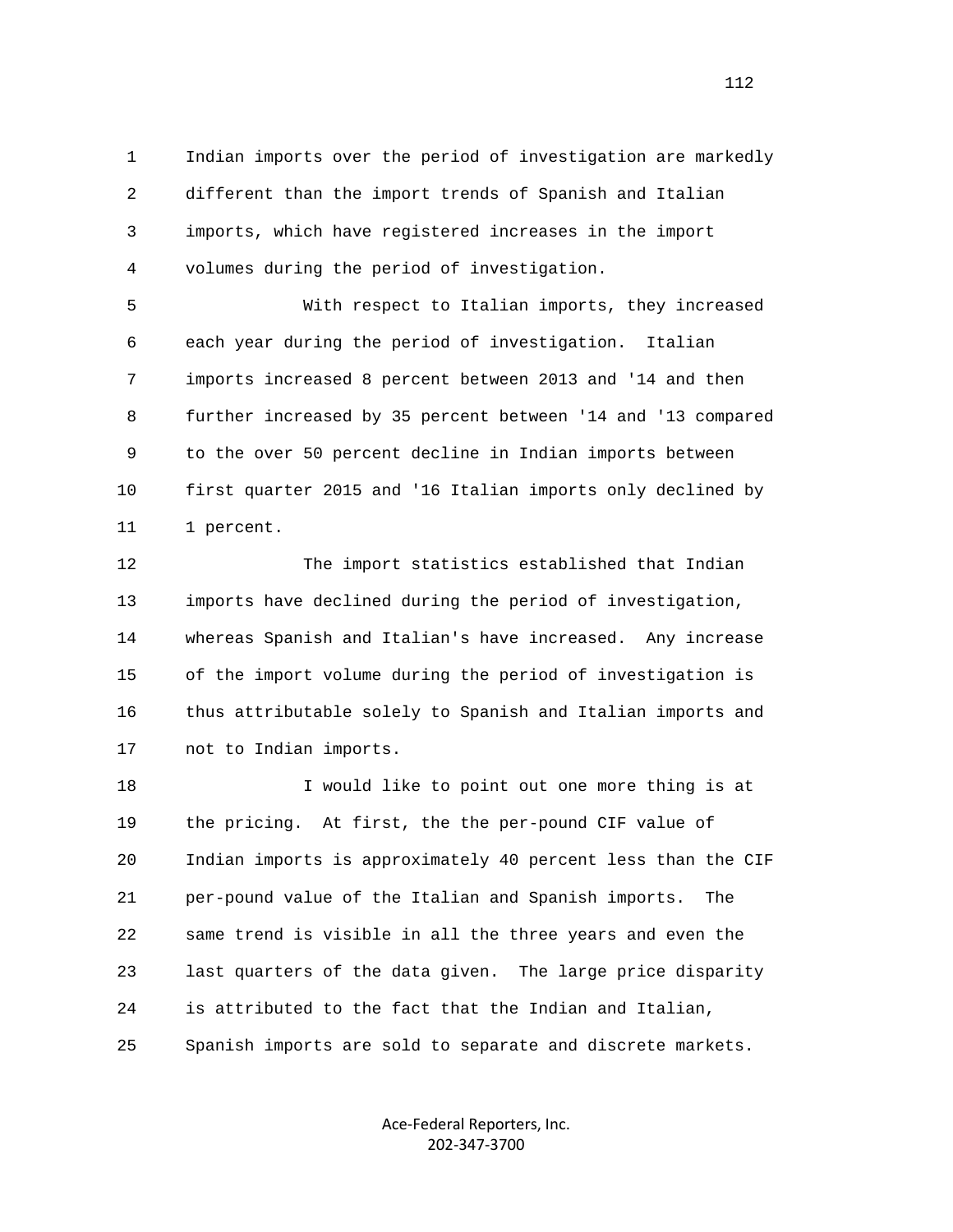1 Italian and Spanish imports are largely purchased on 2 approved basis for oil refinery, oil/gas exploration and 3 chemical industries.

 4 In contrast, the vast majority of Indian imports 5 and all imports from my company are sold in the generic and 6 non-approved markets, such as construction and other 7 non-critical applications. Prices in the approved critical 8 application markets are substantially higher than the prices 9 in the generic market. I would like to add to a fact that 10 even we have been trying since 15 years to get on the 11 approved manufacturer list, but we could not manage to get 12 through because of the tough norms.

 13 Second, the decline in Indian import prices over 14 the period of review has been substantially less severe than 15 the observed prices declines in Italian and Spanish imports. 16 For example, between 2014 and '15 the average price of 17 Indian flanges declined only by 2.56 percent. In 18 comparison, the average unit value of Italian imports 19 declined by 13.62 percent. And the average unit value of 20 Spanish imports declined by 20.6 percent during the same 21 period. Moreover, the noted decline in import prices is 22 largely due to the steep global decline in steel and oil 23 prices, which are two main inputs for flange production. 24 As we are all aware of the crude prices, it 25 dropped from \$100 a barrel in 2013 to \$30 a barrel by the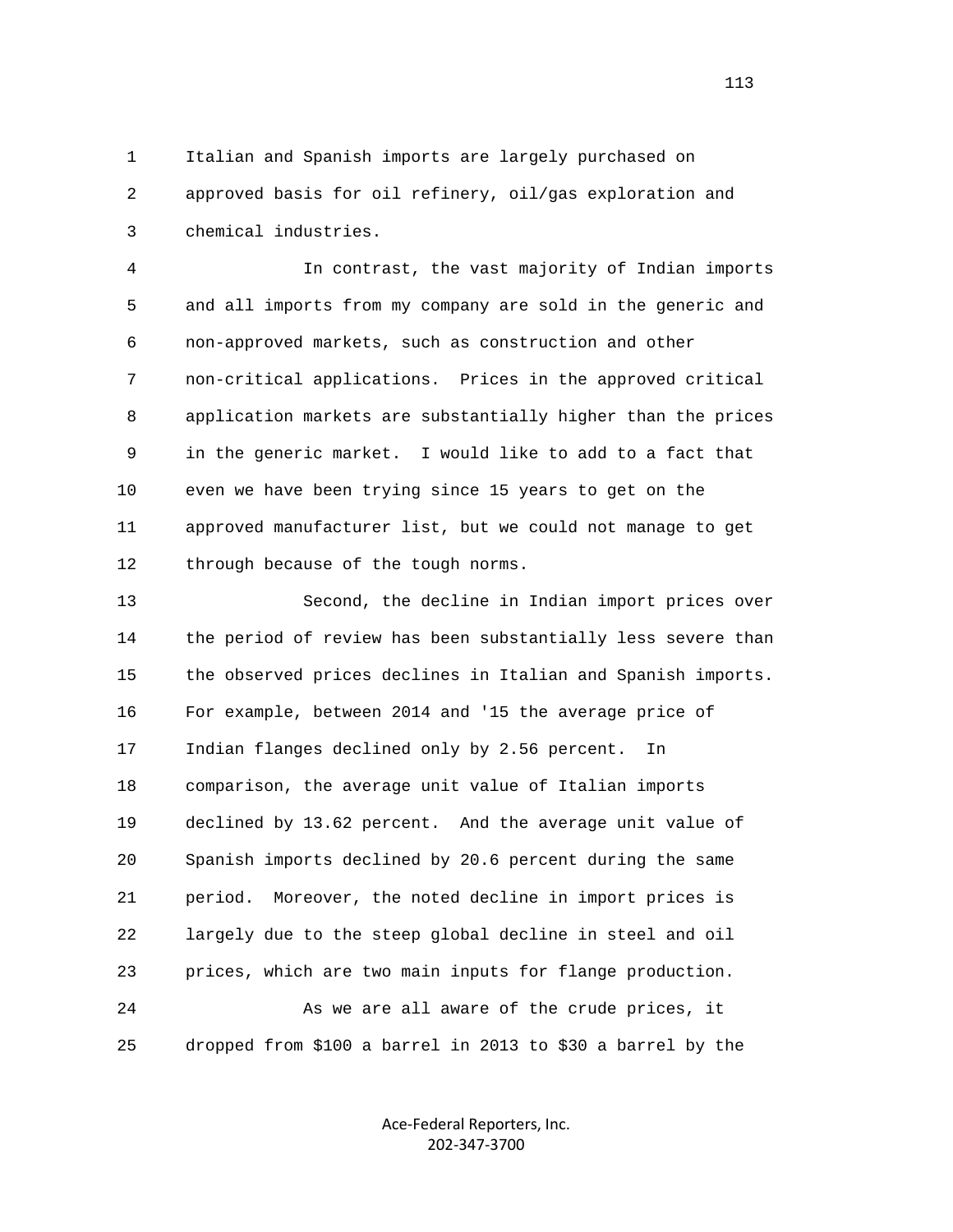1 end of 2015. Similarly, the steel prices in this period 2 dropped by almost 30 percent.

 3 Finally, the Commission should note that the 4 exports from India are small manufacturers with most of the 5 manufacturing and exporting less than \$5 million annually. 6 Imports of Indian flanges have coexisted with the domestic 7 flanges for the last five decades. As Indian and the 8 domestic U.S. flanges have been concentrated in the distinct 9 and separate market segments.

 10 It is my request to the Commission to consider 11 Indian flanges separately from imports from Italy and Spain 12 when considering the injury. Thank you for the opportunity 13 to present my views to the Commission and I would be pleased 14 to respond to any questions you may have. Thank you.

## 15 STATEMENT OF ALAN SHALOM

 16 MR. SHALOM: My name is Alan Shalom. I'm a 17 director of Silbo Industries, Inc. We are a trading company 18 active worldwide in tubal steel products. This case 19 regarding carbon steel flanges from India, Spain, and Italy 20 is completely without foundation and is deserving of one 21 outcome, a negative preliminary determination.

 22 Our remarks will be categorized into three 23 sections: one, market conditions; two, approved/unapproved 24 flange distinct markets; three, other comments and 25 observations regarding the petition. The first one, market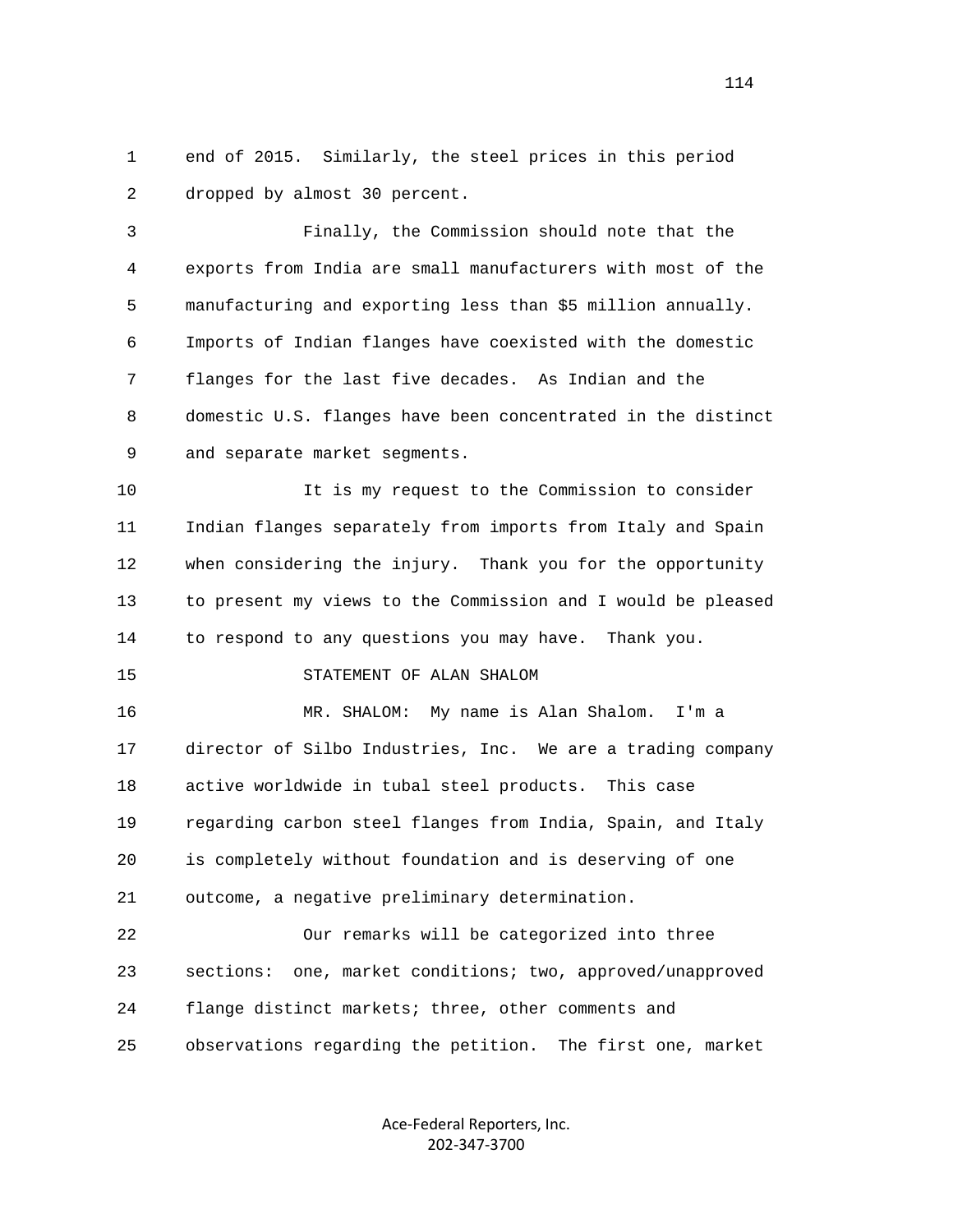1 conditions, the flange market over the past at least 15 2 months has experienced a historic decline. This decline was 3 directly caused by deceased demand in a host of industries 4 that purchase and consume flanges, most notably, oil and 5 gas. It is this dramatic worldwide decrease that has 6 created industry-wide problems, most certainly, not imports 7 of flanges.

 8 We mention several indicators of the decline in 9 fortunes of the oil and gas industry. One, dramatic 10 decreases in the prices of oil and gas; two, rig count in 11 the U.S. down from 1600 to 500; three, huge numbers of 12 project deferrals worldwide, probably in excess of a 13 thousand; four, capital expenditure reductions of 50 percent 14 in two years.

 15 The above are representative of market factors 16 that are inarguably the cause of decrease demand, certainly, 17 not imports. Every entity involved in the flange business 18 worldwide has experienced the effects of this recession. It 19 is completely without justification to suggest import 20 causation. The petition itself presents indisputable 21 arguments in support of demand decreases.

 22 During the first three months of 2016, the 23 tonnage imported from the three responding countries was 24 down by 41 percent. India's reduction was 51 percent and 25 Silbo's specific experience manifested a 60 percent decrease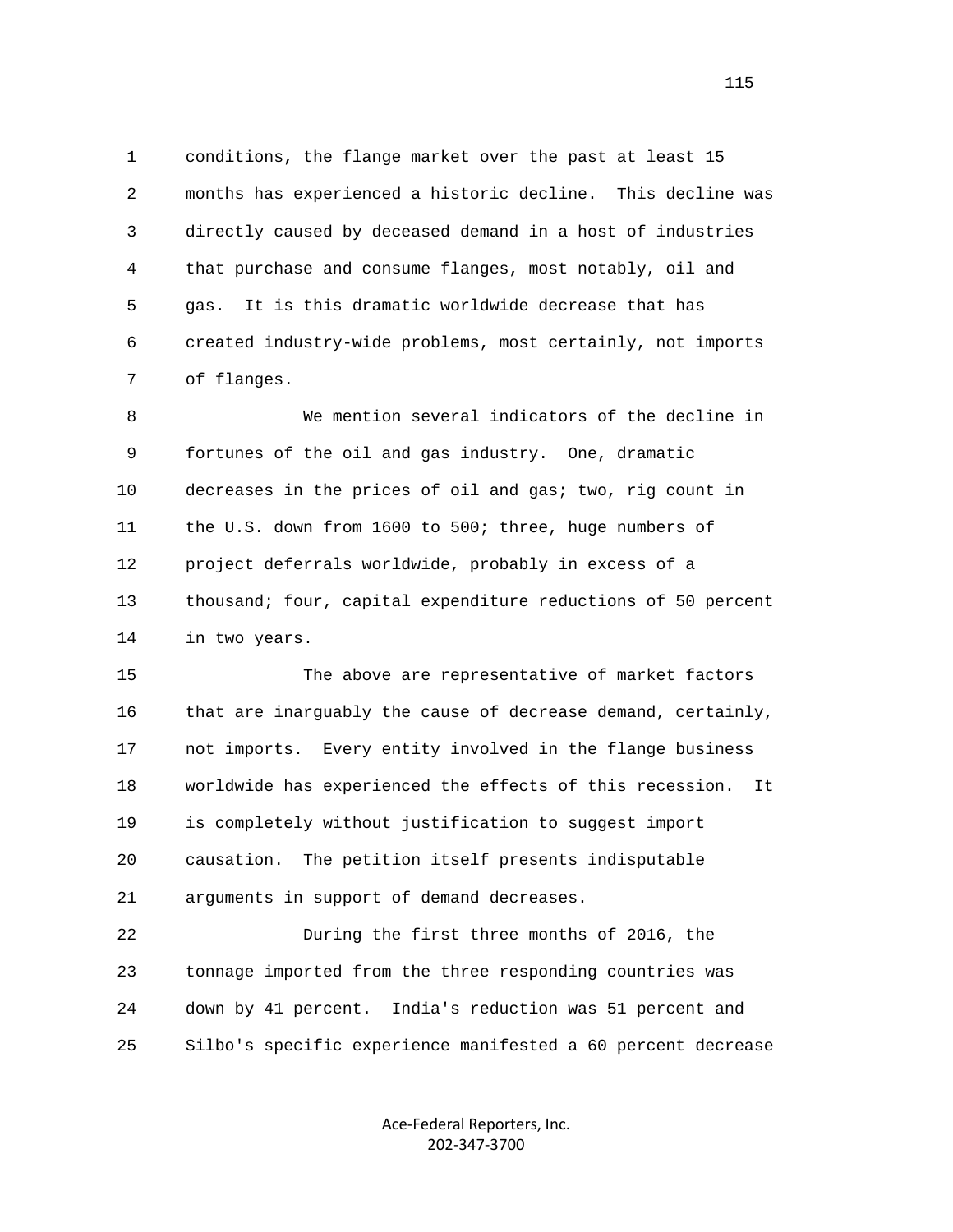1 for the same period. The second six months of 2016 will 2 mirror the same decreases. These decreases have nothing to 3 do with imports and are attributed totally to decreases in 4 demand.

 5 Point two, approved/unapproved flanges distinct 6 markets, carbon flanges in all aspects of manufacture, 7 distribution, and marketing are characterized by a 8 differentiation. There are approved and unapproved flange 9 manufacturers, two distinct marketplaces. Weldbend and 10 Boltex represent the approved segment of the market, not the 11 unapproved segment. The vast bulk of what is imported, 12 particularly from India, is an unapproved flange, not 13 competitive or comparable for this purpose with 14 Petitioner's product.

 15 The incongruity of this case is demonstrated by 16 the fact that two or three decades ago both Weldbend and 17 Boltex were the primary authors of this differentiation. It 18 is this difference, in part, that resulted in huge profits 19 earned by Weldbend and Boltex through the years. The big 20 price drop was caused by Weldbend and Boltex's not reducing 21 their prices after 2009 when the entire market dropped, the 22 whole steel industry dropped, but Weldbend and Boltex 23 maintained their current prices from 2009 through 2015 24 despite tremendous cost reductions for raw material. 25 Price is such a big factor, but in 2012 to 2014

> Ace‐Federal Reporters, Inc. 202‐347‐3700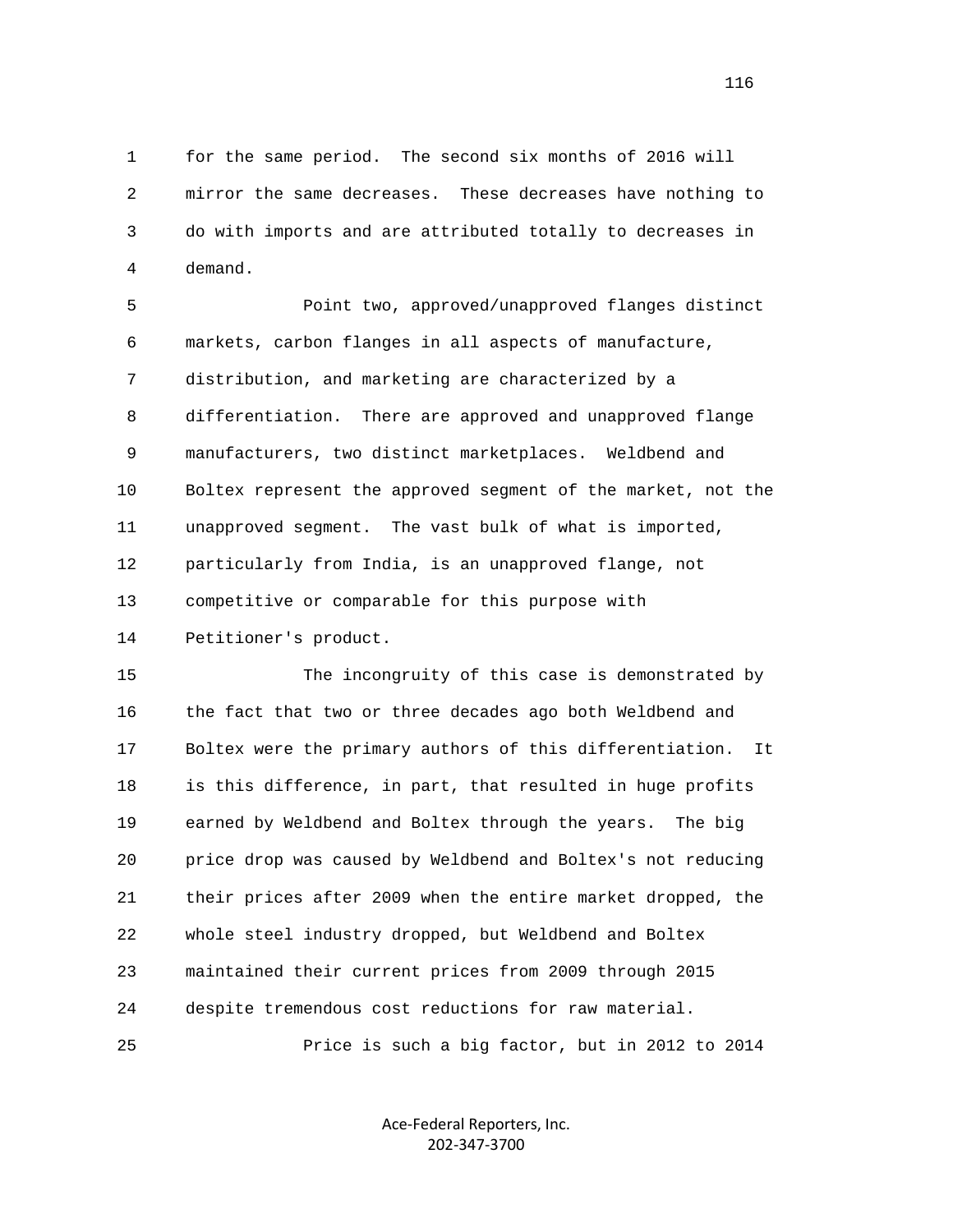1 Boltex and Weldbend business was both very, very good and 2 during this period they continued to sell at the same price 3 from 2009, which was much, much higher than anyone else, and 4 the whole balance of the market, the unapproved market, had 5 dropped considerably because steel costs all over the world, 6 including the United States, had dropped so much.

 7 Now that the market has turned Petitioners are 8 inappropriately associating the downturn with unapproved 9 imports. Boltex and Weldbend are either on one or both of 10 the following oil and gas approval lists, Exxon, BP, Shell, 11 Chevron, Conoco, Marathon, CITGO, and many others. The 12 above users restrict their purchases to approved vendors 13 only. Nearly all the producers in India are not approved 14 and therefore not comparable.

 15 The fact that both approved and unapproved 16 flanges are manufactured to the same specification does not 17 alter the products incomparability. All U.S. distribution 18 differentiates between approved and unapproved flanges. 19 Distributors differentiate by maintaining separate 20 inventories of approved and unapproved product. Inventories 21 are not commingled. Purchasers differentiate by ordering 22 approved or unapproved flanges.

 23 The approval process characteristics, one, by 24 its nature it is exclusionary, not open, not promoted, and 25 subject to time restrictions throughout. Two, users are

> Ace‐Federal Reporters, Inc. 202‐347‐3700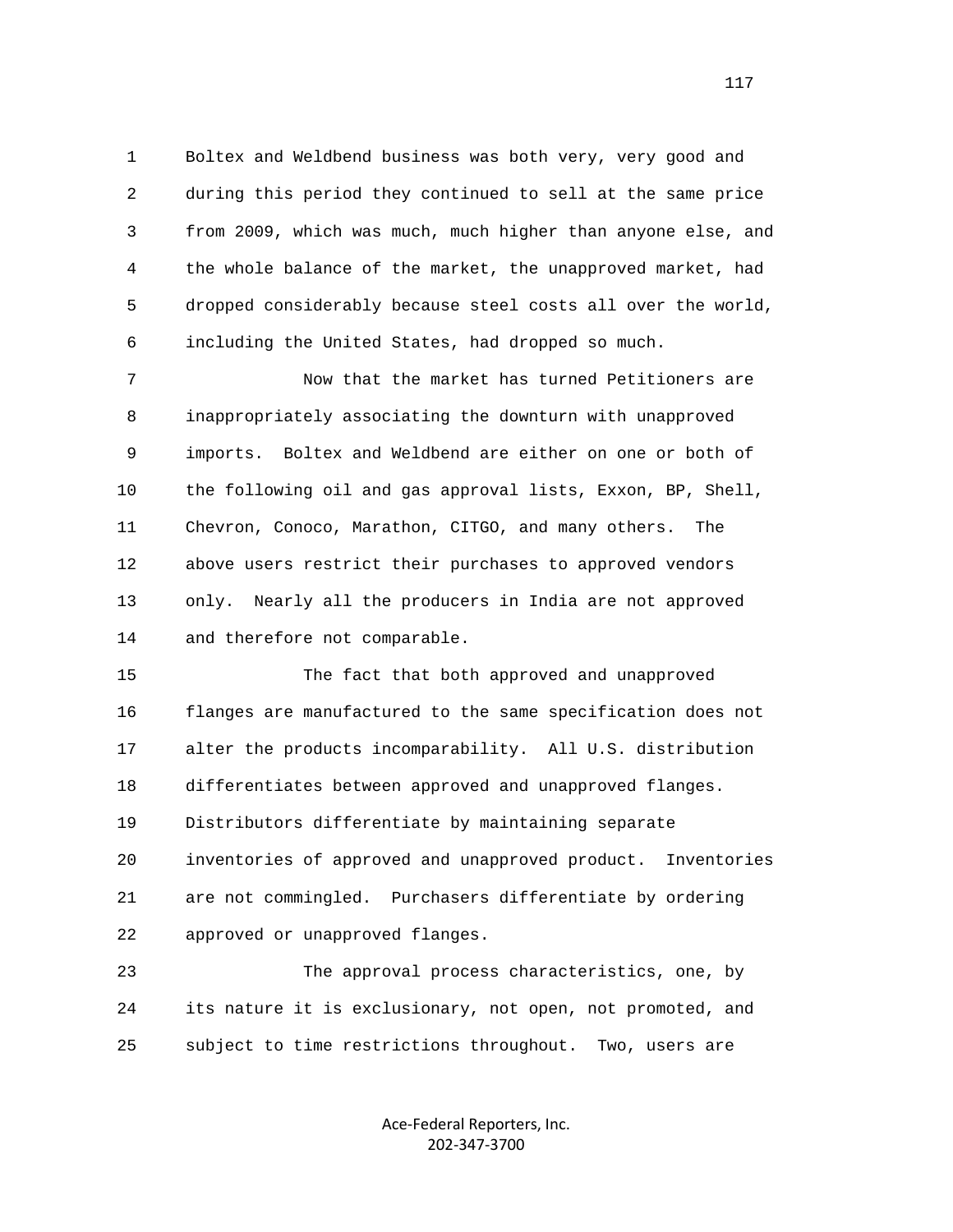1 often not interested in expanding the list and would prefer 2 a very short list worldwide for each product. Users are 3 currently actively reducing the number of approved vendors, 4 making the list more cost-effective and easier to maintain.

 5 Three, product samples must be submitted and are 6 subjected to rigorous analysis, including visual appearance, 7 dimensional conformance, and chemical and mechanical 8 testing. Flanges must meet or exceed applicable 9 specifications; four, often an audit report results from the 10 product analysis. The report may require a response from 11 the applicant mill; five, approval often includes 12 metallurgical testing; sixth, mill audits are often 13 required. These audits result in commentary on the 14 manufacturing process and controls which must be responded 15 to.

 16 Seven, process often takes well over a year, 17 very protracted; eight, unless the mill is well established, 18 well known it may not be considered. Mill may have to have 19 a sponsor, for example, a well known U.S. distributor; nine, 20 users often have approval committees which assess objective 21 and subjective criteria. Each committee member brings to 22 the process his or her own biases.

 23 In summary, the approval process is restrictive, 24 very time-consuming, expensive, and by its nature highly 25 subjective. The process is formal and for each user it

> Ace‐Federal Reporters, Inc. 202‐347‐3700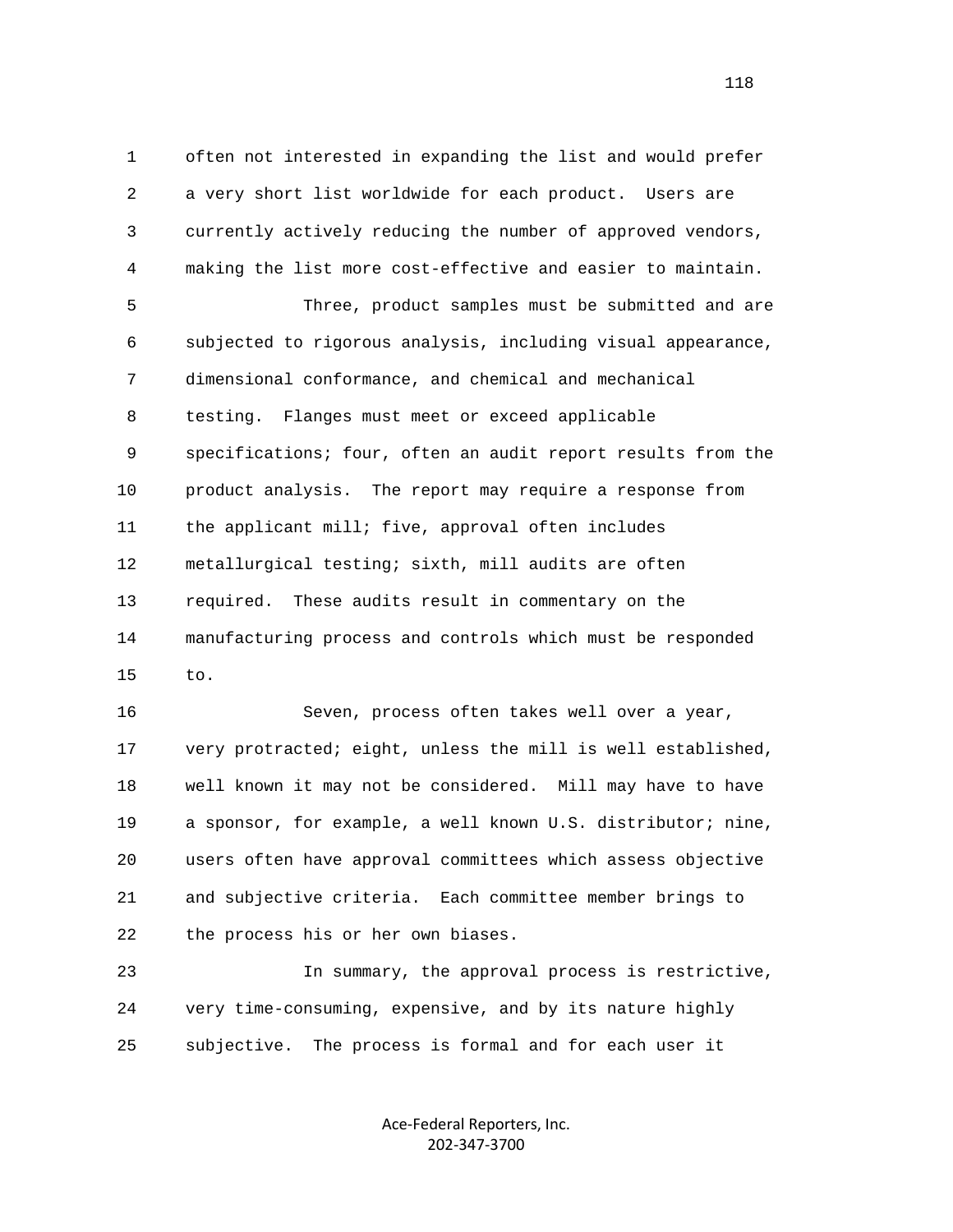1 usually includes the preparation of an approval list. We 2 have provided the ITC with detailed facts for a wide range 3 of products showing clear evidence of price differences 4 between imported, approved unit selling prices and 5 unapproved Indian unit selling prices.

 6 The approved import products range from 120 7 percent to 199 percent higher than the unapproved Indian 8 product. These facts represent indisputable evidence of 9 distinct marketplaces and distinct levels of competition. 10 Approved and unapproved flanges simply do not compete on 11 price or otherwise.

 12 Other comments and observations, in ignoring the 13 above the petition is replete with errors, making it 14 thoroughly without credibility. We make the following 15 additional observations. One, the unapproved product has no 16 impact on Petitioner's claim of material injury. If they do 17 not compete for purchasers business with unapproved flanges 18 how can unapproved flanges be injuring them. Two, Weldbend 19 imports large amount of non-subject flange forging, that is, 20 unfinished flanges that are finished in the United States. 21 As a result of this case, if allowed to proceed, these 22 imports will likely increase substantially.

 23 Three, the Commission is requested to study the 24 scope of many prior carbon buckwell fitting cases filed over 25 the years. In those instances, all finished and unfinished

> Ace‐Federal Reporters, Inc. 202‐347‐3700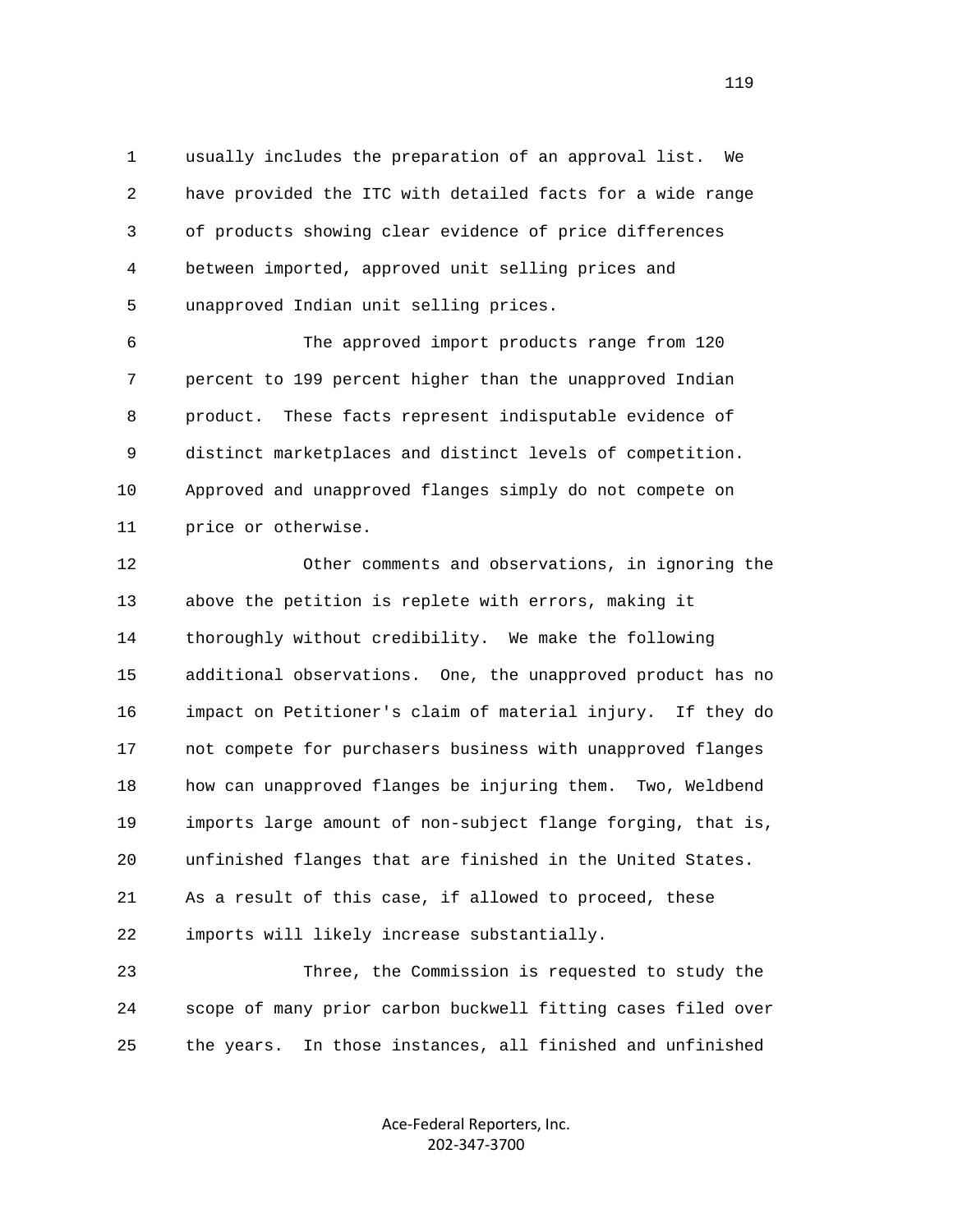1 fittings were included in the scope. There is no basis for 2 excluding heat-treated flanged forgings from this 3 investigation in the same way that there is no basis for 4 excluding unfinished fittings from the scope of the earlier 5 cases. In fact, a heat-treated flange forging is 6 categorized as a finished flange for Customs entrance 7 purposes. A flange forging has one dedicated, specific 8 purpose, to make a finished flange. The value added is not 9 sufficient enough to exclude these forgings from the scope. 10 Four, the imports of unapproved product are 11 undeniably interchangeable with the approved product. 12 Because the products are not interchangeable there can be no 13 underselling. Five, subject imports of unapproved approved 14 product had no impact on the domestic industry. For the 15 same reasons they pose no threat. Six, market realities 16 make the approved and unapproved flanges not like product. 17 Seven, cumulation is totally inappropriate because there is 18 no overlap in competition of the approved and unapproved 19 product.

 20 Eight, imports from all subject countries are 21 not fungible. Italy and Spain make an approved product. 22 India is primarily the source of unapproved product. Nine, 23 the channels of distribution for approved and unapproved 24 product are totally distinct. The unapproved product from 25 India does not compete with the approved imported product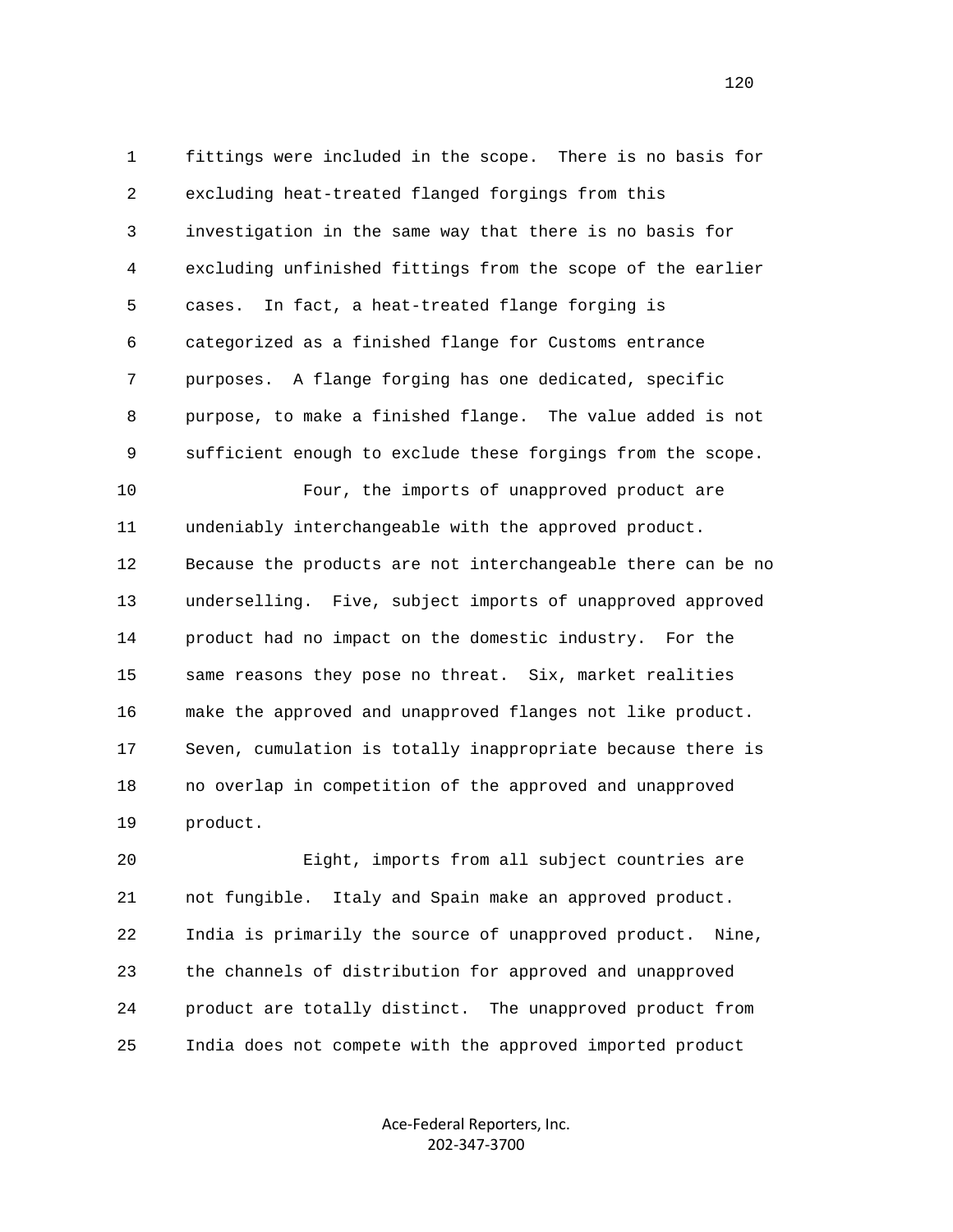1 from Italy and Spain. Ten, the volume of imports starting 2 in 2015 and continuing into 2016 is inarguably dramatically 3 down. The decrease in 2016 compared with 2015 is greater 4 than 50 percent.

 5 Eleven, the above-discussed price data 6 comparison clearly show the differences in the approved and 7 unapproved products. They are simply not comparable. The 8 approved product lost no sales to the unapproved product and 9 never will. Twelve, the petition's discussion of low-priced 10 imports lost sales and accompanying affidavits lack 11 legitimacy because it ignores the distinction between the 12 approved and unapproved markets.

 13 In summary, the Commission must assess 14 Petitioners' claims on a factual basis. Our discussion of 15 market conditions and the distinction between approved and 16 unapproved flanges disables and disqualifies the petition. 17 The dumping process, if allowed to continue, will 18 inappropriately created havoc in the industry. We are going 19 beyond the usual discussion of causation and requesting the 20 application of basic fairness to the process.

 21 One of the largest distributors in the United 22 States stated the following, and I quote, "With respect to 23 the PVF marketplace for A105 carbon flanges there are two 24 distinct markets, a generic unapproved market with 25 unrestricted manufacturers and an approved market with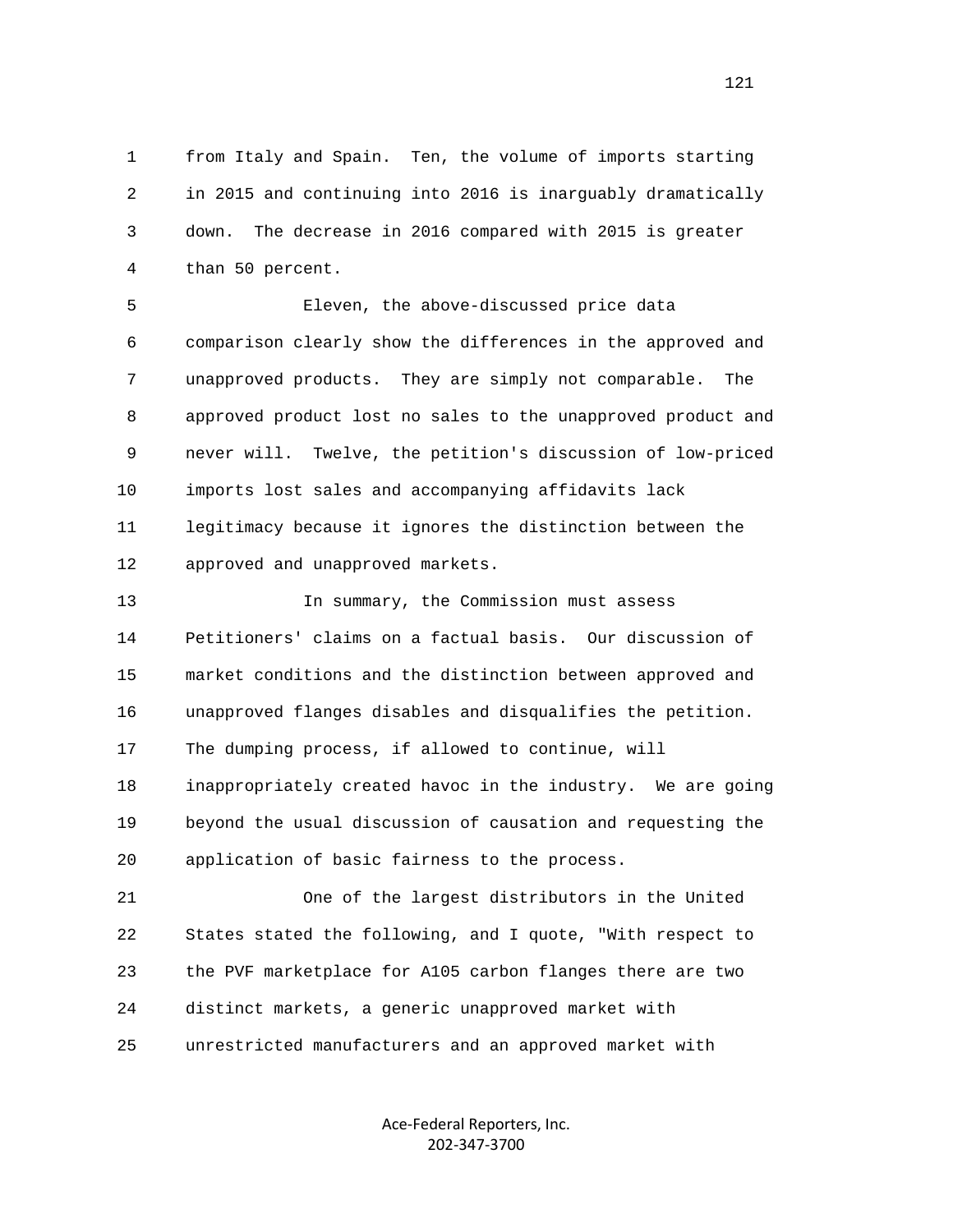1 restricted manufacturers." In fact, one of the Petitioners 2 today went so far as to advise us, and I quote, "The 3 unapproved Indian flange is not the target of this 4 petition." 5 To subject the unapproved market to this 6 ill-conceived, inappropriate, debilitating, extremely 7 expensive, and invasive process is outrageous and should not 8 be countenance by this Commission. Thank you. My 9 colleague, Howard Jakob, and I are available for any 10 questions you may have. 11 MR. SCHUTZMAN: Mr. Corkran, that concludes 12 Respondents' prepared presentation. 13 MR. CORKRAN: Thank you, very much. Thank you 14 very much for your presence and your testimony today. We 15 found it very helpful. 16 I am going to turn to our Investigator Ms. 17 Sherman. 18 MS. SHERMAN: Thank you all for your presentation. 19 I found it very helpful, and I have quite a few questions. 20 Hopefully there will be some order to them here and 21 everywhere. 22 Okay, first I want to address the domestic 23 like-product issue that Mr. Schutzman raised. Can you 24 clarify what--can you explain that again? What two 25 products you are proposing?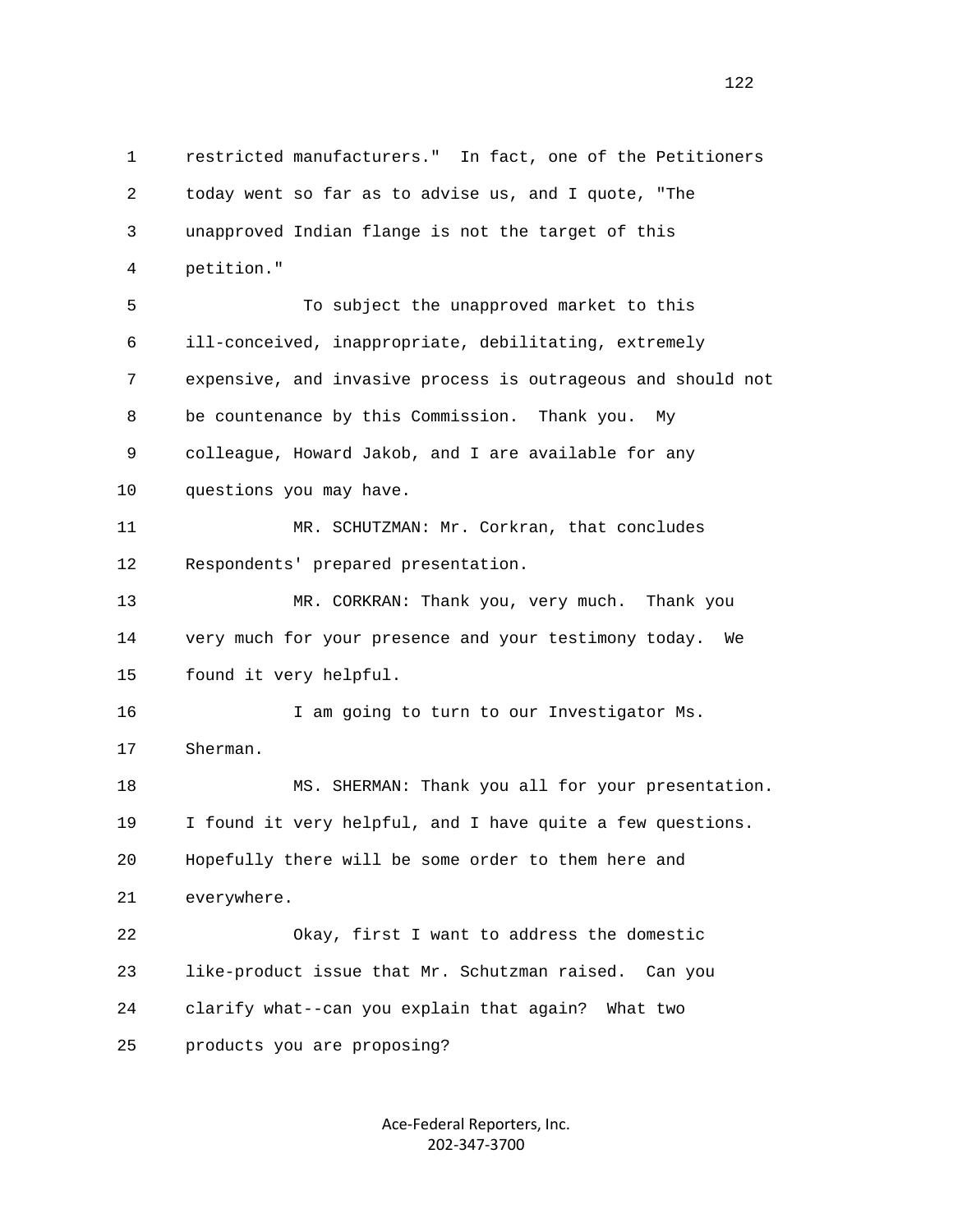1 MR. SCHUTZMAN: The approved and the unapproved 2 are different like-products. 3 MS. SHERMAN: Okay. And then in Mr. Shalom's 4 presentation he talked about the scope and finish versus 5 unfinished. Is that a separate issue here? 6 MR. SCHUTZMAN: That's a separate issue, yes. 7 MS. SHERMAN: Okay, so you are only proposing that 8 there is a separate domestic like-product for finished and 9 unfinished--I mean, excuse me, for approved and unapproved? 10 MR. SCHUTZMAN: For approved and unapproved, yes. 11 MS. SHERMAN: Okay. 12 MR. SCHUTZMAN: Sorry for the confusion. 13 MS. SHERMAN: That's okay. Now going into the 14 attenuated competition argument, you're saying that there 15 are two distinct segments--the approved list and the 16 generic, or unapproved list. But could we also say that 17 there's also a segment for the oil and gas versus the "all 18 other"? Or is that pretty much the same thing? Is it the 19 oil and gas industry only has approved-- 20 MR. SHALOM: Oil and gas is 90-plus percent 21 approved. 22 MS. SHERMAN: Okay. And then this morning I asked 23 the Petitioners' panel what percentage, or do you know, have 24 a rough breakout of what percentage of flanges are going to 25 the oil and gas market versus other end-use markets? Do you

> Ace‐Federal Reporters, Inc. 202‐347‐3700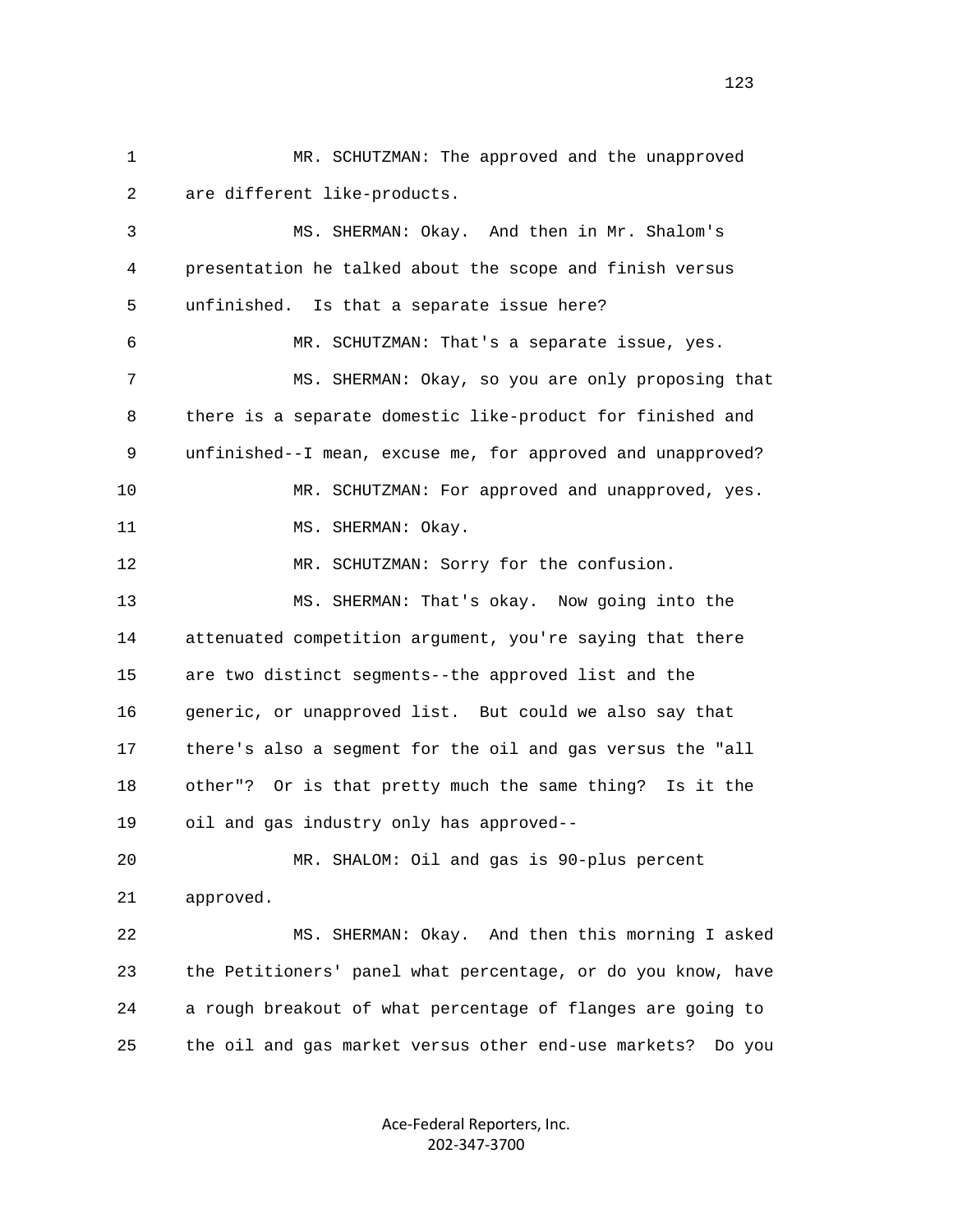1 have a sense of that?

| 2  | MR. SCHUTZMAN: Unfortunately, Ms. Sherman, I                |
|----|-------------------------------------------------------------|
| 3  | don't think we do. We don't have that information.          |
| 4  | MS. SHERMAN: Okay. So if an approved product                |
| 5  | commands a higher price, why aren't the Indian producers    |
| 6  | trying to get on--I mean, I believe there's one Indian      |
| 7  | producer that's on the list, correct?                       |
| 8  | MR. SHALOM: Every Indian producer would love to             |
| 9  | be on the approved list. It's just not possible. Mr. Gupta  |
| 10 | said for 15 years he's been trying to get on the approved   |
| 11 | He has not been able to.<br>list.                           |
| 12 | MS. SHERMAN: So there's one Indian producer                 |
| 13 | that's on the list--It's Bebitz? Is that correct?           |
| 14 | MS. LEVINSON: Yes, and I represent Bebitz.                  |
| 15 | Bebitz obviously is not here today, but we will be filing a |
| 16 | post-conference brief on behalf of Bebitz.                  |
| 17 | MS. SHERMAN: Could you provide additional                   |
| 18 | information about how long they've been on the list, what   |
| 19 | was involved to get on the list, and any additional         |
| 20 | information?<br>That would be helpful.                      |
| 21 | MS. LEVINSON: We are intending on doing that,               |
| 22 | yes.                                                        |
| 23 | MS. SHERMAN: Thank you.                                     |
| 24 | MR. KHANDELWAR: I could tell you that Bebitz is             |
| 25 | originally a German company, and that is why it has been on |
|    |                                                             |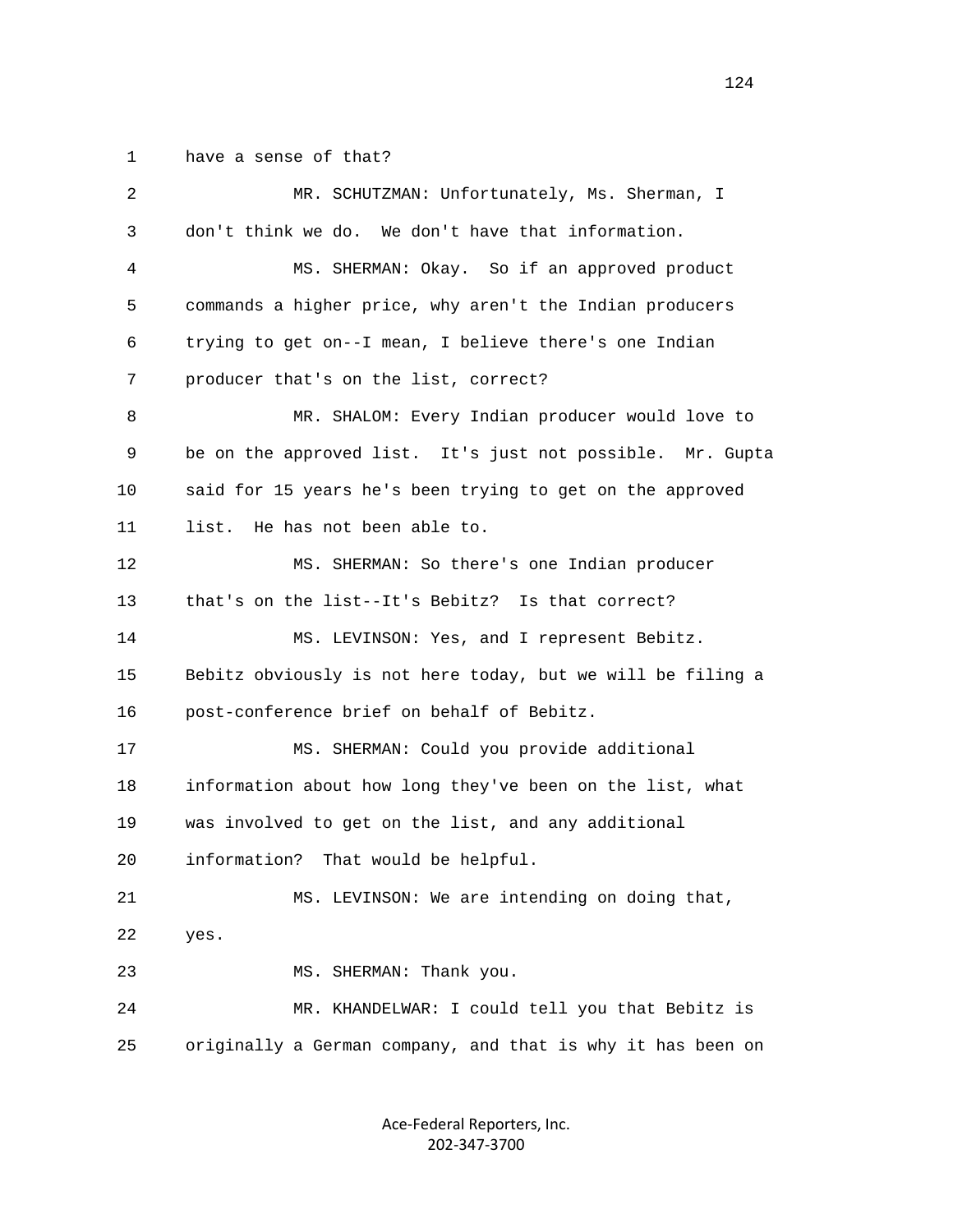1 the list for many years, as a German company. Then they set 2 up a small plant in India, and that's why. It flows from 3 there.

 4 MS. SHERMAN: So this morning the domestic 5 representatives indicated that they believe that these lists 6 are subjective. And you mentioned, Mr. Shalom, that 7 sometimes distributors help to get on the approved list, 8 right? So wouldn't that be subjective, if a distributor is 9 kind of vouching for a certain company? 10 MR. SHALOM: There's so many different approval 11 lists, as has been mentioned, but the larger ones, the 12 Exxons, the Shells, people like McJunkin can try to 13 influence, but nobody can really strongly influence. They 14 make their own decisions.

 15 MR. SCHUTZMAN: So, Ms. Sherman, yes, you are 16 correct, they are subjective user by user. But that doesn't 17 mean that they don't exist. They exist. They're very real. 18 But, yes, there is a considerable degree of subjectivity 19 involved in each manufacturer's determination of--each 20 user's determination of which manufacturer will or will not 21 be approved.

 22 MS. SHERMAN: Thank you. 23 The Petitioner mentioned that they believe this 24 is a commodity product. How do you respond to that? Do you 25 agree? Is there a difference in quality between the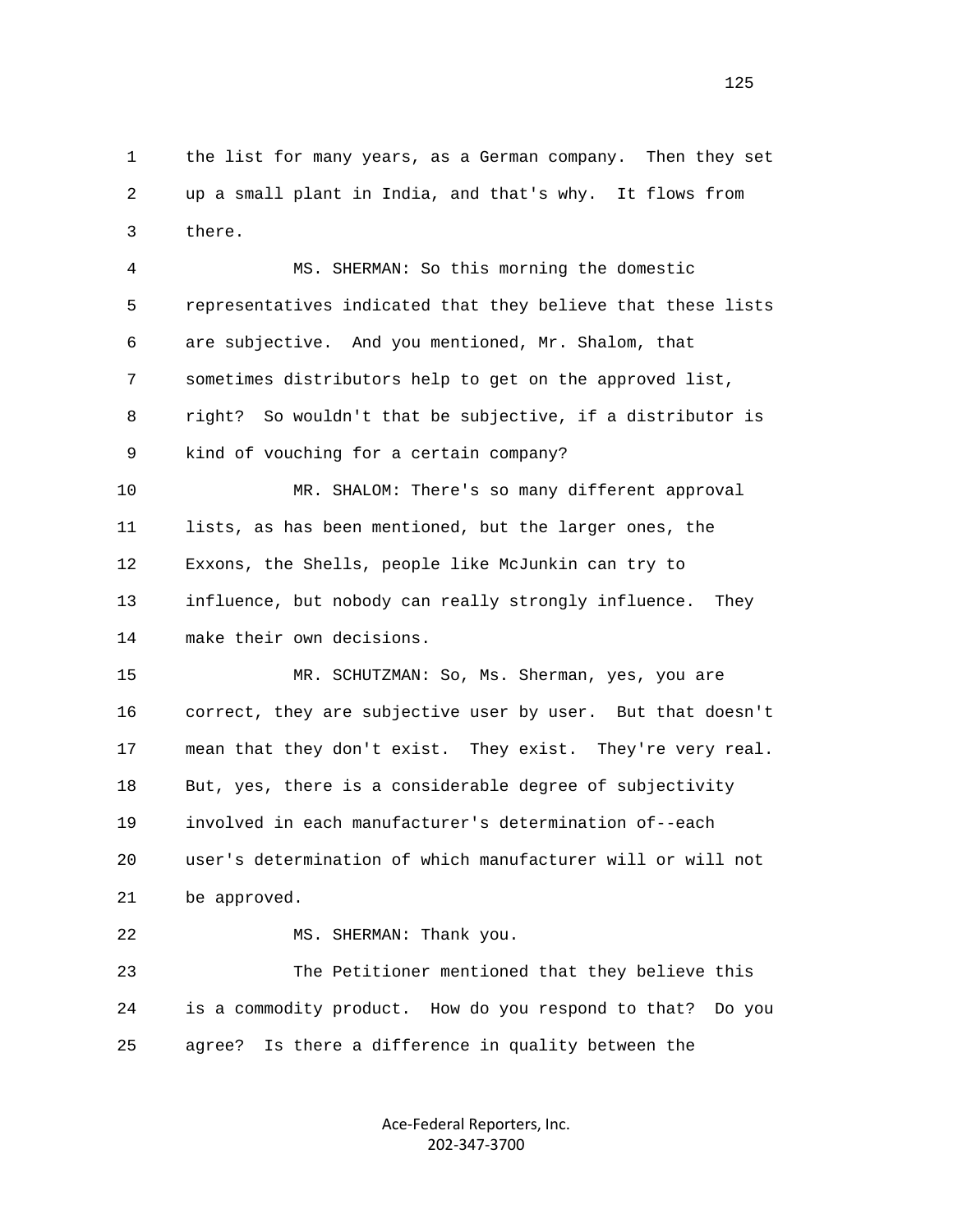1 domestically produced product and the imported product from 2 any of the three countries?

 3 MR. JAKOB: I think if--Howard Jakob--I think if 4 there is a difference, the difference would be a perceived 5 difference. But the lists are very real. And they're 6 substantive in all possible respects. Exxon will not buy a 7 flange from Norma or Gupta, nor will Shell. They will not. 8 Not under any circumstances. As might have been indicated 9 earlier, it just does not happen.

 10 MS. SHERMAN: The Petition presents their 11 methodology for calculating domestic production coverage in 12 that it's using--specifically it states, total U.S. 13 production plus total U.S. imports of the forgings is a 14 reasonable substitute for finished carbon steel flanges. 15 Do you agree with their methodology that they 16 laid out in the Petition? Particularly, are--there are only 17 two U.S. producers making the forgings, and that all 18 forgings are used--can only be used to produce the finished

19 flange?

 20 MR. SCHUTZMAN: Max Schutzman. Yes, the forgings 21 are dedicated.

 22 MS. SHERMAN: Okay. Okay. And then the U.S. 23 imports of the forgings coming under the one HTS number, 24 those as far as you know, that's just forgings? There's 25 nothing else in that category?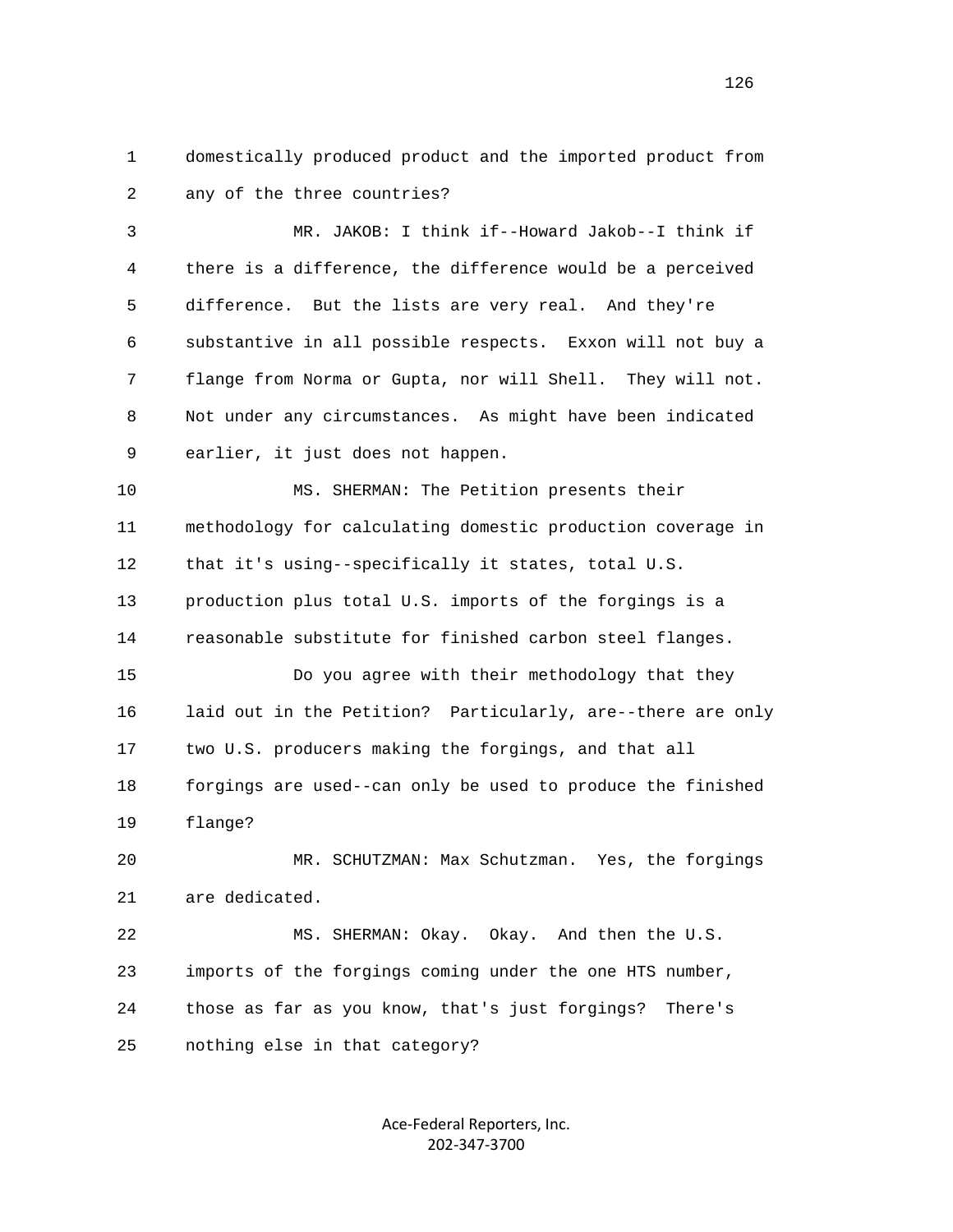1 MR. SCHUTZMAN: As far as we know, that's right. 2 MS. SHERMAN: Okay, thank you. 3 You've answered a lot of the questions I had in 4 your testimony. You quoted distributors talking about the 5 approved--the two separate markets. If you could provide 6 that information in your post-conference brief? 7 MR. SCHUTZMAN: Let me understand what you're 8 asking. 9 MS. SHERMAN: Where did you--okay, so you were 10 talking about a direct quote from a distributor-- 11 MR. SCHUTZMAN: Oh, the--the information quoted by 12 Mr. Shalom-- 13 MS. SHERMAN: Yes. 14 MR. SCHUTZMAN: --In parts of his testimony, you 15 would like identification information for those quotes? 16 MS. SHERMAN: Yes. Thank you. 17 MR. SCHUTZMAN: Certainly. 18 MS. SHERMAN: I think those are the only questions 19 I have. I may have more as we go around the table, but 20 thank you very much. 21 MR. CORKRAN: Thank you, Ms. Sherman. Now we will 22 turn to Ms. McNamara. 23 MS. McNAMARA: Thank you. Courtney McNamara, 24 Office of General Counsel. 25 I want to thank all of you for coming, again, and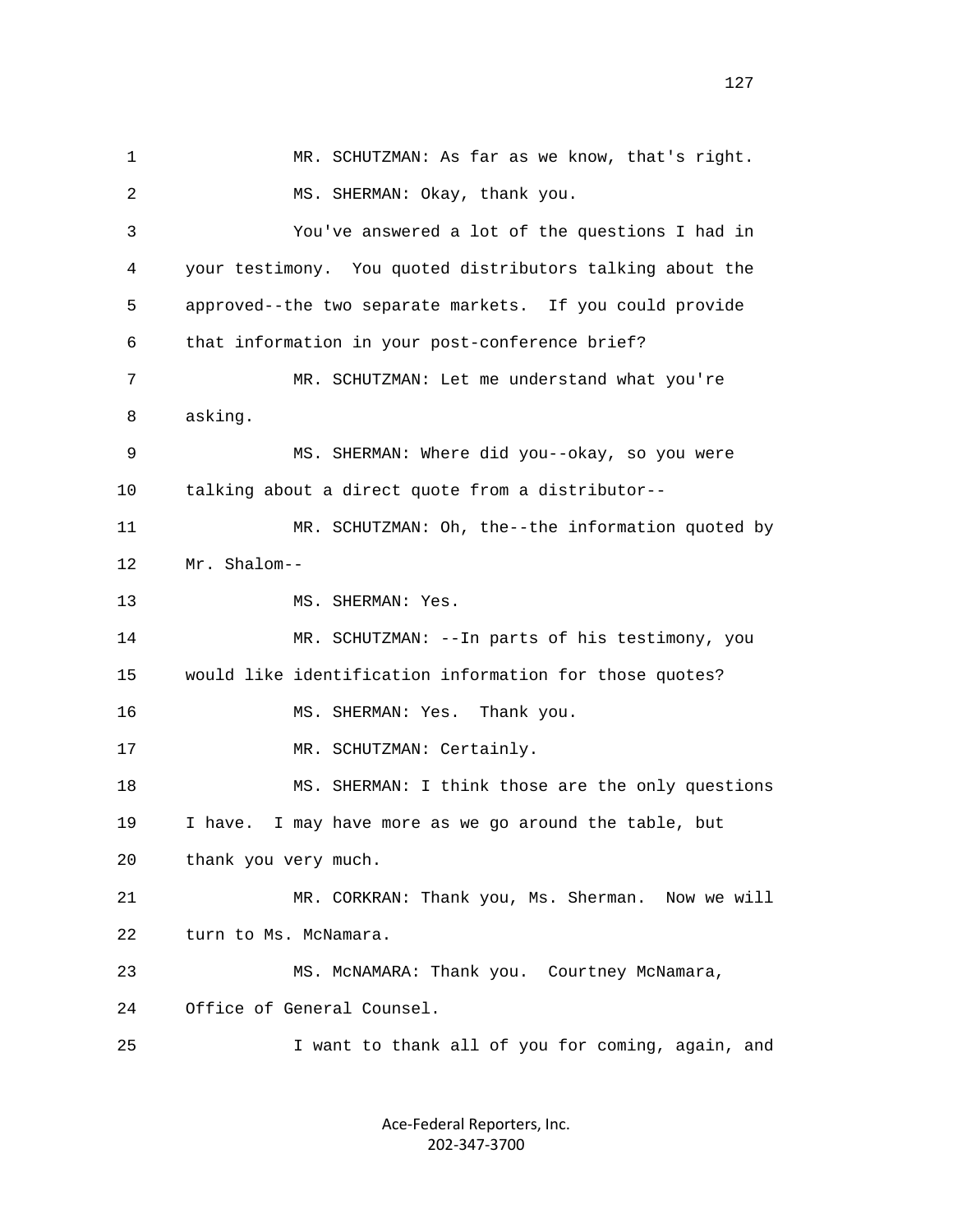1 giving us your time and your testimony. It is very helpful 2 to us. So I want to first go to the domestic like-product, 3 and I want to--I understand that you are arguing for two 4 domestic like-products, so I want to go through and just 5 make sure that I have an understanding as to what the basis 6 for that is. 7 So it is based on the approved versus unapproved? 8 Correct? Okay, are there any physical characteristics? Or 9 end uses that would distinguish the two separate 10 like-products? 11 MR. SCHUTZMAN: Based upon what Mr. Jakob said, 12 likely nothing material, just perceived. 13 MR. SHALOM: And just the name on the flange. 14 MS. McNAMARA: Okay-- 15 MR. JAKOB: The flange itself, just for 16 clarification, the flange itself has the mark die-stamped 17 into the flange, which designates the maker. Weldbend will 18 have such a mark on its flange, which is distinguished, 19 obviously, from Gupta's flange. So to any person holding 20 that flange, or using that flange, or applying it in any 21 way, it's very visible. And these are permanent markings 22 that stay with the flange and distinguish the flange. 23 The same thing with the metal foff flange out of 24 Italy, or a flange out of Spain. Every pipefitter will know 25 when he looks at the flange who made that flange. It's a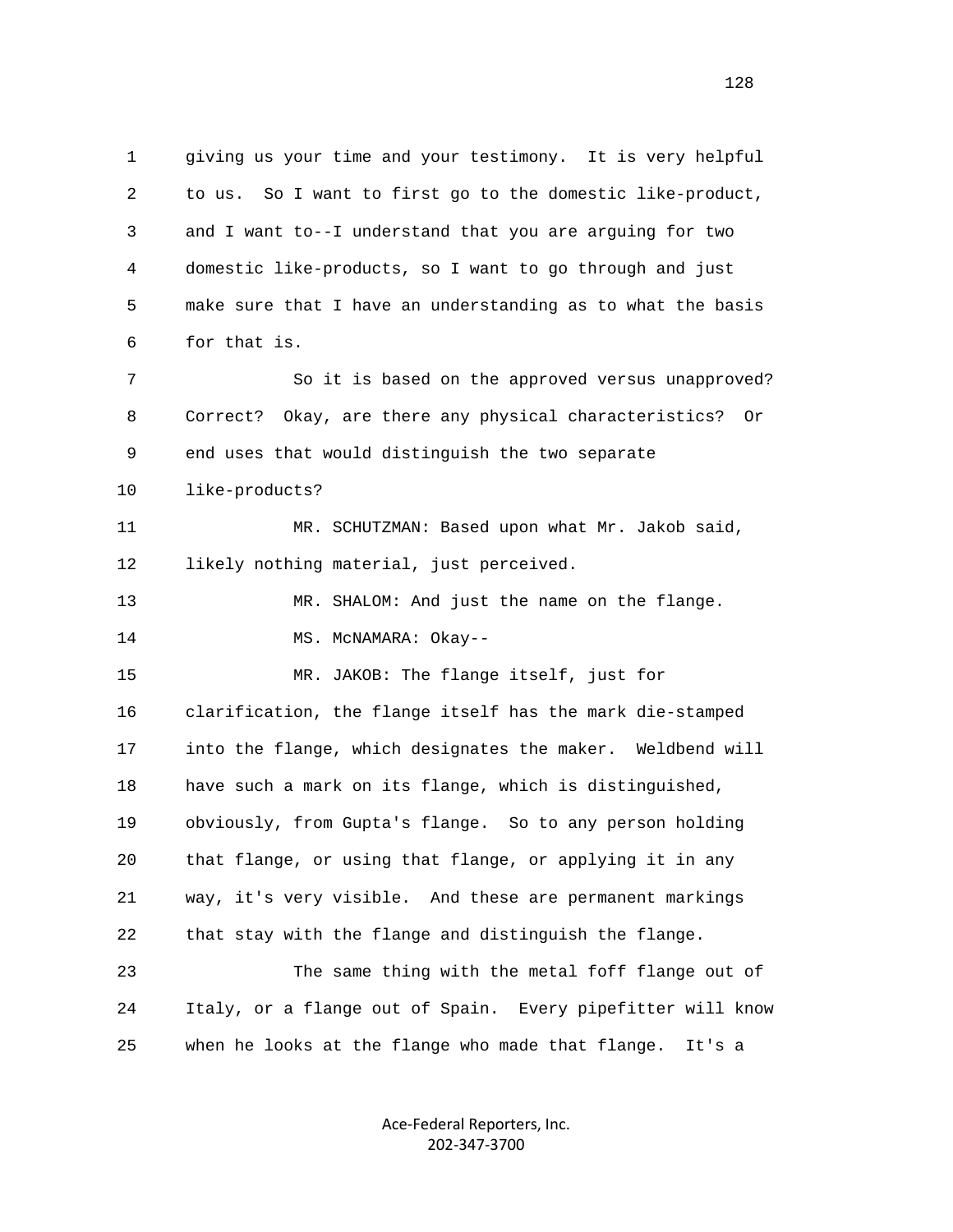1 physical distinction that is of utmost significance 2 throughout the marketplace.

 3 MS. McNAMARA: Okay, explain to--I'd like to get 4 into this so that I understand how that works in the market. 5 And this is going to lead into another factor that I would 6 like you to address. And it goes to the channels of 7 distribution.

 8 Now we heard the Petitioners today talk about how 9 it all goes through distributors. Are you saying that this 10 somehow goes through a different channel of distribution? 11 The domestic product somehow goes through a different 12 channel of distribution based on approved versus unapproved? 13 MR. SHALOM: It all goes through distribution. 14 However, distribution has different types of inventories. 15 You've got some distributors that have domestic only. You 16 have some distributors that have approved product only. 17 You've got some distributors that have unapproved product 18 only. And you've got some that have a mix of everything. 19 MR. JAKOB: They maintain--the distributors who 20 have different inventories in every instance, every instance 21 will distinguish the inventory between approved and 22 unapproved. When you call to place an order at any 23 distributor, the first question the distributor will ask you 24 is: Do you want an approved--do you need an approved, or 25 unapproved flange? And the distributor may have just one

> Ace‐Federal Reporters, Inc. 202‐347‐3700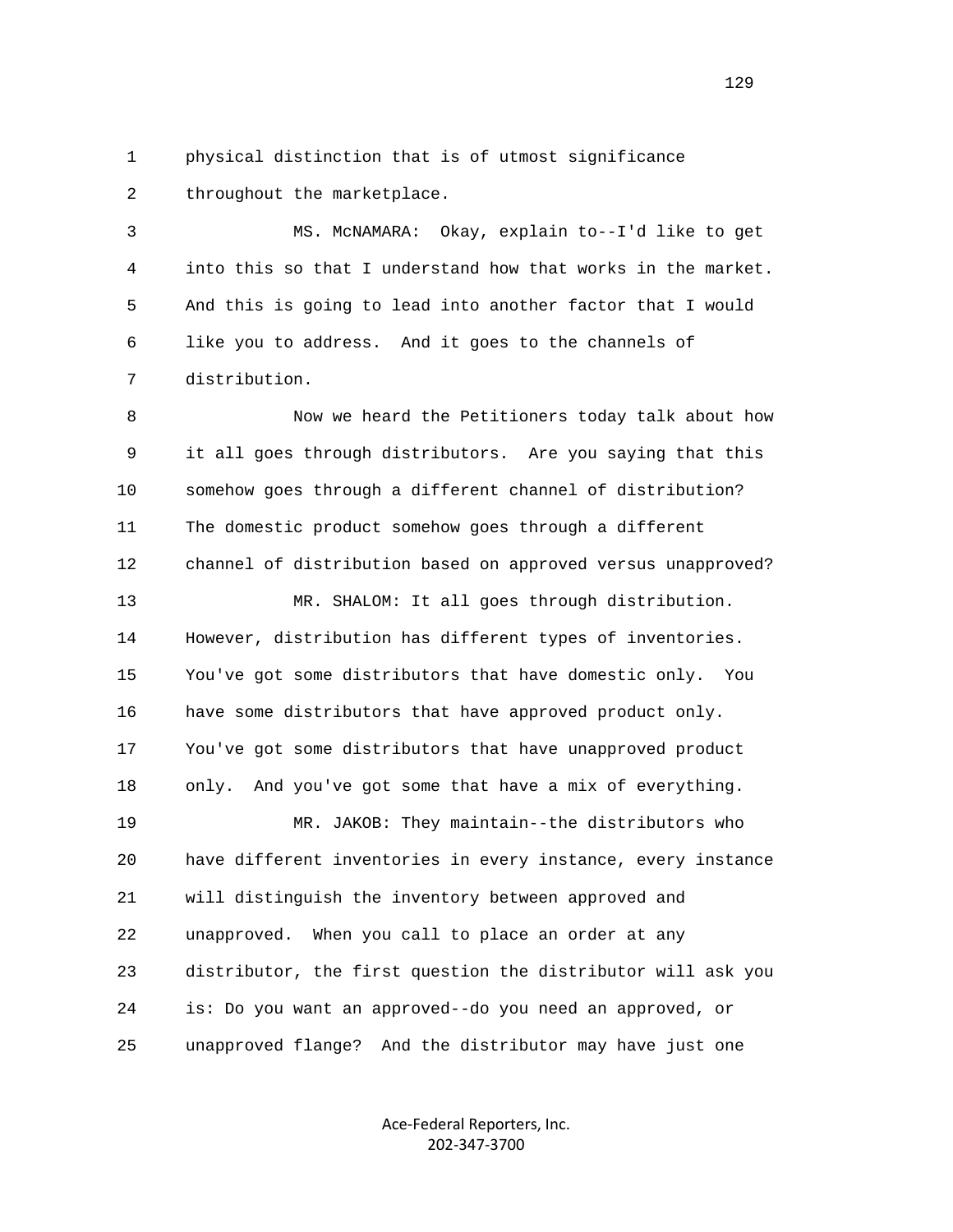1 type or the other type, and may have both types, but there 2 is never co-mingled inventory. They are distinct 3 inventories in every instance that we've ever experienced. 4 First question: Do you want an approved or an 5 unapproved flange? 6 MS. McNAMARA: Okay, so if that's the first 7 question that is going to be asked, is it dictated by the 8 end-user? Because are we talking oil and gas? Or are we 9 talking construction and every other segment? Does this 10 approved versus unapproved basically pervade the market? Or 11 is it in certain segments? 12 MR. JAKOB: It's dictated by the purchaser's need. 13 The purchaser's need, where the flange is going to 14 ultimately, an approved or unapproved application will 15 determine what he needs to buy. If it's going to an 16 approved application, he's going to buy an approved flange. 17 If it's generic, as has been categorized, then he's not 18 going to buy an approved, he'll buy a generic or an 19 unapproved flange. 20 MS. McNAMARA: Okay, what are the approved 21 applications versus the generic application? 22 MR. SHALOM: Oil and gas is a primary approved. 23 MS. McNAMARA: Okay, so oil and gas is a primary 24 approved. Any others? 25 MR. JAKOB: Yeah, there are other approval lists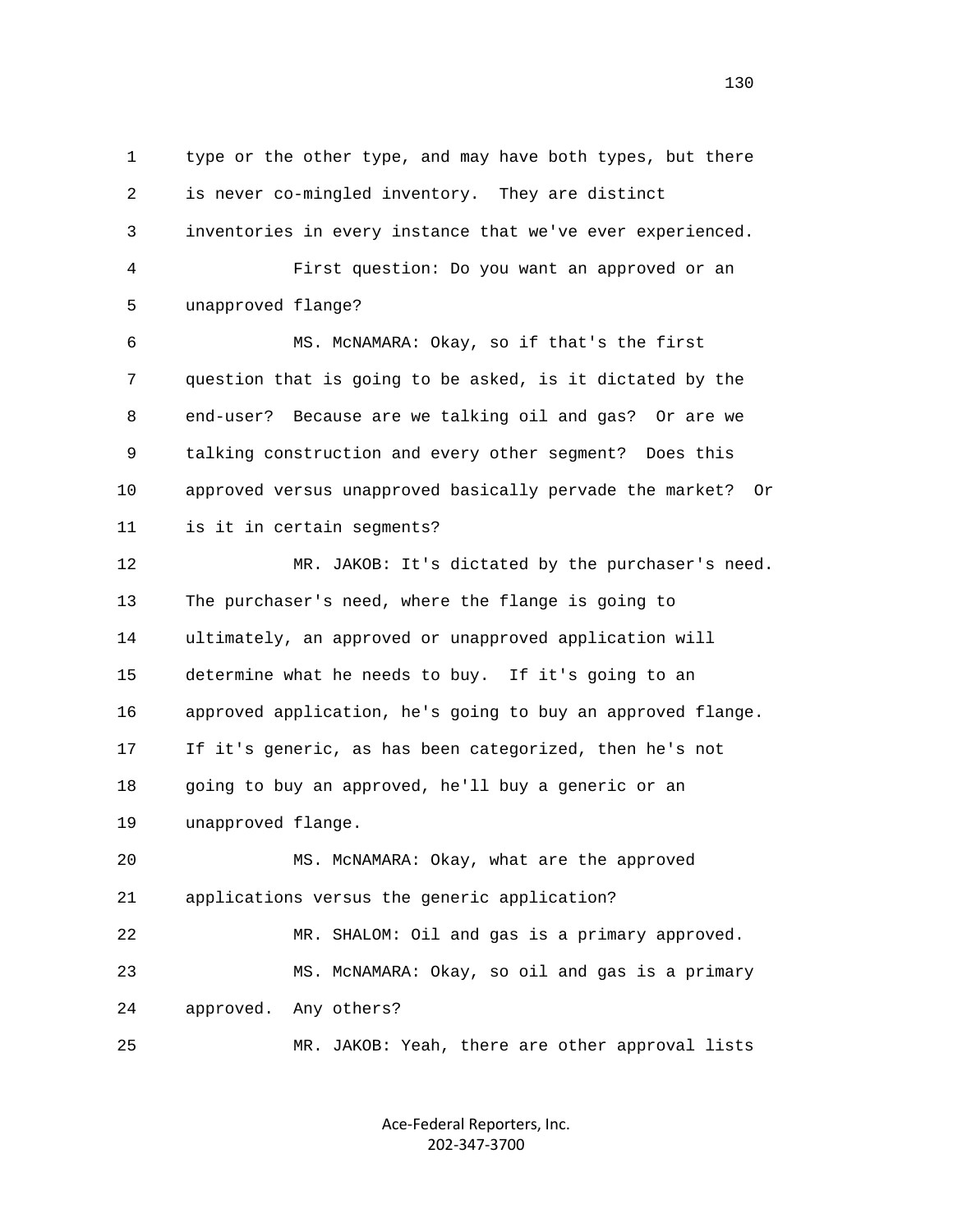1 that exist. For instance, chemical companies like DuPont, 2 might have approval lists. The approval lists are not only 3 oil and gas but they certainly predominate in the oil and 4 gas industry. There are other approval lists. And the 5 entire marketplace distinguishes between an approved and an 6 unapproved flange. 7 MS. McNAMARA: Okay. One of the things that we 8 heard today from the domestic panel was that Weldbend, I 9 believe, focuses more on the commercial construction, 10 whereas Boltex might have some more focus on the oil and 11 gas. 12 Are you saying that that commercial section-- 13 MR. JAKOB: Well--I'm sorry. 14 MS. McNAMARA: That's okay. Does that also have 15 these approval lists? 16 MR. JAKOB: Let me answer the question maybe a

 17 little bit indirectly. Weldbend has one price list. One 18 price list. They do not differentiate and, you know, I'm 19 not saying there will be instances where they for 20 competitive reasons might go off that price list, but 21 generally they have one price list. You call Weldbend for a 22 price, that's what you're going to get.

 23 It's deemed, or understood to be an approved 24 product in the market. And you call, an you get quoted as 25 an approved product.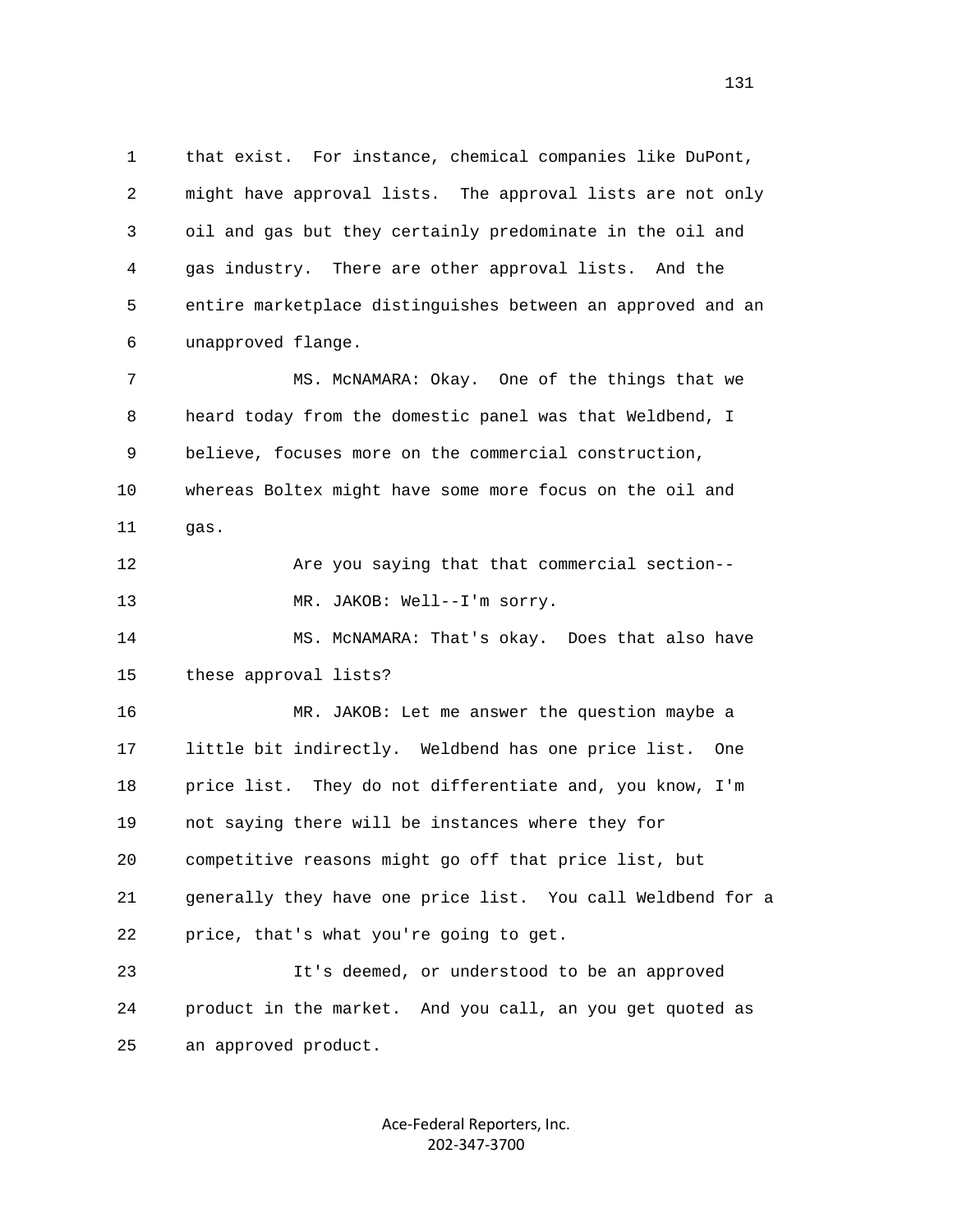1 MS. McNAMARA: How, though--and this is where I'm 2 kind of lost. If the end-users, and if I understand there's 3 kind of a range of what end users have approved lists, what 4 end users--the requirements to get on the list--how then is 5 Weldbend an automatically approved list based on the stamp 6 of the--

7 MR. JAKOB: They're not automatically--they go 8 through an extended process, as Mr. Shalom indicated. It's 9 a protracted, difficult process to get on that list. I 10 couldn't go there. Gupta couldn't go there. Norma couldn't 11 go there. And as was indicated, it's a cumbersome, 12 difficult, time-consuming, expensive process and, more 13 importantly probably, it's the determination of some--of a 14 company's position on that list is determined by the 15 committees who, at Exxon or Shell, who make this judgment. 16 And the judgment is made, I'm sure as you can imagine, with 17 objective as well as highly subjective criteria.

 18 It's not only objective criteria that makes this 19 determination. They do it, you know, a group of people sit 20 around and make an assessment. And that assessment, also as 21 Mr. Shalom indicated, could be simply dictated by the fact 22 that an approval list may be limited at a moment in time, 23 particularly now.

 24 Companies are much, much less inclined to add a 25 new vendor to their list. They want to reduce their lists,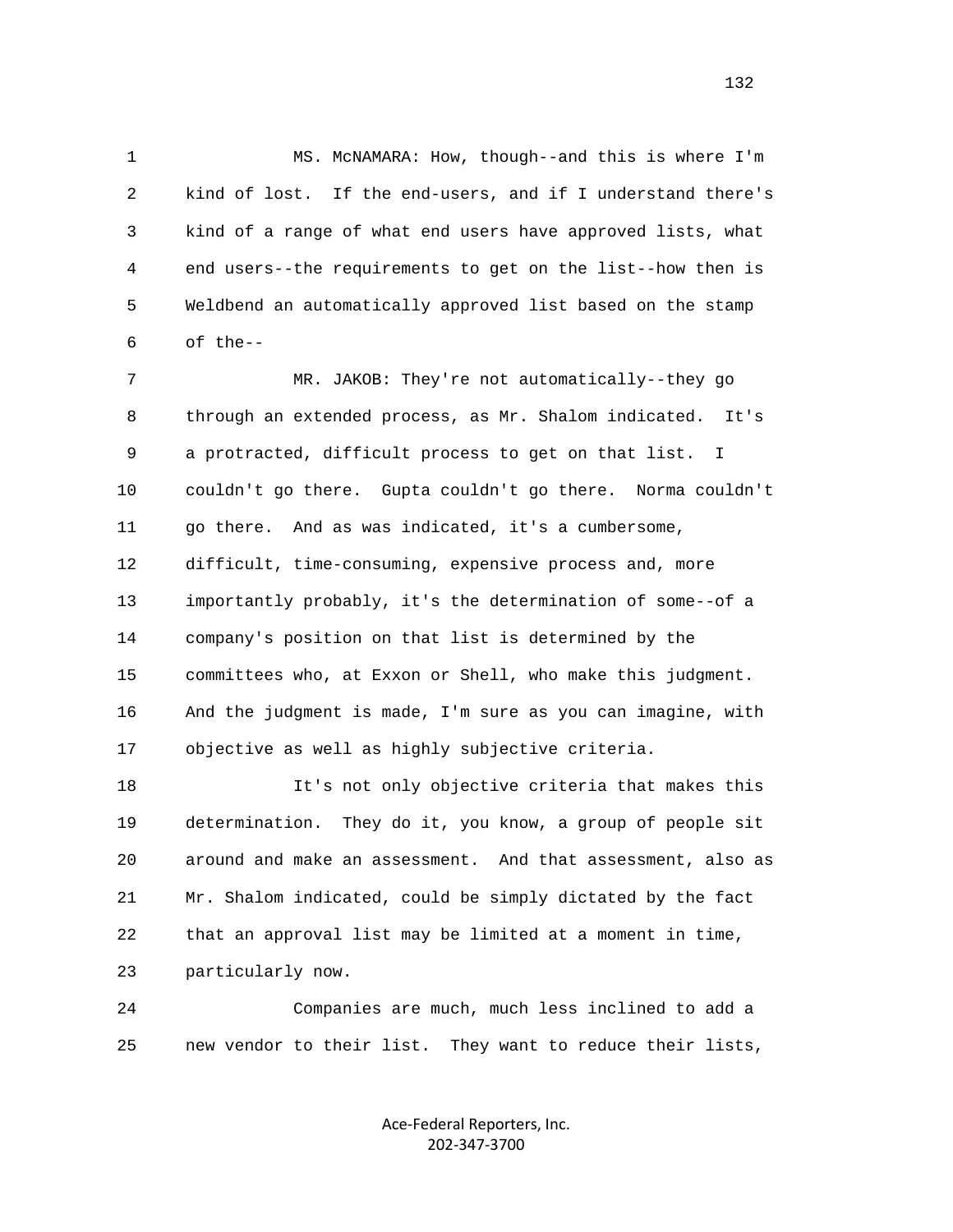1 because it's expensive to maintain the lists and to maintain 2 the criteria that they've established.

 3 So getting onto the list in this marketplace is 4 worlds more difficult than it might have been four or five 5 years ago. But it's a highly, highly subjective process. I 6 could decide--you know, it's not a process that's protected 7 in any way by standards. It's just a process that exists, 8 and someone will determine, and the word will come down, no 9 more people on the approval list. Or cut your approval list 10 in half. It's too cumbersome.

 11 In reality, that's the way these approval lists 12 work. And they're very, very exclusive kinds of things. I 13 can't argue with the basis for it, or whether Gupta's flange 14 is different from Weldbend's flange, or anybody else's 15 flange, but it's reality. It's what exists in the 16 marketplace.

17 MS. McNAMARA: Okay, so--

18 MS. LEVINSON: May I just interject for a minute? 19 This is Lizbeth Levinson. I just want to express that the 20 importance of the origin of the flange is underlined by the 21 fact that, as the witnesses have testified, the origin is 22 stamped on the flange itself. And customers sometimes 23 designate that they do not want Indian flanges, 24 specifically. They do not want Indian flanges.

25 So, you know, even apart from the approval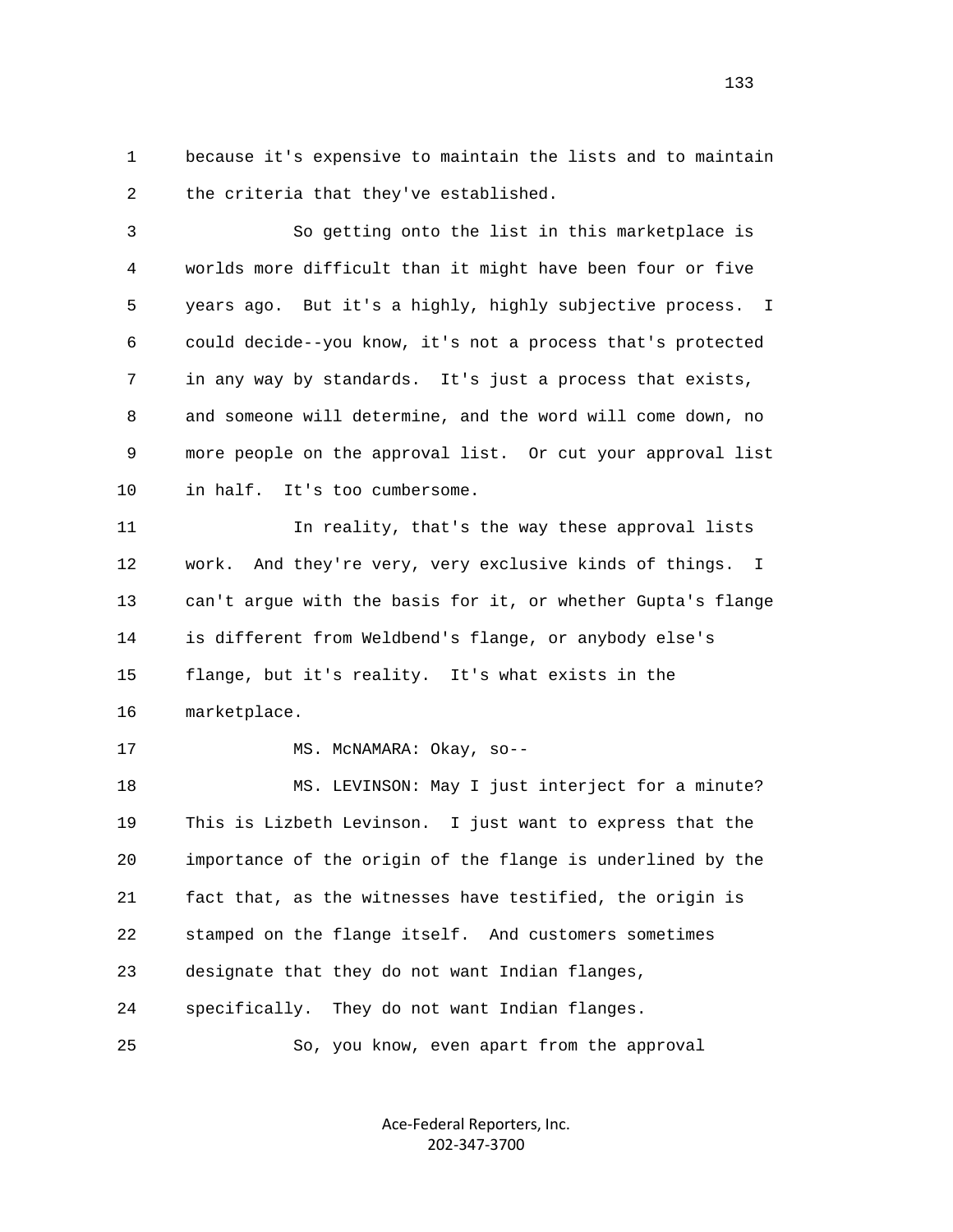1 process, Indian flanges are known for certain uses, and 2 those are specified by the customer.

 3 MS. McNAMARA: Okay, what's the uses that would 4 distinguish why you would choose--you would not--an Indian 5 product wouldn't qualify? What are the uses?

 6 MS. LEVINSON: Okay, well an Indian pipe would not 7 qualify for anything in the oil and gas sector. It would 8 not qualify for the chemical refinery companies. Am I 9 missing any? Pipelines. Mostly pipelines. An Indian 10 flange would never be purchased for that purpose. Those are 11 called "critical applications." Then there are what we call 12 noncritical applications that are perhaps, for example, in a 13 building in construction. They may need a flange to connect 14 pipes that are raising water from a basement level to an 15 upper level. That's called a noncritical application. 16 Nobody is going to die if somehow that fails. And that is 17 where the Indian flanges are used in construction.

 18 MS. McNAMARA: Okay. And the reason why they are 19 not used in the oil and gas, chemical, and pipeline industry 20 is for lack of the approval?

 21 MS. LEVINSON: That's right. That's right. And, 22 you know, I had a little trouble getting my head around 23 this, too, because the fact is that there are not different 24 specifications. There are not different--they're not 25 produced differently. And yet the fact that one flange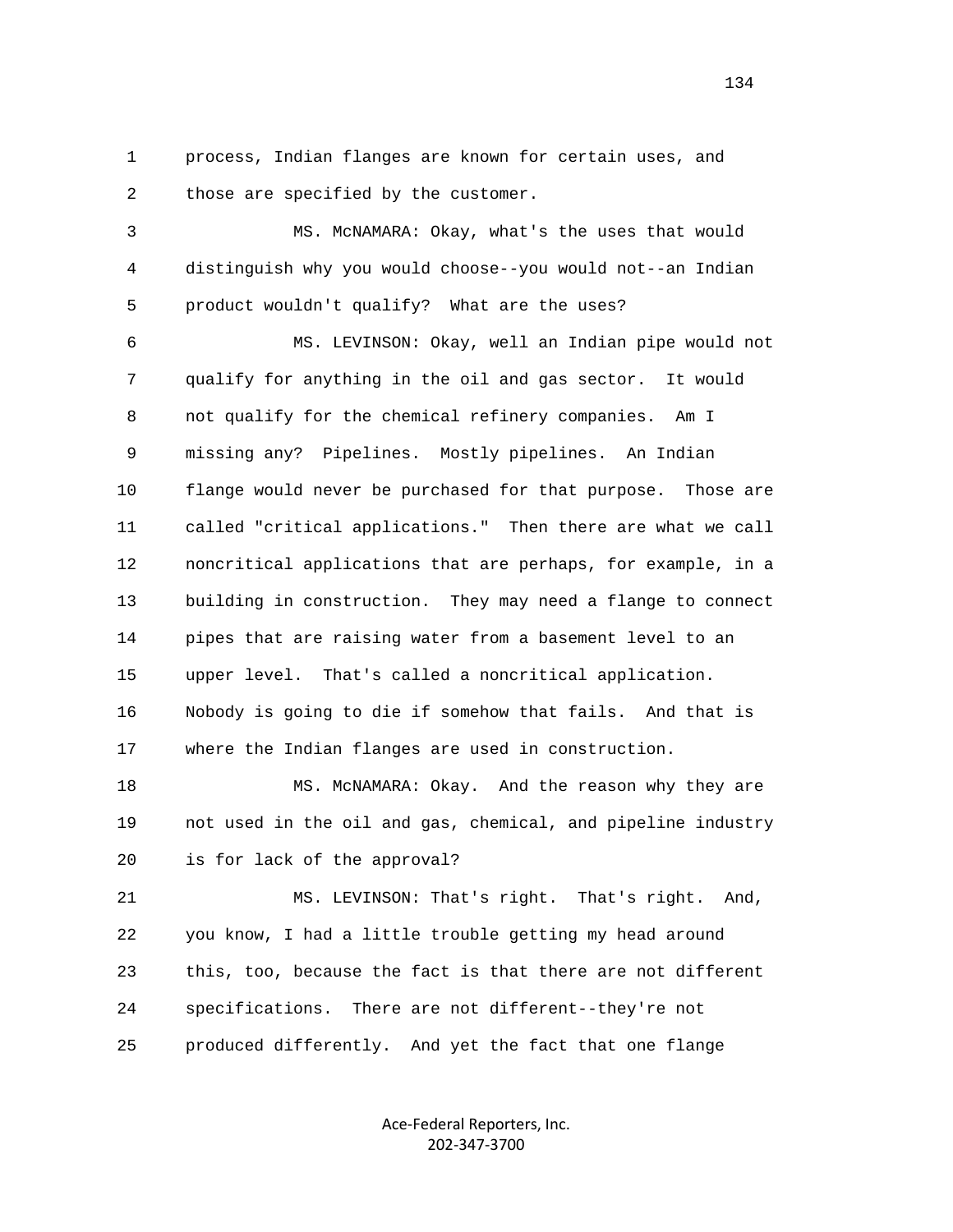1 would be approved, and the fact that another is not approved 2 will dictate exactly where it is going to go in the 3 marketplace. 4 MS. McNAMARA: Okay, but as we heard today the 5 domestic product is not confined to the oil and gas, and the 6 chemical, and the pipeline. 7 MS. LEVINSON: That is true. 8 MS. McNAMARA: So, if I can just finish--9 MS. LEVINSON: Sure. 10 MS. McNAMARA: --I want to try and understand 11 this. So they are necessarily selling some, if I 12 understand, some nonapproved product? 13 MS. LEVINSON: I believe, based on Weldbend's 14 testimony, I'm taking them at their word, they said that 15 they sell into commercial uses. Commercial uses is somewhat 16 interchangeable with unapproved--not entirely 17 interchangeable, but mostly interchangeable. So, yes, they 18 testified that they do sell into those markets. 19 My point was, it's attenuated competition. It's 20 not that there's no competition. 21 MR. JAKOB: It's always an approved product. 22 MS. McNAMARA: Okay, then how-- 23 MR. JAKOB: Weldbend--Weldbend never sells a 24 nonapproved product. Weldbend and Boltex are always 25 promoting their product as approved. They didn't indicate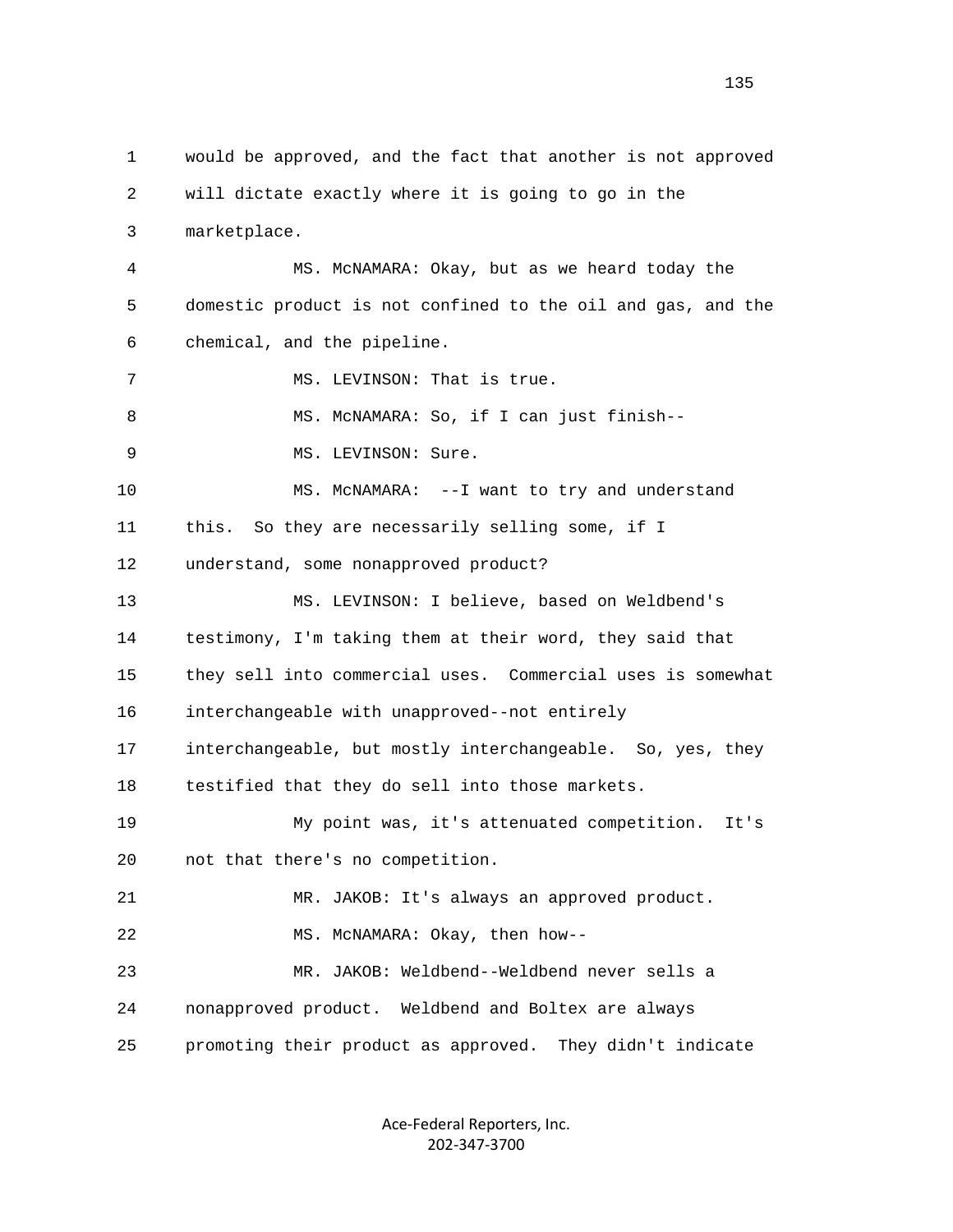1 that they were differentiating between approval--

| 2  | MR. SHALOM: In fact, in the past I would say 6,             |
|----|-------------------------------------------------------------|
| 3  | 7, 10 years ago Boltex had two brands. He had the Boltex    |
| 4  | brand, which was approved, and he had Commercial Flange.    |
| 5  | Commercial Flange he sold at a cheaper price.               |
| 6  | MS. MCNAMARA: Okay. I'm getting confused here,              |
| 7  | then, because if all--if your position is that all domestic |
| 8  | product is approved, then where is the separate domestic    |
| 9  | like-product of unapproved? How are there two separate      |
| 10 | like-products?                                              |
| 11 | MR. SCHUTZMAN: The imported product is                      |
| 12 | unapproved.                                                 |
| 13 | MS. MCNAMARA: Okay, so you're not saying there's            |
| 14 | two separate like-products? There's one like-product?       |
| 15 | MR. SCHUTZMAN: No, there are two separate                   |
| 16 | like-products.                                              |
| 17 | MS. MCNAMARA: We're talking about the domestic              |
| 18 | like-product. So it's the domestic like-product here?       |
| 19 | MR. SCHUTZMAN: If there is no other manufacturer            |
| 20 | in the United States other than Boltex and Weldbend of      |
| 21 | subject flanges, and they are all approved, then you are    |
| 22 | correct of course--                                         |
| 23 | MS. MCNAMARA: Okay--                                        |
| 24 | MR. SCHUTZMAN: --that there's one--                         |
| 25 | MR. JAKOB: These are international approval                 |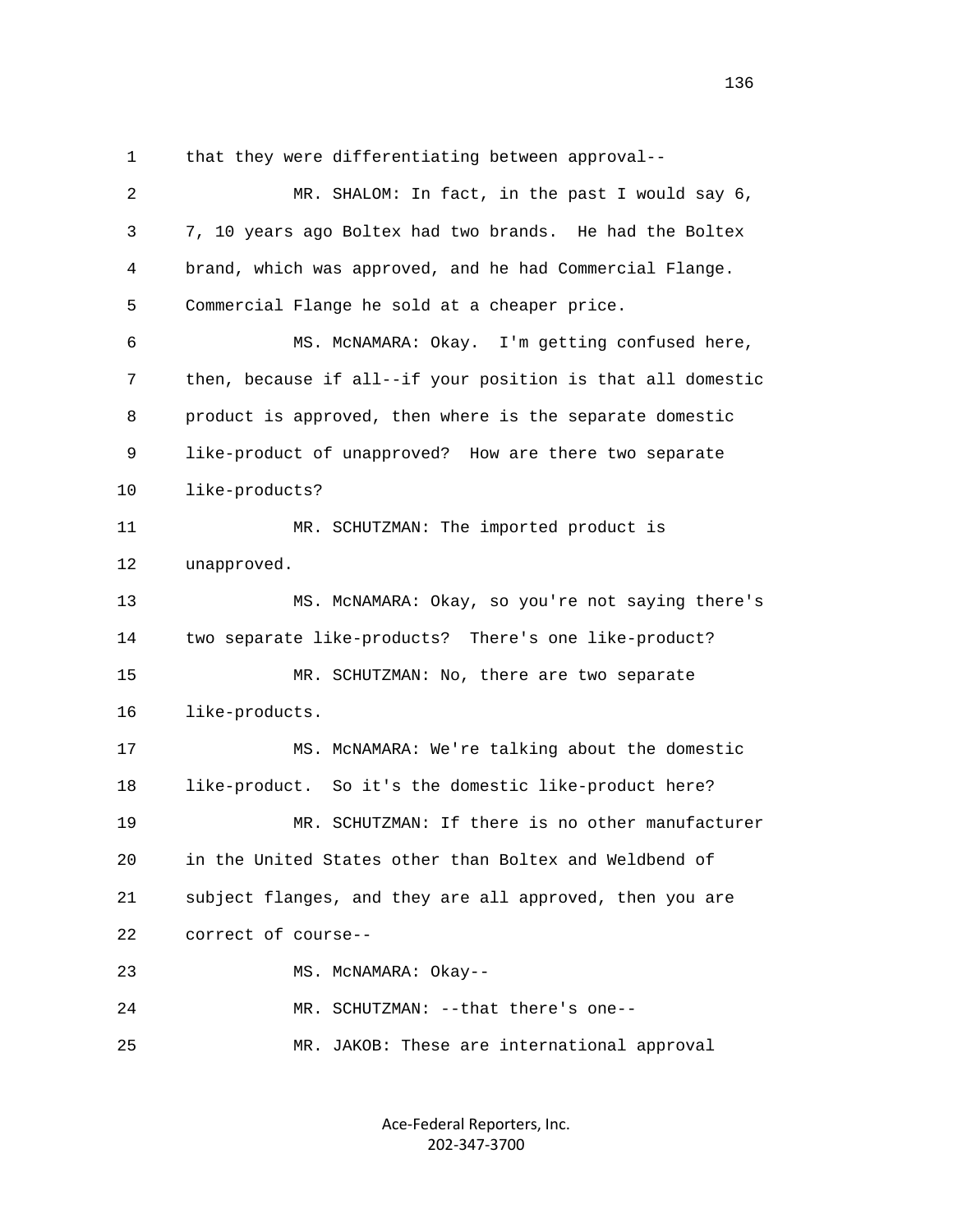1 lists. International approval lists.

 2 MS. McNAMARA: Okay, I think I have a little bit 3 of an understanding, better understanding now. 4 So I want to move on. But I do want to encourage 5 you, if you are going to argue separate like-products, 6 please play that out. As I understand, you're claiming 7 there is one like-product approved flanges. If you're going 8 to argue something different, please lay it out in your 9 briefs going through the traditional factors the Commission 10 analyzes. And bear in mind the difference between import 11 and domestic product on that. 12 So I would like to now turn to the domestic 13 industry. Do you define the domestic industry differently 14 than Petitioners did? 15 MR. SCHUTZMAN: Domestic producers of these 16 flanges. 17 MS. McNAMARA: Okay, so you agree with their 18 definition? 19 MR. SCHUTZMAN: Yes. 20 MS. McNAMARA: Okay. 21 MS. LEVINSON: Ms. McNamara, this is a little 22 unorthodox, but I would like to ask a question, if I may. 23 Because I'm hearing the testimony for the first time, so I 24 would like to ask if Silbo and their counsel would clarify. 25 They were talking about forging being a part of the scope,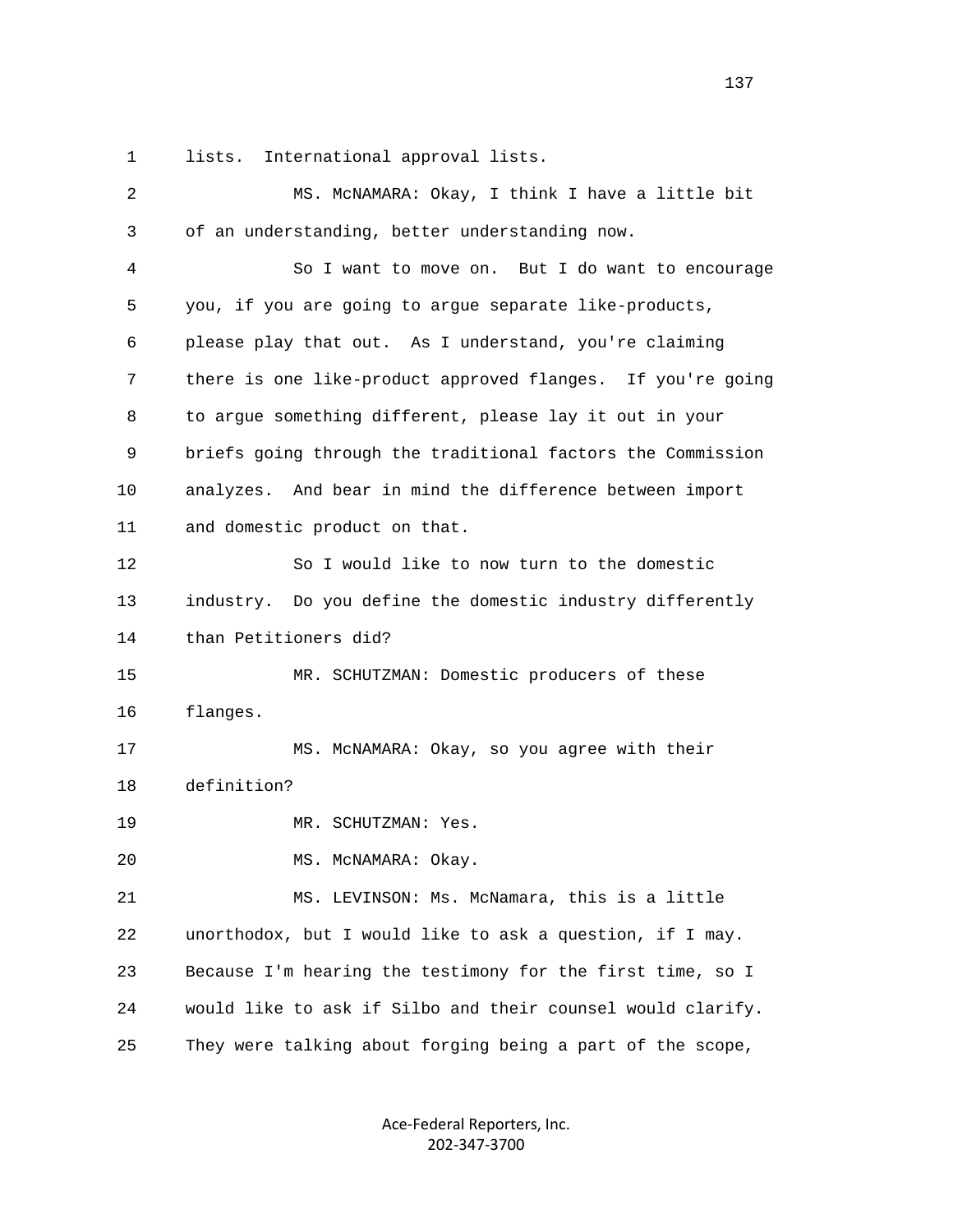1 but is it more--is it part of the scope, or part of the 2 like-product? If I could get clarification on that, 3 please? 4 MR. SCHUTZMAN: Forging, flange forgings are not 5 part of the scope. They have been specifically excluded 6 because Weldbend imports flange forgings. And that is why 7 they were excluded. 8 MR. SHALOM: But we are saying that the flange 9 forgings have only one usage, to make finished flanges. 10 MS. McNAMARA: Okay. Are you arguing that the 11 domestic like-product should be expanded to include that 12 out-of-scope product? 13 MR. SHALOM: Yes. 14 MS. McNAMARA: Okay. What's the basis for that? 15 Based on what the Commission--the factors the Commission 16 traditionally considers? 17 MR. SHALOM: The same as what happened in carbon 18 weld fittings in the past. 19 MR. SCHUTZMAN: The difference, however, is that 20 in the carbon butt weld cases scope included finished and 21 unfinished. Here it does not. 22 MS. McNAMARA: Okay, if you are arguing--if you 23 could in your briefs address the domestic like-product 24 issues the Commissioner traditionally considers, and then 25 any semi-finished analysis. If you could please--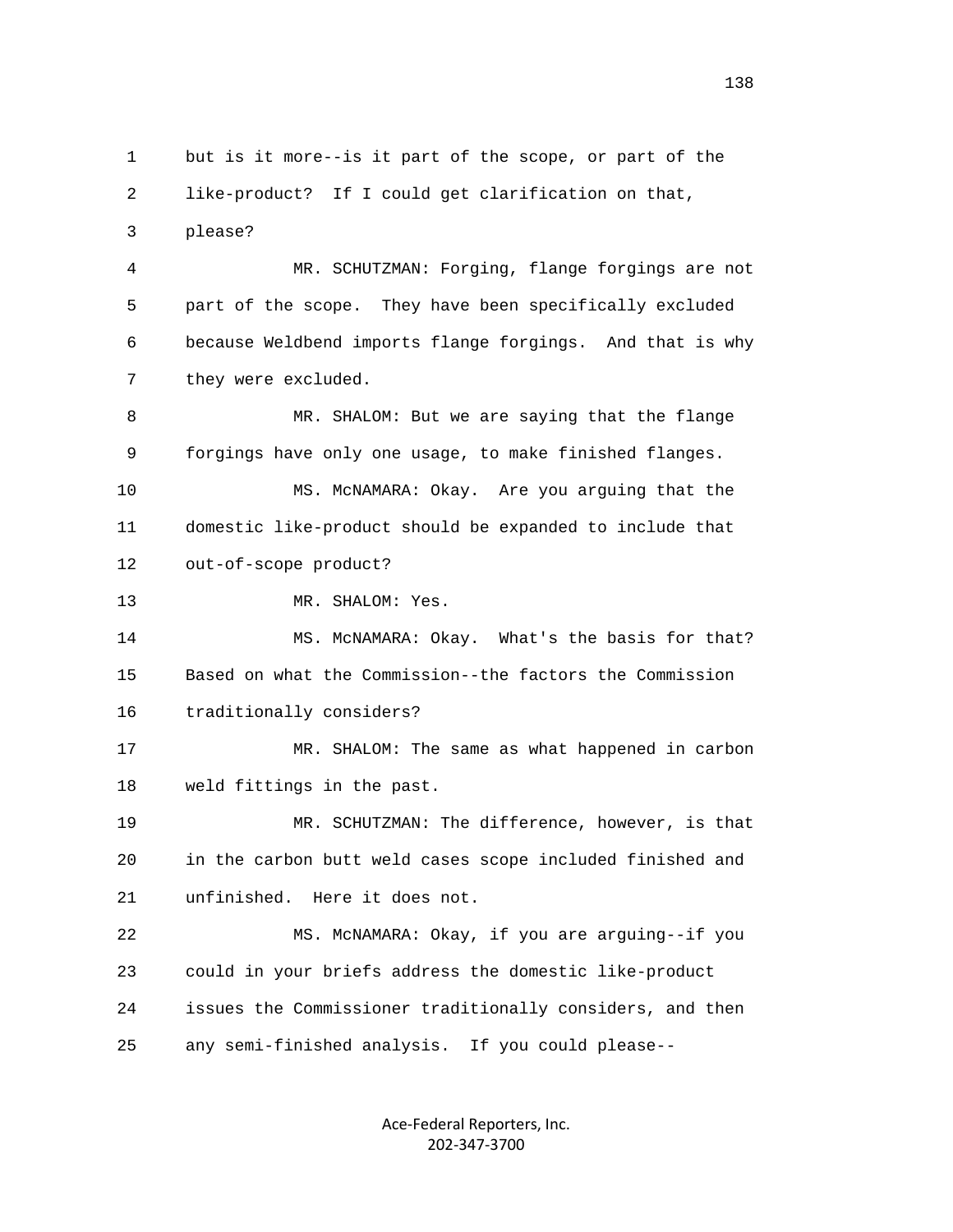1 MR. SCHUTZMAN: We will do that. 2 MS. McNAMARA: --address that. If there's 3 anything you can add now about semi-finished analysis that 4 might be helpful. 5 MR. SCHUTZMAN: We'll give it to you in the 6 post-conference brief. 7 MS. McNAMARA: Okay. 8 Okay, so I want to -- and I'll return to the 9 attenuated competition, and I have kind of two concerns. 10 First of all, if the oil and gas is primarily 11 the oil/gas/chemical is where the approved list mainly come 12 into play and the non-critical applications have less of 13 that involvement and the domestic producers have said that 14 they compete in that how do you reconcile those statements 15 with your argument that there's attenuating competition? 16 MR. JAKOB: Exxon is Exxon. They only buy an 17 approved production. The applications are of no 18 consequence. Exxon will buy an approved product 19 irrespective -- only an approved product irrespective of the 20 applications. There's no difference. There's not two sets 21 of purchases. There's only one. Exxon does not have, to my 22 knowledge, to our knowledge two distinct purchases, those 23 that fall into the requirements of approved and those that 24 fall into some other set of generic, unapproved. They only 25 will buy an approved product period irrespective of the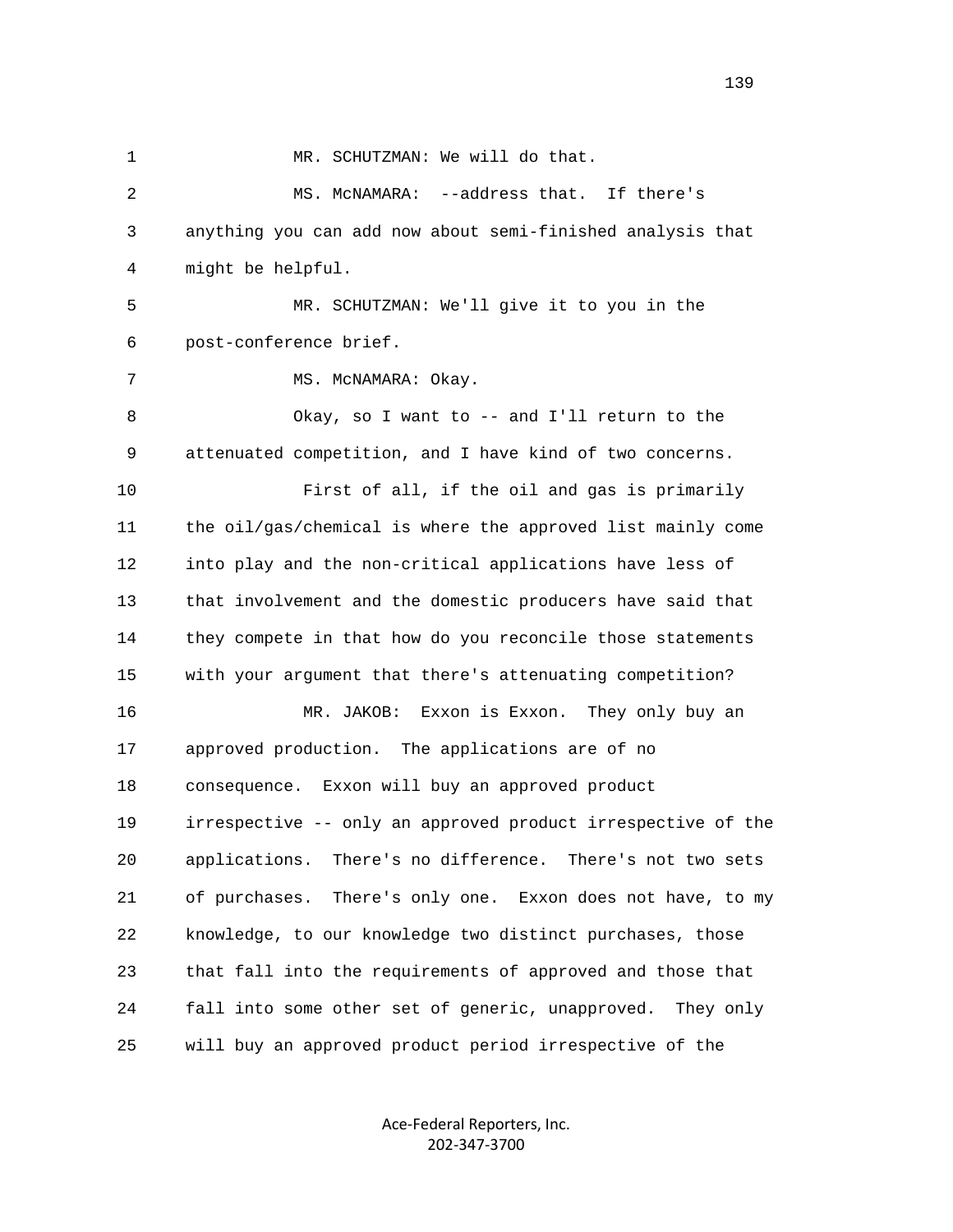1 applications, critical or not critical. That's all they 2 buy.

 3 I think if you were lead to believe something 4 different by the people earlier this morning I don't think 5 they were saying that. They were saying that in other 6 instances they may be selling to other people a commercial 7 grade, as they called the product, but they're not selling 8 to Exxon or Shell. And they're not selling to Exxon or 9 Shell an unapproved product. They're selling only approved 10 product.

 11 MR. SCHUTZMAN: So the point is that these large 12 oil and gas users are the predominant users of the approved 13 product.

 14 MS. MCNAMARA: Right. But what I'm getting at 15 is the non-critical applications, and as I understood the 16 testimony from the domestic panel they participate in that 17 segment of the market. And so if that does not involve -- 18 if those segments of the market aren't characterized by 19 these approved lists, then how do you -- and they're 20 competing in that how does that reconcile with your 21 attenuated competition argument based on the approval list? 22 MR. JAKOB: Every product that the domestic 23 industry sells is an approved product, every product, every 24 flange that Boltex or Weldbend sells is an approved flange. 25 Weldbend approved, Boltex approved, Exxon approved, they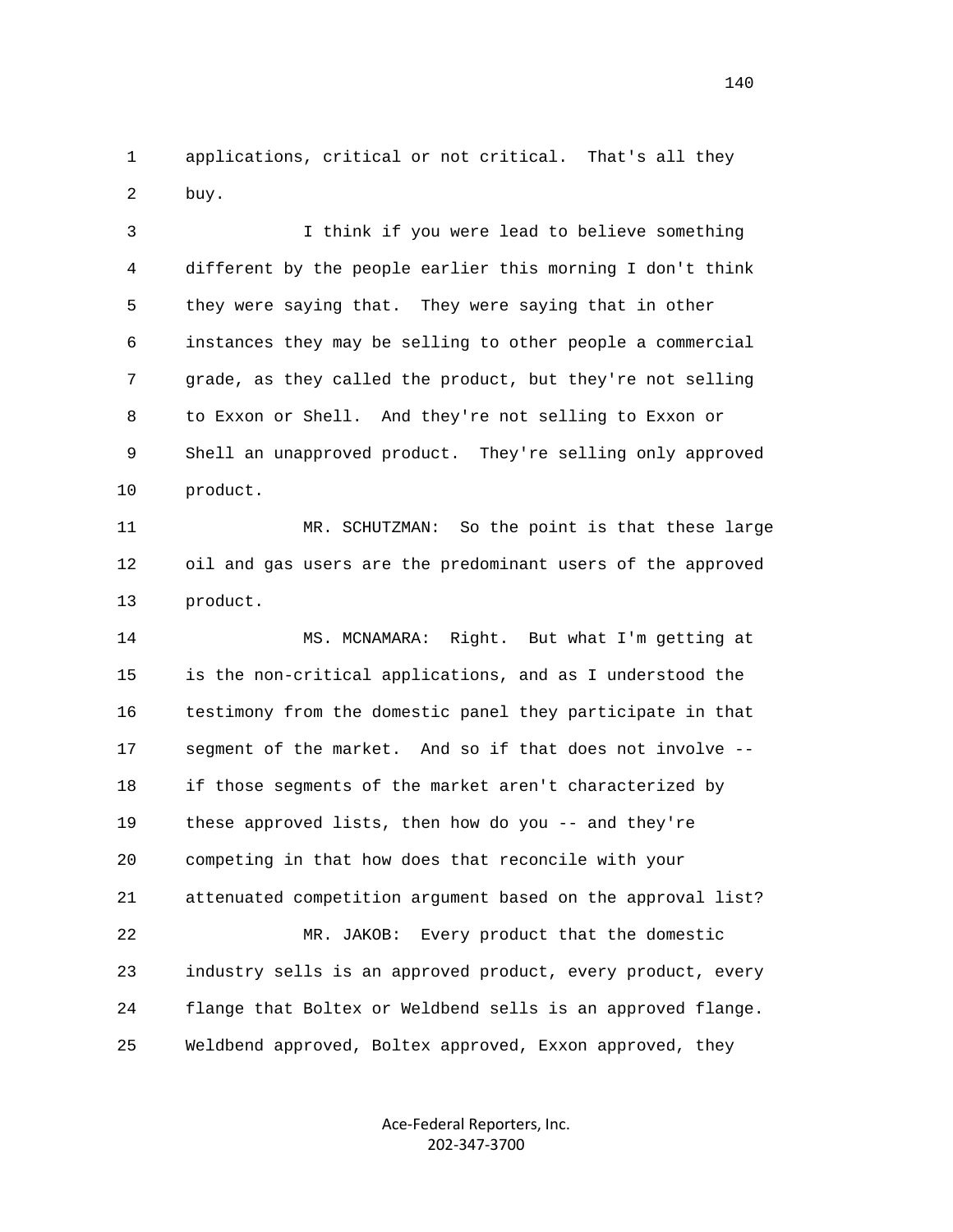1 don't distinguish between approved and unapproved.

2 Everything is approved.

 3 The channels of distribution throughout the 4 United States are different than Boltex and Weldbend's. As 5 Mr. Shalom indicated, there's a distinction differentiation 6 between approved and unapproved.

 7 MS. MCNAMARA: Okay, so is it your position that 8 the domestic industry does not sell product to customers 9 that do not require -- let me see if I can explain this.

 10 Is it your position that the domestic industry 11 only sells to customers who have approval lists?

12 MR. JAKOB: No.

 13 MR. MCNAMARA: So then there's another group -- 14 MR. JAKOB: The domestic industry is always 15 selling an approved product. Some of what they sell may be 16 going to people who aren't on an approval list. They could 17 be selling to contractors or others that was indicated, but 18 they're not selling an unapproved product. They just happen 19 to be selling an approved product to other applications. 20 Those applications do not have approval requirements.

 21 MS. MCNAMARA: But those sales to applications 22 that don't have approval products how does that reconcile 23 with the attenuated competition arguments?

 24 MR. BISHOP: Could I remind the witnesses to 25 please state your name? The court reporter is getting

> Ace‐Federal Reporters, Inc. 202‐347‐3700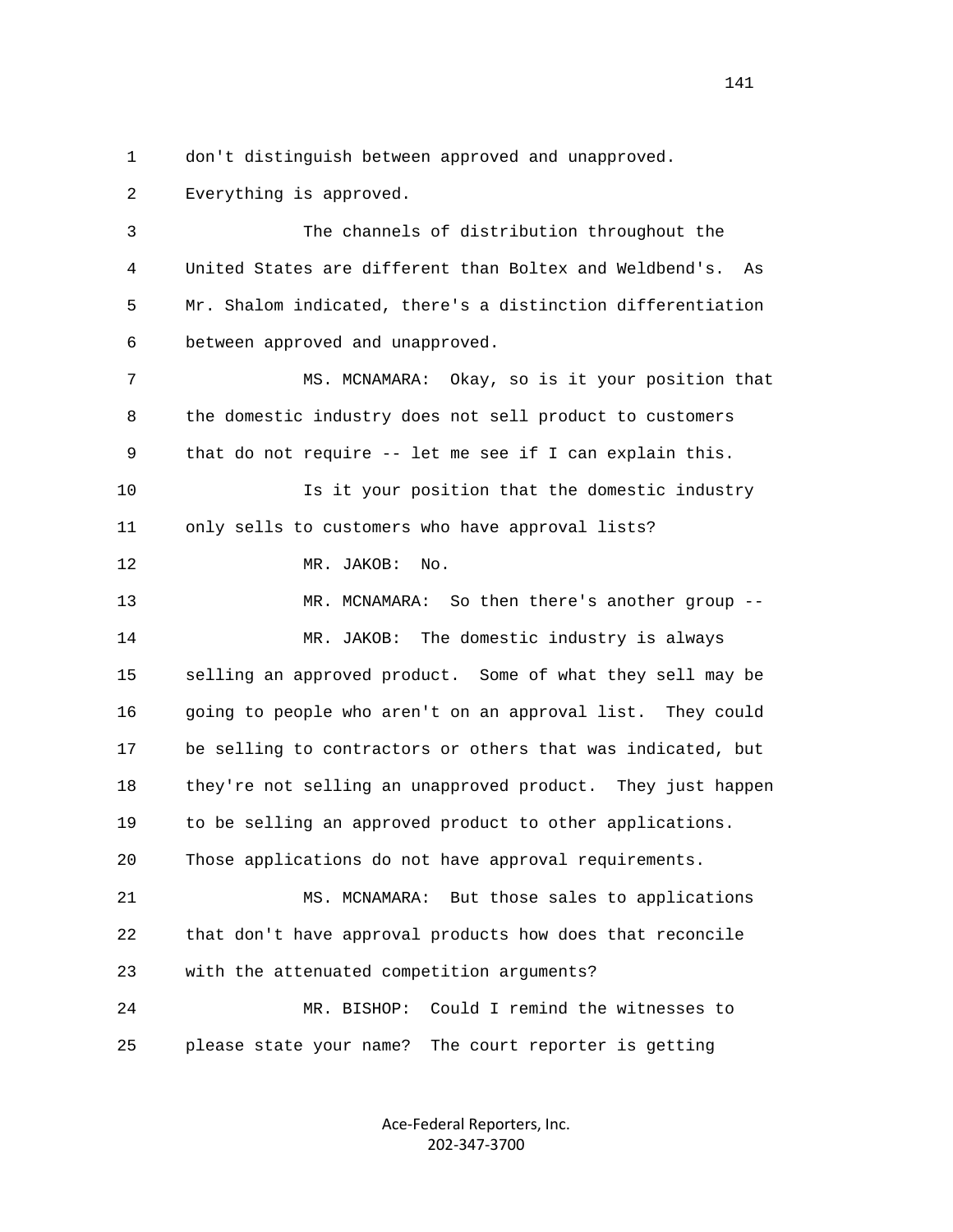1 confused on who's speaking. Thank you.

| $\overline{c}$ | MS. LEVINSON: You know one of the big                        |
|----------------|--------------------------------------------------------------|
| 3              | differentiators is price and not because of dumping, but     |
| 4              | because of the uses to which -- the fact that in the         |
| 5              | commercial sector they're buying for non-critical uses and   |
| 6              | they're buying -- they do not have the approval process, so  |
| 7              | therefore, for the Indians, for example, that don't have to  |
| 8              | go through the approval process the cost -- you know what we |
| 9              | saw was the cost in the AUVs in the petition were 53 cents   |
| 10             | for Indian product and they were 97 cents for approved       |
| 11             | product.                                                     |
| 12             | So if Weldbend is in the commercial sector                   |
| 13             | selling its flanges at 97 cents when the Indians are 53      |
| 14             | cents -- 57, excuse me, obviously, there's attenuating       |
| 15             | competition there because no logical customer would buy an   |
| 16             | approved product when it doesn't need an approved product.   |
| 17             | MS. MCNAMARA: So if I understand, the way that               |
| 18             | you contend that the purchasing decisions get made is they   |
| 19             | just simply just don't purchase a product -- whether a       |
| 20             | producer has a supplier list -- an approved supplier list    |
| 21             | they just aren't going to purchase from Weldbend and Boltex? |
| 22             | Sameer Khandelwar, Norma.<br>MR. KHANDELWAR:                 |
| 23             | If for the end use the buyer can put an India                |
| 24             | flange, he won't consider Welbend or a Boltex flange.        |
| 25             | MS. MCNAMARA:<br>Because of price.                           |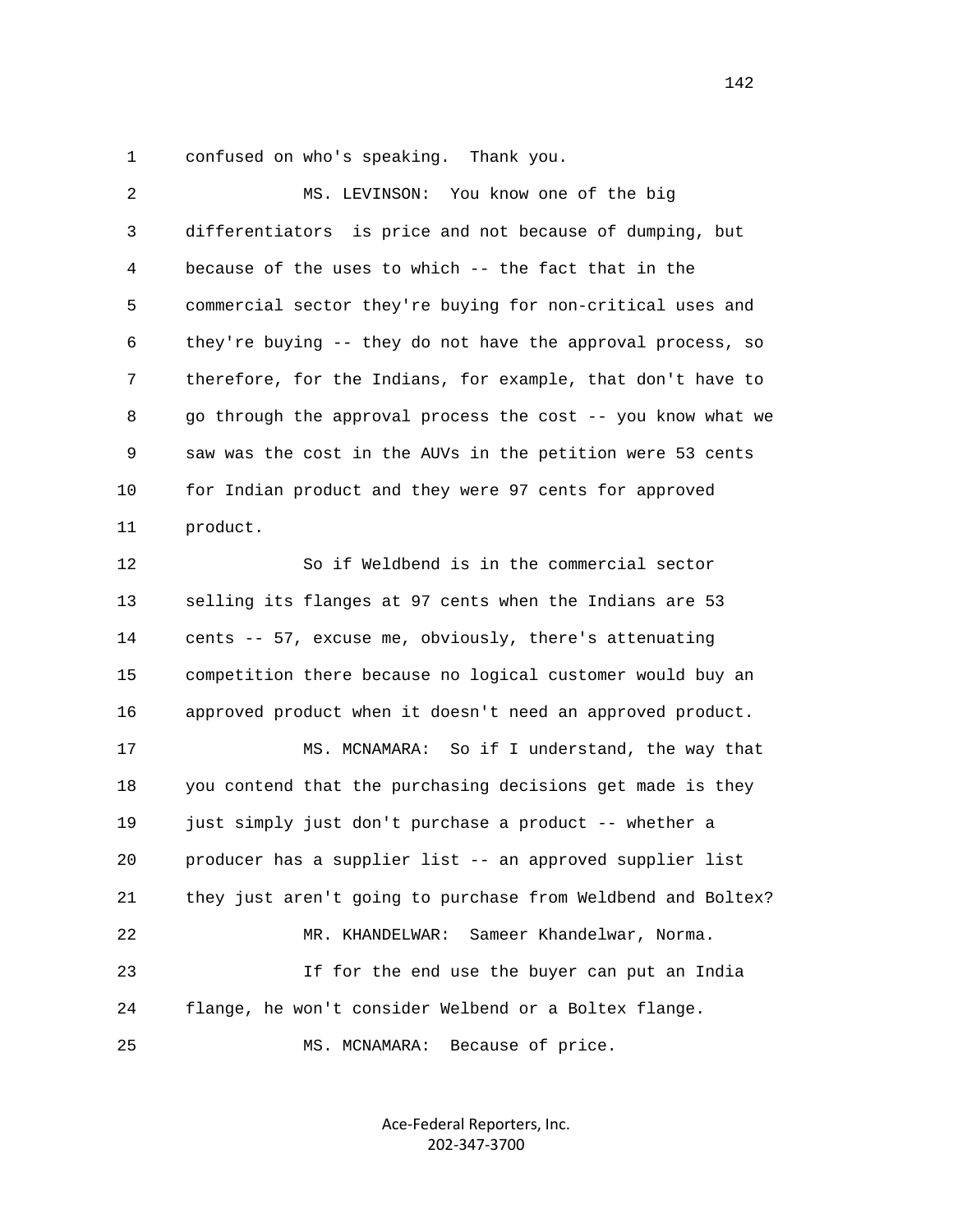1 MR. KHANDELWAR: Because of the price. If the 2 end use does not prescribe an approved product the buyer 3 will go for a cheaper flange, then a Boltex or a Weldbend 4 flange. He can obviously buy a Weldbend or Boltex flange 5 and put it, but no logical person would do that. 6 MS. MCNAMARA: Okay, so if I understand your 7 testimony, regardless of whether the purchaser has a 8 supplier list or not supplier list -- 9 MR. KHANDELWAR: Just excuse me. If the 10 purchaser has a supplier list, he will strictly to the AML. 11 MS. MCNAMARA: But if he doesn't have a supplier 12 list. 13 MR. KHANDELWAR: If he doesn't have a supplier 14 list and there is a non-critical application, he can 15 consider any flange from India or Italy or Spain or 16 domestic. 17 MS. MCNAMARA: So you would compete, though, 18 against Weldbend. 19 MR. KHANDELWAR: But what I'm trying to say is 20 that Weldbend and Boltex, by virtue of their costing and 21 their price, are not in the lower category of the market. 22 MS. MCNAMARA: Okay, but it's only price now 23 that we're talking about that would differentiate them, if I 24 understand because if this isn't something that's in an 25 approved -- you know were not in the realm of whether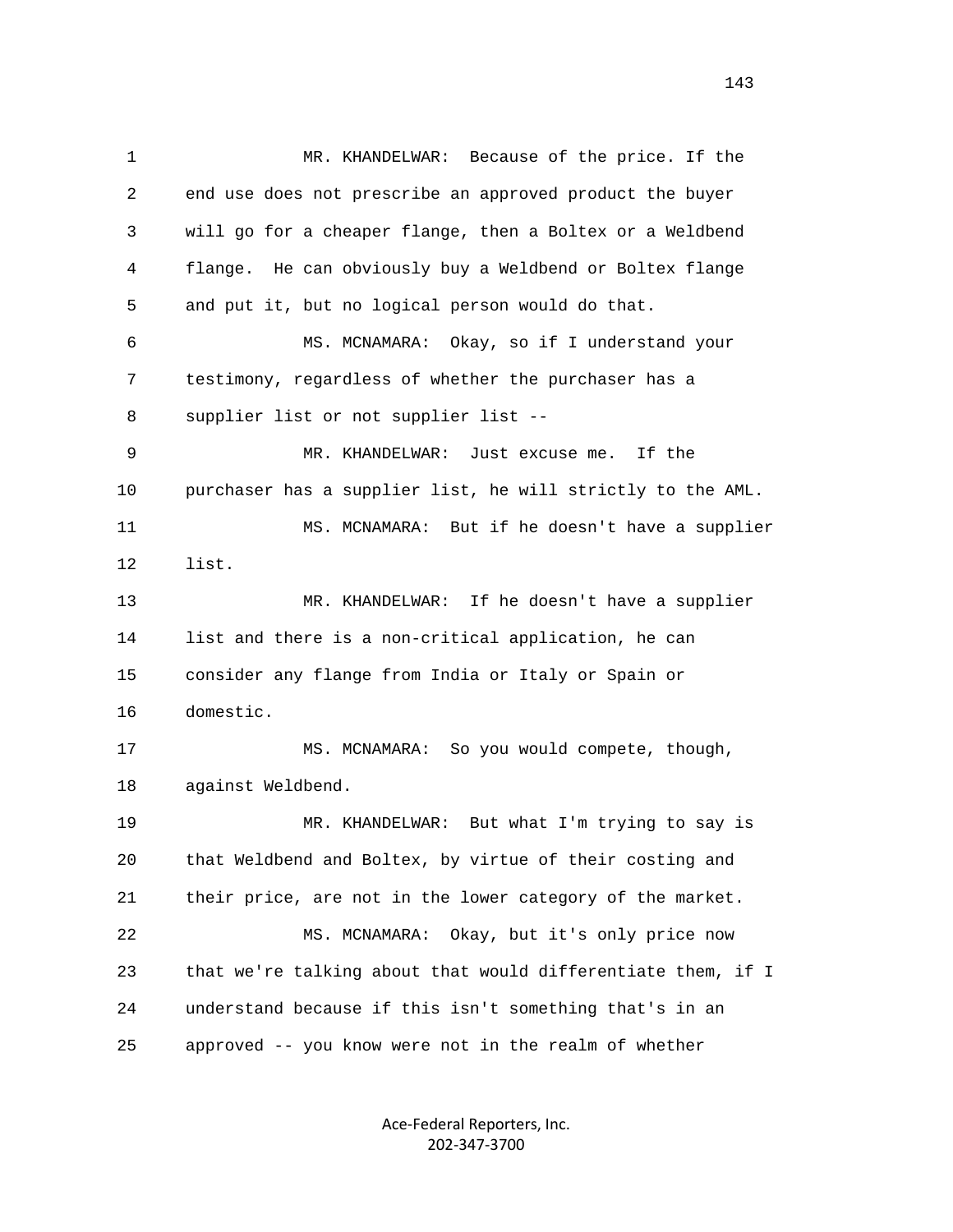1 there's an approved supplier list --

 2 MR. KHANDELWAR: Yes. 3 MS. MCNAMARA: So then it's just going to be a 4 matter of price? 5 MR. KHANDELWAR: I think so, yes. 6 MS. MANAMARA: Okay, I want to turn to 7 cumulation quickly. And I want to make sure -- and again, 8 if in your post-conference briefs you can address all the 9 factors I'd appreciate it, but if I understand your claim is 10 that they shouldn't be cumulated because product from India 11 is not fungible with product from Italy and Spain. And 12 what's the basis for that? Is that again the approval list? 13 MR. KHANDELWAR: Yes. 14 MS. LEVINSON: Lizbeth Levinson. 15 If you have a critical application, you cannot 16 consider the Indian product, so the Indian product is 17 basically not in that market. 18 MS. MCNAMARA: Okay. And so does the product 19 coming in from Spain and Italy is that only for critical 20 applications? 21 MS. LEVINSON: I don't know if we could say 22 "only," but certainly the vast majority, yes. And I'm being 23 told by the witnesses that it is. 24 MR. KHANDELWAR: By the price of that product it 25 clearly shows that it is for critical applications.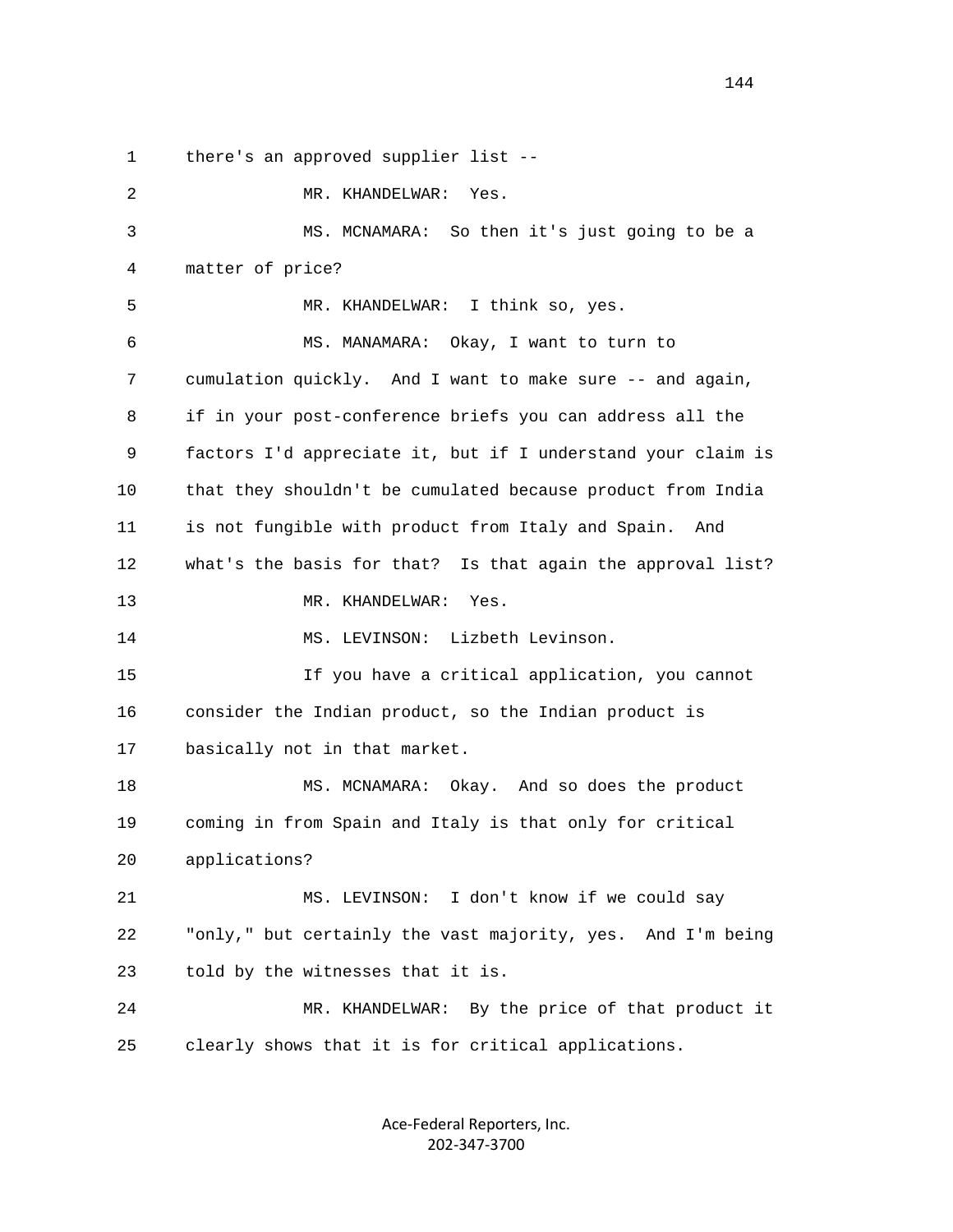1 MS. MCNAMARA: And you're getting that simply 2 from looking at the price? 3 MR. KHANDELWAR: And from general knowledge -- 4 MS. MCNAMARA: Okay. 5 MR. KHANDELWAR: -- of the industry, yes. 6 MR. SCHUTZMAN: Ms. McNamara, Max Schutzman. 7 Our information is that the principal 8 manufacturers of these flanges in Italy and Spain are 9 approved. 10 MS. MCNAMARA: Okay, what about the one producer 11 in India that is approved; are they competing with product 12 from Italy and Spain? I mean are they fungible with the 13 product from Italy and Spain? 14 MS. LEVINSON: Well, that's something I wanted 15 to address in the post-conference brief. There are 16 distinctions, even in the approved market that Bebitz 17 experiences and Bebitz in its segment of the approved market 18 does not encounter the domestic producers, and I will 19 explain that much further in post-conference brief. 20 MS. MCNAMARA: Okay, if you can do that, not 21 just with the domestic, but with the other imports. 22 MS. LEVINSON: Yes, I will. 23 MS. MCNAMARA: In terms of fungibility, if you 24 could address that. And so I'm just going to run down, so 25 geographic markets are you challenging that factor?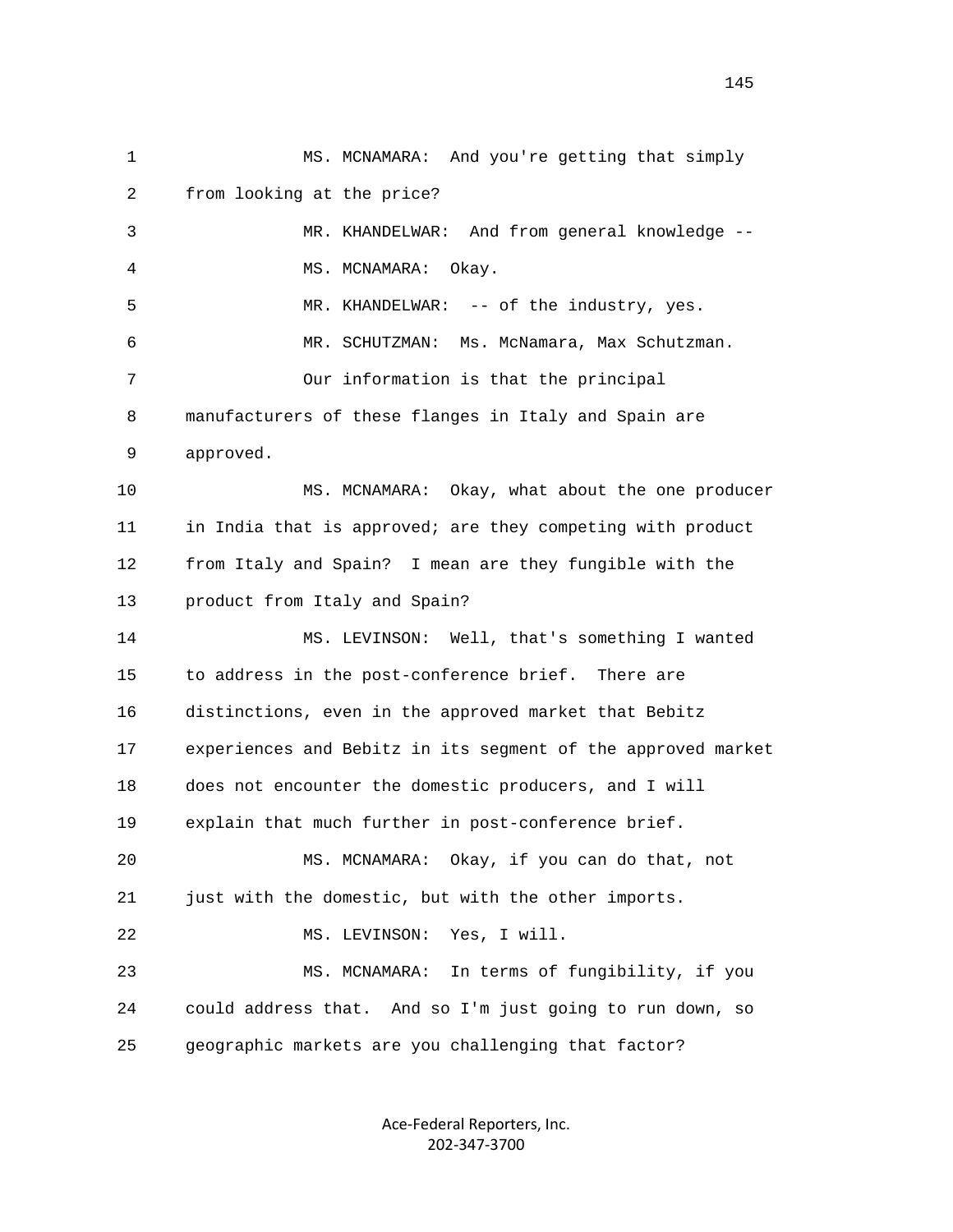1 MS. LEVINSON: No, we're not. 2 MS. MCNAMARA: Okay. 3 MR. SCHUTZMAN: Max Schutzman. 4 No, we're not. 5 MS. MCNAMARA: So channels of distribution, 6 though, you would channel cumulation on that basis, if I 7 understand your position. 8 MS. LEVINSON: Lizbeth Levinson. 9 Yes, that's correct. 10 MS. MCNAMARA: Okay. And that's based on the 11 approved versus the unapproved? 12 MS. LEVINSON: Yes, that's correct. 13 MS. MCNAMARA: Okay. And if you could expand on 14 that in the post-conference, I'd appreciate it and if also 15 you could address the one producer that is approved. 16 MS. LEVINSON: Yes. 17 MS. MCNAMARA: How that plays out. 18 MS. LEVINSON: Sure. However, I do want to 19 emphasize that there are a good 20 producers in India and 20 this is one producer and it is not one of the largest 21 producers, so you know keep that in perspective. 22 MS. MCNAMARA: Okay. Well, that actually raises 23 an issue. If you could give us a sense of how large they 24 are. 25 MS. LEVINSON: Yes, I will.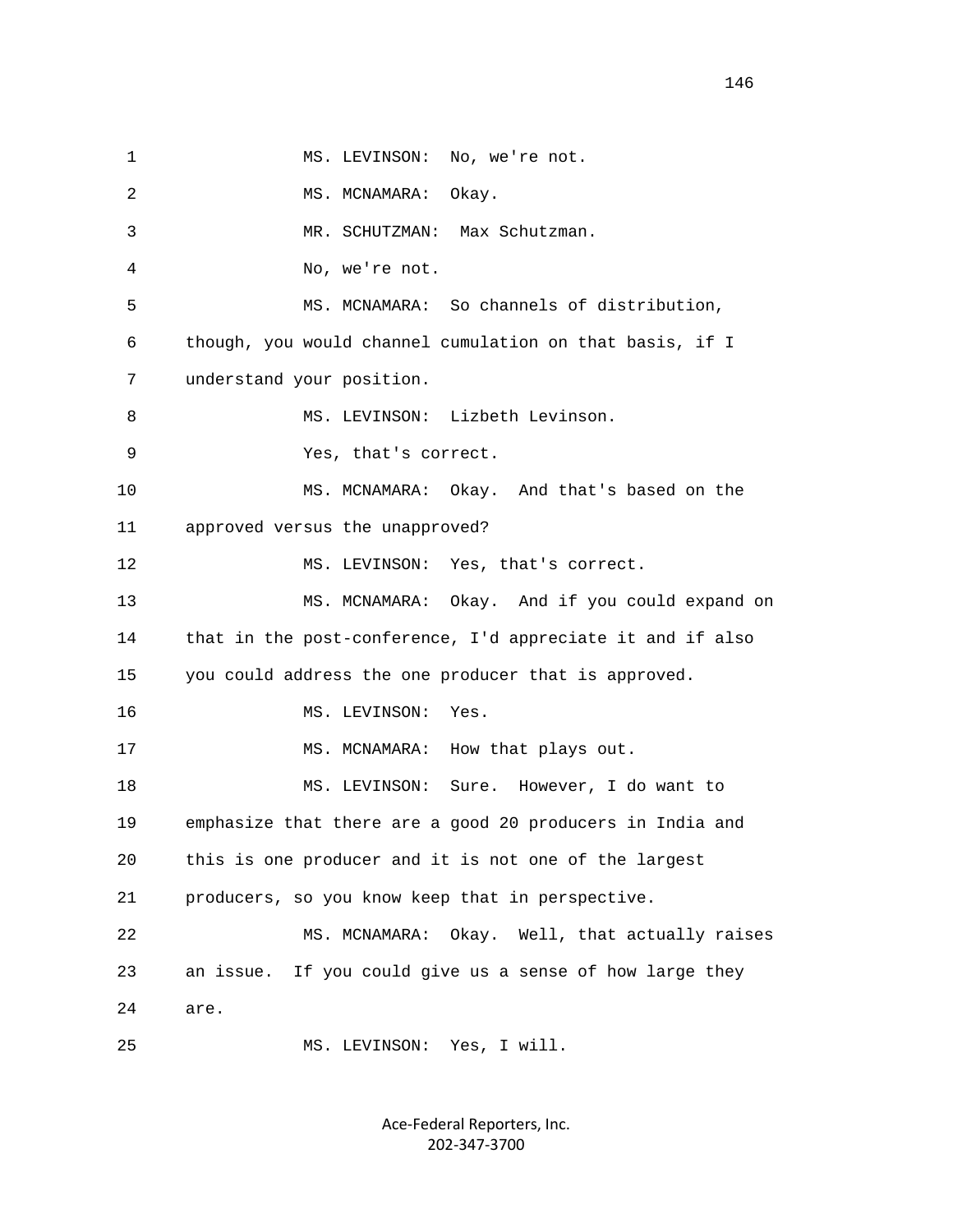1 MS. MCNAMARA: And to what extent they are 2 participating in the context of overall imports and then 3 where they're participating and to what extent in the U.S. 4 market. 5 MS. LEVINSON: Yes. 6 MS. MCNAMARA: But I take it simultaneous 7 presence you're not going to challenge that aspect of -- 8 okay. 9 So I want to go back to the ALMs and I promise I 10 will try to move quickly so I'm not monopolizing all the 11 time, but the AML process, as I understand it, there's a lot 12 of different types of lists. There's a lot of different -- 13 as I understand, and if I'm wrong, please correct me. 14 There's levels. Sometimes you might have a sponsor or 15 distributor; sometimes there maybe something more rigorous. 16 Have you all made efforts on across the board? And if you 17 want to address this in post-conference, I'm fine with that, 18 but I would like to get a sense of what your efforts have 19 been. And to the extent you're not getting approved, where

20 that's occurring and why.

 21 MS. LEVINSON: We'll address that in the 22 post-conference brief.

 23 MS. MCNAMARA: Okay. And we heard the domestic 24 industry saying that they believe the official statistics 25 are probably the best to calculate import buying. Do you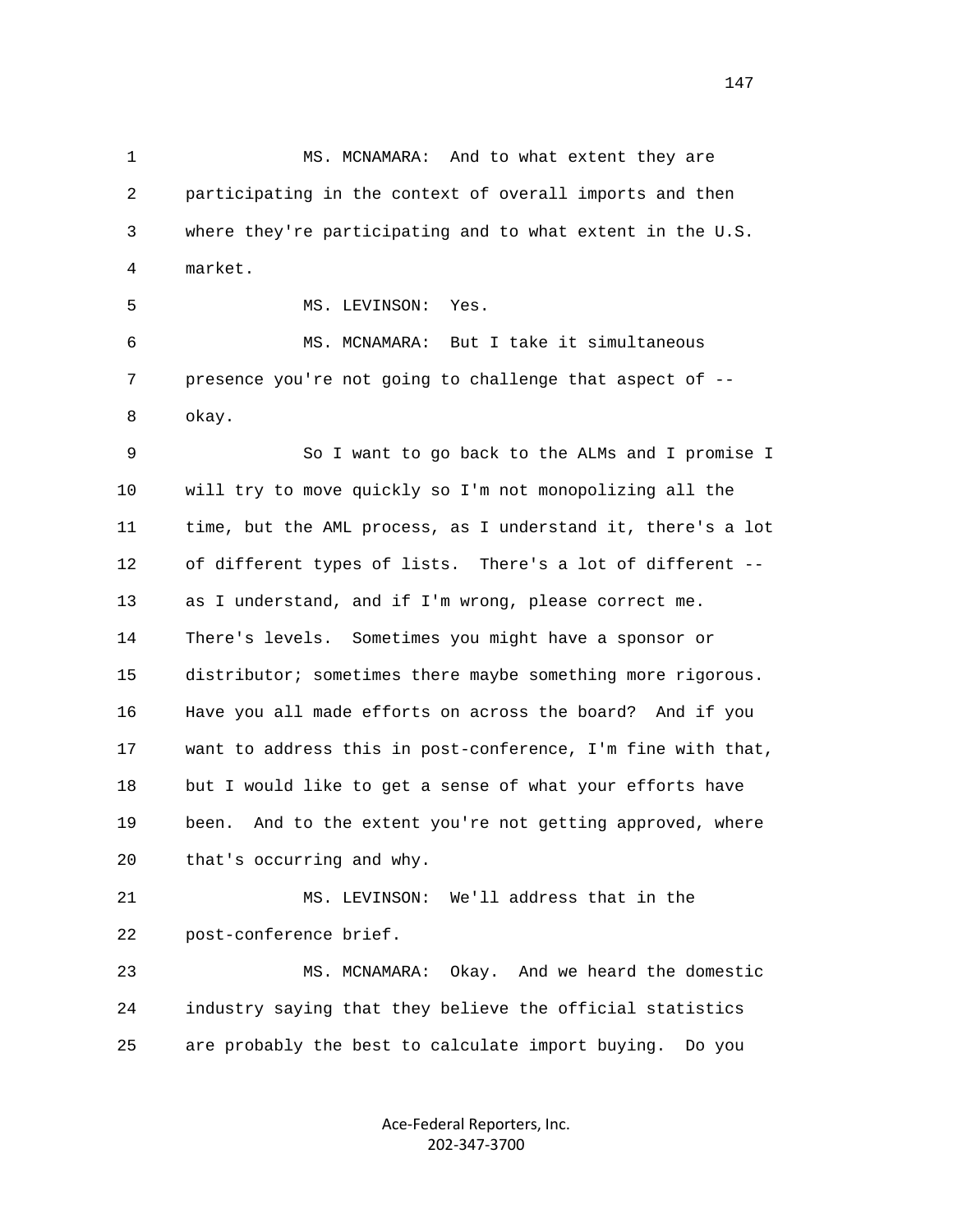1 agree with that?

| $\overline{2}$ | MS. LEVINSON: Lizbeth Levinson.                             |
|----------------|-------------------------------------------------------------|
| 3              | I don't have a problem with that because the                |
| 4              | import stats are confined to this product.                  |
| 5              | MS. MCNAMARA: Okay, thank you.                              |
| 6              | Now on the petition they talked about how there             |
| 7              | may be some product mix with respect to the AUVs. Can you   |
| 8              | give us any sense of how the product mix might differ for   |
| 9              | imports versus the domestic product?                        |
| 10             | MR. KHANDELWAR: Actually, it would not differ.              |
| 11             | The product mix will remain the same. There's a huge        |
| 12             | variety of sizes in the flanges and everything is -- the    |
| 13             | consumption is almost the same every year, so the product   |
| 14             | mix will remain the same and it will not be that from India |
| 15             | a different mix is coming and from Italy a different mix is |
| 16             | coming and the domestic manufacturer is making a different  |
| 17             | It will all be the same.<br>mix.                            |
| 18             | MS. MCNAMARA:<br>Okay.                                      |
| 19             | MR. KHANDELWAR: Because each manufacturer will              |
| 20             | like to keep the complete range of product.                 |
| 21             | MS. MCNAMARA: Okay, so you don't see that                   |
| 22             | there's going to be a lot of product mix issues.            |
| 23             | Not at all.<br>MR. KHANDELWAR:                              |
| 24             | Basically, if I understand the<br>MS. MCNAMARA:             |
| 25             | across the sources, they're all going to have roughly the   |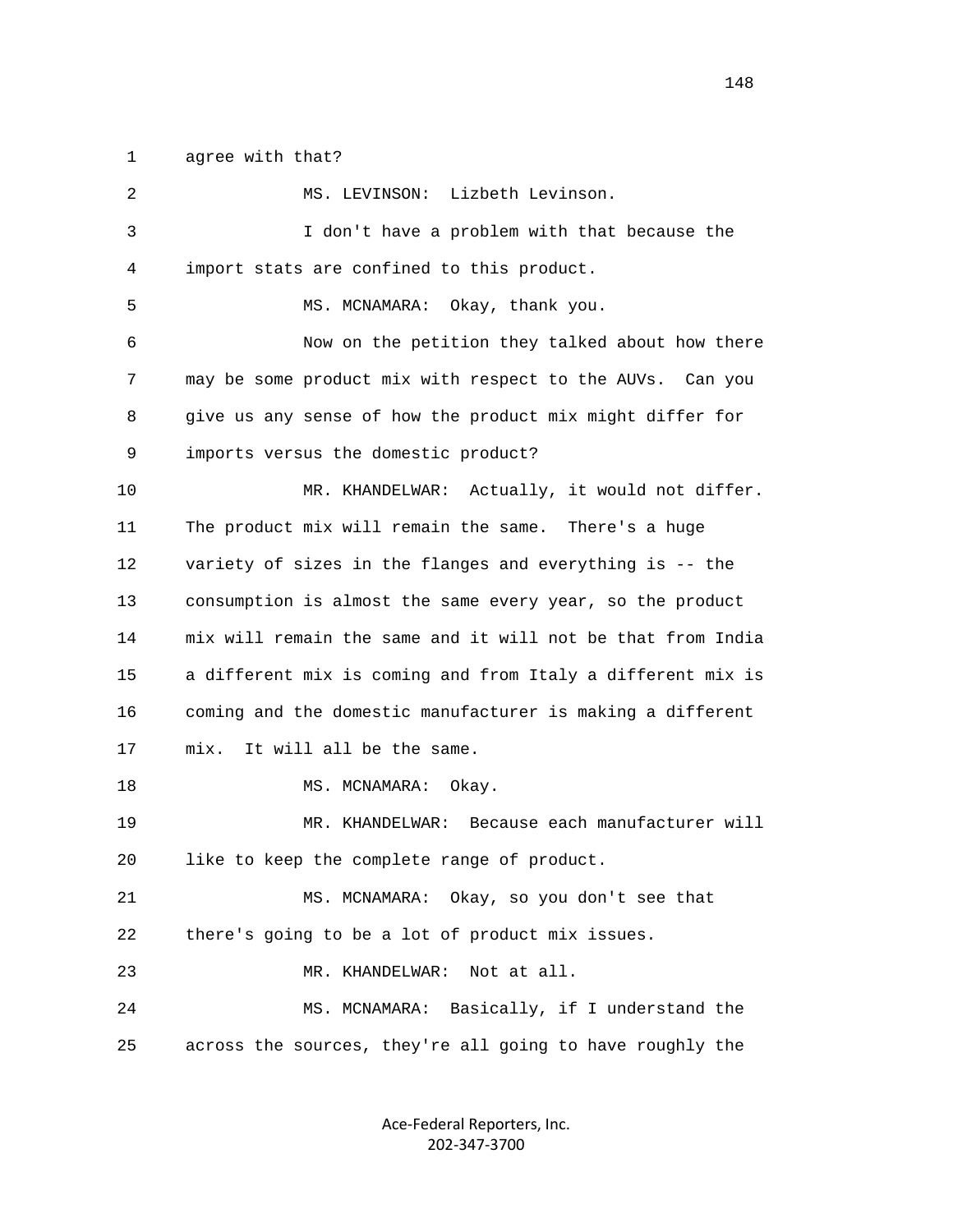1 same mix.

| 2  | MR. KHANDELWAR:<br>Yes, yes.                                 |
|----|--------------------------------------------------------------|
| 3  | MS. MCNAMARA: Okay. Now we've heard testimony,               |
| 4  | both at this Panel and the prior Panel, about how demand in  |
| 5  | oil and gas has declined. Are there other segments or if     |
| 6  | you could identify other segments and characterize the       |
| 7  | demand in other segments of the market I'd appreciate that.  |
| 8  | MR. SCHUTZMAN: We will do so in the                          |
| 9  | post-conference brief.                                       |
| 10 | MS. MCNAMARA: Can you shed any light on market               |
| 11 | segments and characterize demand now?                        |
| 12 | MR. JAKOB: Well, certainly anything that                     |
| 13 | relates to steel, directly or indirectly, would be suffering |
| 14 | from the same market declines. As I'm sure you all know      |
| 15 | there are commodity-wide problems with regard to products.   |
| 16 | All metals, besides steel, copper, aluminum, they're in      |
| 17 | very, very depressed states. This is a truism.<br>It's not   |
| 18 | my opinion and it's throughout everything that relates       |
| 19 | certainly to steel. And I would say from the results that    |
| 20 | nearly every industry is depressed to some extent. Oil and   |
| 21 | gas the effects have been much more pronounced than they are |
| 22 | in others, but it's fairly widespread. As I said, it         |
| 23 | relates to certainly all metal commodities.                  |
| 24 | MS. MCNAMARA:<br>Okay.<br>If you could also address          |
| 25 | how and maybe you can shed some light on it building on your |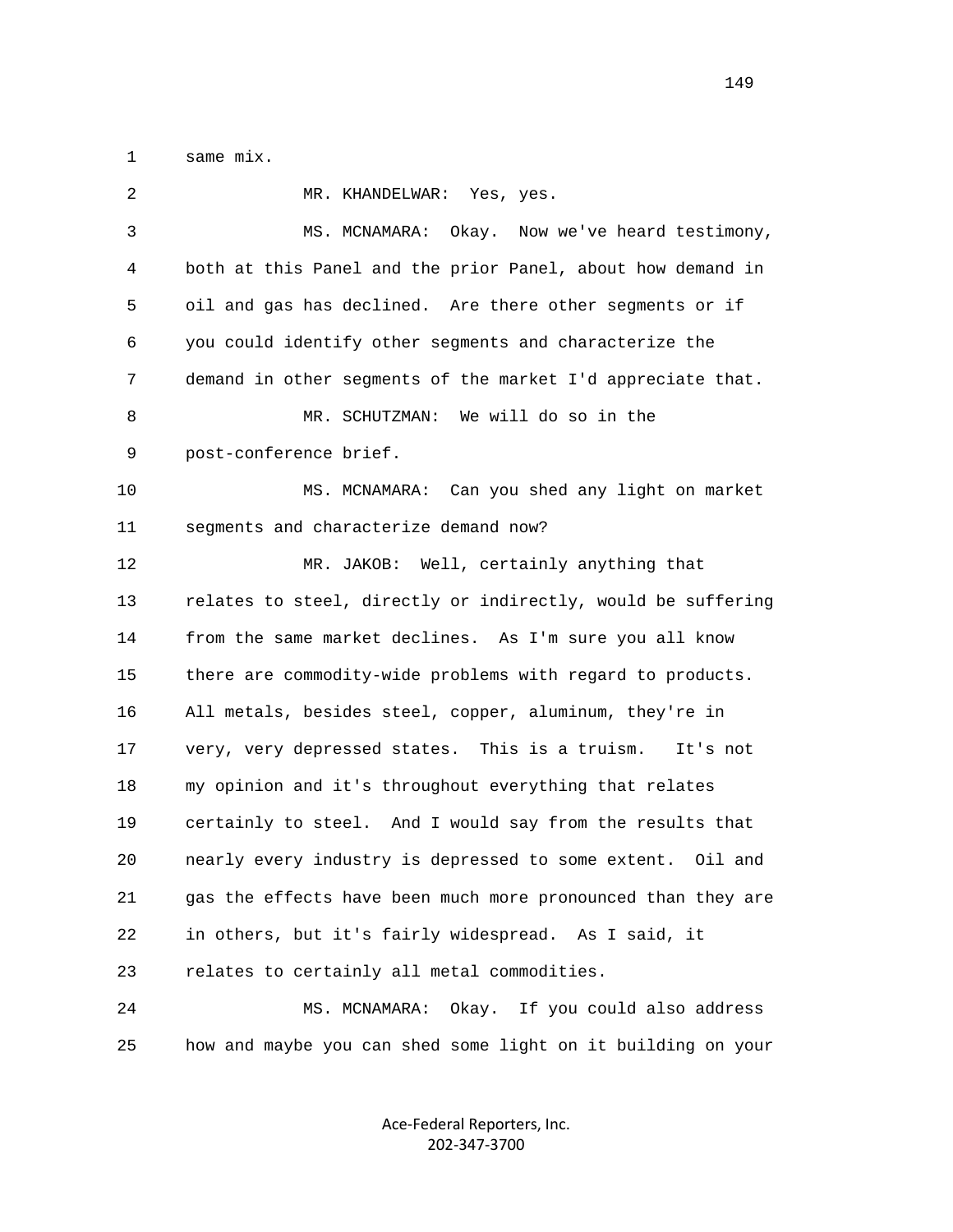1 response to my question, if the oil and gas demand has 2 declined there significantly in the U.S. market, but you 3 don't compete in there because of the approval list how does 4 that affect overall demand in the market? And in 5 particular, you talked about prices declining as a result, 6 if I understood the testimony, as a result of the declines 7 in oil and the gas markets. If you don't compete in that 8 market, can you kind of close the gap and explain for me how 9 that translates into reducing prices and other affects in 10 the market you do compete in? 11 MR. JAKOB: I think Mr. Coulas indicated his

 12 recent sales experiences. Mr. Coulas sells approved -- to 13 approved marketplaces and he sells to general commercial and 14 generic marketplaces and he fairly aptly described the state 15 of the marketplace. And I would say it's that way 16 throughout every industry that uses carbon flanges to any 17 extent.

 18 It's not just oil and gas. It's throughout all 19 users. Just a perfunctory look or observation with regard 20 to the statistics, you know it's nearly every industry. I 21 don't really see -- we don't really see much of an exception 22 anywhere. I mean these are historic declines.

 23 MS. MCNAMARA: Right. So you would characterize 24 that across the U.S. there's no particular segment. That 25 it's just all been -- demand has been declining in all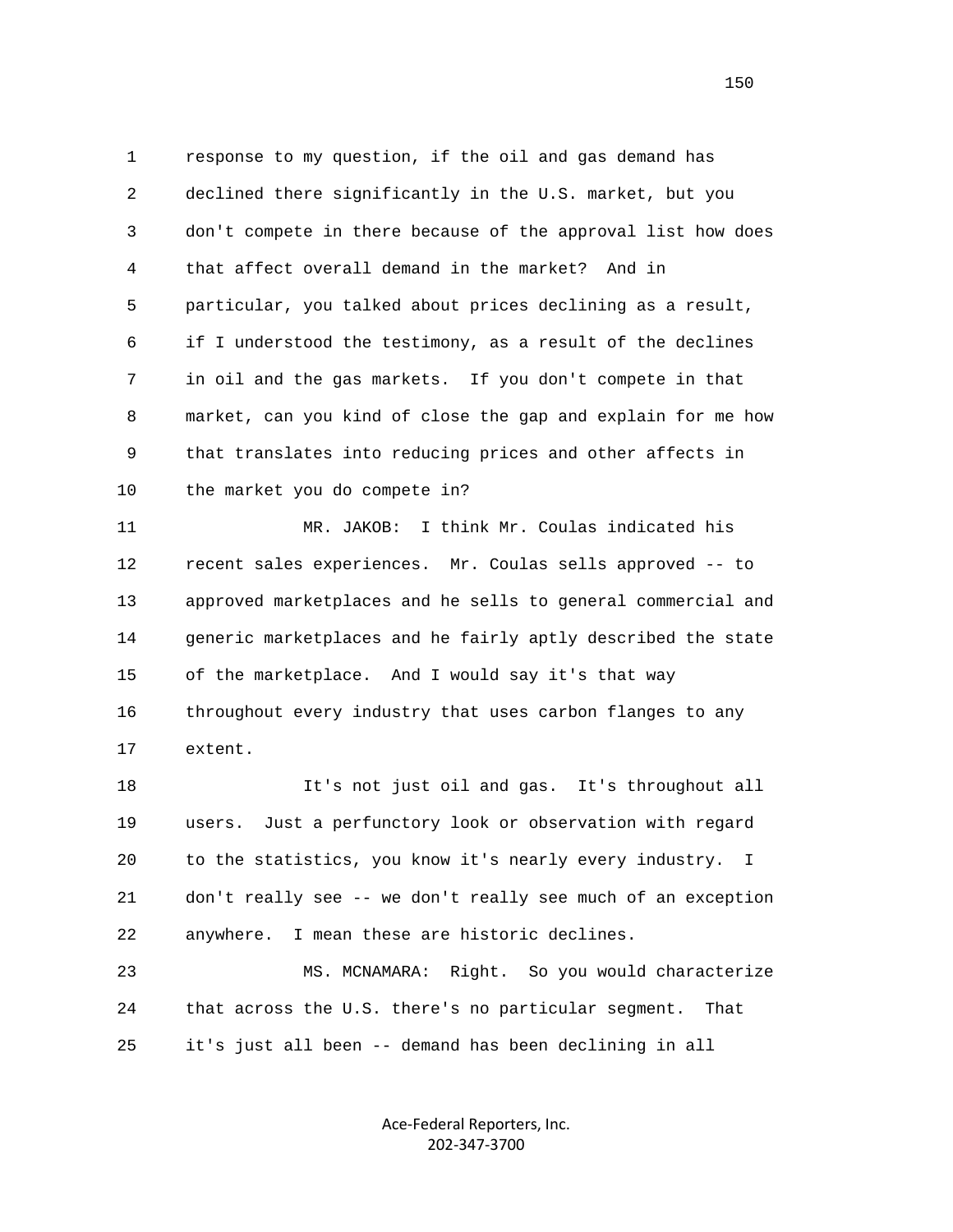1 segments across the board. Okay.

 2 MR. SHALOM: Yes. Automobile might be not as 3 bad. 4 MS. MCNAMARA: Automobile might not be as bad. 5 Is that something that involves approved or unapproved? 6 MR. SHALOM: I don't know. 7 MS. MCNAMARA: Okay. Do you have any sense of 8 what you expect for future U.S. demand? Any thoughts on 9 that? 10 MR. JAKOB: We see no indications of 11 improvement. 12 MS. MCNAMARA: Okay, thank you. 13 MR. JAKOB: None. 14 MS. MCNAMARA: Do you agree that the domestic 15 industry is able to supply the entire U.S. market? They 16 said they believe to an earlier Panel. Do you agree with 17 that or disagree and if so, why? 18 MR. SHALOM: No, I don't think they could, 19 although Weldbend in the past has always imported tremendous 20 amounts of forgings. So the question is whether his 21 machining capacity would work. 22 MS. MCNAMARA: Thank you. Can you give us any 23 information about the flanges markets in the subject 24 country, in particular, Italy and kind of what's going on 25 there with production and consumption in that market?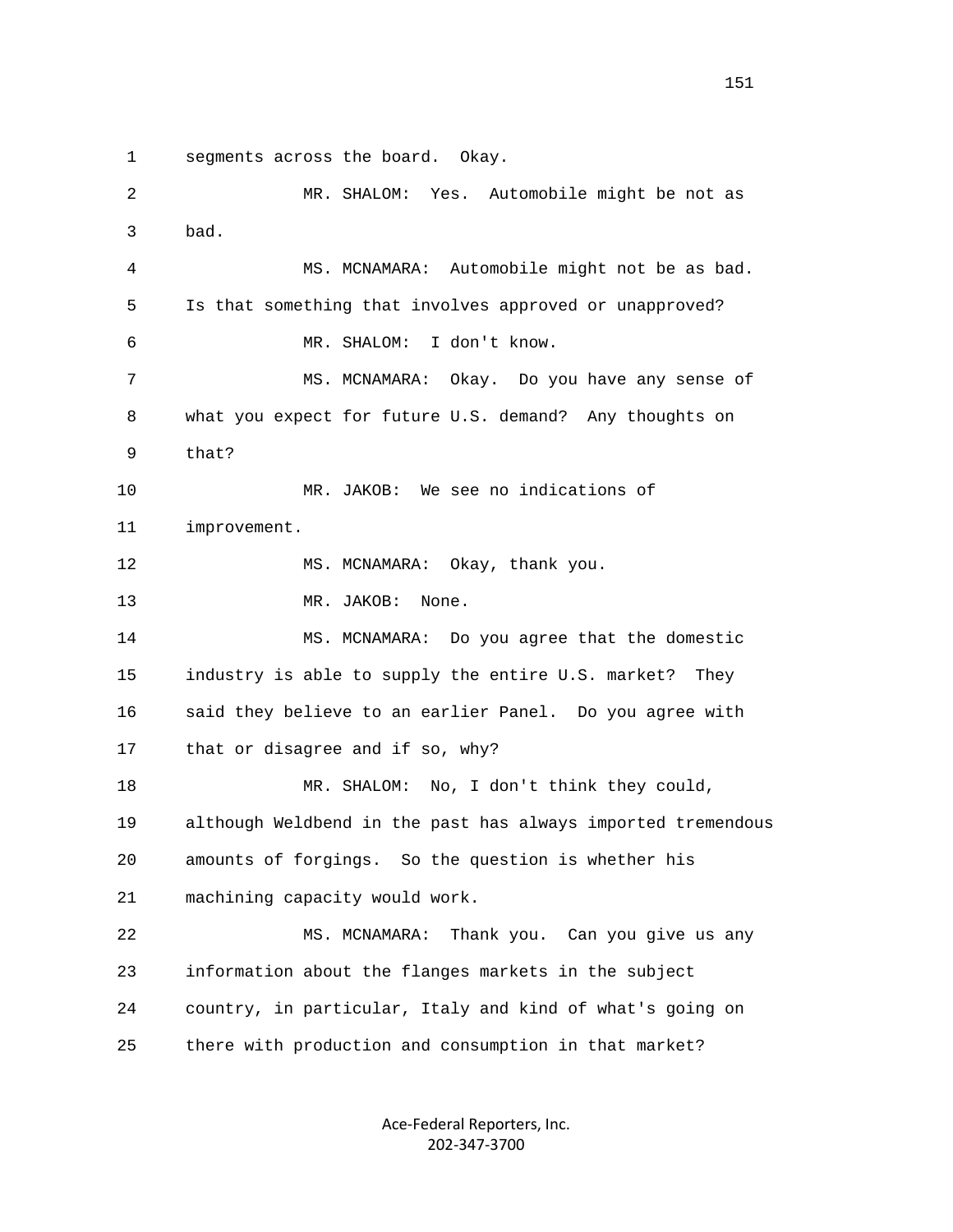1 MS. LEVINSON: I don't believe there's anybody 2 in the room who represents Italy. 3 MS. MCNAMARA: Oh, I'm so sorry. I meant India. 4 I'm so sorry. I apologize. I apologize. My mistake; I 5 apologize. I meant India. I'm sorry. 6 MS. LEVINSON: Would you be kind enough to 7 repeat the question? 8 MS. MCNAMARA: Can you give us any information 9 on the home markets, the flanges markets in those countries? 10 MR. KHANDELWAR: The home market in India has 11 been consistent for some time. 12 MS. LEVINSON: Constantly small. 13 MR. KHANDELWAR: Consistently small for some 14 time. 15 MS. MCNAMARA: Okay, so how does the home market 16 compare to production in India? 17 MR. KHANDELWAR: Home market is definitely 18 smaller than the American market. 19 MS. MCNAMARA: How does it compare to production 20 in India? Is India producing a lot more than the home 21 market can consume? 22 MR. KHANDELWAR: Yes, obviously, India is 23 producing more than the home market can consume because 24 India has been exporting flanges for last 50 years -- 25 MS. MCNAMARA: Okay.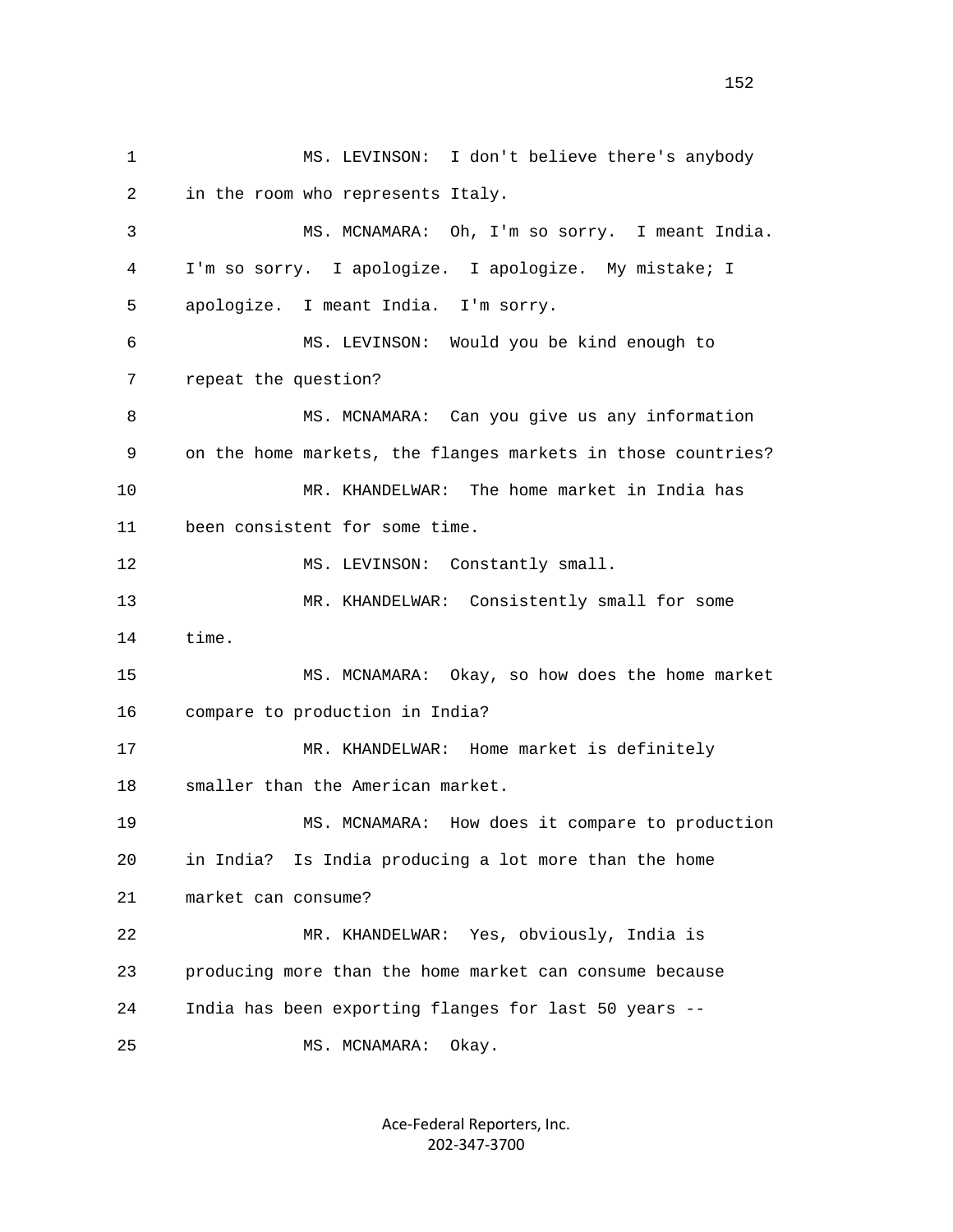1 MR. KHANDELWAR: -- and has been in this market, 2 so some part of the capacity is dedicated to exporting 3 flanges to United States and that has been forever. Nothing 4 has changed since 2013. 5 MS. MCNAMARA: Thank you. Okay, do you have 6 anything to say or add about non-subject imports and their 7 role in the U.S. market? 8 MR. SHALOM: Could you repeat that? 9 MS. MCNAMARA: Do you have any comments on the 10 role -- or any information on the role of non-subject 11 imports on the U.S. market? 12 MR. SCHUTZMAN: We don't. 13 MS. MCNAMARA: Okay. 14 MS. LEVINSON: We don't either. 15 MS. MCNAMARA: Thank you. If in the 16 post-conference brief -- I do have a couple of -- I'll make 17 a couple of requests with respect to the post-conference 18 brief. If you can address the factors the Commission 19 traditionally considers in determining threat of material 20 injury that would be helpful. And if also you could explain 21 how if there's -- or address the arguments that the 22 domestic industry had put forth about the lost sales and how 23 that reconciles with the attenuated competition arguments 24 that would be helpful too.

25 I don't believe I have anything further. Thank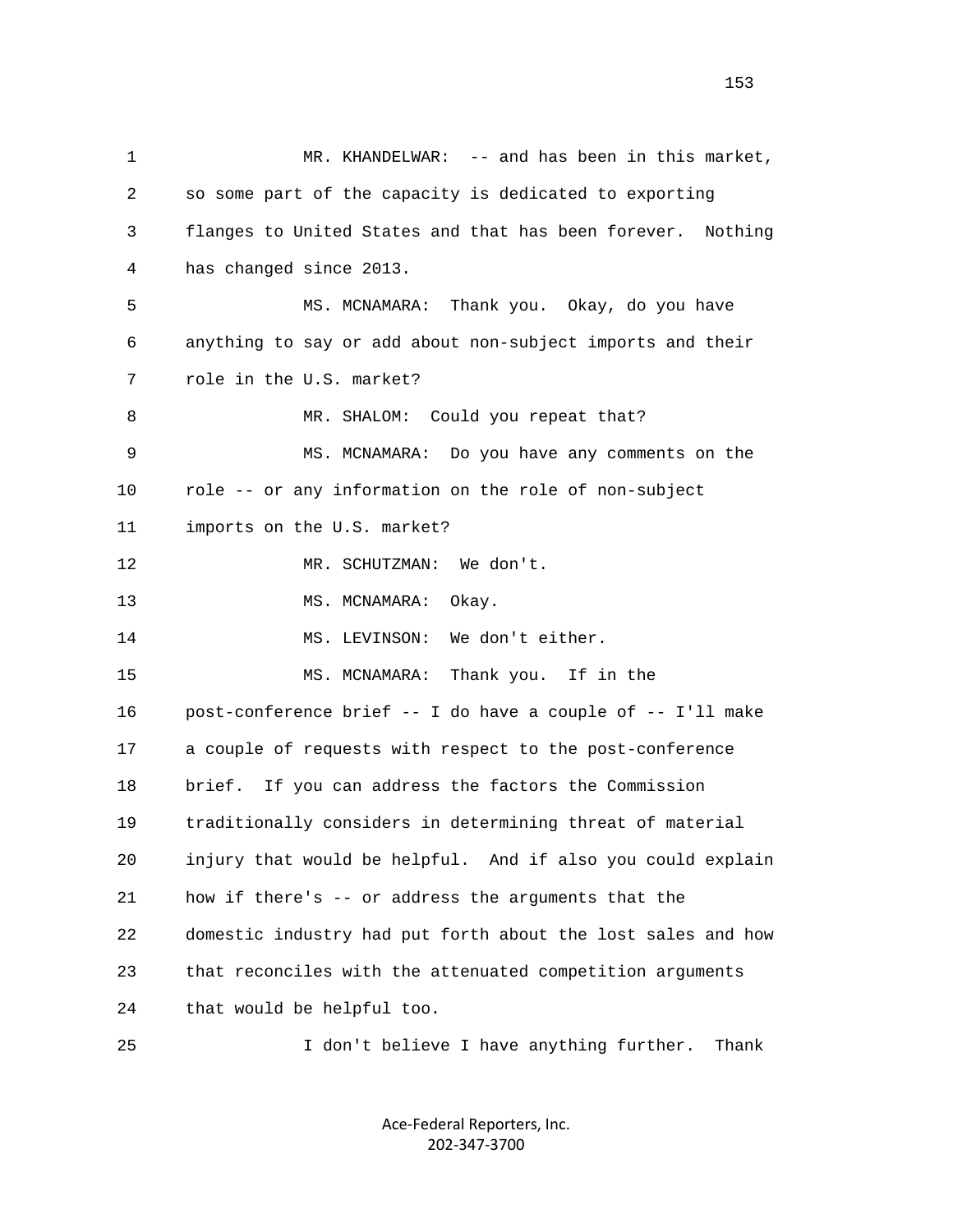1 you very much for all of your patience and for your answers. 2 I appreciate it.

 3 MR. CORKRAN: Thank you, Ms. McNamara. 4 Ms. Farrington? 5 MS. FARRINGTON: Good afternoon. Thank you for 6 traveling here, especially so far, for us today. I just 7 have a few questions. I asked the Panel earlier about their 8 conformity assessment processes to the ASME and ASTM 9 standards. Can you please describe how you make sure that 10 your product is to those standards? 11 MR. GUPTA: Yes, this is Gaurav Gupta. 12 Now basically these are all laid down 13 specifications like the ASTM standard will specify what 14 chemicals or what are the chemical requirements. We buy the 15 steel accordingly. We test it in the laboratory and make 16 sure that everything is accordance with that. And then the 17 ASME specification that clearly mentions about the 18 dimensions, for different types of flanges and what are the 19 tolerances. And our manufacturing processes try to control 20 within those tolerances and the dies are made accordingly. 21 MS. FARRINGTON: Okay, thank you. This might be 22 kind of a basic question, but we've talked about a perceived 23 difference between the Indian product and other product. 24 Where does that perception come from? Is it the input, the

25 steel that is being used, the quality of it? Where does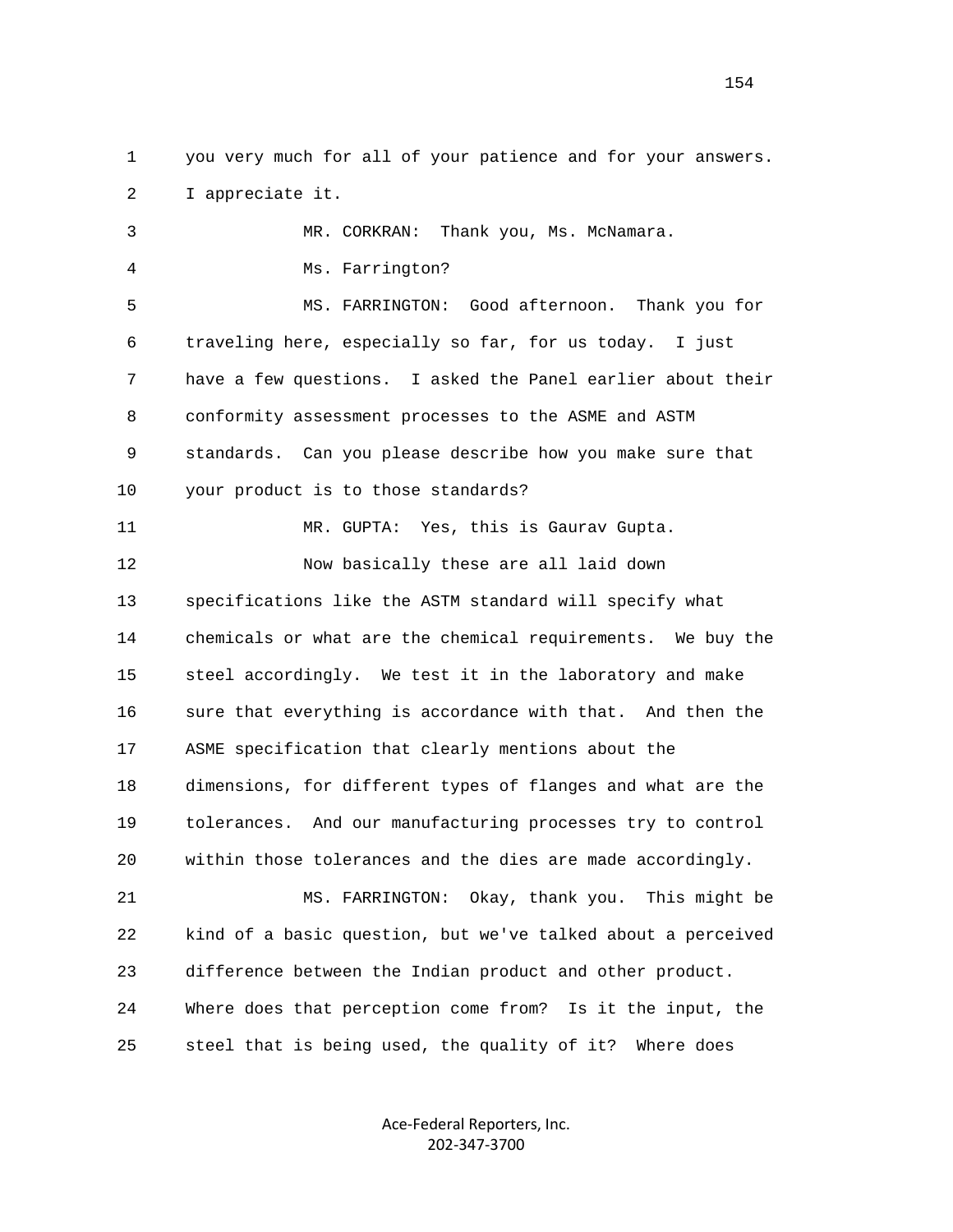1 that perception come from?

| $\overline{2}$ | MR. KHANDELWAR: Perception basically comes from              |
|----------------|--------------------------------------------------------------|
| 3              | the approved and non-approved. It's just I meant to say the  |
| 4              | physical and chemical characteristics of the                 |
| 5              | approved/non-approved would be the same. Approved would      |
| 6              | also qualify, but it's just that the market tradition is     |
| 7              | going on the approved list as followed by some market        |
| 8              | segment and that is it.                                      |
| 9              | MS. FARRINGTON: Okay, so I'm thinking,                       |
| 10             | historically, why would say Exxon think that the Indian      |
| 11             | product is not good enough? Is there something --            |
| 12             | Sameer Khandelwar, Norma,<br>MR. KHANDELWAR:                 |
| 13             | India.                                                       |
| 14             | I would like to say that these big oil companies             |
| 15             | still consider India to be a very backward country and       |
| 16             | quality procedures were not followed and anything could pass |
| 17             | in the quality systems of India.                             |
| 18             | Okay.<br>MS. FARRINGTON:                                     |
| 19             | They have that notion that the<br>MR. KHANDELWAR:            |
| 20             | India flange manufacturers cannot make the quality that is   |
| 21             | good enough for them.                                        |
| 22             | Okay, that's something $--$ .<br>MS. FARRINGTON:             |
| 23             | This is only a perception and<br>MR. KHANDELWAR:             |
| 24             | there's no truth in it. For example, you can say a handbag   |
| 25             | made by a company and selling for \$200 would do the same    |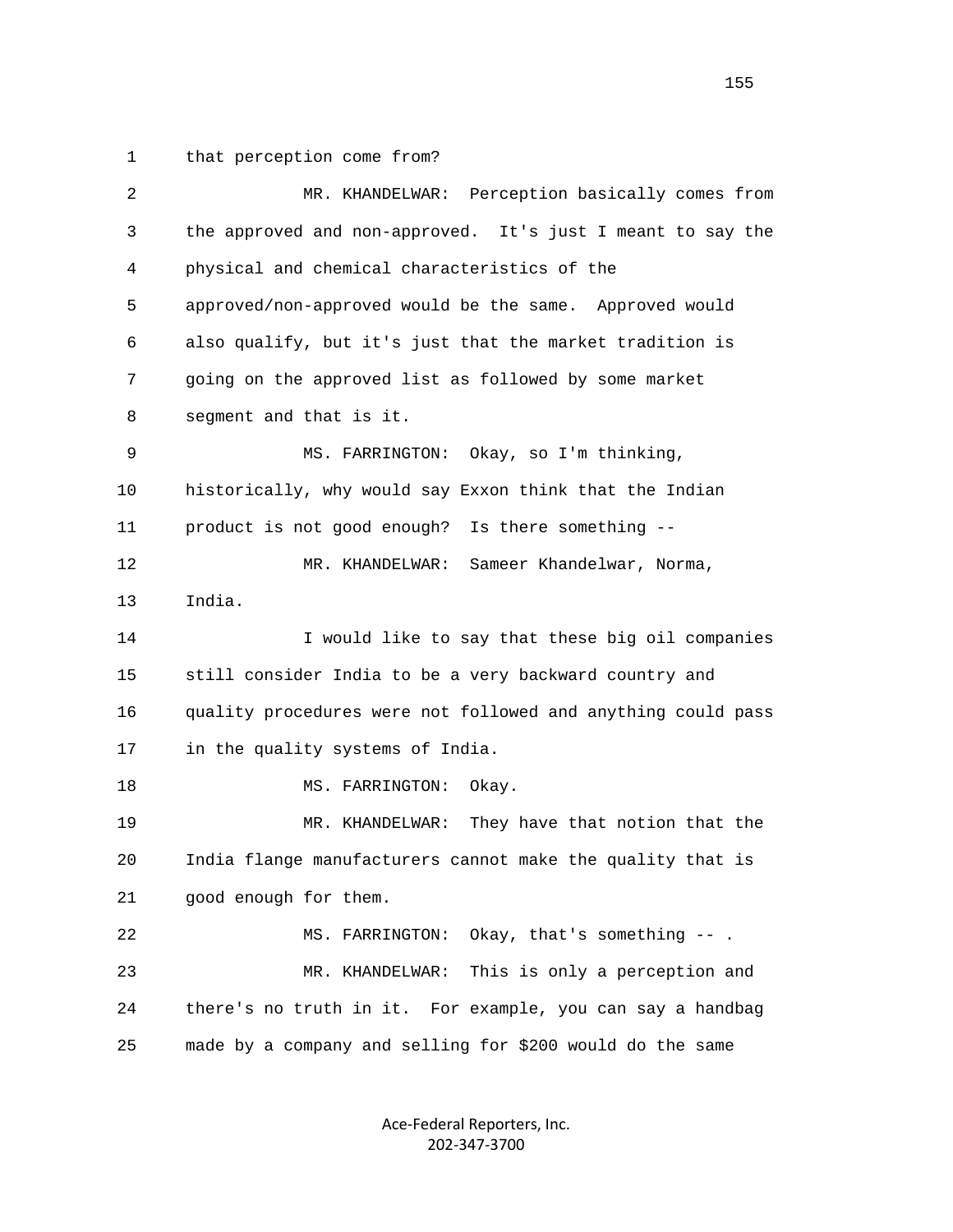1 purpose as a handbag made by Louis Vitton for \$2,000. 2 MS. FARRINGTON: Okay. 3 MR. KHANDELWAR: Both will serve the same 4 purpose, but it's only the customer perception, how he sees 5 the two differently. 6 MS. FARRINGTON: Okay. I think most of my other 7 questions were answered in your testimony, so thank you very 8 much. 9 MR. CORKRAN: Thank you very much. 10 Mr. Boyland? 11 MR. BOYLAND: Thank you for your testimony. 12 Just sort of following up on this line of questioning, and 13 maybe it's just my impression, but the idea that the 14 approved versus non-approved is just a perception based on 15 the testimony we heard earlier from the U.S. producers they 16 spent an awful lot of money being able to document and 17 prove the quality. That's kind of what my sense is. Is 18 that part of this whole process that the Indian producers 19 have basically chosen not to go that next level of proving 20 -- I mean I get your point that the product is the same 21 thing, but is there -- what's your response to that? 22 MR. SHALOM: This is Alan Shalom. 23 The Indian manufacturers are not given the 24 opportunity. It's that simple. Even if they wanted to, 25 they are not given the opportunity by the oil industry.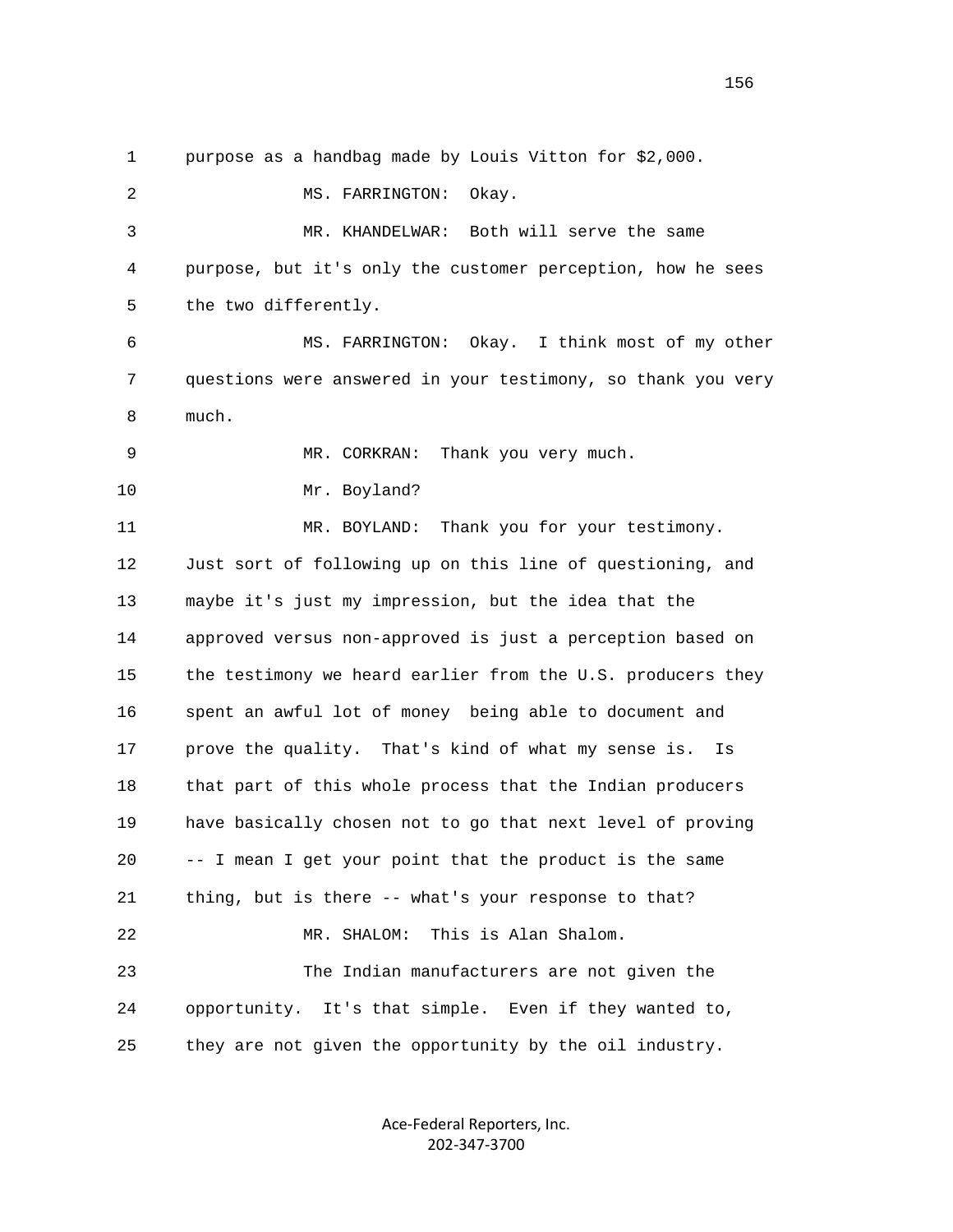| $\mathbf{1}$ | Okay.<br>I guess another question<br>MR. BOYLAND:            |
|--------------|--------------------------------------------------------------|
| 2            | along those lines, are any of the Indian producers, beyond   |
| 3            | Bebitz, ISO certified?                                       |
| 4            | MR. GUPTA: Most of the producers are ISO.                    |
| 5            | MR. BOYLAND: They are?<br>Okay.                              |
| 6            | MR. GUPTA:<br>Yes.                                           |
| 7            | MR. BOYLAND: Okay. Alright, thank you for your               |
| 8            | testimony.                                                   |
| 9            | MR. CORKRAN: Thank you, Mr. Boyland.                         |
| 10           | At this point, I believe virtually all of the                |
| 11           | questions that I had have been asked. I will ask one         |
| 12           | closing question, I think, which is at the end of the day as |
| 13           | we look at the import volumes of finished flanges even if we |
| 14           | were to consider and present imports from India and imports  |
| 15           | from Italy and Spain as two different groups, at the end of  |
| 16           | the day are we not talking about two volumes that are still  |
| 17           | relatively substantial and that exhibited relatively         |
| 18           | noticeable growth between 2013 and 2015? Aren't we still     |
| 19           | talking about two universe of end user customers that        |
| 20           | purchased, whether from the approved manufacturers' list or  |
| 21           | not, from these sources of imports? Where at the end of the  |
| 22           | day do we get when we try to segregate out imports from      |
| 23           | India and imports from Italy and Spain?                      |
| 24           | It may not even be a question you wish to answer             |
| 25           | here today. You may want to incorporate it into your brief,  |

Ace‐Federal Reporters, Inc. 202‐347‐3700

157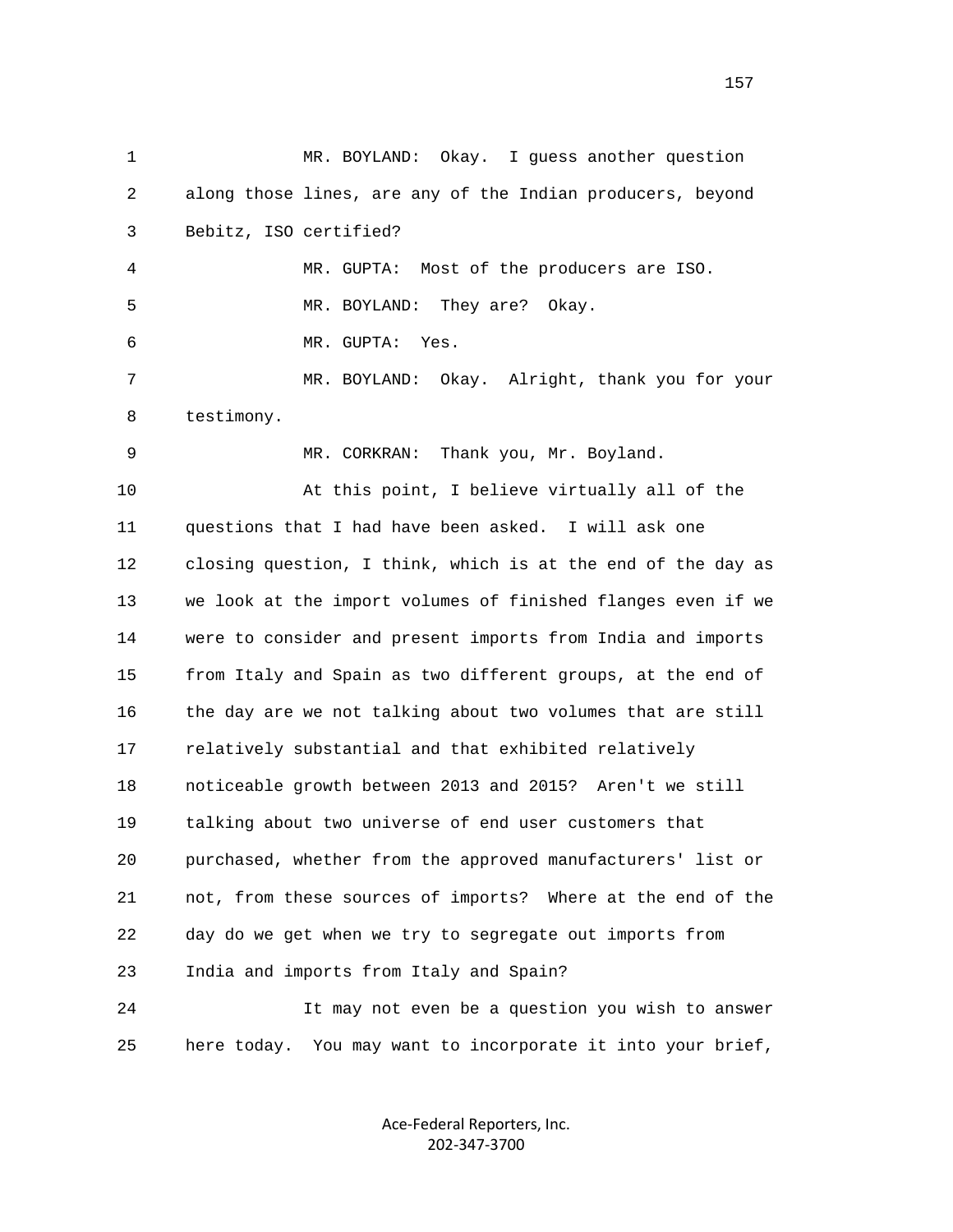1 but that's the last question I have.

 2 MR. KHANDELWAR: Sameer Khandelwar. 3 I would like to answer that. The imports from 4 India in 2015 are only about 10 percent higher than imports 5 in 2013. Ten percent I do not think is too much considering 6 the purchase decisions are made by individual buyers who 7 have different perceptions about how the market will go 8 forward. If in 2014 or in the beginning of 2015, they 9 thought that the market is going to rise, there is going to 10 be a big demand they will buy more and that material when it 11 starts coming so it's shown in that 10 percent increase, but 12 the same was corrected in 2016 and there's a shortfall and 13 it's the same trend going forward also. And I'm sure it 14 will remain the same throughout rest of the year. And it 15 will be substantially lower. The imports from India in 2016 16 will be substantially lower than in 2015, even if you 17 consider the full year. Thank you. 18 MS. LEVINSON: Mr. Corkran, Liz Levinson. 19 If you de-cumulate, if you don't cumulate India 20 with Italy and Spain, then you're looking at whether exports 21 from India or imports from India are entering the U.S. 22 industry. And the facts as we've tried to portray them 23 today, is that they are not because there's a genuine lack 24 of competition. The Indian imports are in a different 25 market segment than the domestic industry and so you could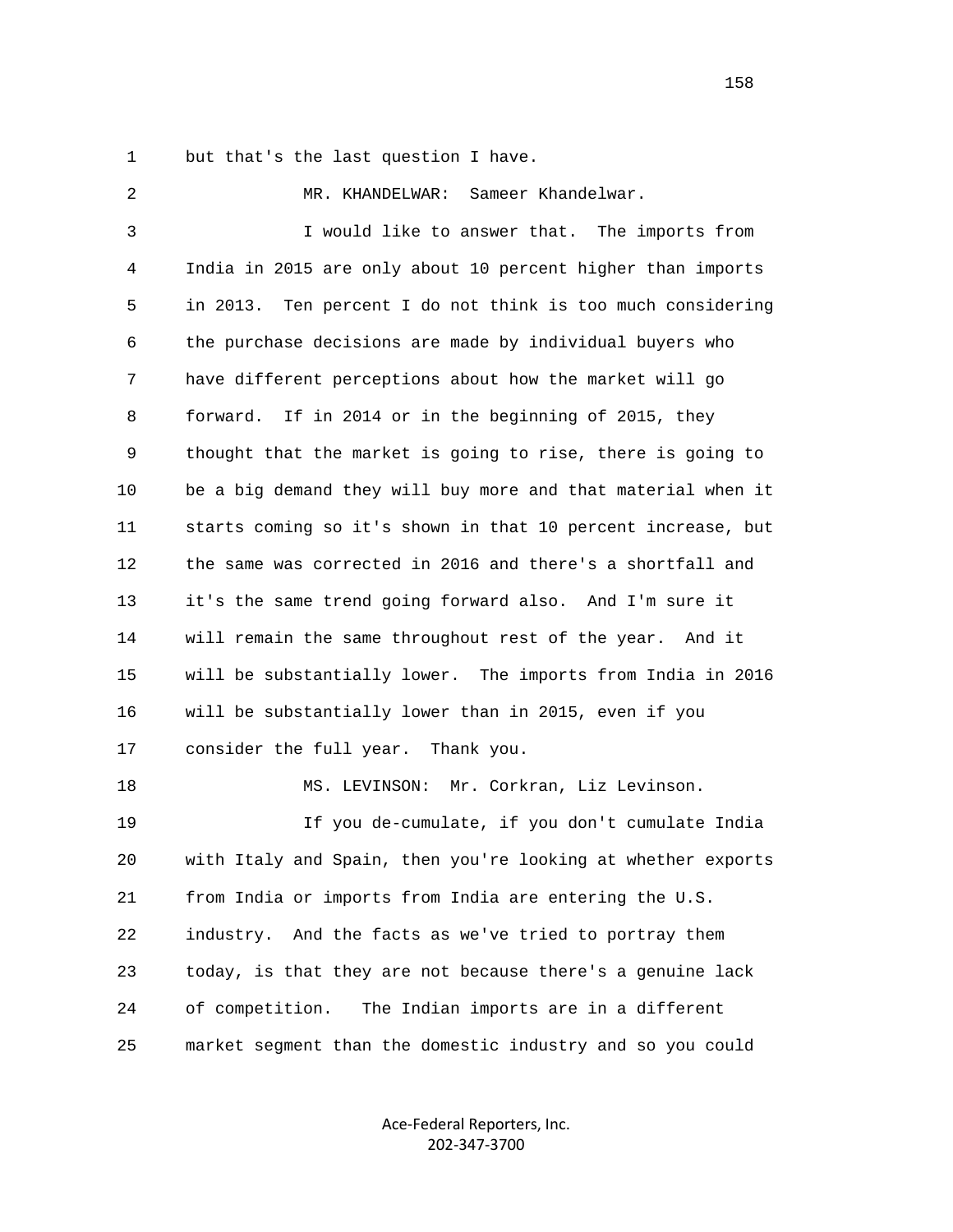1 have, you know, volumes through the roof, but the fact is 2 if they're not competing they're not a source of injury. 3 MR. CORKRAN: Well, with that, I want to thank 4 all the witnesses. Let me look around the Panel one last 5 time to see if there are any additional questions. No? 6 Yes? Yes. 7 MS. MCNAMARA: I just have one comment and it's 8 actually not directed to you all, but if I can just ask Mr. 9 McConkey if you could respond to the volume price impact, 10 not just of cumulated imports, but of India as well in the 11 post-conference brief that would be helpful. Thank you. 12 MR. CORKRAN: Thank you. With that, we will, 13 with our thanks, dismiss the Panel. And before we go to 14 closing, I'd like to allow five minutes recess for everybody 15 to collect their thoughts before closing comments. 16 MR. BISHOP: Will the room please come to order. 17 MR. CORKRAN: Thank you. Welcome back, Mr. 18 McConkey, and you may begin when you are ready. 19 CLOSING REMARKS OF MATTHEW J. MCCONKEY 20 MR. McCONKEY: Thank you. It's late in the 21 afternoon. I don't want to take ten minutes. Though I'm 22 going to be a little scattershot here because I'm still 23 trying to wrap my head around the last presentation. So 24 I've just got some notes here, so I'm just going to try to 25 address a few issues.

> Ace‐Federal Reporters, Inc. 202‐347‐3700

159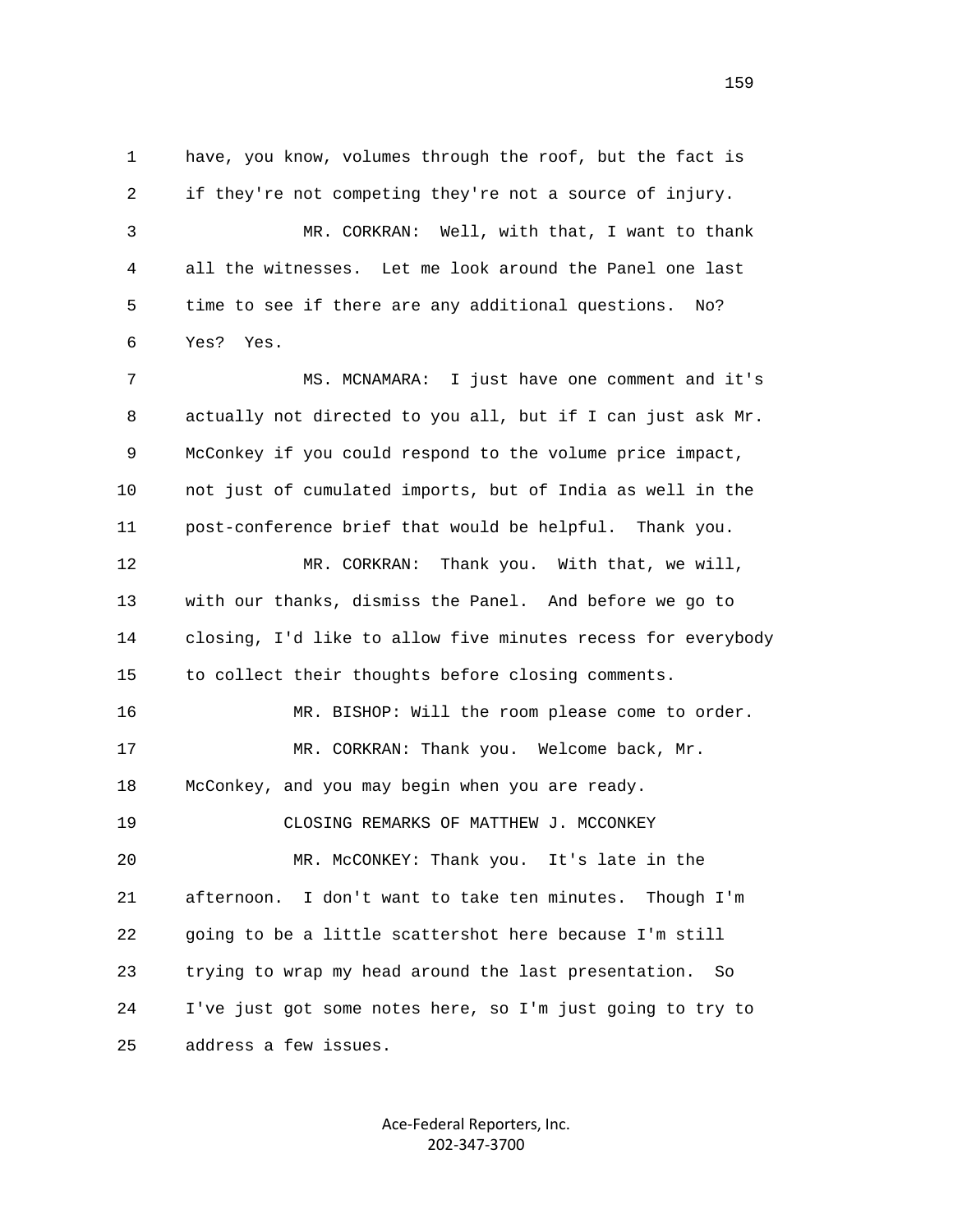1 Because it kind of went down a rabbit hole there 2 trying to figure out what the argument was--are we making a 3 like-product argument? And I don't know. So I'm going to 4 be very interested, as interested as you are in seeing their 5 post-conference brief. So I'm just going to address a few 6 issues here.

7 A couple of things. One, let's notice that we 8 filed Petitions against Italy, Spain, and India. We only 9 heard from India today. Our friends from Spain and Italy 10 didn't show up. But we did hear from India today that they 11 believe that we're competing directly with India--or with 12 Italy and Spain. So obviously the Italians and the Spanish 13 have been thrown under the bus here a little bit, but I will 14 take that.

 15 So let's focus on India, which is where the 16 Respondents talked to. And a couple of issues I want to 17 address. One, I heard this several times in the last-- 18 and I hope I can calm my voice down a little bit--every--and 19 this was stated this way a couple of times--every product 20 the domestics sell, or every product Weldbend sells, is 21 approved.

 22 That is not true. That is simply not true. That 23 is this concept that there is some master approval list out 24 there that companies apply to, that some entity has created 25 this approval list. That is not true.

> Ace‐Federal Reporters, Inc. 202‐347‐3700

160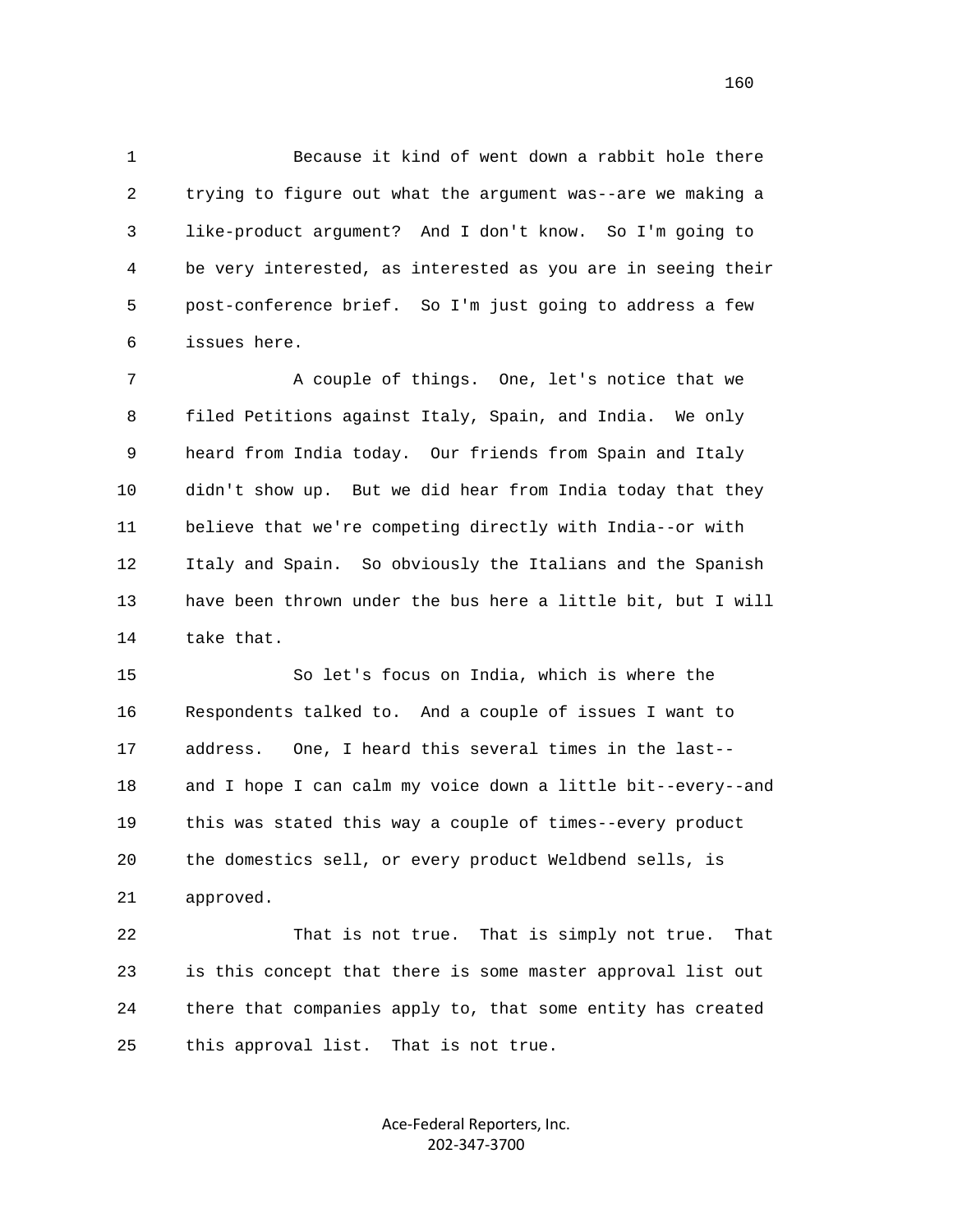1 Different companies have approval lists. We are 2 on some. We're not on others. Okay? So if Weldbend, by 3 way of example, is selling a flange to a company who doesn't 4 have an approval list, it is not true that that's an 5 approved product. That's simply false. Okay? Same thing 6 goes for Weldbend. So not everything we sell is approved 7 product.

 8 Basically we've heard today that these products 9 are sold in three general buckets. Right? You've got your 10 oil and gas industry. You've got your petrochemical 11 industry. And you've got your construction industry. Okay? 12 There are approval lists, yes. My clients noted that. 13 There are approval lists in all three of those categories.

 14 Not every entity in the oil and gas industry has 15 an AML. Not every entity in the petrochemical industry has 16 an AML. Not every company in the construction business has 17 an AML. And not every oil and gas industry requires--that 18 has an AML requires--and so there's companies in all three 19 of those buckets that don't have AMLs and don't care.

 20 And as one of the Respondents from India talked 21 about a little bit ago, there's no AML and they don't have 22 to be on an AML, of course they're going to buy Indian 23 product. Why? Because of price. Okay? We sell in all 24 three markets. Right? We sell approved. We sell 25 non-approved. There's competition in all those areas.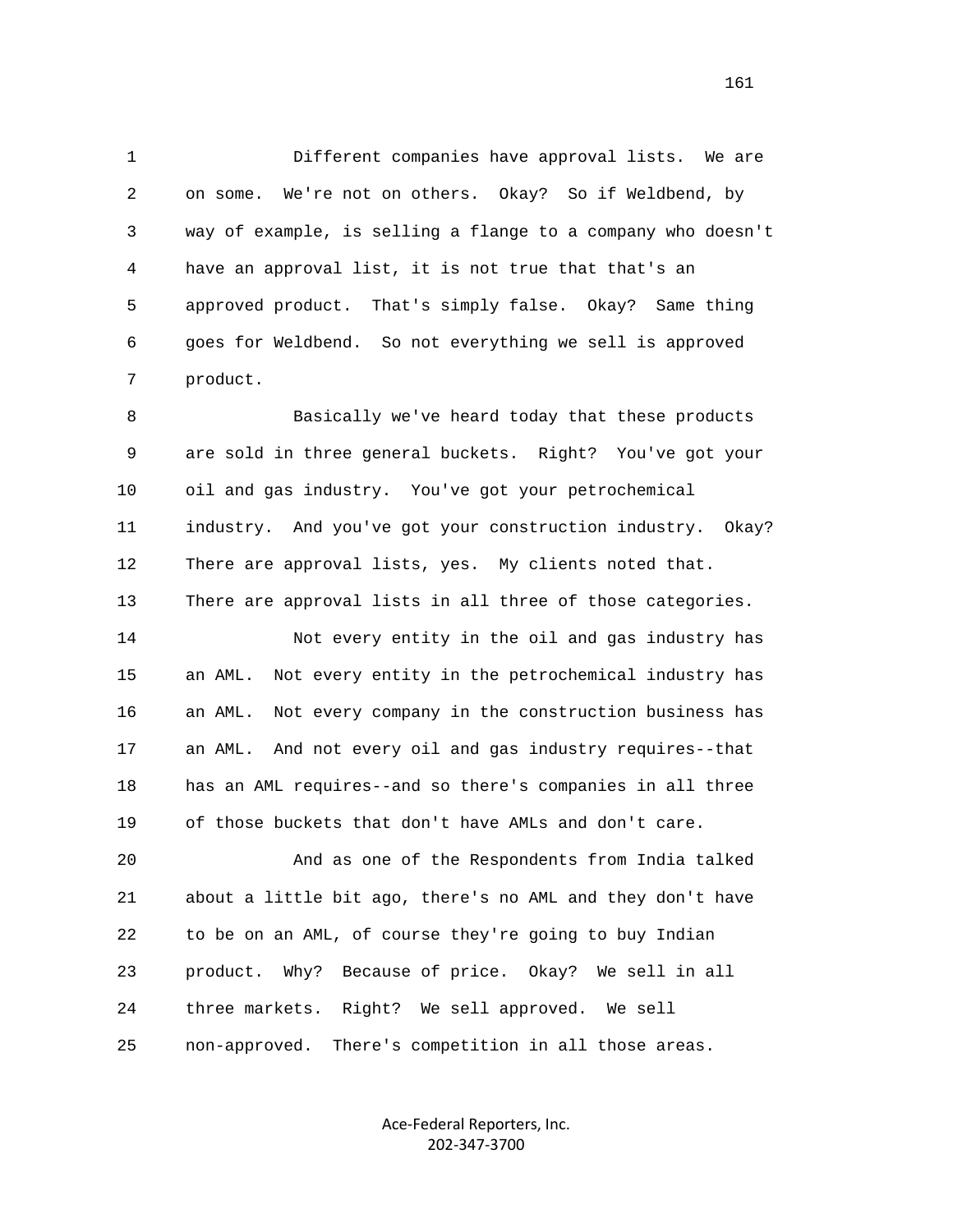1 India? We know that there's Indian competition 2 on AMLs. We know that there's an Indian company on an AML. 3 So I don't know how they expect you to slice and dice those 4 to break it out when there is an Indian company on an AML in 5 the oil and gas industry.

 6 There's also some--there's this--and I get it, 7 again. I get it. I've sat on that side of the table before 8 and you go with what you can try to--with what you've got. 9 This idea of the construction trying to say that there's 10 critical and noncritical. That's not really a 11 differentiation here. To say that a piping system that's 12 taking water from the basement up to the 10th floor is not 13 critical? The flange on the 10th floor breaks and you flood 14 all those apartments, or you flood, right, or, God forbid, 15 you flood a law firm, or whatever, that's a critical 16 situation. So there's no critical/noncritical, like saying 17 the construction industry isn't critical. That's not true. 18 Again, we compete in all these markets, approved 19 and non-approved. Not all of our sales, or not all of our 20 customers or the end users are on AMLs, and we sell to them. 21 We're competing. We're all over the place, as are the 22 Indians as a whole. 23 I think we have several things we did establish

 24 today. There are no differentiations in this product. 25 Maybe there is a perception--maybe there's a perception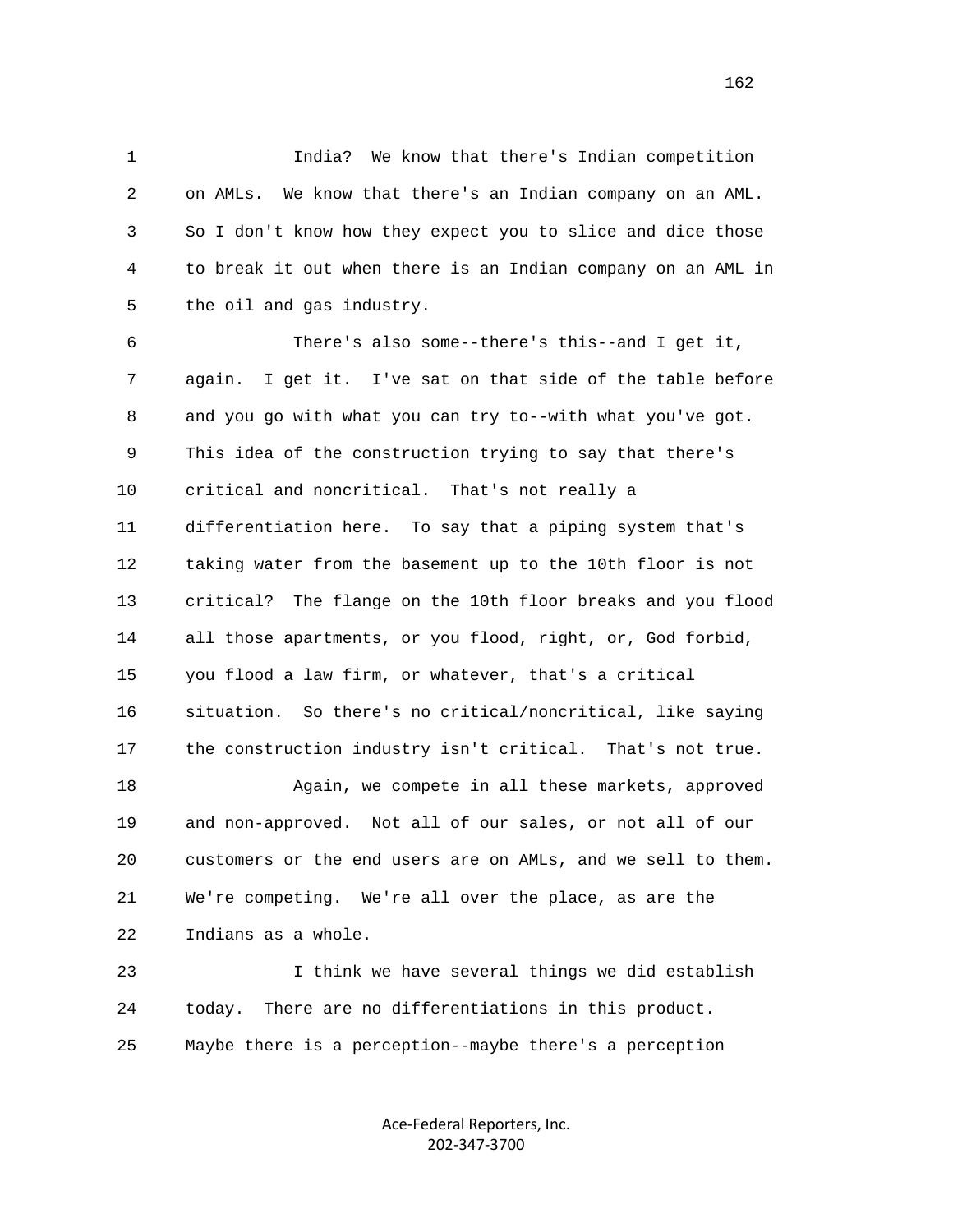1 issue, but physically they've stated these things are 2 interchangeable. They are made to the same ASTM 3 specifications. They are the same sizes. Everything we've 4 got. We're selling to the same types of distributors, 5 whatever, the same constituent material. It's all ASTM, so 6 we really don't have issues there. 7 Listen, we compete with each other. We compete 8 with India. You know, I ain't cheap. The clients came to 9 us. We included India for a reason: Because we are 10 competing with them and they are taking market share, and 11 they're taking market share because of their low price. 12 12 It is injuring my clients. They are laying off 13 workers. They are shutting down capacity. This is not a 14 blip. This is real. It is hurting them. And we are asking 15 you for a preliminary determination to make this more of a 16 level playing field. 17 Thank you. 18 MR. CORKRAN: Welcome back, Mr. Schutzman, you may 19 begin when you are ready. 20 CLOSING REMARKS OF MAX F. SCHUTZMAN 21 MR. SCHUTZMAN: Thank you, Mr. Corkran. 22 The fact is that Weldbend and Boltex are approved 23 products. They are approved by certain key buyers. If I'm 24 a contractor and I need to buy flanges for some job and I 25 know that Weldbend and Boltex have been approved by Shell,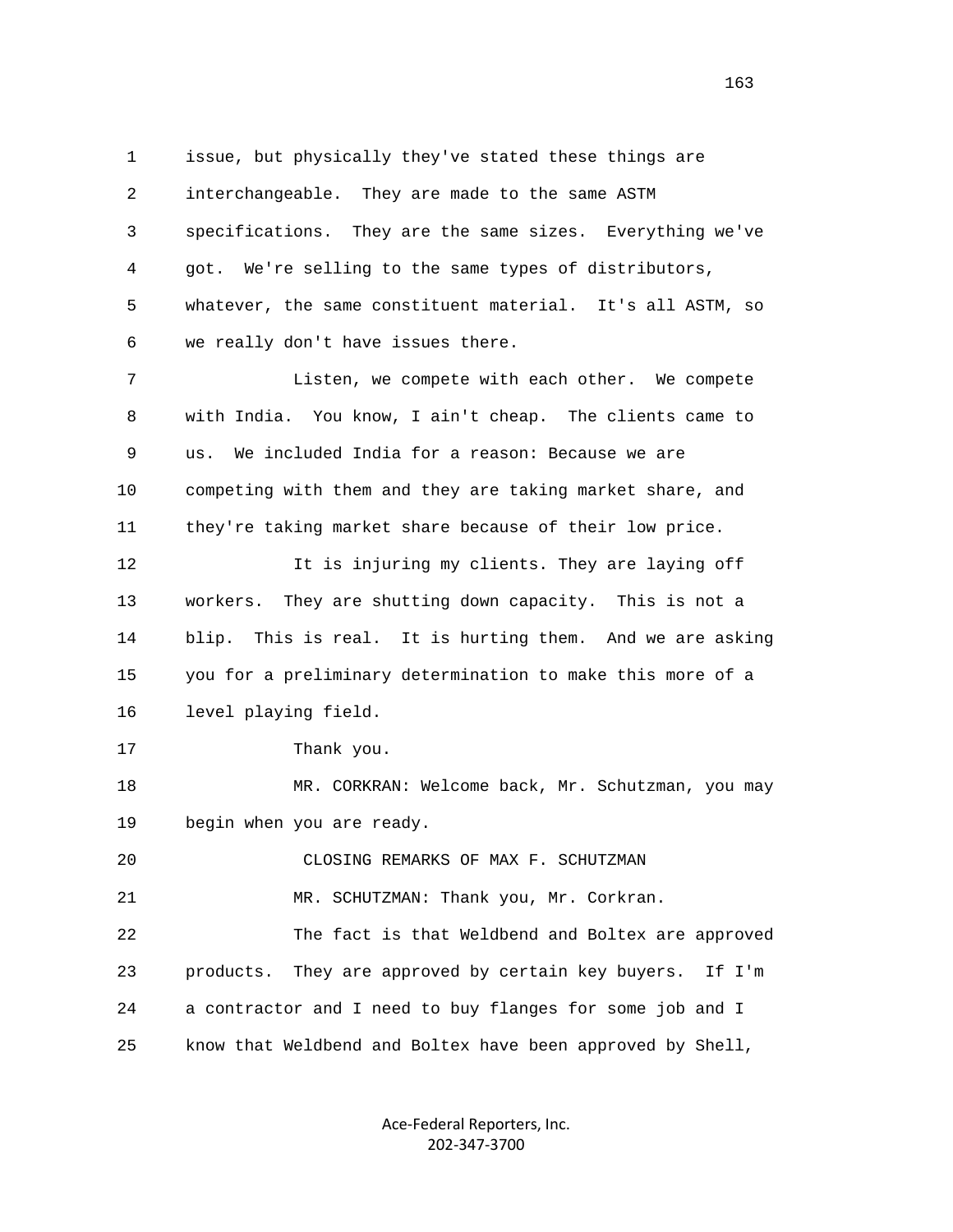1 by ExxonMobil, and it's an approved product by them, then I 2 want to buy that product. I have potential liability 3 issues, regardless of the application. I'm in a better 4 position to buy that product than I am an unapproved 5 product. Simple.

 6 This is just my own perception. I mean I think 7 this is the way people think. In the final analysis, this 8 case principally is about the problems--this investigation 9 is principally about the problems experienced in the market 10 in demand, the drop in prices for oil and gas, the 11 contraction of the oil and gas industry.

 12 This was not related to imports. Imports had 13 nothing to do with that. This became the problem, and this 14 became the raison d'etre for this petition, because the 15 bottom fell out of the market. Not just in the United 16 States but worldwide, as Mr. Jakob mentioned.

 17 So that was the principal problem, without any 18 nexus to imports. I would just like to comment on some of 19 the things Petitioners' witnesses mentioned during the 20 course of the testimony.

 21 One of them said most end users do not care who 22 manufactures the flange as long as it conforms to ASTM. 23 That is not true. It's just not true. They do care. 24 Certainly for approved products they care. If you're 25 looking for approved product, they care.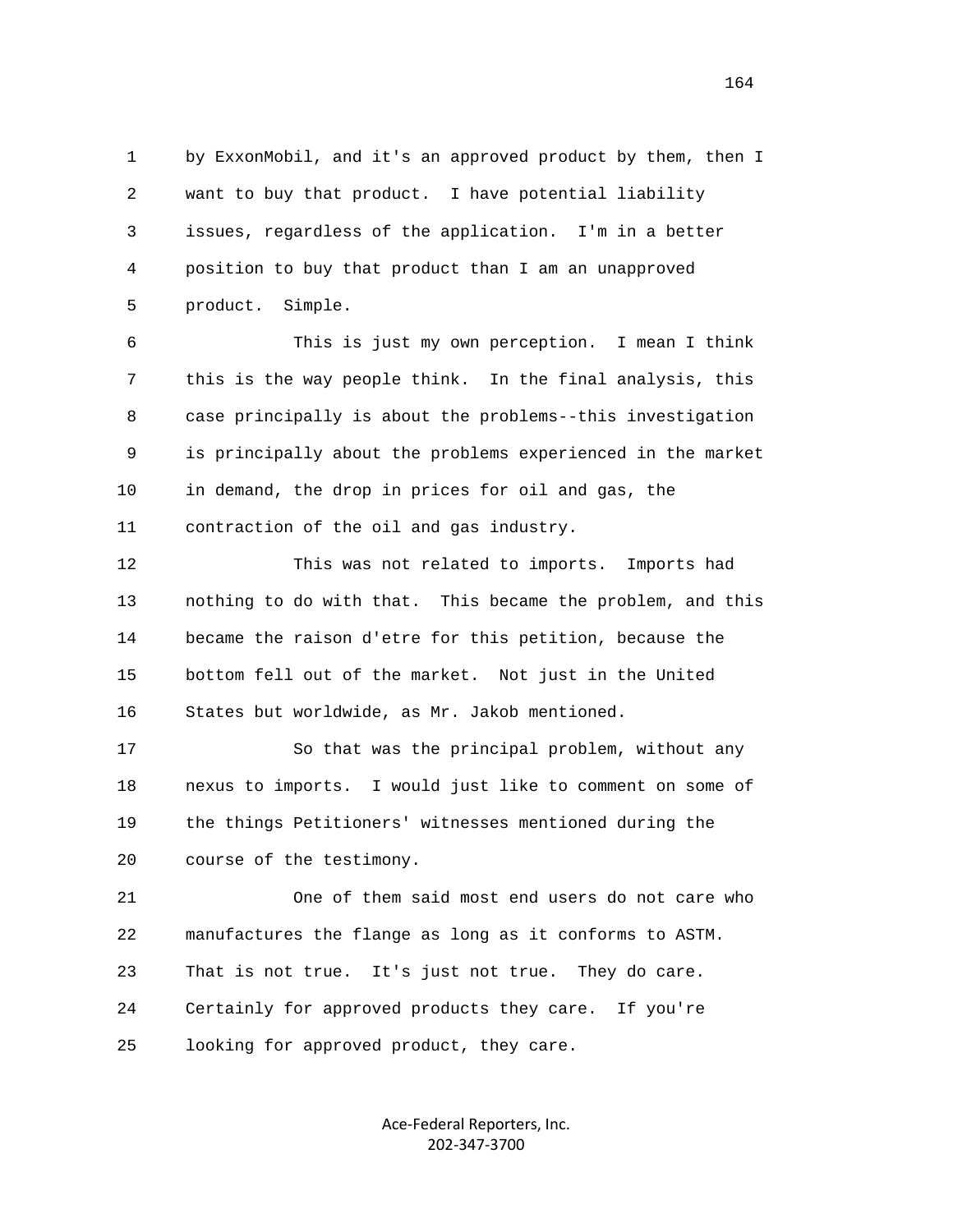1 Next, purchasing decisions are based largely on 2 price. Well, not for approved product they're not. A 3 flange is a flange is a flange? Well, it's not. Because, 4 again, there are approved flanges and there are unapproved 5 flanges. So they're not the same. 6 Products are fungible. All producers compete 7 with all other producers? Wrong. They don't. There are 8 markets, as you've heard, where the Indian producers cannot 9 compete with Weldbend and Boltex, principally in the oil and 10 gas industries, and perhaps in the chemical industries as 11 well. We will develop that a bit more in the 12 post-conference brief.

 13 Customers never ask, we heard this morning from 14 Petitioners' panel. Customers never ask if we're on an 15 approved list. Well, no, they don't have to. They know. 16 Everyone knows in the industry that Weldbend and Boltex are 17 approved by the large oil and gas purchasers.

 18 Next, approved/unapproved, it doesn't make a 19 difference, it doesn't matter. Yes, it does. The 20 approved/unapproved distinction no longer is valid? That is 21 incorrect. We heard time and time again from Respondents' 22 witnesses that it does exist, and that is very real, and 23 that purchasers request it, and that they maintain 24 segregated inventories of approved and non-approved. 25 Does that mean it's irrelevant? It doesn't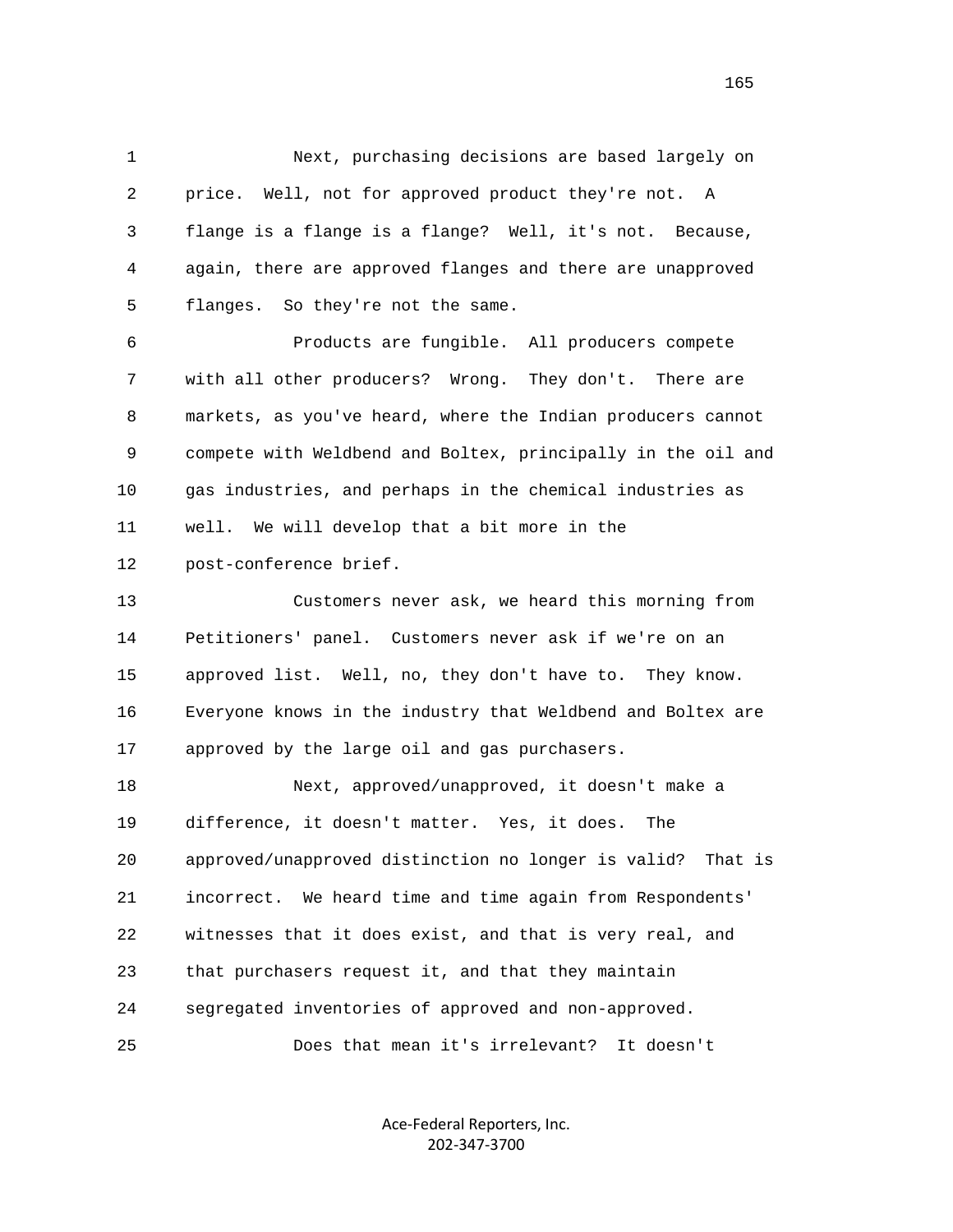1 exist? If it didn't exist they wouldn't maintain segregated 2 inventories. They wouldn't refer to it in their purchase 3 orders. They wouldn't buy from approved sources. So it 4 matters.

 5 It's all fungible? It's not. Approved lists are 6 no longer an important factor in the market? We heard that 7 this morning, too, but they are. They are. And they will 8 continue to be.

 9 Anybody's flanges that meet the ASTM spec are 10 acceptable to anybody? They're not. They're not. Indians 11 can't sell into certain markets. It matters.

 12 Non-price. You asked about non-price factors, as 13 you normally do in these conferences. Petitioners' 14 witnesses said there are none. Well, yes, of course there 15 are. Of course there are. The approvals are non-price 16 factors. The product may be technically the same under 17 ASTM, but that's a non-price factor. That's a condition of 18 competition. They're different.

 19 One of the witnesses said the majority of all 20 these companies don't have any approved lists. I don't know 21 what that means, "the majority." How many customers are out 22 there? We do know that the principal large buyers do have 23 approved lists, certainly in oil and gas and probably in 24 chemical as well.

25 It's all the same standard, they said. Approvals

Ace‐Federal Reporters, Inc. 202‐347‐3700

166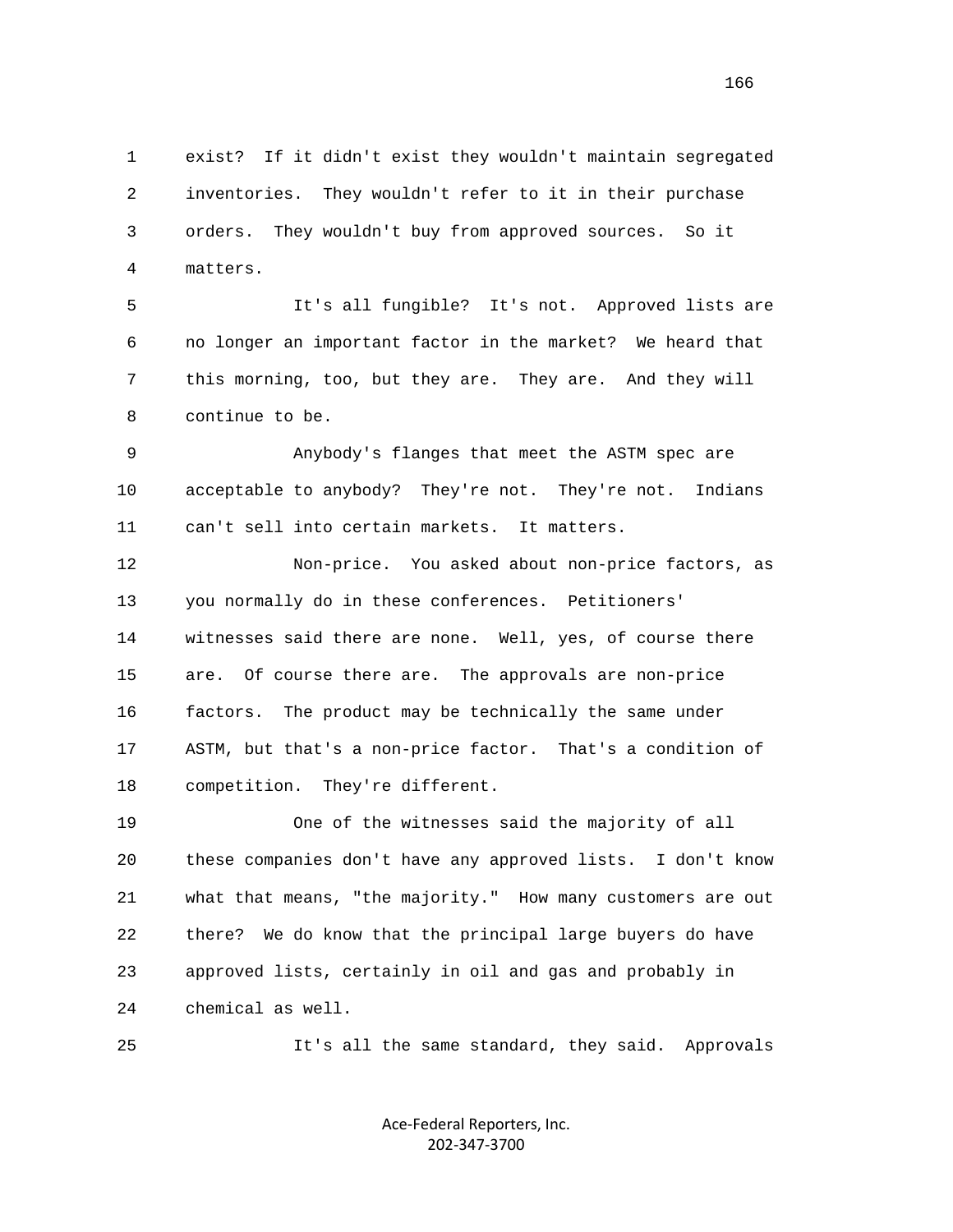1 don't matter. Incorrect.

| 2  | And finally, the point that you all made this                  |
|----|----------------------------------------------------------------|
| 3  | morning, they said it's just a price-sensitive commodity.      |
| 4  | It's all that matters. Nothing else matters. Well, again,      |
| 5  | if nothing else matters then the Indian product which is       |
| 6  | selling for 150 percent lower than the Italian product or      |
| 7  | the Spanish product would have a monopoly on the market.<br>It |
| 8  | It never will, for that reason. The Indian<br>doesn't.         |
| 9  | product is not approved. It makes a difference.                |
| 10 | Thank you.                                                     |
| 11 | MR. CORKRAN: Thank you, very much. Ms. Levinson?               |
| 12 | CLOSING REMARKS OF LIZBETH LEVINSON                            |
| 13 | MS. LEVINSON: I am Lizbeth Levinson. I want to                 |
| 14 | emphasize the critical nature of the cumulation argument in    |
| 15 | We firmly believe that India should not be<br>this case.       |
| 16 | cumulated with Spain and Italy. We believe that all the        |
| 17 | criteria which are basically fungibility, substitutability     |
| 18 | under the statute, they are not met here. That in the          |
| 19 | approved market, and even in the unapproved market, if a       |
| 20 | customer is buying from a domestic supplier or is buying       |
| 21 | from an approved supplier from Italy or Spain, they're not     |
| 22 | going to buy from India because the customer perception is     |
| 23 | that the products are not interchangeable.                     |
| 24 | Now there's been a lot of discussion of price,                 |
| 25 | and of course naturally the Petitioners have responded to      |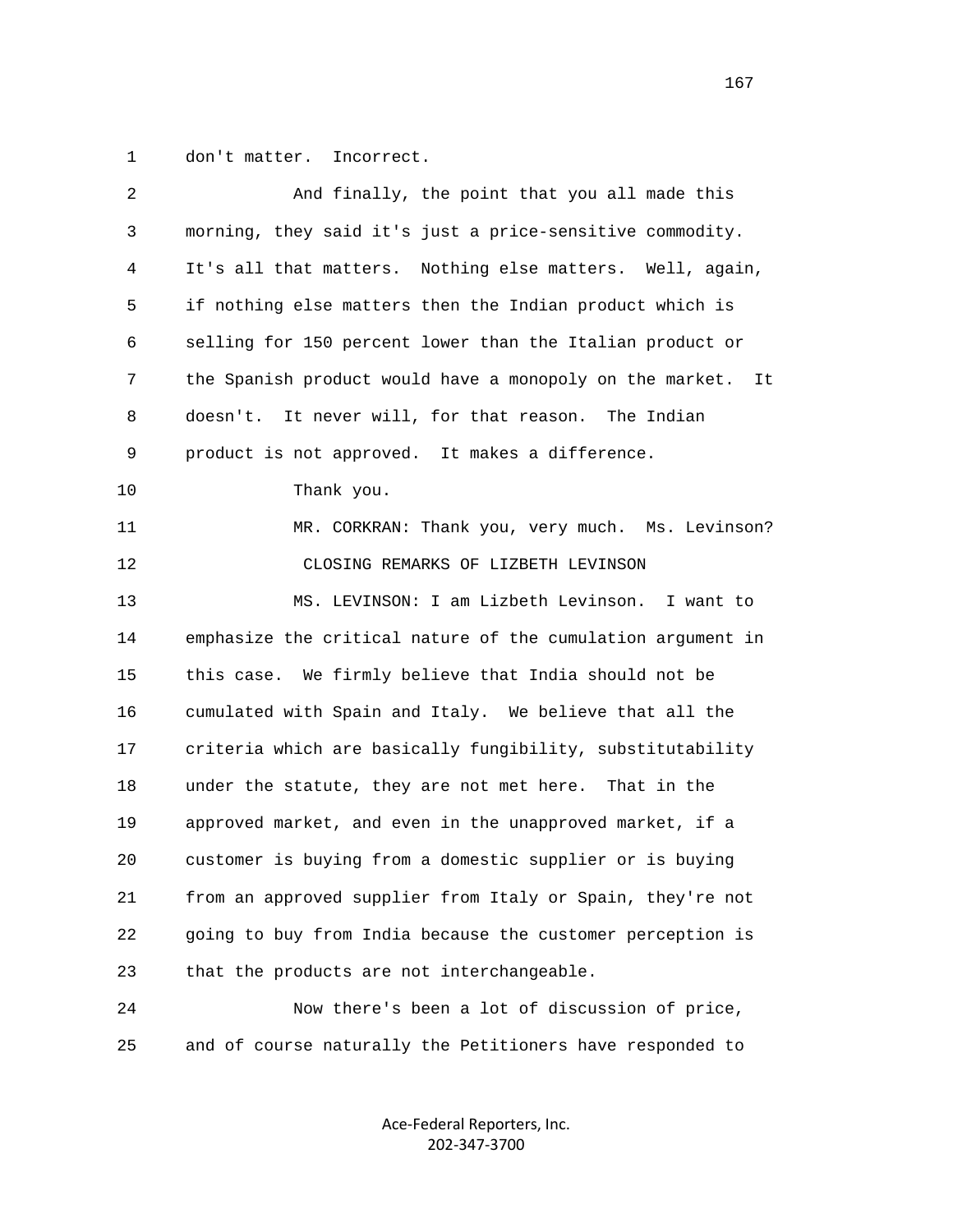1 that discussion by saying, well, yes, of course the Indians 2 are low priced because they're dumping. But in fact the 3 differential in price doesn't show dumping. What it shows 4 is the premium that's attached to being approved.

 5 If you're approved, you can simply command a 6 higher price. And that higher price has led to higher 7 profits. And with the shrinkage of that market, the 8 Petitioners have had to start looking at the market in which 9 India has dominated. But we have to--I think there's a lot 10 of indication that their credibility should be somewhat 11 viewed skeptically here. The Weldbend claims that it sells 12 into the commercial market, and yet its own economist, Mr. 13 Klett, every presentation, every slide he had referred to 14 the pipeline industry. They never even addressed the 15 commercial sector. And if AML were non-AML issues, and only 16 price was the issue, if it wasn't a criteria of being 17 approved or not approved, then Boltex and Weldbend basically 18 would have been out of business a long time ago. Because as 19 Mr. Schutzman said, the Indians would have dominated this 20 market. But that's just not the case. They don't dominate 21 the market. They're not even in the largest segment of the 22 market, large enough so that their economist feels when he's 23 discussing the industry as a whole it's efficient to just 24 concentrate on the pipelines.

25 Thank you very much for your attention today, and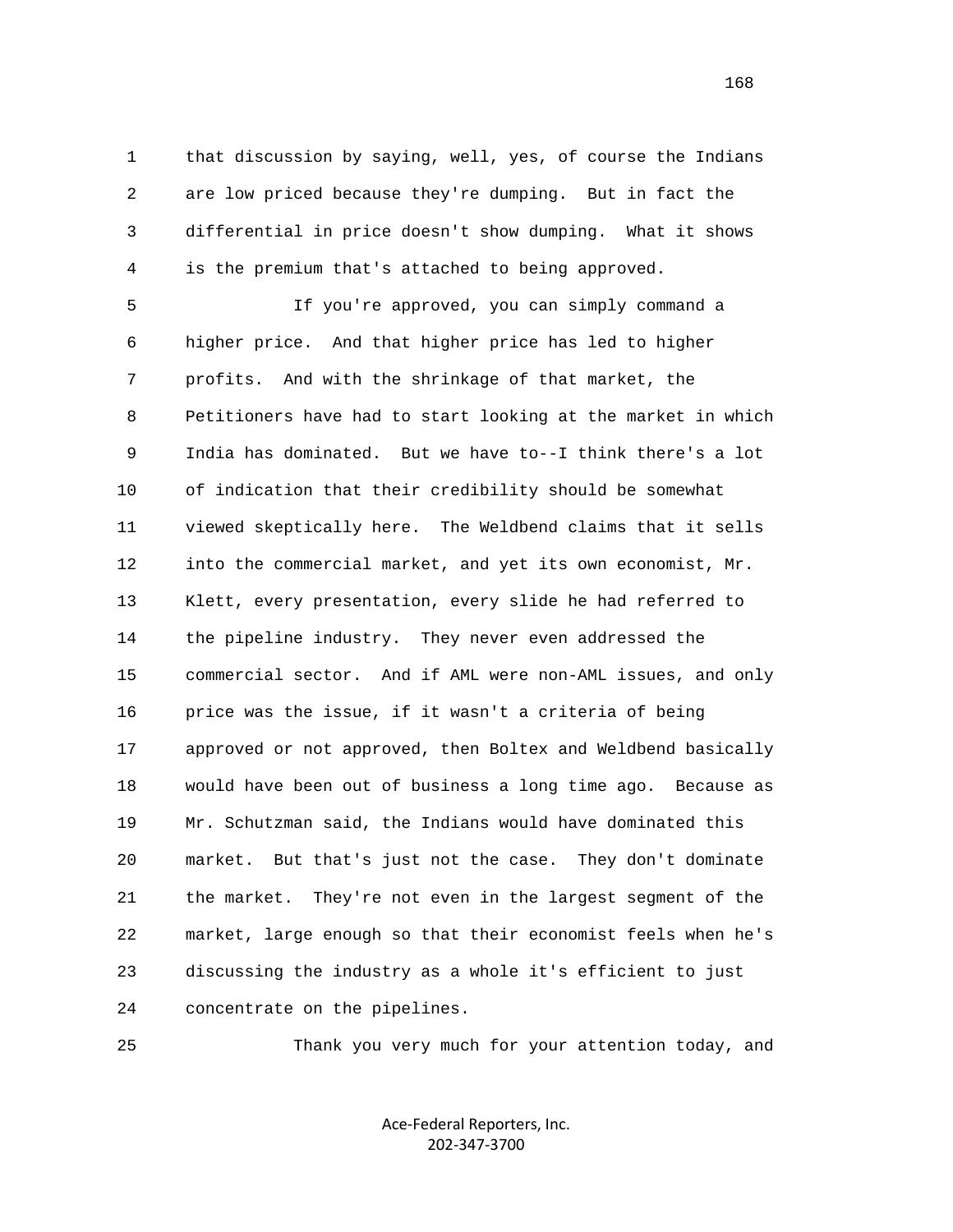1 I appreciate all the work you have done.

 2 MR. CORKRAN: Thank you very much. I will take 3 this one last opportunity to thank you all once again for 4 your attendance today, and close with this statement. On 5 behalf of the Commission and the staff, I would like to 6 thank the witnesses who came here today and the counsel for 7 helping us gain a better understanding of the product and of 8 the conditions of competition in the finished carbon steel 9 flanges industry. Before concluding, please let mention a 10 few dates to keep in mind. The deadline for submission of 11 corrections to the transcript and for submission of 12 post-conference briefs is Tuesday, July 26th. If briefs 13 contain business proprietary information, a public version 14 is due on Wednesday, July 27th. 15 The Commission has tentatively scheduled its vote

 16 on these investigations for Friday, August 12th, and it will 17 report its determinations to the Secretary of the Department 18 of Commerce on Monday, August 15th. The Commissioners' 19 opinions will be issued on Monday, August 22nd. Thank you 20 all for coming, and this conference is adjourned.

 21 (Whereupon, at 2:04 p.m., Thursday, July 21, 22 2016, the conference was adjourned.)

- 23
- 24

25